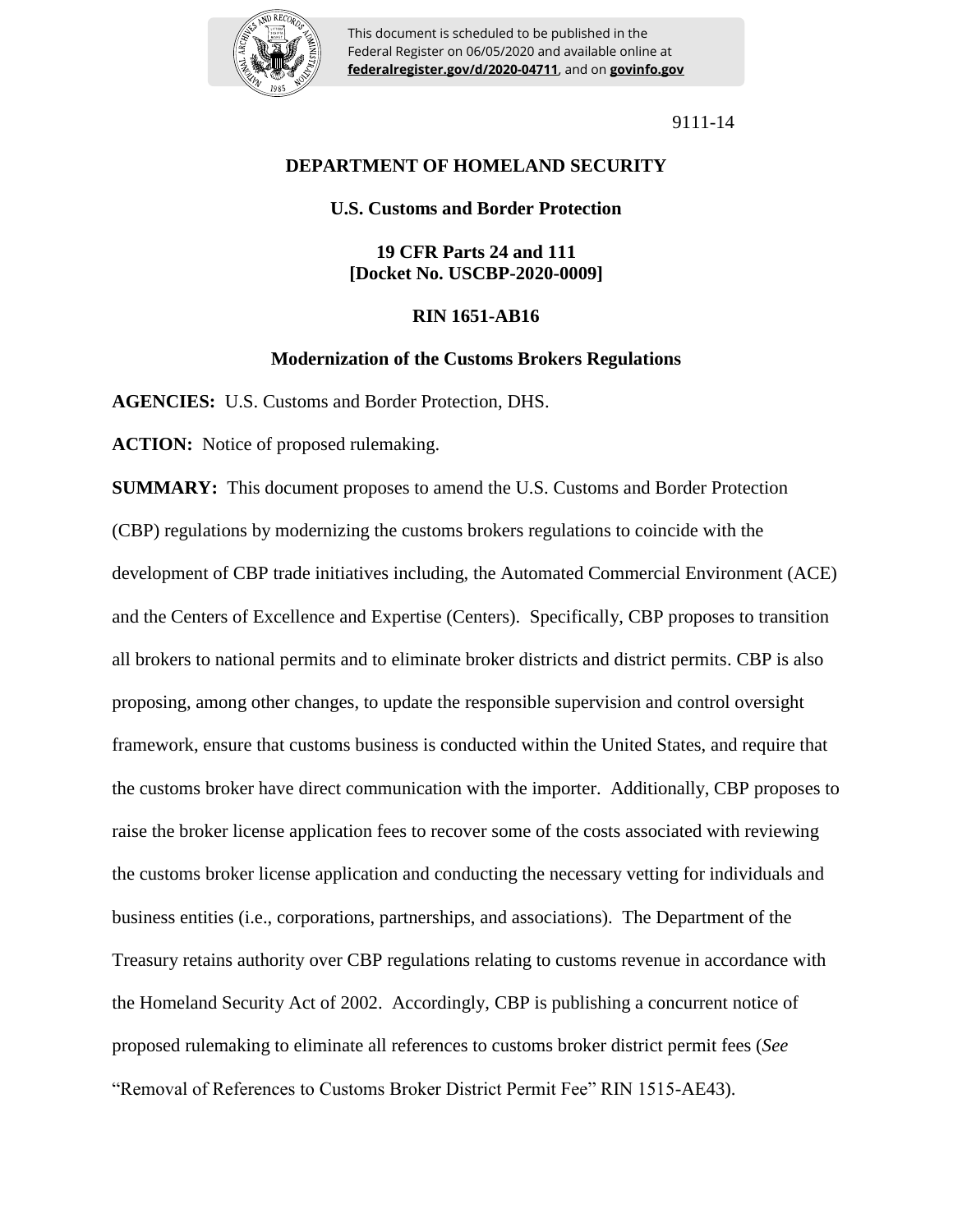# **DATES:** Comments must be received on or before [INSERT DATE 60 DAYS FROM THE DATE OF PUBLICATION IN THE **FEDERAL REGISTER**].

**ADDRESSES:** You may submit comments, identified by *docket number*, by *one* of the following methods:

- Federal eRulemaking Portal at *http://www.regulations.gov*. Follow the instructions for submitting comments via Docket No. USCBP-2020-0009.
- Mail: Trade and Commercial Regulations Branch, Regulations and Rulings, Office of Trade, U.S. Customs and Border Protection, 90 K Street, NE, 10th Floor, Washington, D.C. 20229- 1177.

Instructions: All submissions received must include the agency name and docket number for this rulemaking. All comments received will be posted without change to

*http://www.regulations.gov*, including any personal information provided. For detailed instructions on submitting comments and additional information on the rulemaking process, see the "Public Participation" heading of the SUPPLEMENTARY INFORMATION section of this document.

Docket: For access to the docket to read background documents or comments received, go to *http://www.regulations.gov*. Submitted comments may be inspected during regular business days between the hours of 9 a.m. and 4:30 p.m. at the Trade and Commercial Regulations Branch, Regulations and Rulings, Office of Trade, U.S. Customs and Border Protection, 90 K Street, NE, 10th Floor, Washington, D.C. Arrangements to inspect submitted comments should be made in advance by calling Ms. Cammy Canedo at (202) 325-0439.

**FOR FURTHER INFORMATION CONTACT:** Melba Hubbard, Chief, Broker Management Branch, (202)863-6986, *melba.hubbard@cbp.dhs.gov*.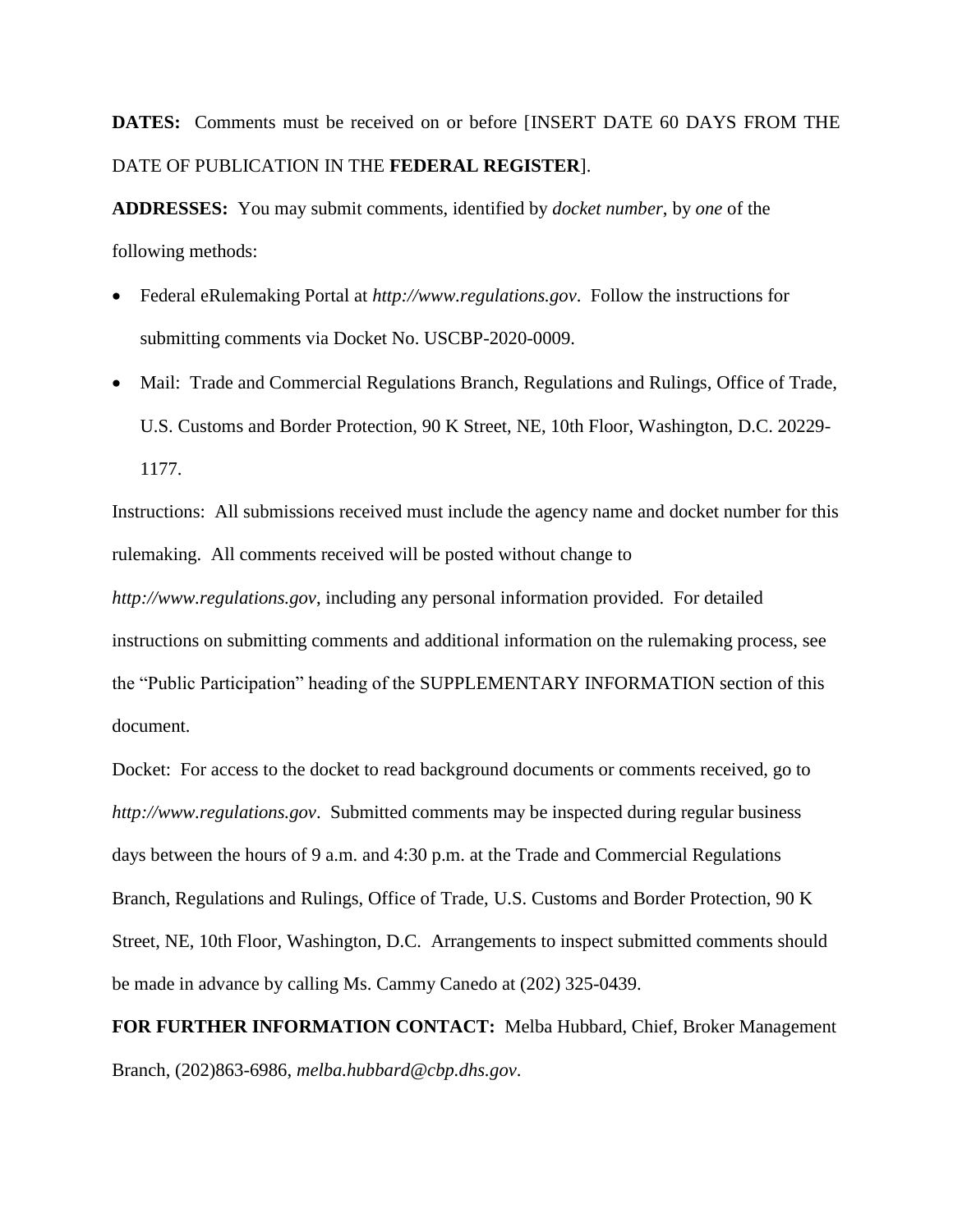# **SUPPLEMENTARY INFORMATION:**

# **Public Participation**

Interested persons are invited to participate in this rulemaking by submitting written data, views, or arguments on all aspects of this proposed rule. U.S. Customs and Border Protection (CBP) also invites comments that relate to the economic, environmental, or federalism effects that might result from this regulatory change. Comments that will provide the most assistance to CBP will reference a specific portion of the rule, explain the reason for any recommended change, and include data, information or authority that support such recommended change.

### **Background**

Section 641 of the Tariff Act of 1930, as amended (19 U.S.C. 1641), provides that individuals and business entities must hold a valid customs broker's license and permit to transact customs business on behalf of others. The statute also sets forth standards for the issuance of broker licenses and permits; provides for disciplinary action against brokers in the form of suspension or revocation of such licenses and permits or assessment of monetary penalties; and, provides for the assessment of monetary penalties against other persons for conducting customs business without the required broker's license. Section 641 authorizes the Secretary of the Treasury to prescribe rules and regulations relating to the customs business of brokers as may be necessary to protect the public and the revenue of the United States and to carry out the provisions of section 641.

The regulations issued under the authority of section 641 are set forth in part 111 of title 19 of the Code of Federal Regulations (CFR) (19 CFR part 111) and provide for, among other things, the rules for license and permit requirements; recordkeeping and other duties and responsibilities of brokers; the grounds and procedures for the revocation or suspension of broker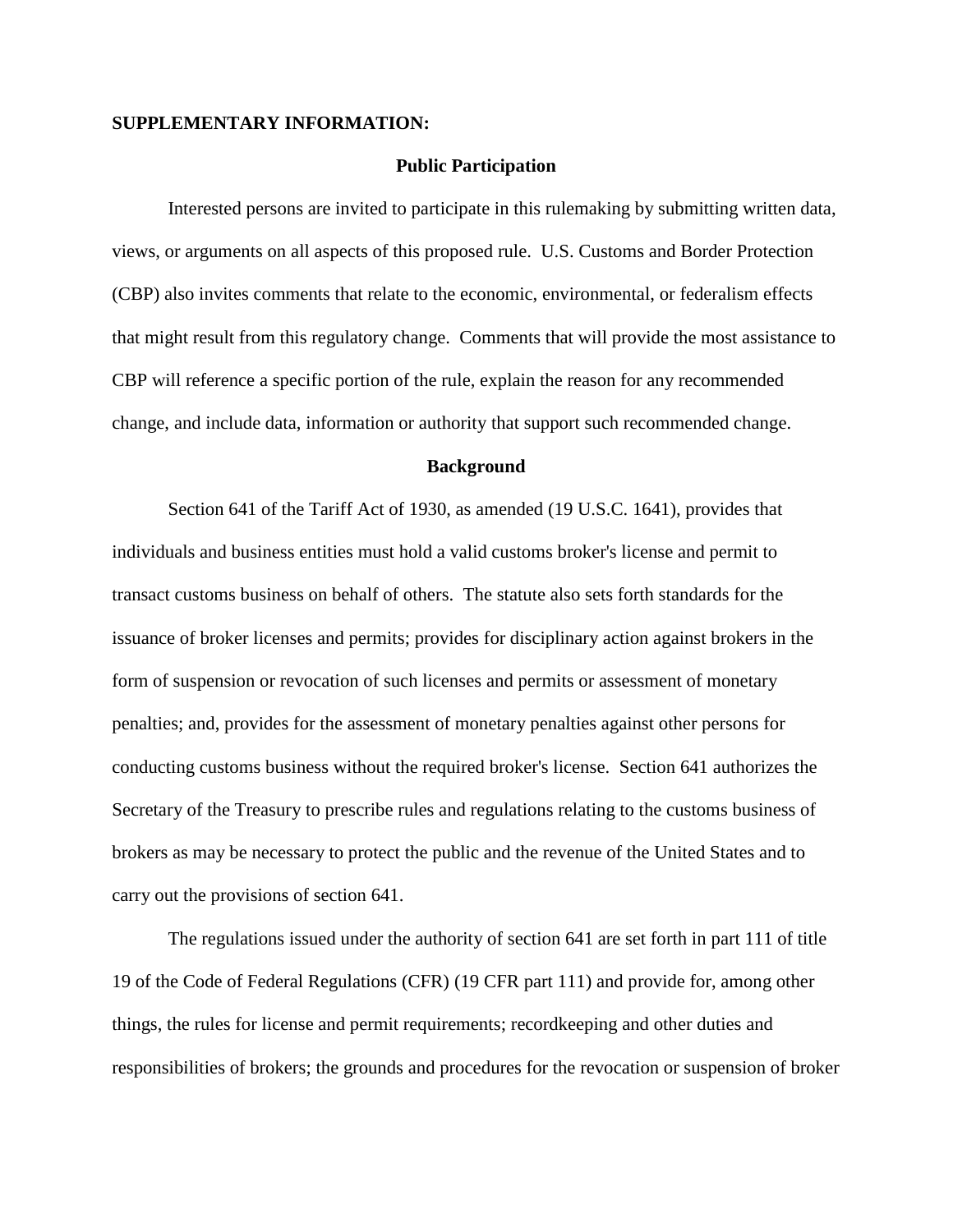licenses and permits; the grounds for the assessment of monetary penalties; and fee payment requirements applicable to brokers under section 641 and 19 U.S.C. 58c(a)(7).

Customs brokers are private individuals and/or business entities (partnerships, associations or corporations) that are licensed and regulated by CBP to assist importers in conducting customs business. Customs brokers have an enormous responsibility to their clients and to CBP that requires them to properly prepare importation documentation, file these documents timely and accurately, classify and value goods properly, pay duties, taxes, and fees, safeguard their clients' information, and protect their licenses from misuse.

The current broker regulations are based on the district system in which entry, entry summary, and post-summary activity are all handled by the ports within a district, for which a broker district permit is required. As a general rule, all merchandise imported into the United States is required to be entered, unless specficially excepted. The act of entering merchandise consists of the filing of paper or electronic documents with CBP containing sufficient information to enable CBP to determine whether imported merchandise may be released from CBP custody. *See* 19 CFR 141.0a(a). Additionally, entry summary refers to documentation that enables CBP to assess duties, and collect statistics on imported merchandise, and determine whether other requirements of law or regulation are met. See 19 CFR 141.0a(b). Pursuant to the regulations, customs business also refers to post-summary activity, including the refund, rebate, or drawback of duties, taxes, or other charges. A district is the geographic area covered by a customs broker permit other than a national permit. Brokers are required to maintain a physical presence within the district so that the broker is physically close to the port of entry to file any paperwork associated with an entry, entry summary, or post-summary activity.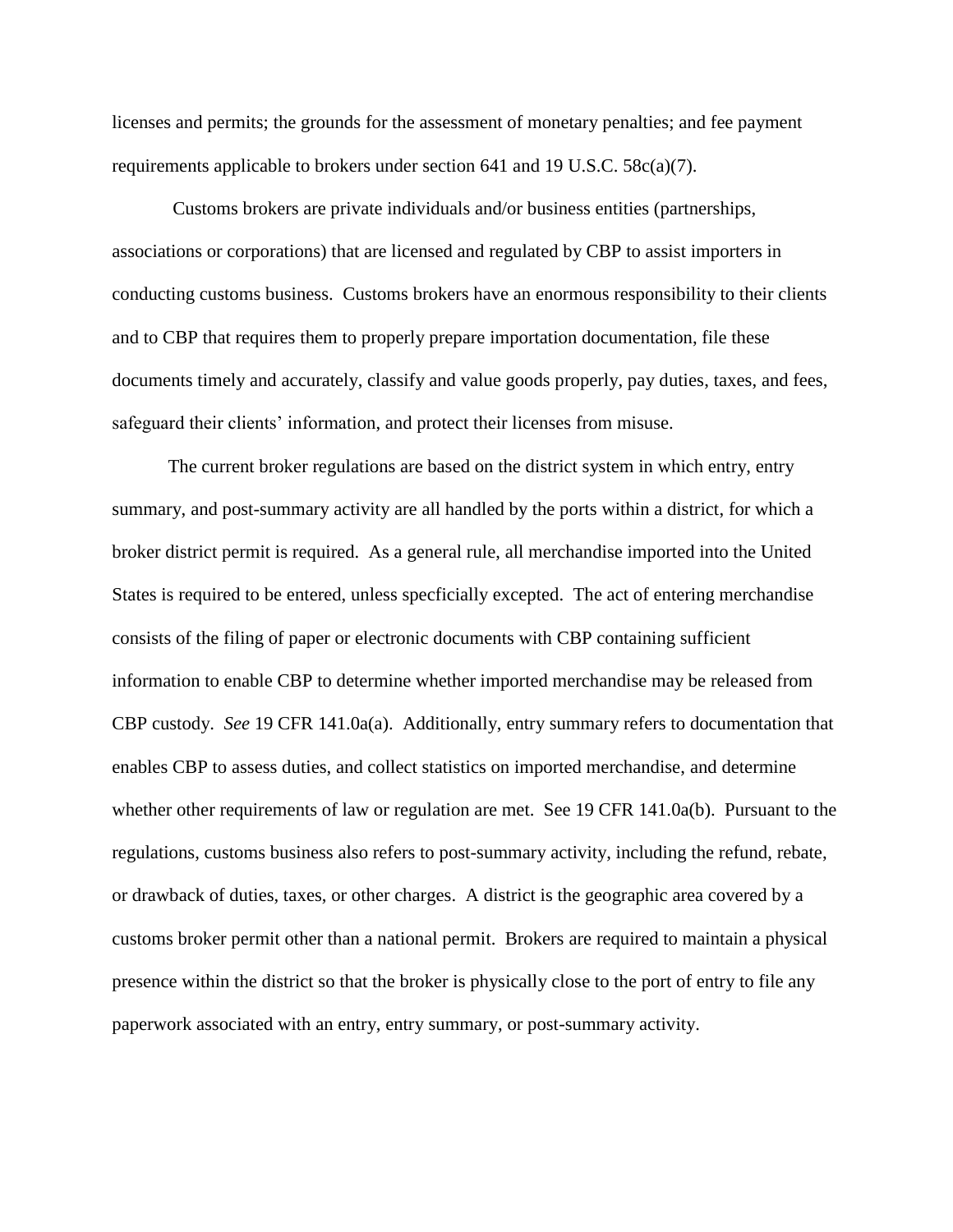# *The Impact of the Centers of Excellence and Expertise and the Automated Commercial Environment on Brokers*

Two major developments, the establishment of the Centers of Excellence and Expertise (Centers) and the creation of the Automated Commercial Environment (ACE), have fundamentally changed the traditional ways that customs brokers and CBP interact. Beginning in 2012, CBP developed a test to incrementally transition the operational trade functions that traditionally reside with ports of entry and port directors to the Centers and Center directors. The Centers were established in strategic locations around the country to focus CBP's trade expertise on industry-specific issues and provide tailored support for importers. CBP established these Centers to facilitate trade, reduce transaction costs, increase compliance with applicable import laws, and achieve uniformity of treatment at the ports of entry for the identified industries. On December 20, 2016, CBP published an interim final rule in the *Federal Register* (81 FR 92978) which codified the role of the Centers. This interim final rule transferred to the Centers and Center directors a variety of post-release trade functions that were handled by port directors, including decisions and processing related to entry summaries; decisions and processing related to all types of protests; suspension and extension of liquidations; decisions and processing concerning free trade agreements and duty preference programs; decisions concerning warehouse withdrawals wherein the goods are entered into the commerce of the United States; all functions and decisions concerning country of origin marking issues; functions concerning informal entries; and classification and appraisement of merchandise.

 With the transfer of trade functions to the Centers, a significant portion of these activities, including entry summary and post-summary, are now handled directly by the Centers. The Center structure is based on subject matter expertise, as opposed to geographic location,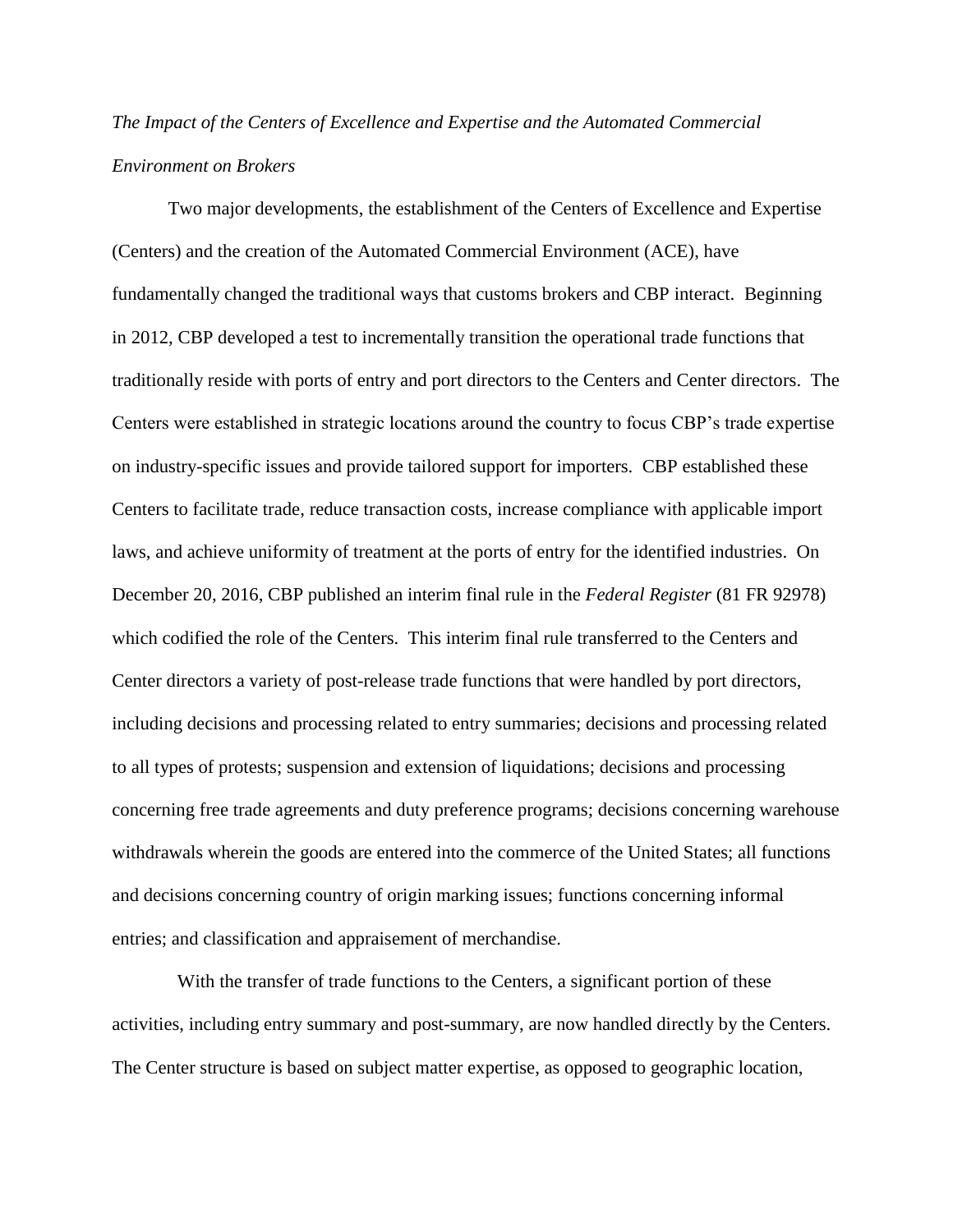placing them outside of the district system as it currently exists. The current broker regulations based on the district system do not fully reflect how trade functions are being processed by CBP.

The other relevant major development was the creation of ACE. In an effort to modernize the business processes essential to securing U.S. borders, facilitating the flow of legitimate shipments, and targeting illicit goods pursuant to the Customs Modernization Act (Mod Act) (passed as part of the North American Free Trade Agreement Implementation Act (NAFTA), Pub. L. 103-182 § 623 (1993)), and the Security and Accountability for Every (SAFE) Port Act of 2006 (Pub. L. 109-347, 120 Stat. 1884), CBP developed ACE to eventually replace the Automated Commercial System (ACS) as the CBP-authorized electronic data interchange (EDI) system.

On October 13, 2015, CBP published an interim final rule in the *Federal Register* (80 FR 61278) that designated ACE as a CBP-authorized EDI system. The designation of ACE as a CBP-authorized EDI system was effective November 1, 2015. In the interim final rule, CBP stated that ACS would be phased out and anticipated that ACS would no longer be supported for electronic entry and entry summary filing. Filers were encouraged to adjust their business practices so that they would be prepared when ACS was decommissioned.

ACE now offers the operational capabilities necessary to enable users to transmit a harmonized set of import data elements, via a "single window," to obtain the release and clearance of goods. As a result, the International Trade Data System (ITDS) eliminates redundant reporting requirements and facilitates the transition from paper-based reporting and other procedures to faster and more cost-effective electronic submissions to, and communication among, government agencies. These electronic capabilities that allow brokers to file entry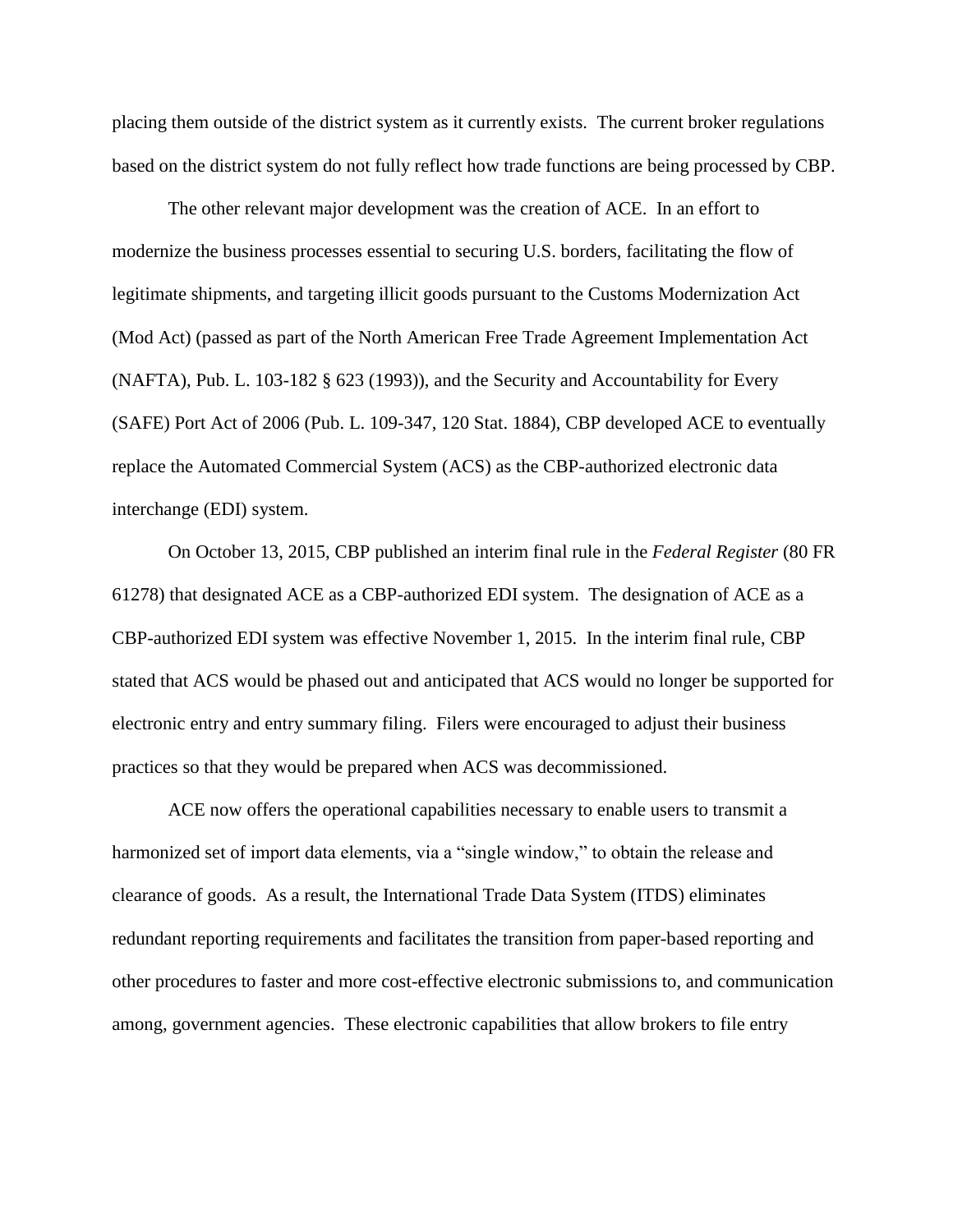information in ACE reduce the need for brokers to be physically close to the ports of entry, as currently required under the district permit regulations.

## **Discussion of Proposed Amendments**

# *Proposed Major Changes to How Brokers May Operate*

Over the past several years CBP has conducted outreach to the broker community through webinars, port meetings, and broker association meetings, to solicit feedback on the role of the broker in this updated business environment. In addition, in light of the changes to CBP's operational structure and electronic capabilities, the Commercial Customs Operations Advisory Committee (COAC) recommended that CBP enable brokers to operate through a single, national permit. The amendments proposed in this NPRM incorporate the feedback received from the broker community, as well as recommendations made by the COAC, and aim to reflect the modern CBP operating environment, the importance of electronic mail (email) as a means of communication, and the electronic processes available for the acceptance of broker information which should alleviate some burden on the ports, brokers, and importers.

CBP proposes to modernize the customs broker regulations contained in 19 CFR part 111 to align with the development of CBP trade initiatives, including ACE and the Centers. Specifically, this document proposes to transition all brokers to national permits and expand the scope of the national permit authority to allow national permit holders to conduct all customs business throughout the customs territory of the United States. To accomplish this, CBP proposes to eliminate broker districts, district permits, district permit waivers, and the requirement for brokers to maintain district offices. Upon adoption of a final rule, CBP will provide guidance to those brokers with only a district permit(s) explaining the process to transition their district permit(s) to a national permit. CBP is also proposing, among other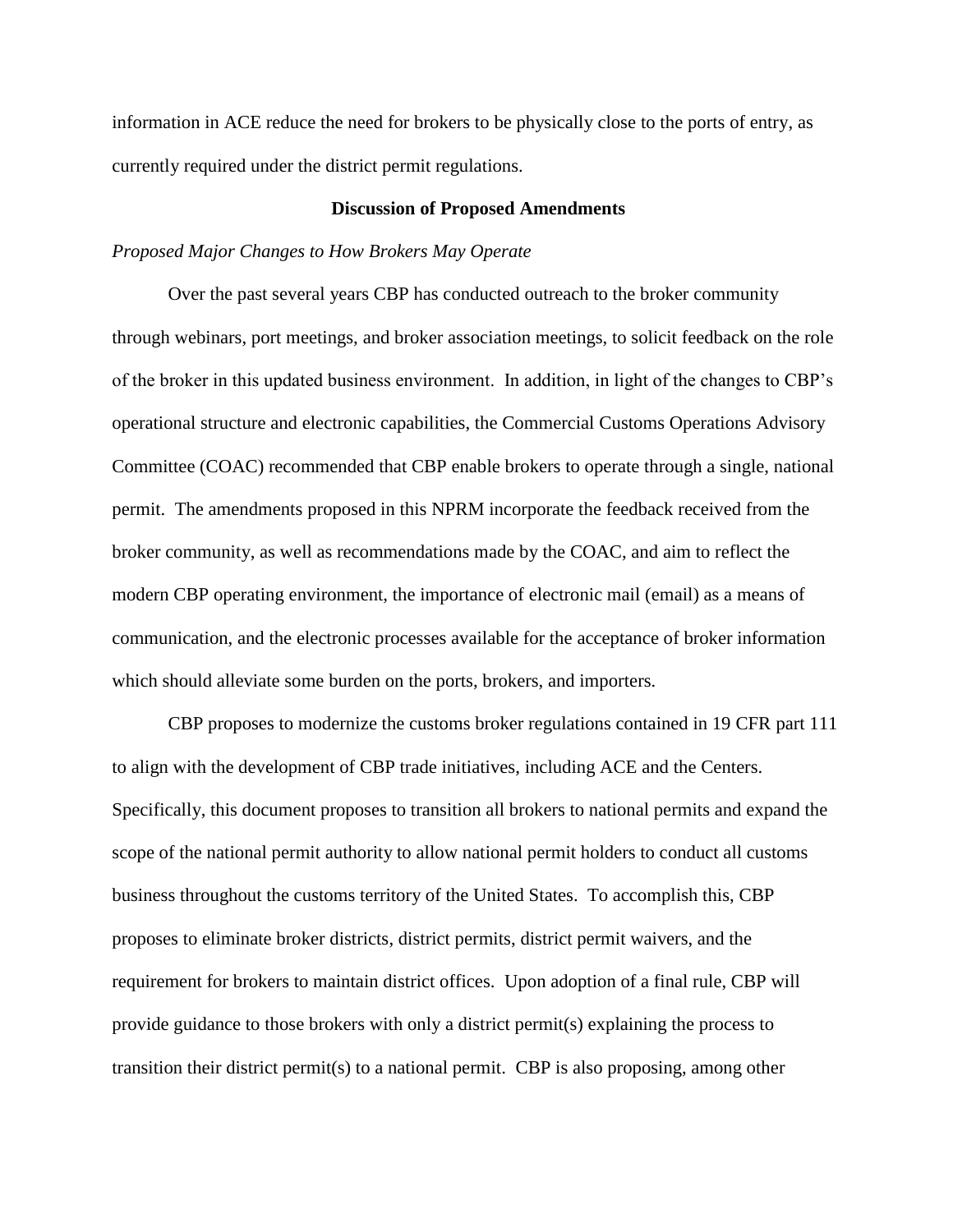changes, to update the responsible supervision and control oversight framework, ensure that customs business is conducted within the United States, and require that the customs broker have direct communication with the importer. The proposed changes are designed to enable customs brokers to meet the challenges of the modern operating environment while maintaining a high level of service in customs business.

Currently, the broker license application fee is \$200. 19 CFR 111.12(a); 111.96(a). In conducting a study on the costs associated with the broker license application, CBP determined that fees of \$463 for individuals and \$815 for business entities (*i.e.*, corporations, partnerships, and associations) would be necessary to recover the costs associated with reviewing the customs broker license application and conducting the necessary vetting for individuals and business entities. However, in an effort to minimize the financial burden to prospective customs brokers while also recovering some of the increasing costs associated with reviewing the customs broker license application and conducting the necessary vetting, CBP is proposing to increase the customs broker license application fee to only \$300 for individuals and \$500 for business entities. While CBP is proposing to raise the application fees, there will be several cost savings as a result of eliminating the district permit requirement and other proposed changes to the broker regulations. The current application fee for a district or national permit is \$100 per permit. 19 CFR 111.19(a); 111.96(b). In addition, a customs broker must pay an annual customs broker permit user fee of \$147.89 for each district and national permit that they hold. 19 CFR 24.22(h). The annual customs broker permit user fee is subject to adjustment each fiscal year in accordance with the Fixing America's Surface Transportation Act (FAST Act). 19 CFR 24.22(k). 84 FR 37902 (August 2, 2019). For a complete discussion of the cost/benefit analysis for adjusting the fees, see the "Executive Orders 13563, 12866, and 13771" section below.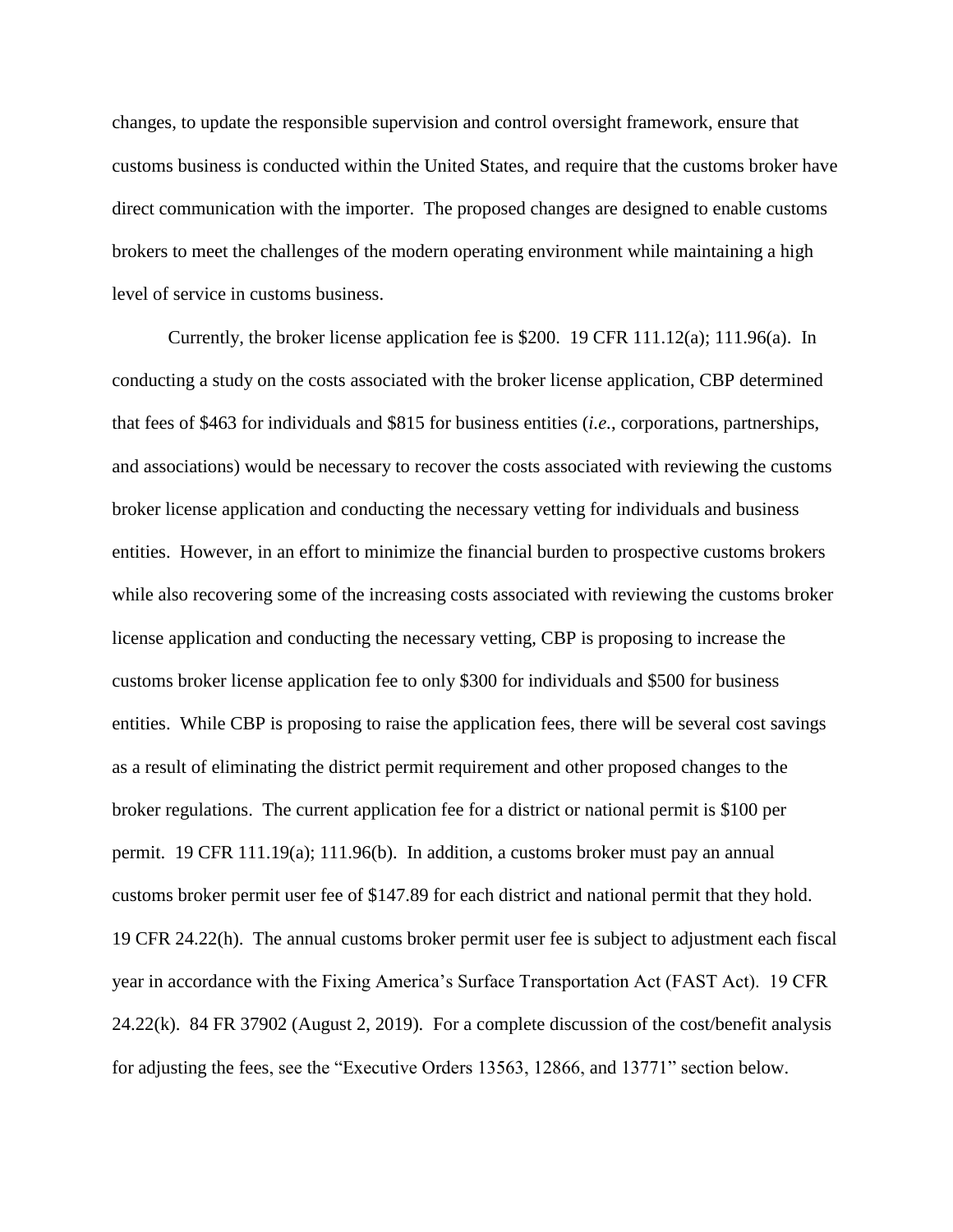A summary of the specific proposed changes to 19 CFR part 111 is set forth below.

# **Part 111**

As discussed in the Background section above, CBP published an interim final rule that transferred certain trade functions from the port director to the Center director. Similarly, certain broker management functions previously performed by the port director will be transferred to the Centers as part of this proposed rule. As a result, CBP proposes replacing references in part 111 to the "ports" and "port directors" with references to "the Centers" and "directors of the designated Centers" (discussed further below). Specifically, CBP proposes amendments to sections 111.1, 111.2, 111.12, 111.14, 111.15, 111.16, 111.19, 111.21, 111.28, 111.30, 111.45, 111.56, 111.57, 111.59, 111.60, 111.61, 111.62, 111.63, 111.64, 111.67, 111.72, 111.78, and 111.96. (19 CFR 111.1, 111.2, 111.12, 111.14, 111.15, 111.16, 111.19, 111.21, 111.28, 111.30, 111.45, 111.56, 111.57, 111.59, 111.60, 111.61, 111.62, 111.63, 111.64, 111.67, 111.72, 111.78, 111.96). In addition, CBP proposes to add a definition of a new term, "designated Center," discussed under Subpart A below.

#### **Subpart A, General Provisions**

Definitions for terms used throughout part 111 are found in § 111.1. CBP proposes to add three new terms: "appropriate Executive Director, Office of Trade", "broker's office of record" and "designated Center."

The term "appropriate Executive Director, Office of Trade" defines the Executive Director within the Office of Trade who has been delegated first level decision making authority on broker management related issues. The appropriate Executive Director, Office of Trade is the Executive Director responsible for broker management.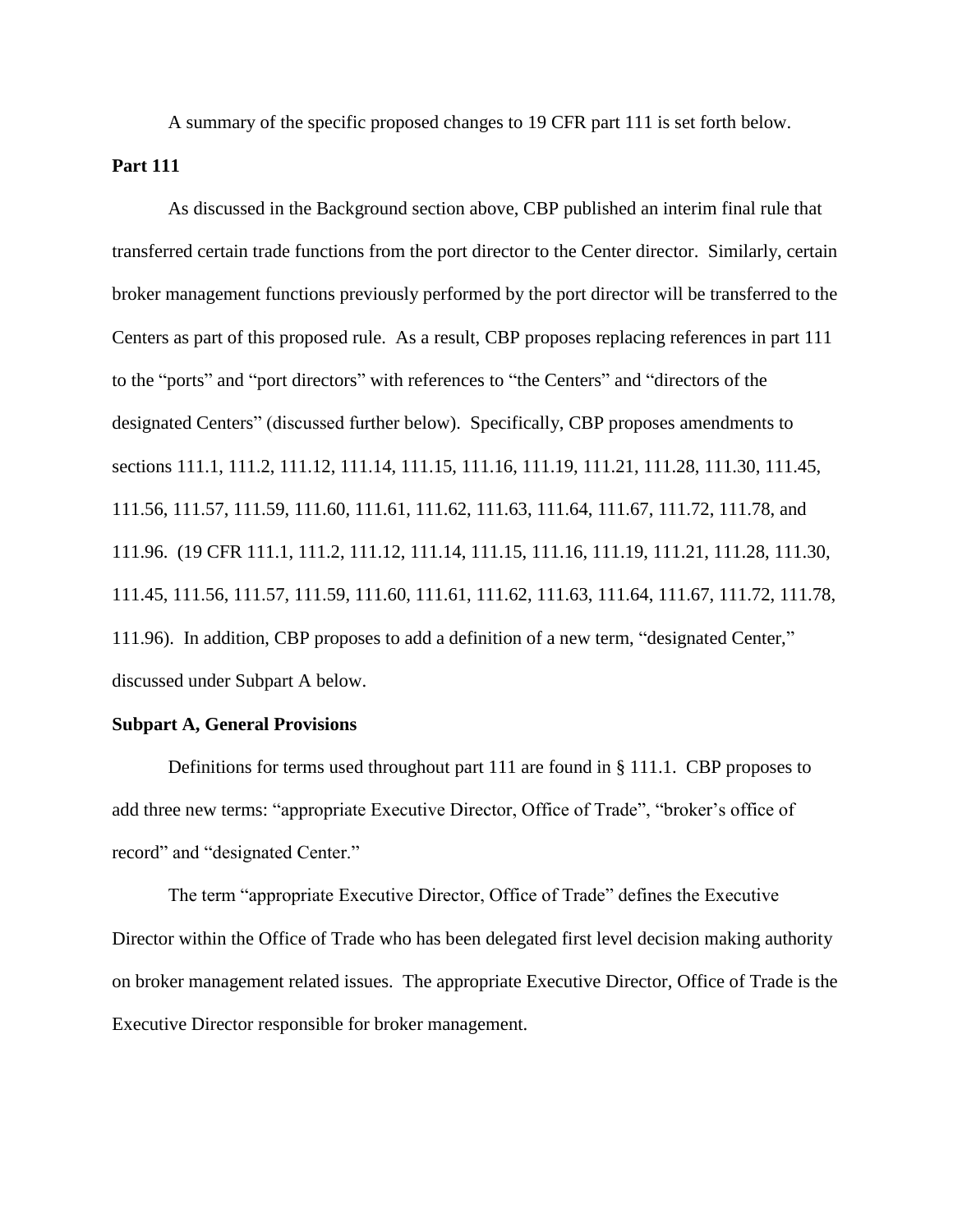The term "broker's office of record" defines the office designated by a customs broker as the broker's primary location that oversees the administration of all activities conducted under a national permit. Currently, a broker is required to maintain a physical office in each district where he or she is permitted. *See* 19 CFR 111.19. Under the proposed national permit system, the broker will have the freedom to determine where to establish his or her office(s) within the customs territory of the United States. In order to ensure reliable channels of communication between CBP and the broker, CBP proposes that the broker's office of record must be provided in the application for a national permit and kept up to date. The term "designated Center" defines the Center of Excellence and Expertise through which an individual, partnership, association, or corporation submits an application for a broker's license, or as otherwise designated by CBP for currently licensed brokers. Upon adoption of a final rule, CBP will provide guidance informing licensed brokers of the designated Center for license and permit administration purposes. Currently, an applicant submits his or her broker license application to the director of the port where the applicant intends to do business. *See* 19 CFR 111.12. The port where an applicant submits his or her license application serves as the primary point of contact between CBP and the broker for administrative purposes. Under the proposed changes, the designated Center would become the primary point of contact.

This document also proposes to remove the definitions for "district" and "region" found in § 111.1. Given that these two terms relate specifically to district permits and this document proposes to eliminate district permits, these terms will no longer be necessary.

In addition, CBP proposes to amend three terms found in § 111.1: "Assistant Commissioner," "permit," and "responsible supervision and control." (19 CFR 111.1). The Trade Facilitation and Trade Enforcement Act of 2015 (TFTEA) (Pub. L. 114-125), signed into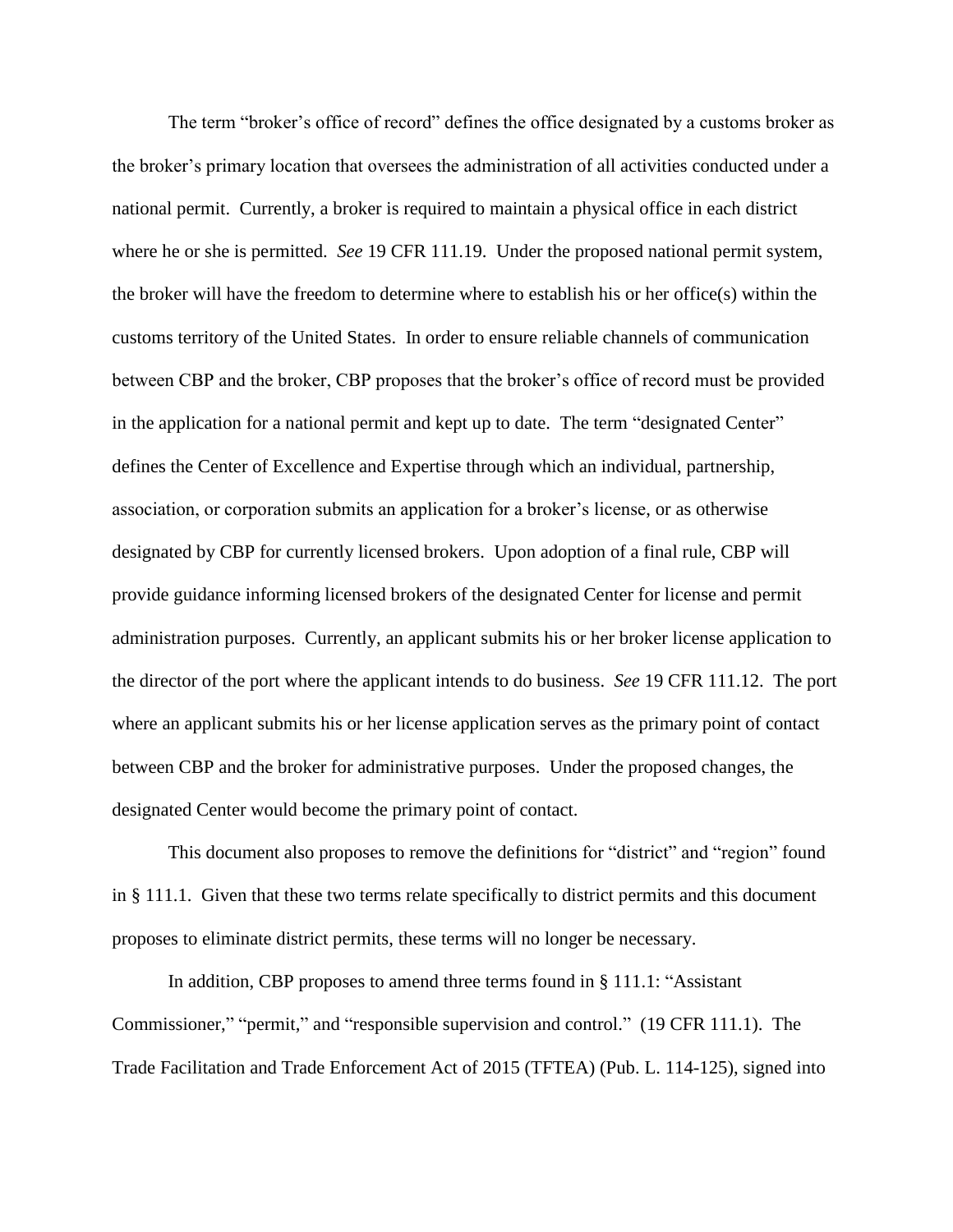law on February 24, 2016, changed the title "Assistant Commissioner" for the Office of Trade to "Executive Assistant Commissioner." TFTEA also changed the name of the "Office of International Trade" to the "Office of Trade." As a result, CBP proposes to update these terms in the definition of Assistant Commissioner. Corresponding changes to reflect the name Executive Assistant Commissioner throughout part 111 are proposed in §§ 111.1, 111.14, 111.15, 111.16, 111.17, 111.19, 111.28, 111.42, 111.45, 111.51, 111.52, 111.53, 111.55, 111.56, 111.57, 111.61, 111.67, 111.74, 111.76, 111.77, 111.79, and 111.81 (19 CFR 111.1, 111.14, 111.15, 111.16, 111.17, 111.19, 111.28, 111.42, 111.45, 111.51, 111.52, 111.53, 111.55, 111.56, 111.57, 111.61, 111.67, 111.74, 111.76, 111.77, 111.79, 111.81). Corresponding changes to reflect the name Office of Trade throughout part 111 are proposed in §§ 111.1, 111.19 and 111.30. (19 CFR 111.1, 111.19, 111.30).

The current definition of "permit" means any permit issued to a broker under § 111.19. CBP proposes to change the word "any" to "a" to account for the proposed elimination of district permits. Without district permits, the only permit available under § 111.19 will be a national permit.

The current definition of "responsible supervision and control" in § 111.1 provides a list of factors that CBP will consider in determining whether a broker is exercising responsible supervision and control. CBP has determined that the factors which CBP will consider in determining whether a broker is exercising responsible supervision and control should be set forth in revised § 111.28, entitled, "Responsible supervision." As a result, this document proposes to amend the definition of "responsible supervision and control" by moving the list of factors from §§ 111.1 through 111.28.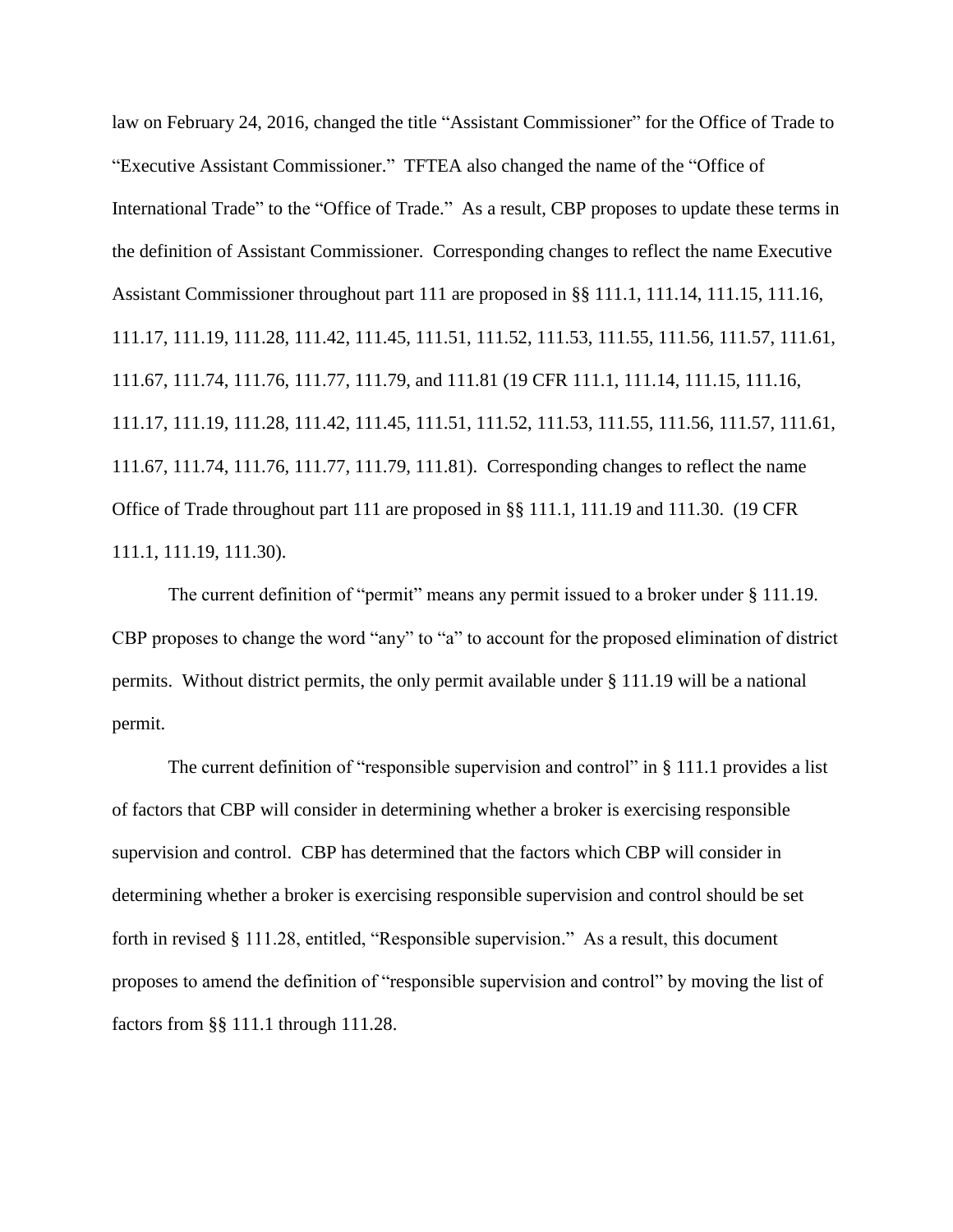This document proposes to re-order the definition of "Department of Homeland Security" so that it appears in proper alphabetical order between the existing definition of "Customs business" and the new definition of "Designated Center."

# *Elimination of District Rule*

The current regulations in § 111.2 require a customs broker to maintain a license and a district permit. To account for the increased electronic capability that the ACE Single Window now allows, this document proposes amendments to the customs brokers permitting framework. Currently, a district permit is the official document that allows a licensed customs broker to conduct customs business on behalf of others in a particular geographic area known as a broker district. A district permit is required when a broker has been issued a broker license and intends to conduct customs business in a particular broker district. If a broker intends to conduct customs business at ports within multiple broker districts, a broker must apply for a district permit for each broker district where the broker plans to conduct customs business. Alternatively, a customs broker may apply for a district permit waiver limited to the geographical region in which the broker operates.

In addition to district permits, CBP regulations provide for a national permit which allows a broker to conduct only four activities in all districts: place an employee in the facility of a client for whom the broker is conducting customs business; file electronic drawback claims; participate in remote location filing; and make representations before Customs on issues arising out of an entry or concerning merchandise covered by an entry after the entry summary has been accepted. *See* current 19 CFR 111.2(b)(2)(i)(A-D).

This document proposes to eliminate district permits and allow a national permit holder to conduct any type of customs business within the customs territory of the United States. This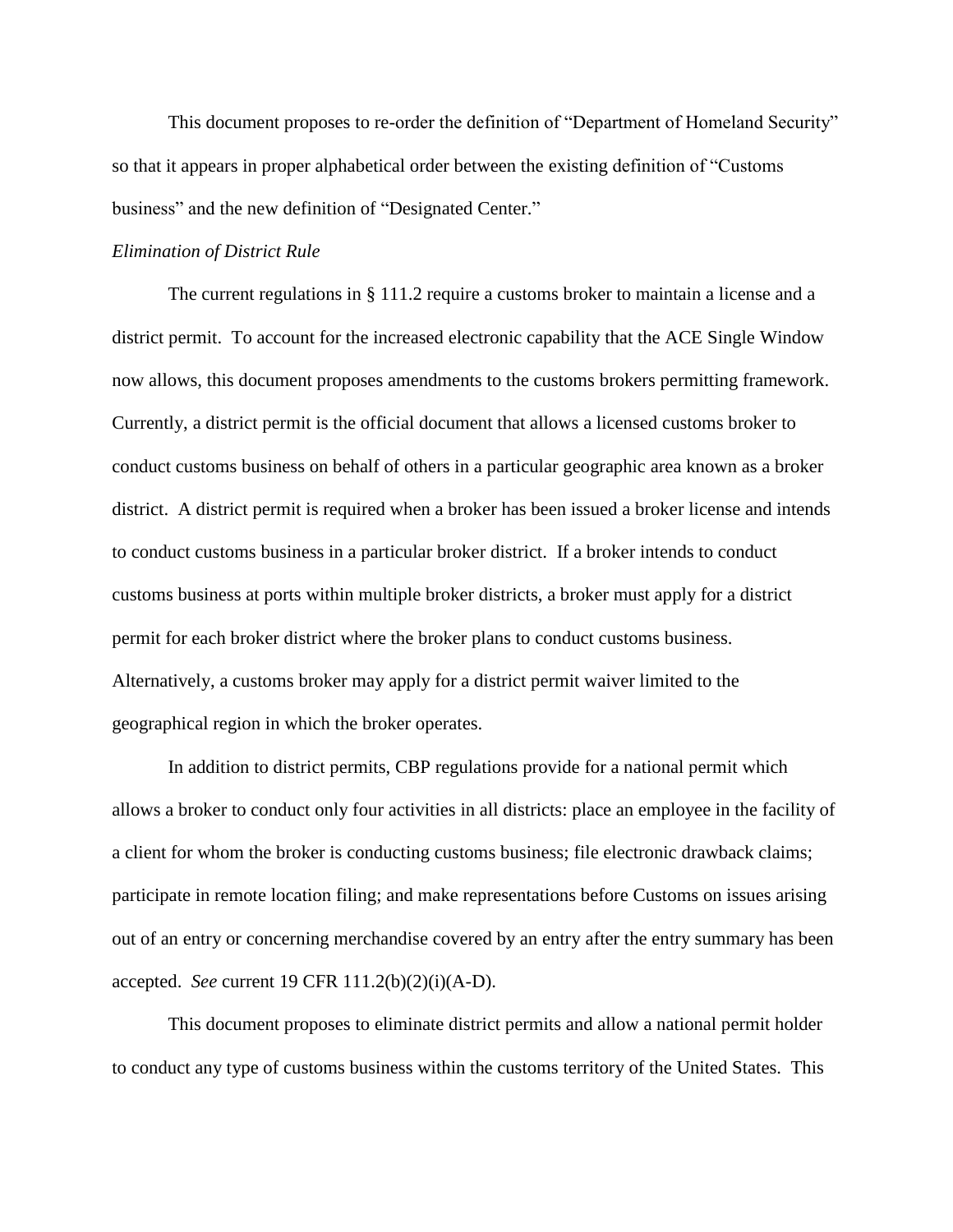represents a full expansion of the activities allowed under a national permit. CBP has determined that brokers may need to make contact with CBP personnel across the customs territory due to the existence of the Centers and the increasingly automated environment, so there is no longer a reason to restrict national permit holders to the four activities currently allowed.

To achieve these changes, CBP proposes to amend the title of § 111.2 by removing the word "district." CBP also proposes to replace references to "Customs" with "CBP" and references to "the port director" with "the director of the designated Center" which will allow the agency greater flexibility to conduct broker management at the ports, the Centers, or at Headquarters. The most significant changes proposed would amend paragraph 111.2(b) by renaming paragraph (b) as, "National Permit." In addition, CBP proposes to remove the existing text in paragraphs (b)(1) and (b)(2) and replace them with a sentence reading, "A national permit issued to a broker under § 111.19 of this part will constitute sufficient permit authority for the broker to conduct customs business within the customs territory of the United States as defined in § 101.1 of title 19."

# *Customs Business*

Section 111.3 is currently reserved. CBP proposes a new § 111.3 entitled, "Customs business." The proposed new section contains two paragraphs. Proposed paragraph (a) requires that customs business must be conducted within the customs territory of the United States. This is CBP's current practice, and the broker community and CBP have agreed that this requirement should be set forth in the regulations. Proposed paragraph (b) requires each broker to maintain a current point of contact for issues related to the transaction of customs business.

#### **Subpart B, Procedure to Obtain License or Permit**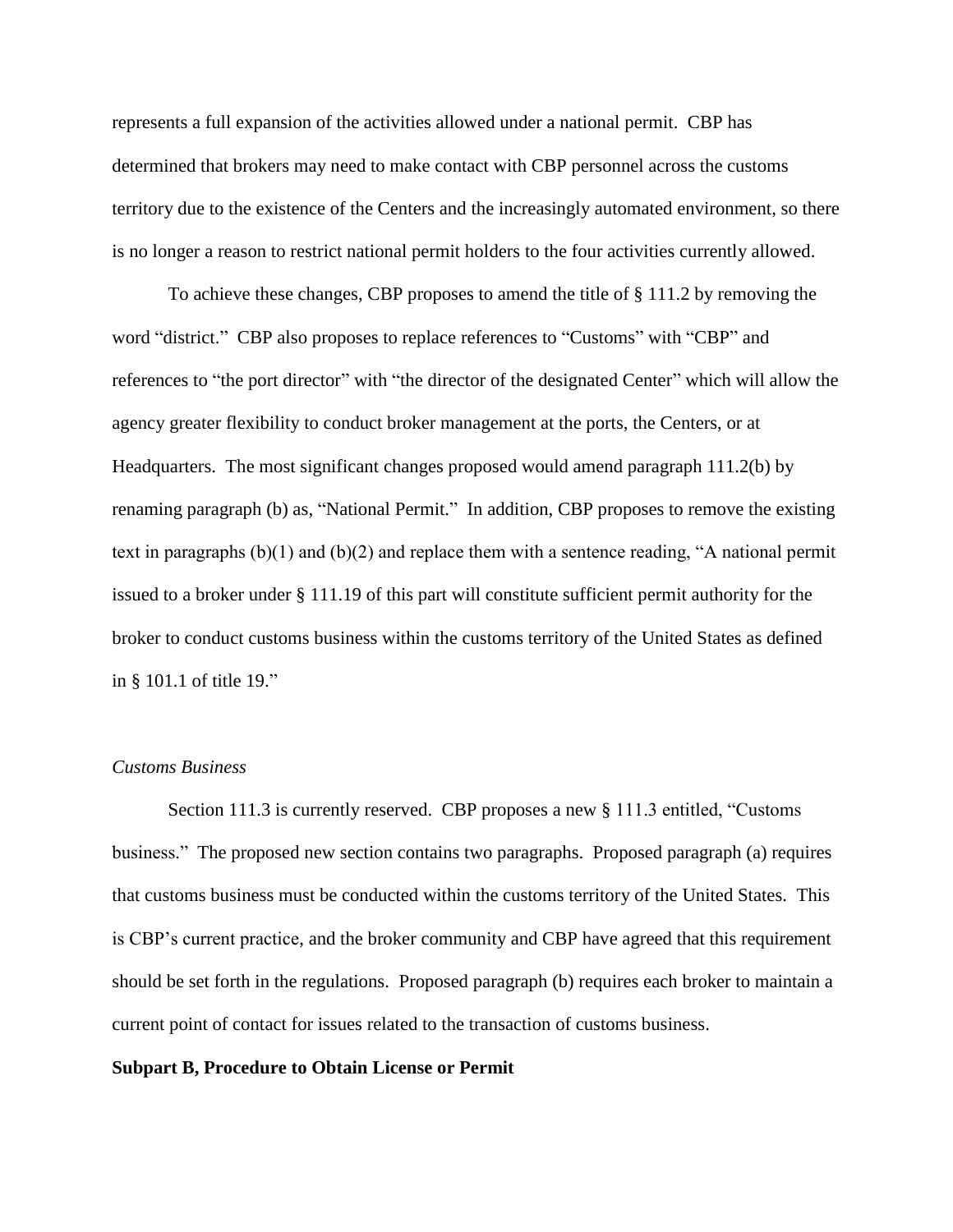Once a prospective broker passes the customs broker examination, he or she must obtain a license before he or she is allowed to conduct customs business on behalf of others. Section 111.12 sets forth the application requirements to obtain a license. Paragraph (a) describes the license application procedures and fee requirements. Paragraph (b) explains that notice will be posted at the ports where applications are received and that written comments on the applicants are invited. Paragraph (c) describes the procedures for the withdrawal of an application for a broker license.

In paragraph 111.12(a), CBP proposes to update the place of submission for an application from the port where the broker intends to do business to the Center designated by CBP after the applicant has passed the brokers exam. References to port director will become Center director throughout this paragraph. CBP also proposes to eliminate the requirement in paragraph 111.12(a) that an application be submitted under oath to ease the burden on applicants. CBP also proposes to remove the language prescribing the method by which applicants are required to submit fingerprints since they are no longer collected via fingerprint cards, but rather through CBP systems. Eliminating restrictions on the methods for collecting fingerprints would provide CBP as well as the applicant with greater flexibility. Currently, a Center director may reject an application as improperly filed if it fails to meet one of the basic requirements set forth in § 111.11. CBP proposes to add wording to this section to allow a Center director to reject an incomplete application as well.

Currently, an applicant must submit two copies of the application under oath with a \$200 application fee and supporting documentation to the port where he or she intends to do business. The application fee is currently the same for both individual and business license applicants. As part of the review of part 111, CBP conducted a fee study and determined that CBP would need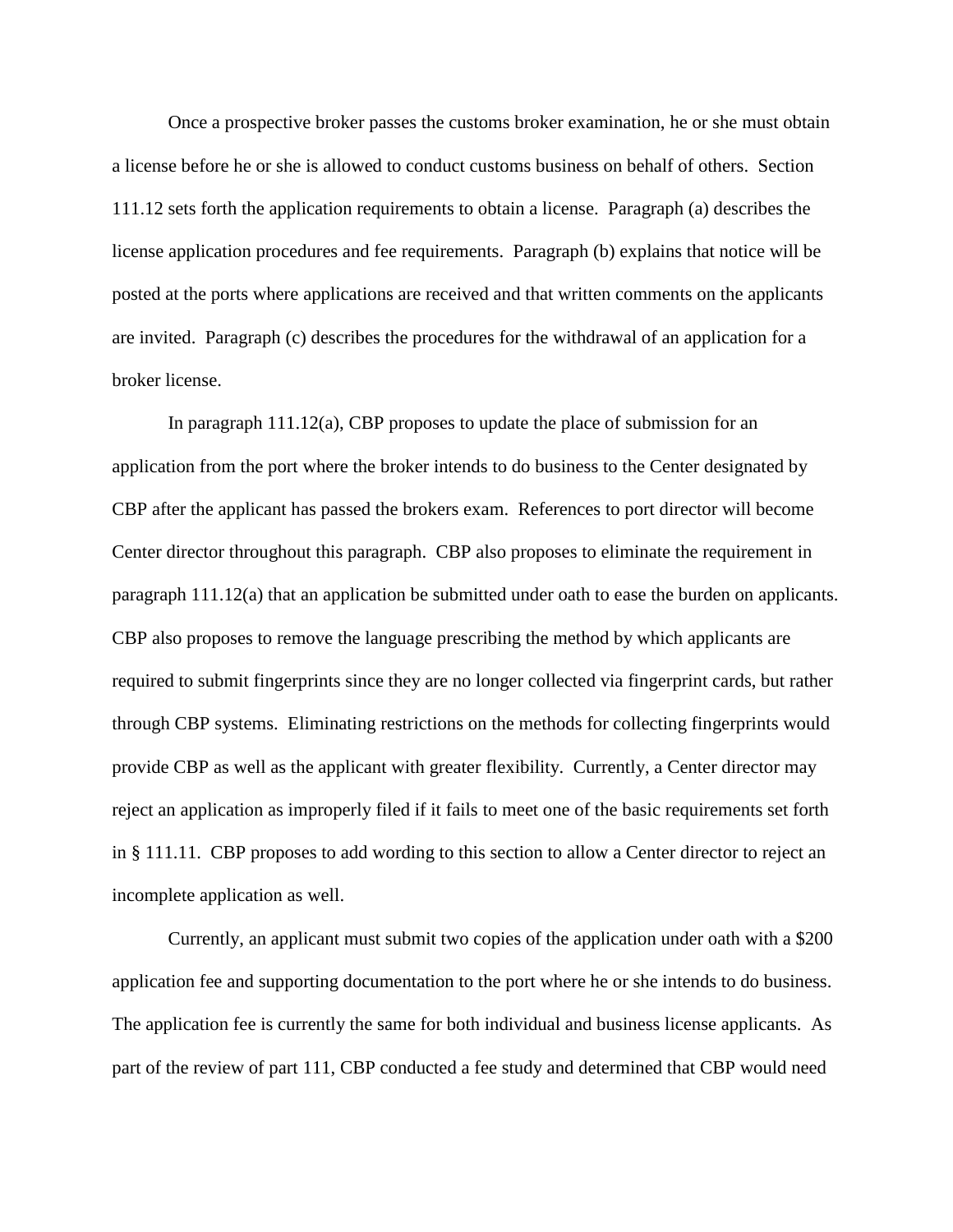to collect fees of \$463 for individuals and \$815 for business entities (i.e., corporations, partnerships, and associations) to recover the costs associated with reviewing the customs broker license application and conducting the necessary vetting for individuals and business entities. The fee study documenting the proposed fee changes, entitled "Customs Broker License Application Fee Study," has been included in the docket of this rulemaking (Docket No. USCBP-2020-0009). If implemented, however, this fee rate could become an economic disincentive to those pursuing a career as a customs broker. In an effort to minimize the financial burden to prospective customs brokers while also recovering some of the increasing costs associated with reviewing the customs broker license application and conducting the necessary vetting, CBP has decided not to increase the fees to that level but to limit the increase of the customs broker license application fee from \$200 to only \$300 for an individual license application, and from \$200 to \$500 for a partnership, association, or corporation license application.

CBP proposes to not set forth the specific application fee in  $\S$  111.12 but to crossreference the relevant fees provision in part 111 at § 111.96(a). CBP proposes similarly to streamline the regulations by removing specific fee amounts throughout part 111 and replacing them with references to the relevant paragraph of the fees provision found in § 111.96.

CBP proposes to remove paragraph (b) of § 111.12 on posting notice of applications because CBP has not found that this provision provides the agency with any useable information. Very little information was received from the public in response to the posted notice of applications and the information obtained through a background investigation is sufficient for CBP to make a determination on the broker license application. In  $\S 111.12(c)$ , CBP proposes to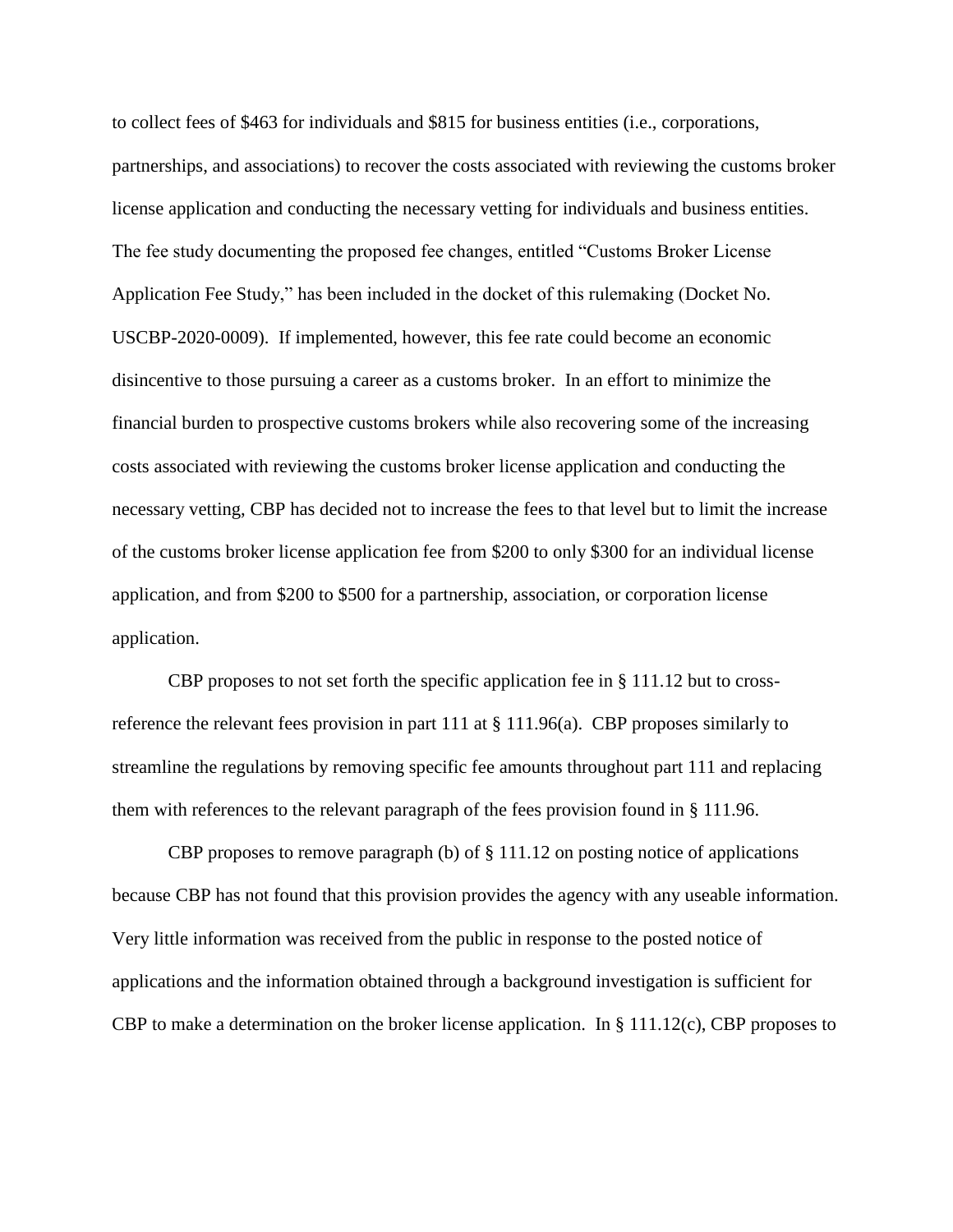replace "port director" with "director of the designated Center" and to remove the specific application fee amount for the reason discussed above.

Section 111.13 provides details and procedures for the customs broker examination for an individual broker's license. CBP proposes to remove the references to the \$390 examination fee amount throughout this section while retaining the cross-reference to § 111.96 which lists all of the relevant fees in one section. Paragraph (c) describes the circumstances under which a special examination can be requested, including when a brokerage firm loses the individual broker who was exercising responsible supervision and control over an office in another district. Due to the proposed elimination of district permits and the corresponding requirement to employ at least one individual broker to exercise responsible supervision and control over the customs business conducted in each district, CBP proposes to revise the third sentence in paragraph (c) to reflect the elimination of district permits.

Paragraph (e) describes exam results given to the examinee by written notice and paragraph (f) explains how an examinee can file a written appeal of a failing grade. CBP proposes to amend both paragraphs to allow the use of written or electronic notice of the exam results as well as written or electronic appeal requests and decisions. Examinees who wish to appeal the examination results or request review of the appeal decision should submit those requests in accordance with the instructions provided in the results letter.

Section 111.14 describes the investigation of a license applicant. CBP proposes to update the title of § 111.14 to specify that the investigation being conducted is on the background of the license applicant. In the past, a background investigation had been conducted by an Immigration and Customs Enforcement (ICE) special agent in charge. However, because CBP now uses its own automated systems to conduct broker background investigations and no longer refers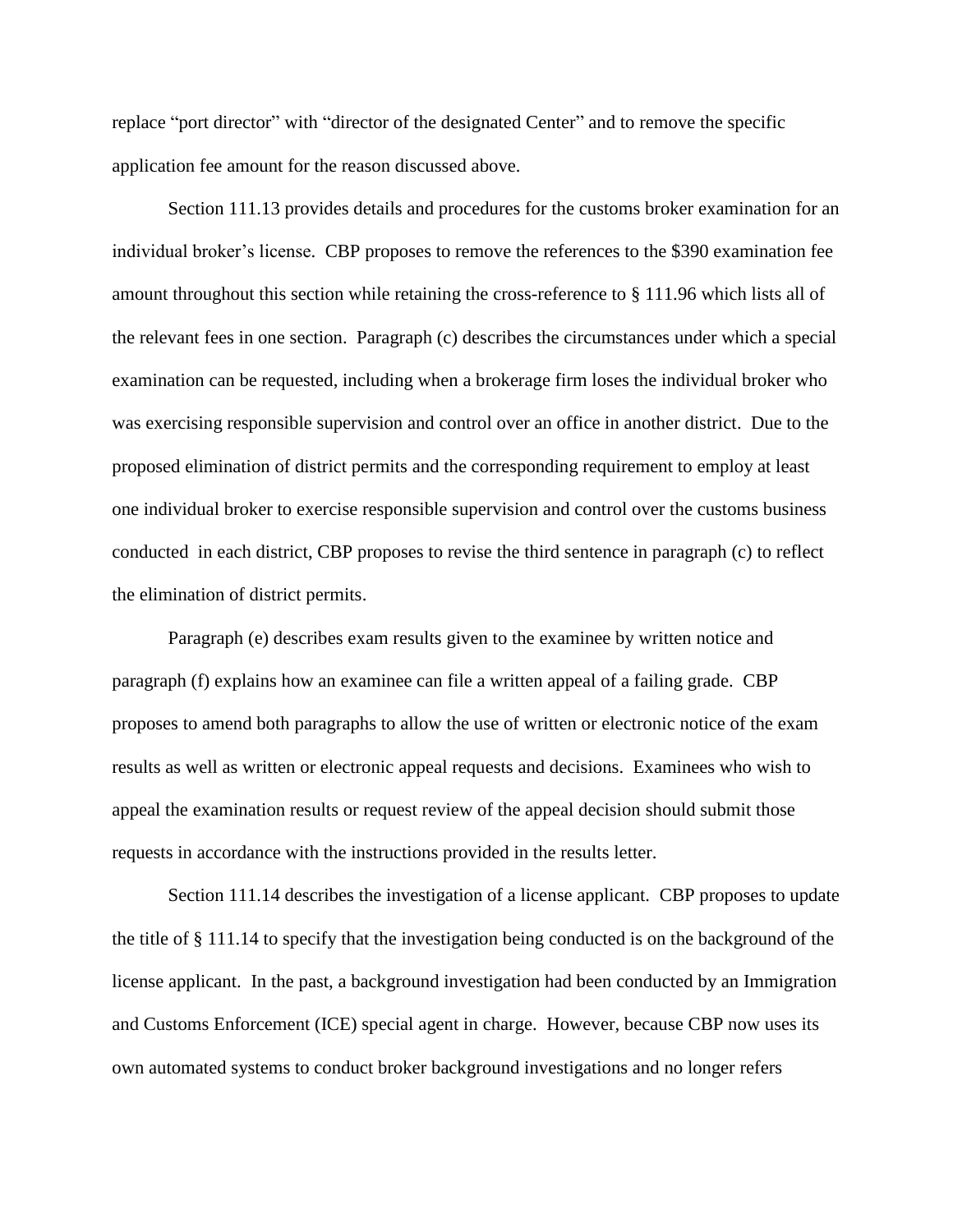applications to an ICE special agent in charge, CBP proposes to remove paragraph (a) on referral of applications for investigation. CBP proposes redesignating paragraph (b) as paragraph (a). Currently, § 111.14 states explicitly that an investigation of the applicant is based on the application. CBP is clarifying that the scope of the background investigation specifically includes information obtained as part of the interview. CBP proposes to include information from the interview in redesignated paragraph (a)(1) to reflect that any willful misstatements or omission of pertinent facts made either on the application or during the interview can provide grounds for denying a broker license. *See* 19 CFR 111.16. As CBP examines an applicant's business integrity, which includes financial reports as part of the background investigation, CBP proposes to add financial responsibility to the scope of that background investigation to make clear that it is part of the background investigation. CBP also proposes to expand the scope of background investigation to include any association with any individuals or groups that may present a risk to national security or a risk to the revenue collection of the United States. This addition would allow CBP the flexibility to deny a broker license to an individual associated with terrorist groups, organized crime, or groups advocating the overthrow of the government.

Current paragraphs (c) and (d) are redesignated as (b) and (c), respectively, in § 111.14. In redesignated paragraph (b), CBP proposes to replace port director with director of the designated Center. In addition, CBP proposes to update the phrase "report of investigation" to "supporting documentation" because background investigations are no longer conducted by ICE. Redesignated paragraph (c) currently requires the applicant to appear in person before one or more representatives of the Assistant Commissioner for the purpose of undergoing further written or oral inquiry into the applicant's qualification for a license. To allow greater flexibility for both CBP and the applicant, CBP proposes amendments to redesignated paragraph (c) to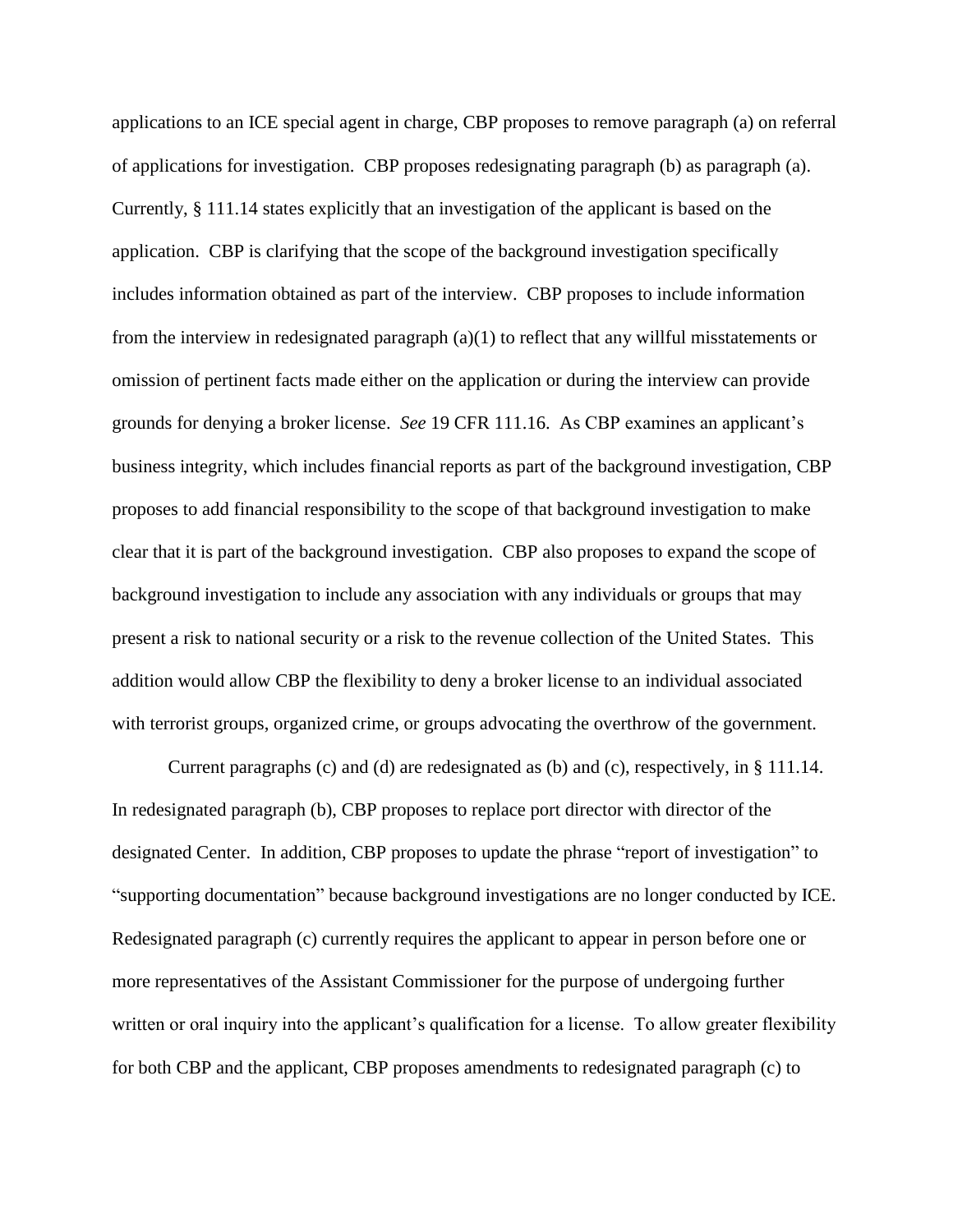include other approved methods of communication in addition to the requirement that the applicant make an in-person appearance before the appropriate Executive Director, Office of Trade. In addition, CBP proposes to remove the word investigation in paragraph (c), while retaining the reference to additional inquiry, so as not to cause confusion with the primary background investigation.

Section 111.16 provides the notice procedures and grounds for denial of a license. Paragraph (b) of § 111.16 sets forth the grounds for denial of a license. Currently, the grounds for denial of a license include: (1) any cause which would justify suspension or revocation of the license of a broker; (2) failure to meet any of the basic requirements for a license; (3) failure to establish business integrity and good character; (4) any willful misstatement of pertinent facts in the license application; (5) any conduct which would be deemed unfair in commercial transactions; or (6) a reputation or record of criminal, dishonest, or unethical conduct. CBP proposes to expand the grounds sufficient to justify denial of a license to also include: the failure to establish financial responsibility; the omission of pertinent facts in the application or interview; detrimental commercial transactions; and any other relevant information uncovered over the course of the background investigation.

Section 111.17 sets forth the review procedures in the event that a license application is denied.

In paragraph (a), CBP proposes tightening the language regarding an applicant's request to provide additional information or arguments in support of a denied application. In addition, CBP proposes adding telephone and other acceptable means to the methods of communication available by which an applicant may request to provide further information to CBP when an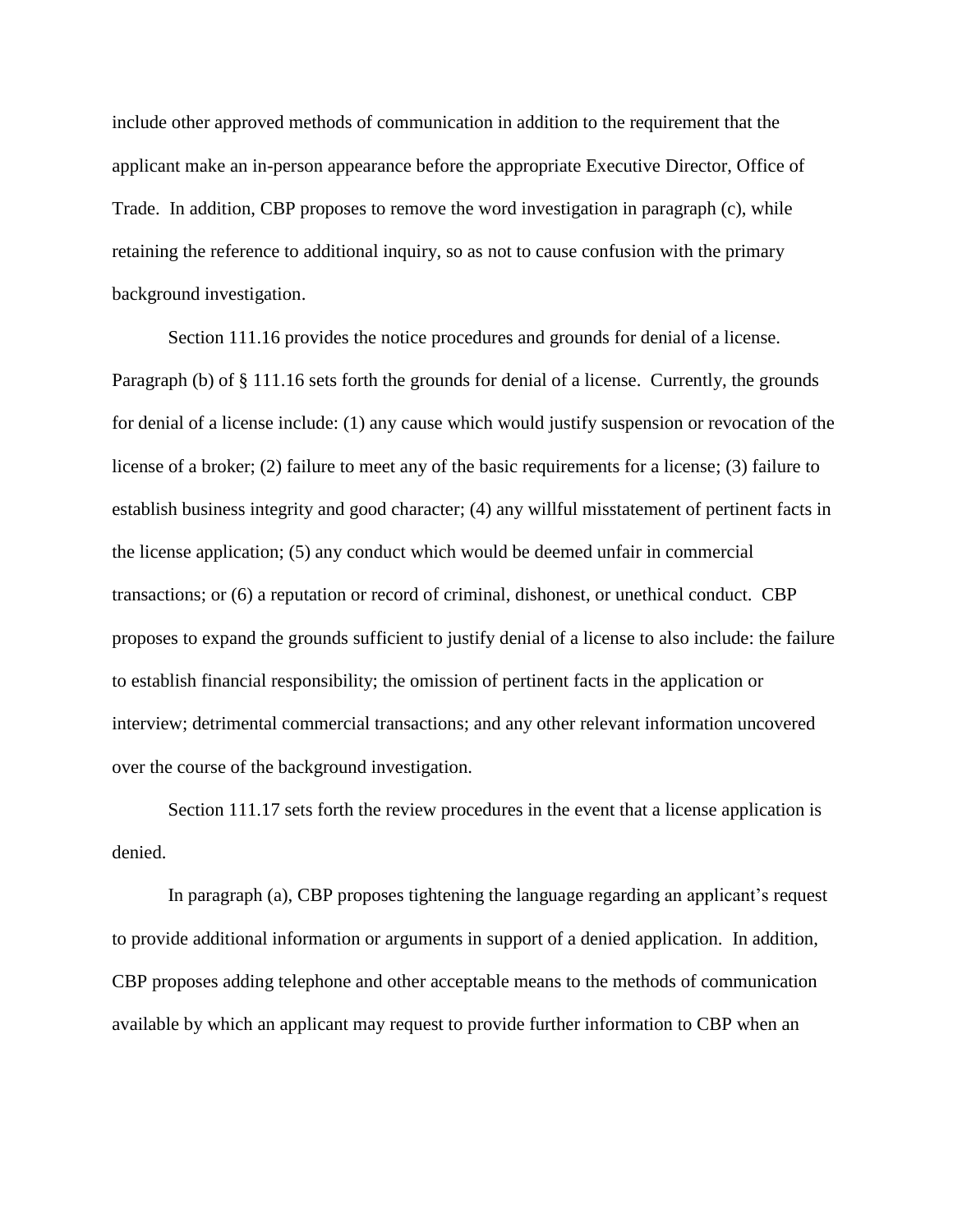application is denied. This addition would provide greater flexibility for both CBP and the applicant.

Section 111.18 governs reapplication for a license. CBP proposes to add a requirement that previously denied applicants address how the deficiencies in their prior applications have been remedied. This change ensures that those applicants filing a reapplication do not simply file the same application again.

# *Elimination of District Permits*

Section 111.19 provides the procedures for obtaining broker permits, responsible supervision and control requirements for permits, and review procedures for the denial of a permit. Currently, an initial district permit is issued, with the \$100 permit fee waived, when a broker's license is granted. A broker may subsequently apply for additional district permits and a national permit. An application fee of \$100 is required for each additional district permit or for a national permit. 19 CFR 111.19(b) and (f); 111.96(b). In addition, all permits, district and national, are subject to an annual customs broker permit user fee which has been set at \$147.89 for fiscal year 2020. 19 CFR 24.22(h); 111.96(c). 84 FR 37902 (August 2, 2019). Currently, national permits are issued by the Broker Management Branch at CBP Headquarters.

The COAC issued a recommendation that CBP enable brokers to operate through a single, national permit. The full text of the COAC recommendations, "Commercial Customs Operations Advisory Committee Term to Date Recommendations (4/27/16, 7/27/16, 11/17/16, 3/1/17)" can be found in Docket No. USCBP-2020-0009. The COAC further explained that CBP must modernize its permitting framework to align broker permitting with the challenges and opportunities of  $21<sup>st</sup>$  century electronic entry and entry summary processing. Upon due consideration of COAC's recommendation, and other input received by CBP from the brokerage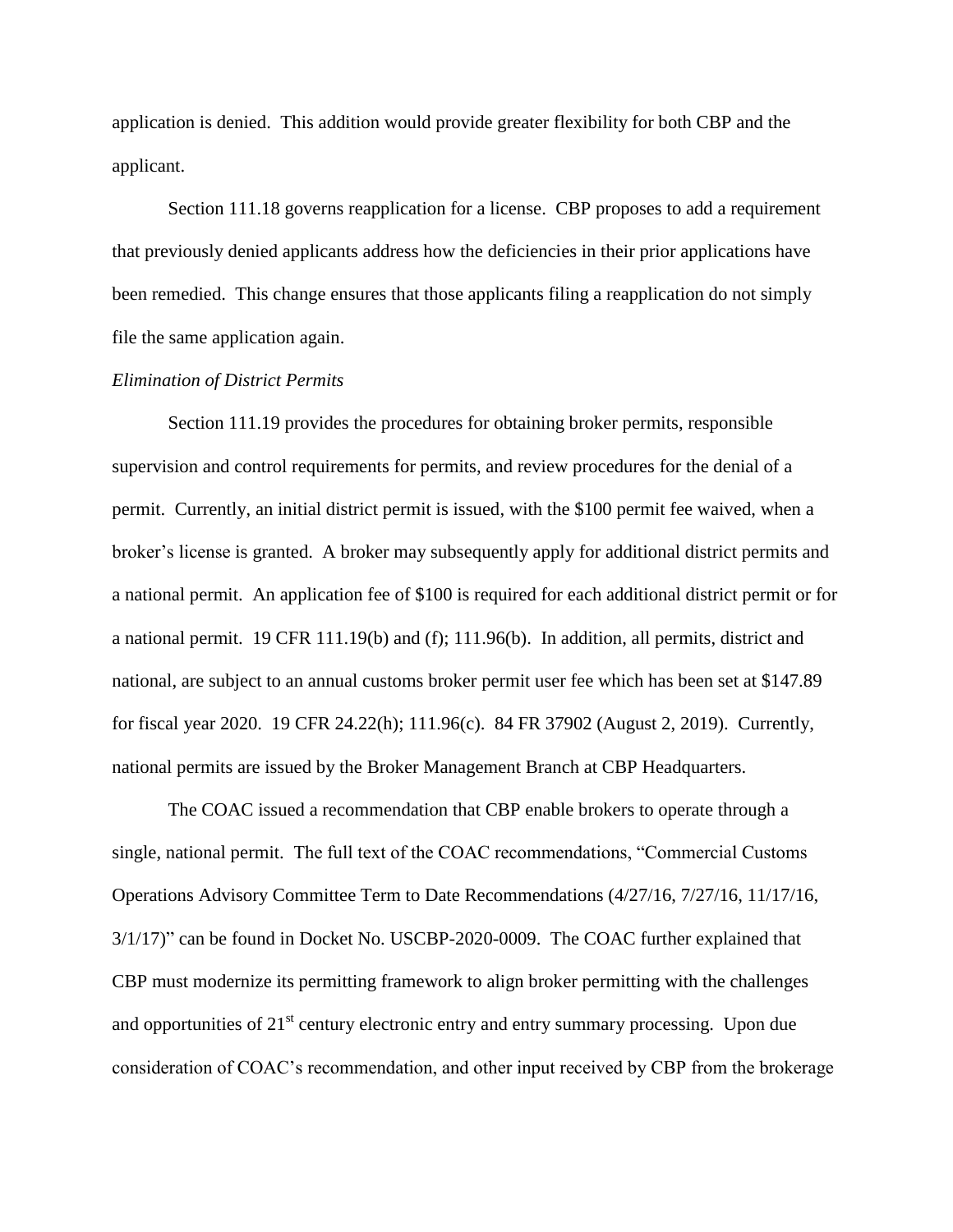community, this document proposes to amend CBP's permit issuing procedures in § 111.19. CBP proposes to eliminate district permits to move to a national-only permit system and to revise the heading text to reflect this change. Specifically, CBP proposes to revise paragraph (a) to reflect the general purpose of a national permit.

Current paragraph (a) provides that each person granted a broker's license will also receive a district permit for the district of the port where the license was delivered without paying the permit application fee. 19 CFR 111.19(a); 111.96(b). Under this proposal, with the elimination of the district permit, there will no longer be a need for a customs broker to have more than one permit. As a result, CBP will no longer issue the first permit free of charge. Instead, any applicant who obtains a passing grade on the examination for an individual broker's license may apply for a national permit. The national permit application may be submitted concurrently with or after the submission of an application for a broker's license.

Current paragraph (b) provides the procedures for submission of an application for an initial or additional district permit. (19 CFR 111.19(b)). CBP proposes to revise this paragraph to describe the procedures for application and issuance of a national permit, taking much of the content of current paragraph (f) describing the current application for a national permit. The revisions include general procedures and specific application requirements. An application for a national permit must be in the form of a letter or CBP-approved electronic submission to the director of the designated Center and must include the following: broker license number and date of issuance if available; the name and title of the national permit qualifier for partnership, association, or corporation applicants; legal status and business name information for partnership, association, or corporation applicants; contact information of the office designated as the office of record as defined in § 111.1; contact information for the licensed broker or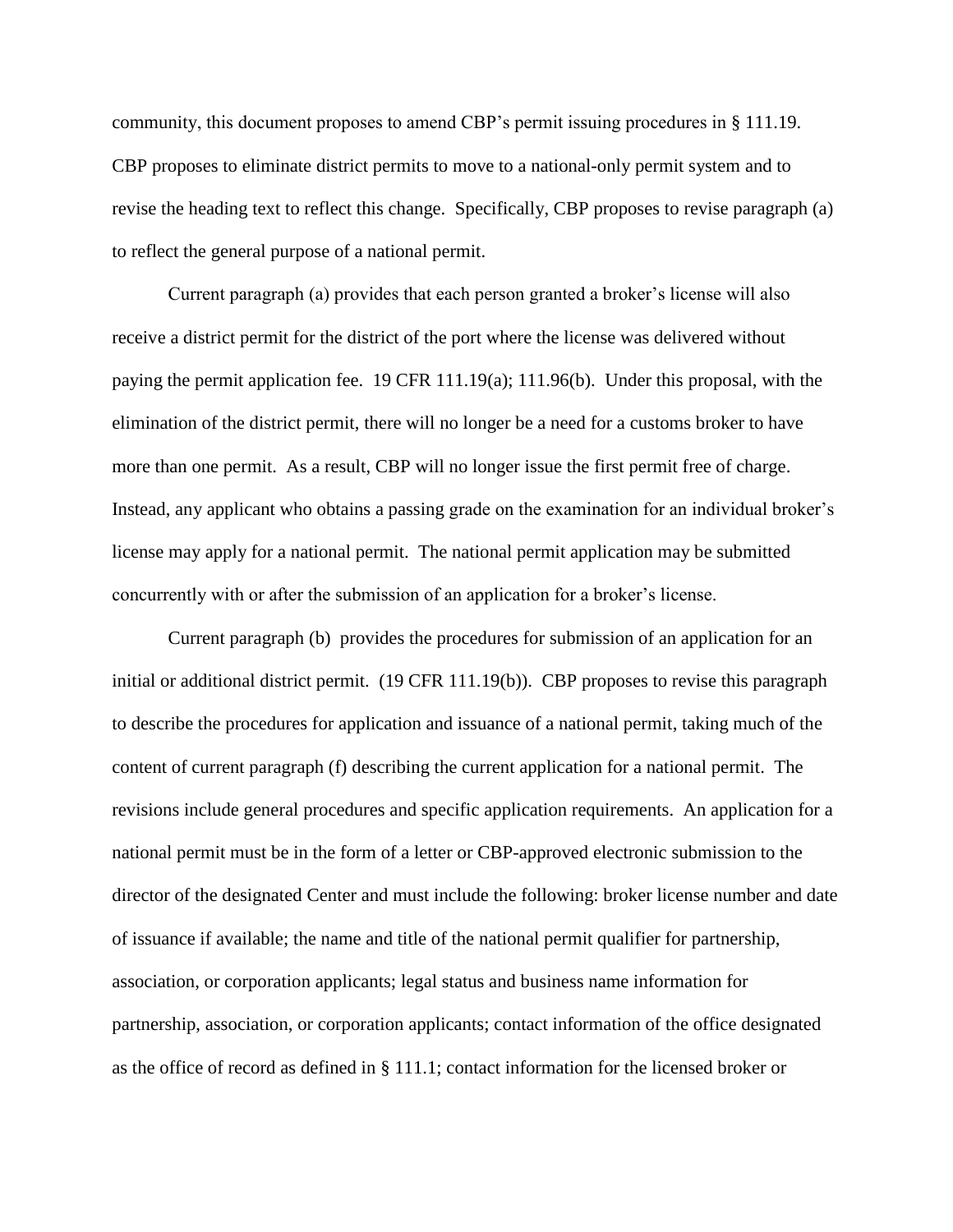knowledgeable employee responsible for issues related to the transaction of customs business; contact information for each individual broker employed by partnership, association, or corporation applicants; a list of all employees, with required employee information; a plan for responsible supervision, control and compliance; location where records will be maintained; contact information for the knowledgeable employee responsible for customs and financial recordkeeping; and a receipt or other evidence that all required fees have been paid. The fees must be paid at the designated Center or online with submission of the permit application. In addition, the proposed amendments set forth that the national permit applicant will exercise responsible supervision and control over the activities conducted under the national permit. If the application is on behalf of a partnership, association, or corporation, the applicant is not required to be an officer of the partnership, association, or corporation, but must be a licensed broker employed by the partnership, association, or corporation.

Current paragraph (c) of  $\S 111.19$  describes permit fees. (19 CFR 111.19(c)). As CBP is proposing to eliminate district permits, CBP proposes in a concurrent notice of proposed rulemaking, published elsewhere in this issue of the *Federal Register*, conforming amendments to this section by removing all references to fees for district permits. (*See* "Removal of References to Customs Broker District Permit Fee" RIN 1515-AE43).

Current paragraph (d) discusses responsible supervision and control requirements in the district permit context as well as procedures for obtaining a district permit waiver in situations that qualify for exception. (19 CFR 111.19(d)). Under this proposal, the responsible supervision and control requirements are provided in § 111.28. Since CBP proposes to eliminate district permits, the need to maintain a place of business at each port where an application for a district permit has been filed and to employ at least one licensed broker in each district where a permit is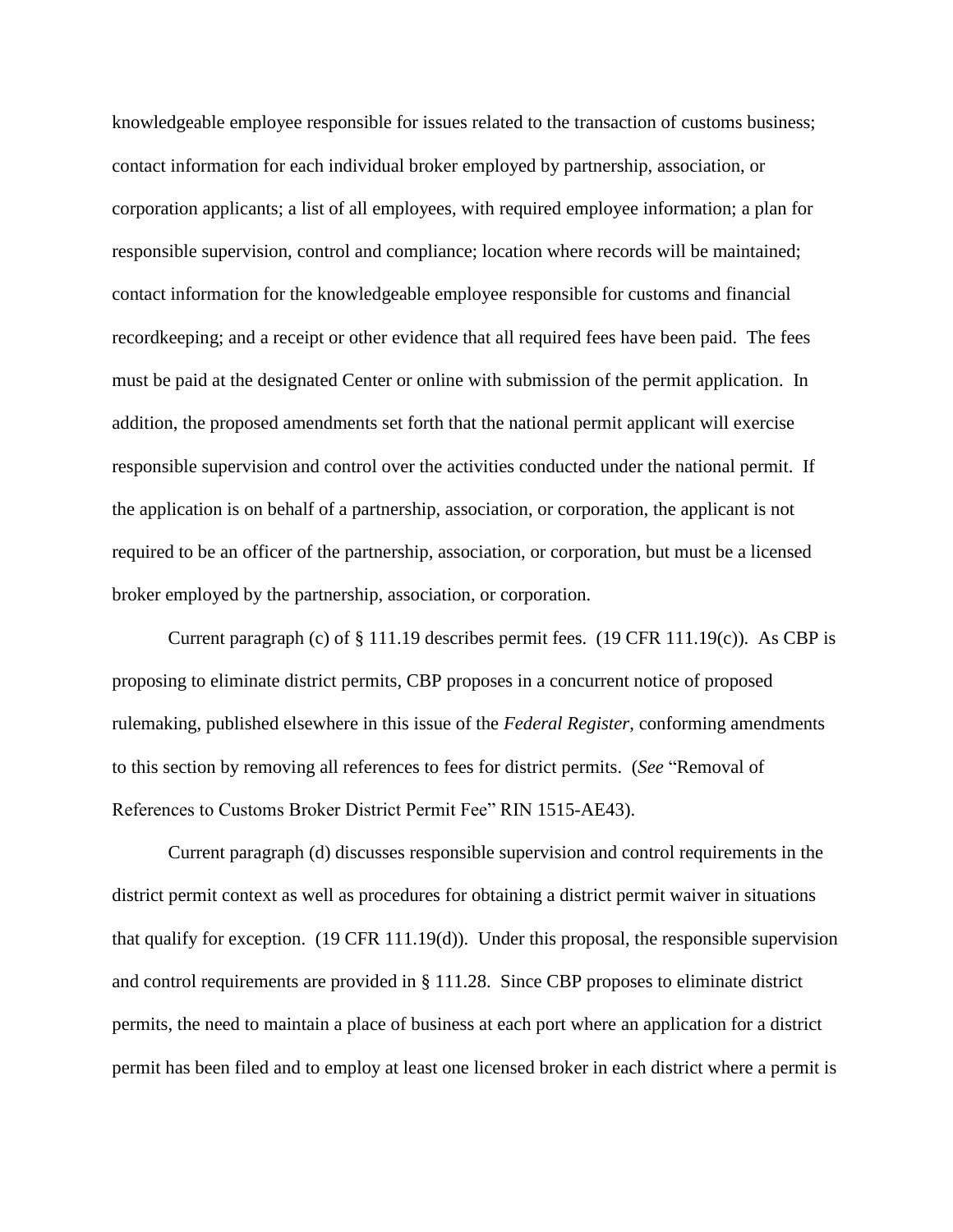held, where those requirements have not been waived, is no longer necessary; accordingly, CBP proposes to remove paragraph (d). The elimination of these requirements resulting from the proposal to move to an expanded national permit system, would greatly lessen the burden on affected customs brokers of conducting customs business throughout the U.S. customs territory.

Current paragraph (e), describing CBP action on a permit application and the maintenance of a list of permitted brokers, is redesignated as paragraph (d). In redesignated paragraph (d), CBP proposes to remove reference to district permits, to replace port director with director of the designated Center, and update cross references within the paragraph. In addition, the list of permitted brokers will now be maintained centrally by CBP as opposed to by individual port directors. As discussed above, current paragraph (f) is revised and the current content has been revised and included in new paragraph (b).

Current paragraph (g) is redesignated as paragraph (e) and CBP proposes amending the paragraph heading to insert the word "national" before "permit." Current regulations allow for the presentation of information or arguments in support of the application by personal appearance, or in writing, or both. This allows for, but does not require, the presentation of additional information to address any deficiencies in the original application. Currently in practice, many applicants appeal withouth providing additional information or arguments resulting in a denial of the appeal. In redesignated paragraph (e)(1), CBP proposes tightening the language regarding the request to clarify that the applicant must provide additional information or arguments in support of a denied application. CBP proposes greater flexibility for both CBP and the applicant by allowing the information to be presented in person, by telephone or by other acceptable means.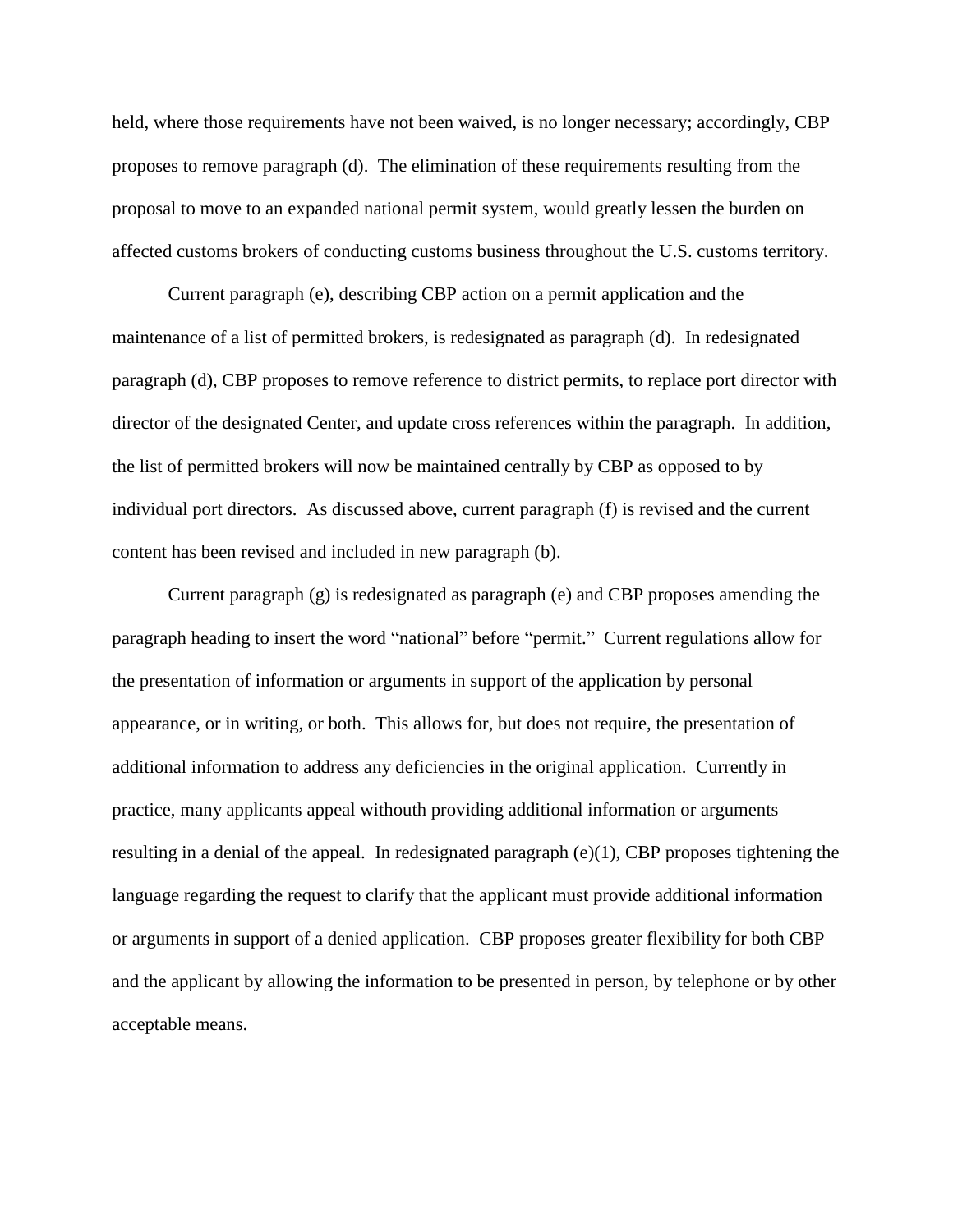Under the current regulations, paragraph (d) requires district permit holders to exercise responsible supervision and control over activities conducted under the district permit. As district permits will be eliminated in this proposed rule, CBP is proposing to revise paragraph (f) to make clear that the individual broker who qualifies the national permit will exercise responsible supervision and control over the activities conducted under that national permit.

# **Subpart C, Duties and Responsibilities of Customs Brokers**

Section 111.21 currently provides requirements for broker records. CBP proposes adding a new paragraph (b) and redesignating current paragraphs (b) and (c) as (c) and (d), respectively. Proposed paragraph (b) provides that each broker must provide notification to his designated Center of any known breach of electronic or physical records relating to the broker's customs business. Notification to CBP must be provided within 72 hours of the discovery of the breach with a list of all compromised importer identification numbers. This information will allow for better targeting analysis which contributes to CBP's overall risk management approach.

In addition, CBP proposes to amend redesignated paragraph (d) to require identification of a designated recordkeeping contact who must be a knowledgeable employee who will serve as the party responsible for broker-wide financial and recordkeeping requirements. Each broker must maintain accurate and current contact information for the designated recordkeeping contact within a CBP-authorized electronic data interchange (EDI) system. If a CBP-authorized EDI system is not available, the proposed amendments allow for written submission to the designated Center as an alternative. Under a national permit framework, the maintenance of current broker points of contact will be essential to facilitate efficient processing of entries and entry summaries.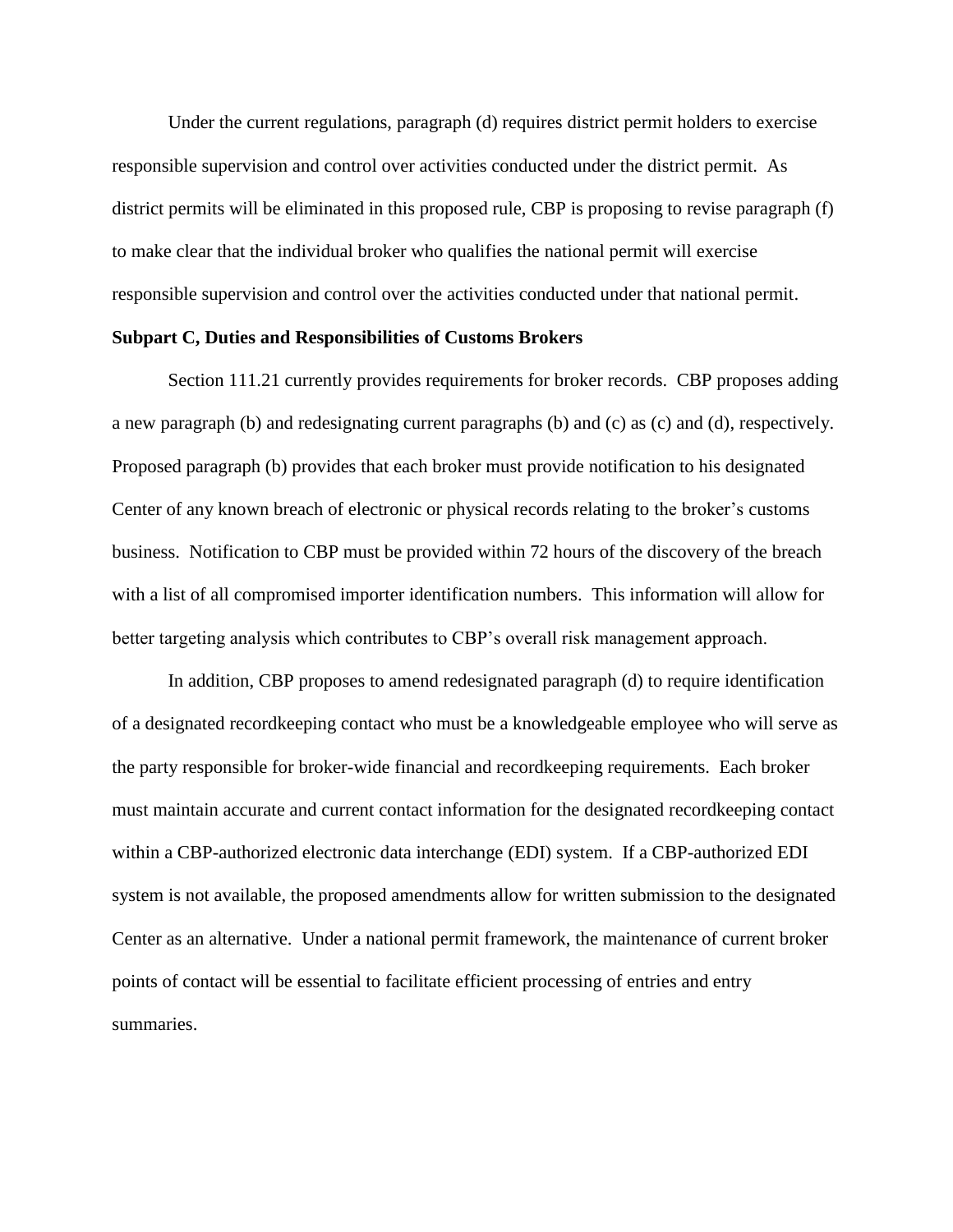Section 111.23 sets forth the location in which a broker may retain its records relating to customs transactions. Currently, paragraph (a) provides that a customs broker may retain customs records at any location within the U.S. customs territory. (19 CFR 111.23(a)). CBP proposes to amend paragraph (a) to require that a customs broker must maintain customs records, including any electronic records, within the U.S. customs territory. In addition, CBP proposes removing the last sentence of paragraph (a) dealing with the examination of records by CBP. CBP proposes to revise this sentence and place it in a new paragraph (b) to § 111.25 discussed below.

Section 111.24 addresses the confidentiality of broker records, stating in part that the broker must not disclose their contents or any information connected with the records to any persons other than the clients to whom they pertain, the client's surety on a particular entry, and to CBP or other U.S. government officials, except on subpoena by a court of competent jurisdiction. CBP interprets the current provision to provide that, with limited exceptions, including certain accredited officers or agents of the United States and the surety involved in a particular transaction, brokers may not disclose client information to third persons except when ordered to by a court. To overcome this confidentiality requirement, a broker needs to merely request, and receive, a written release from the client authorizing disclosure of that client's information. CBP's longstanding position on this matter is that absent written client consent, a broker may not share client information. CBP continues to believe that protection of the client's business information remains a paramount concern. At the same time, however, CBP recognizes that the blanket prohibition of the current regulation is no longer a good fit for the more modern and efficient business practices brought about by the changing structure and environment of the business community. As a result, CBP proposes to amend § 111.24 by providing an exception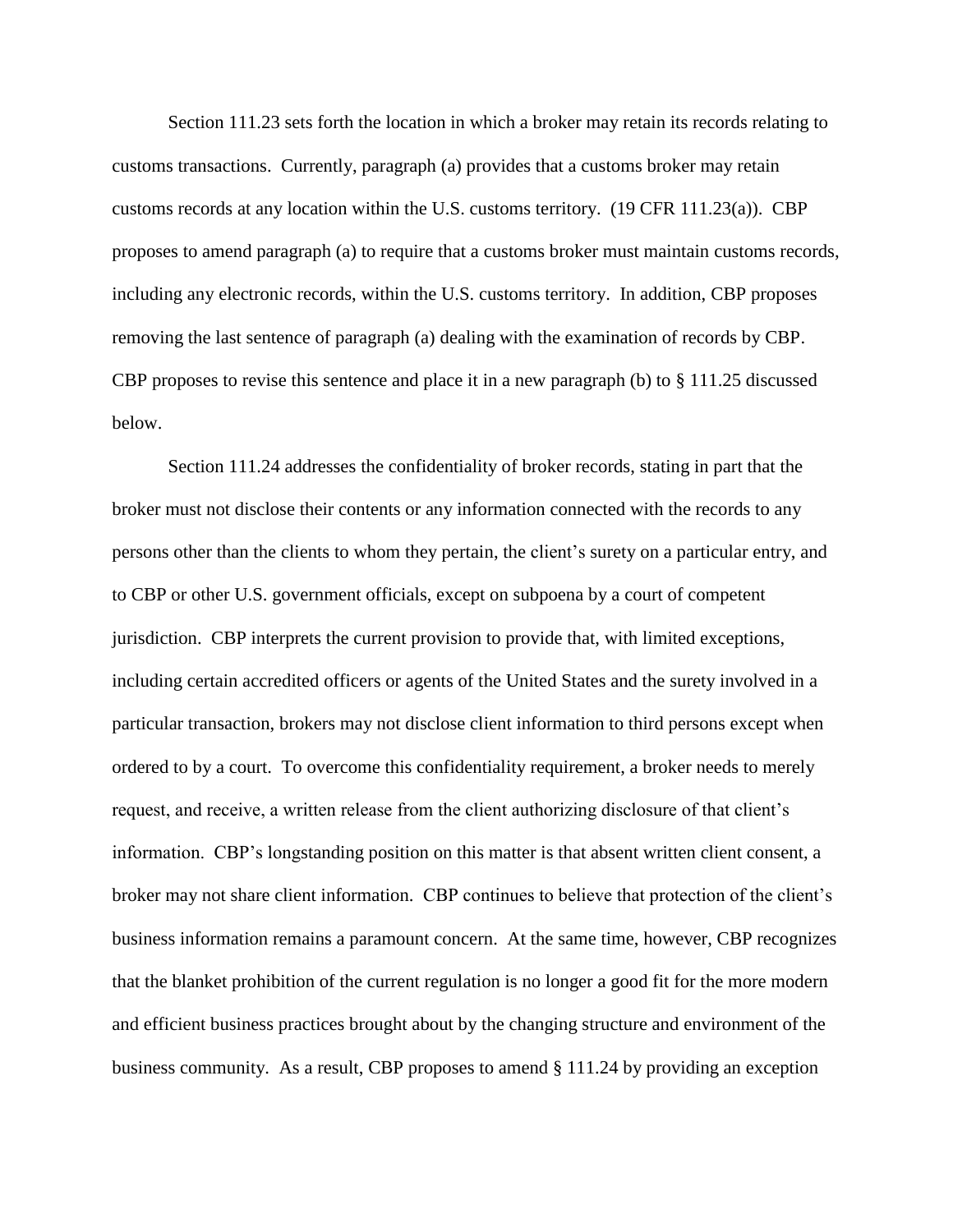for information that properly is available from a source open to the public. The intent of the additional language is to permit disclosure of information that properly is available from government sources or privately controlled sources, whether via a subscription service or not. CBP does not condone the disclosure of information that was not obtained properly and has been released without proper authority.

To account for changes in organizational structure, CBP also proposes replacing the list of specific covered government employees to whom the broker records can be disclosed with a general reference to representatives of the Department of Homeland Security. Finally, CBP proposes to include court orders and written authorization by the client in the exemptions to the confidentiality requirement.

Section 111.25 provides that a broker must maintain records in a way that they are readily available for inspection, copying, reproduction or other official use by authorized CBP personnel. This document proposes to reorganize § 111.25 into three paragraphs: paragraph (a) general; paragraph (b) - examination request; and paragraph (c) - recordkeeping requirements. Proposed paragraph (a) contains all but the last sentence of the current language found in § 111.25. In addition, CBP proposes replacing the list of specific government representatives that may inspect, copy, reproduce and use broker records with a general reference to representatives of the Department of Homeland Security. Proposed paragraph (b) contains language found in current § 111.23(a) which requires that requested records be made available at the broker district that covers the CBP port to which the records relate. To account for the proposed elimination of broker districts, CBP proposes to amend this language to require that the recordkeeping contact designated in § 111.21(d) make requested records available at a location specified by Department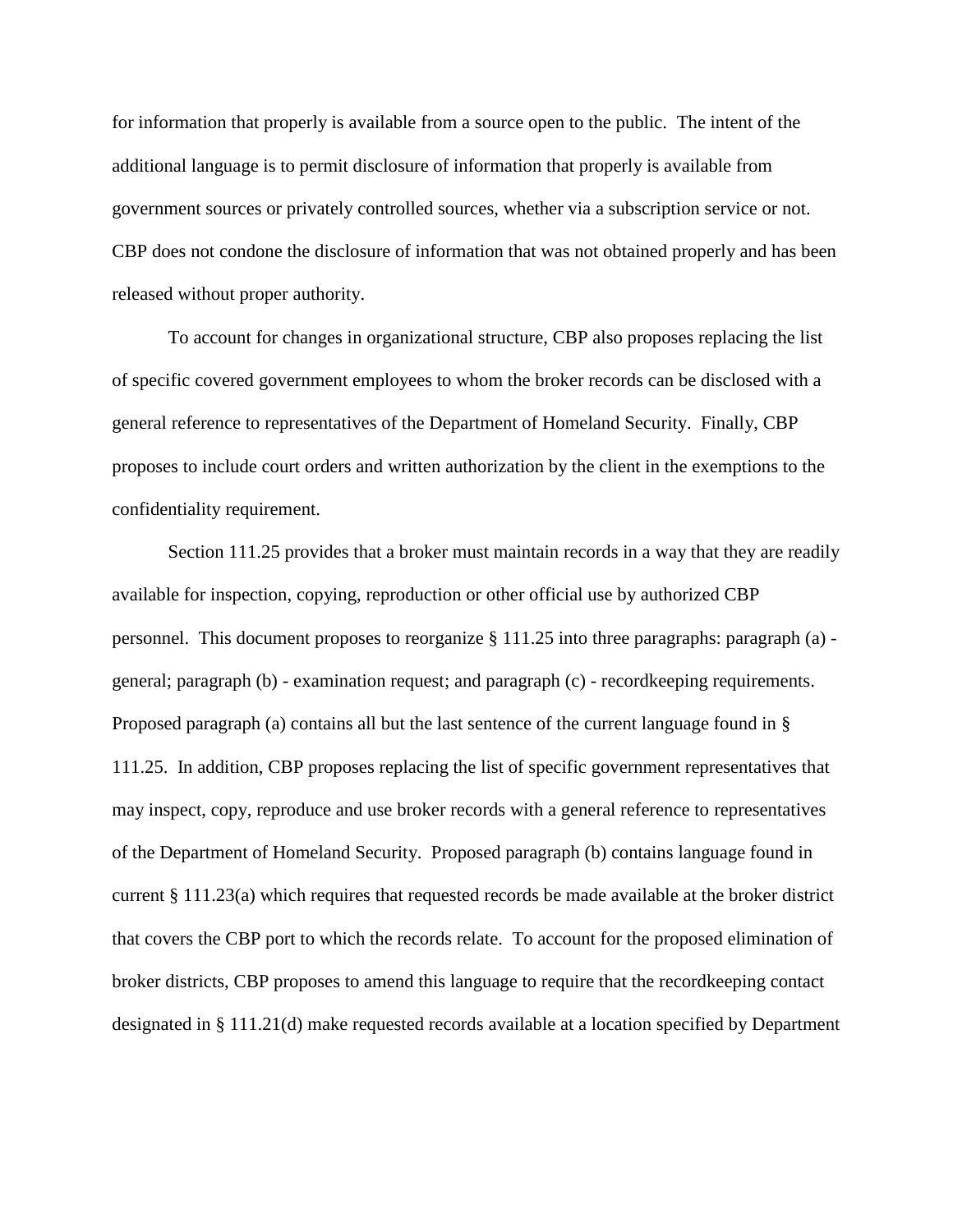of Homeland Security (DHS) employees within thirty (30) calendar days. This change would allow CBP greater flexibility in where it could examine the records.

Section 111.27 provides for the audit or inspection of broker records. Due to the creation of DHS and the subsequent transfer of the U.S. Customs Service from the Department of the Treasury to DHS, CBP proposes to remove the reference to officials of the Treasury Department and update it with a reference to DHS officials to reflect current practice.

# *Responsible supervision and control.*

Section 111.28 provides specific requirements relating to the exercise of responsible supervision and control. CBP is modifying the heading text to read "Responsible supervision and control." As part of its recommendations to move to only a national permit framework, the COAC recommended that the section on "responsible supervision and control" include "requirements that customs brokerage firms employ an adequate number of licensed brokers to ensure responsible supervision and control over their customs business." To address this concern, CBP proposes to add a sentence to paragraph (a) to read as follows: "A sole proprietorship, partnership, association, or corporation must employ a sufficient number of licensed brokers relative to the job complexity, similarity of subordinate tasks, physical proximity of subordinates, abilities and skills of employees, and abilities and skills of the managers."

As noted above, this document proposes to move the list of factors CBP considers when determining whether a customs broker is exercising responsible supervision and control from the definition of "responsible supervision and control" in § 111.1 to paragraph (a) of § 111.28 with some modifications and additions to reflect the changes of moving to only a national permit framework. The current list of factors found in § 111.1 states that CBP will consider all factors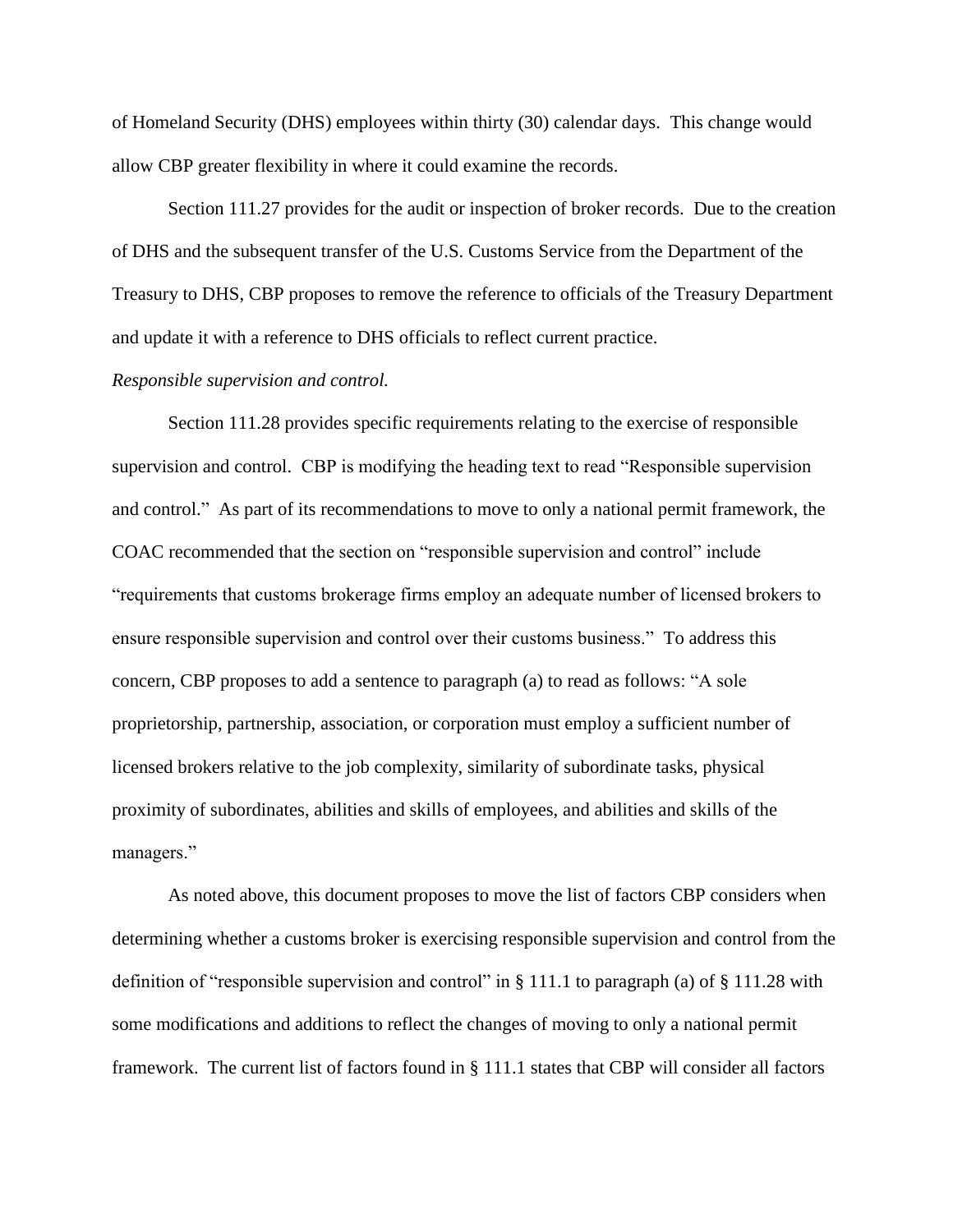listed. CBP proposes to amend the introductory sentence of the list of factors to state that CBP may consider the relevant factors from among those listed on a case-by-case basis.

CBP proposes to retain the ten factors currently found in  $\S 111.1$  with the following amendments:

(1) CBP proposes to amend the first factor which currently reads, "The training required of employees of the brokers," to, "The training provided to broker employees." These proposed changes are intended to place the obligation to provide training of employees on the broker.

(2) In the second factor which currently provides for the issuance of written instructions and guidelines to employees of the broker, CBP proposes to remove the word "written" to include electronic resources.

(3) CBP proposes to amend the fourth factor covering reject rates by considering the reject rate relative to the overall volume of transactions conducted by the broker. Comparing the number of rejections with the broker's overall volume of entries gives better context to evaluate the quality of responsible supervision and control.

(4) CBP proposes to change the word "maintenance" to "accessibility" in the fifth factor which addresses CBP resources available to broker employees. Simply maintaining current editions of the relevant laws and regulations does not indicate responsible supervision and control, ensuring access to these documents, whether hard copy or electronic, is more important in determining responsible supervision and control.

(5) CBP proposes to amend the sixth factor requiring the availability of "an individually licensed broker" to "a sufficient number of individually licensed brokers" for necessary consultation with broker employees to better account for the proposed national permit operating environment. This change reflects the COAC recommendation to establish a national permit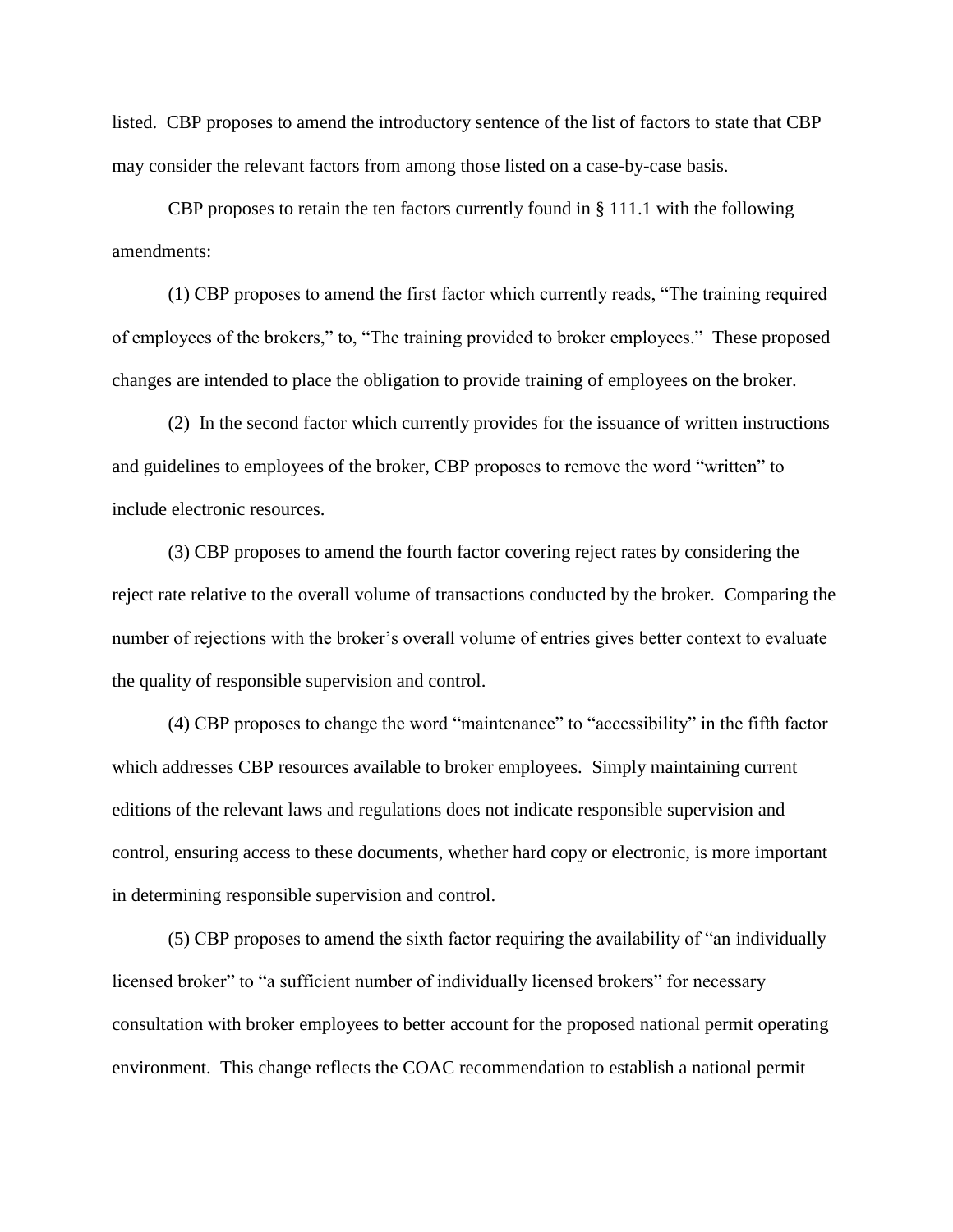framework with the requirement that brokers employ an adequate number of licensed brokers to ensure responsible supervision and control. Under the current permit framework, a licensed broker (usually the district permit qualifier) must be present at the physical office location in the district to offer guidance to employees. Under the proposed national permit framework it will be crucial that licensed brokers are readily available to employees, both in person or virtually.

(6) CBP proposes to remove the reference to "district" in factor nine addressing permit qualifier involvement in brokerage operations to correspond with the proposed elimination of broker districts.

Current factors three, seven, eight and ten remain unchanged.

In addition, CBP proposes to add five new factors that may be considered:

(1) the timeliness of processing entries and payment of duty, tax, or other debt or obligation owing to the Government for which the broker is responsible, or for which the broker has received payment from a client;

(2) communications between CBP and the broker;

(3) the broker's responsiveness and action to communications, direction, and notices from CBP;

(4) communications between the broker and its officer(s); and,

(5) the broker's responsiveness and action to communications and direction from its officer(s).

The new factors are being proposed due to their importance in the modern brokerage environment and their importance in evidencing the proper transaction of customs business. A broker filing entries late, paying the government late, or not returning client communications are all evidence of failure to exercise responsible supervision and control. A broker not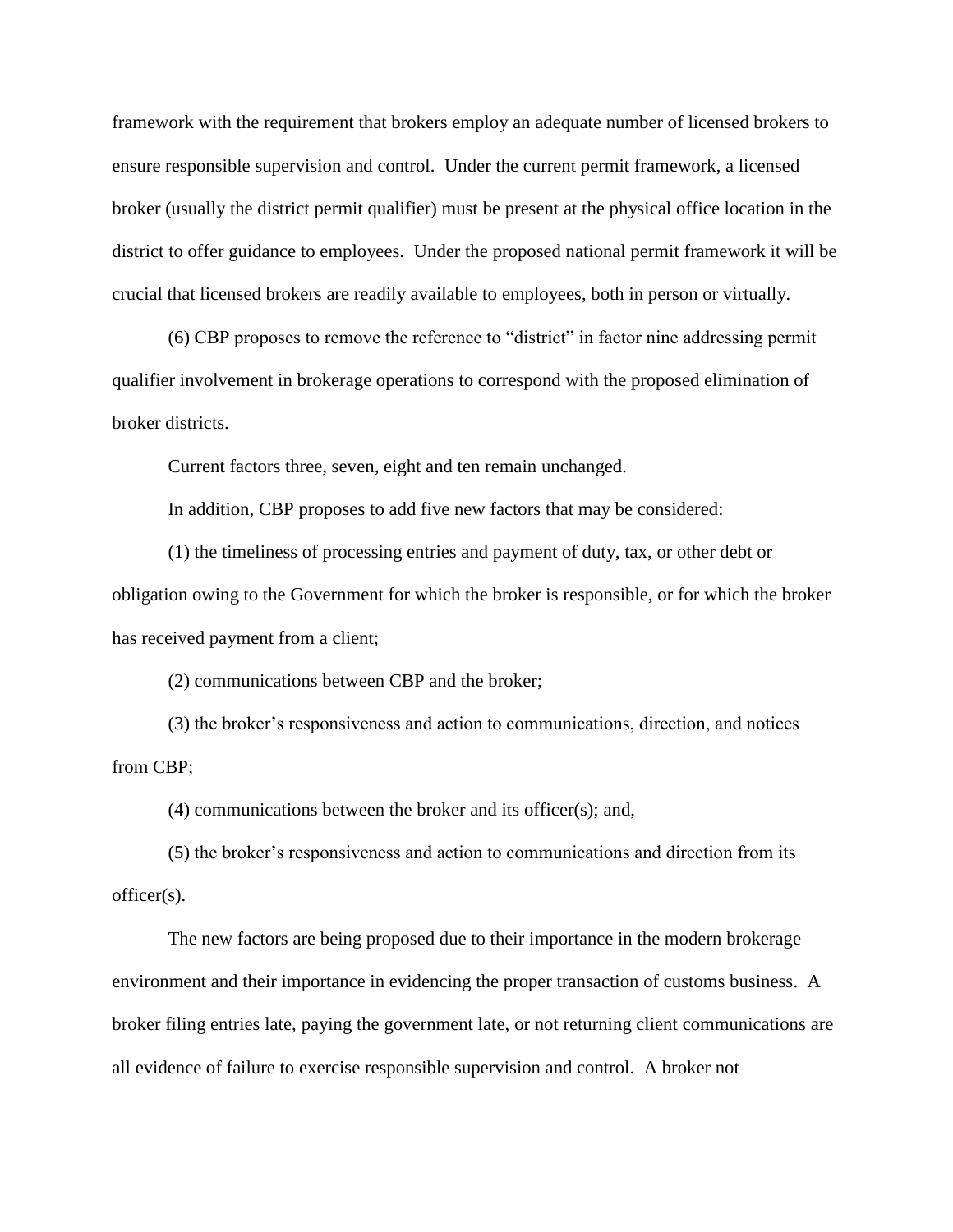communicating well with CBP or the broker's officer(s) (not returning calls or emails, etc.) also evidences failure of responsible supervision and control.

Paragraph (b) of § 111.28 describes a broker's requirement to report information regarding its employees to CBP. CBP proposes to restructure paragraph  $(b)$  with  $(b)(1)$  covering current employees, (b)(2) covering new employees, and (b)(3) covering terminated employees. With each of these paragraphs CBP is proposing that employee lists be submitted and updated through a CBP-authorized electronic data interchange (EDI) system. If a CBP-authorized EDI system is not available, the proposed amendments allow for written submission to the designated Center as an alternative. This document also proposes to provide uniformity for reporting deadlines across the various categories of employees. The proposed changes would allow a broker thirty (30) calendar days to notify CBP of changes to any of the information required under this section regardless of whether the employee is current, new or terminated. CBP proposes also to simplify the employee information that must be provided to account for the proposed elimination of districts and moving to a national permit-only system. The proposed elements include: name, social security number, date and place of birth, date of hire, and current home address. This proposed change represents a reduction in the information reporting requirements. Finally, CBP proposes removing the requirement that the employee lists be provided in writing to allow for electronic submission.

Due to the reorganization of paragraph (b), CBP proposes to redesignate current paragraph (b)(3) as paragraph (c) and to update the cross-references in new paragraph (c) to account for proposed changes to paragraph (b). In addition, CBP proposes to redesignate current paragraphs (c) and (d) as paragraphs (d) and (e). Redesignated paragraph (d) covers termination of a broker who is a qualifying member of a partnership or a qualifying officer of an association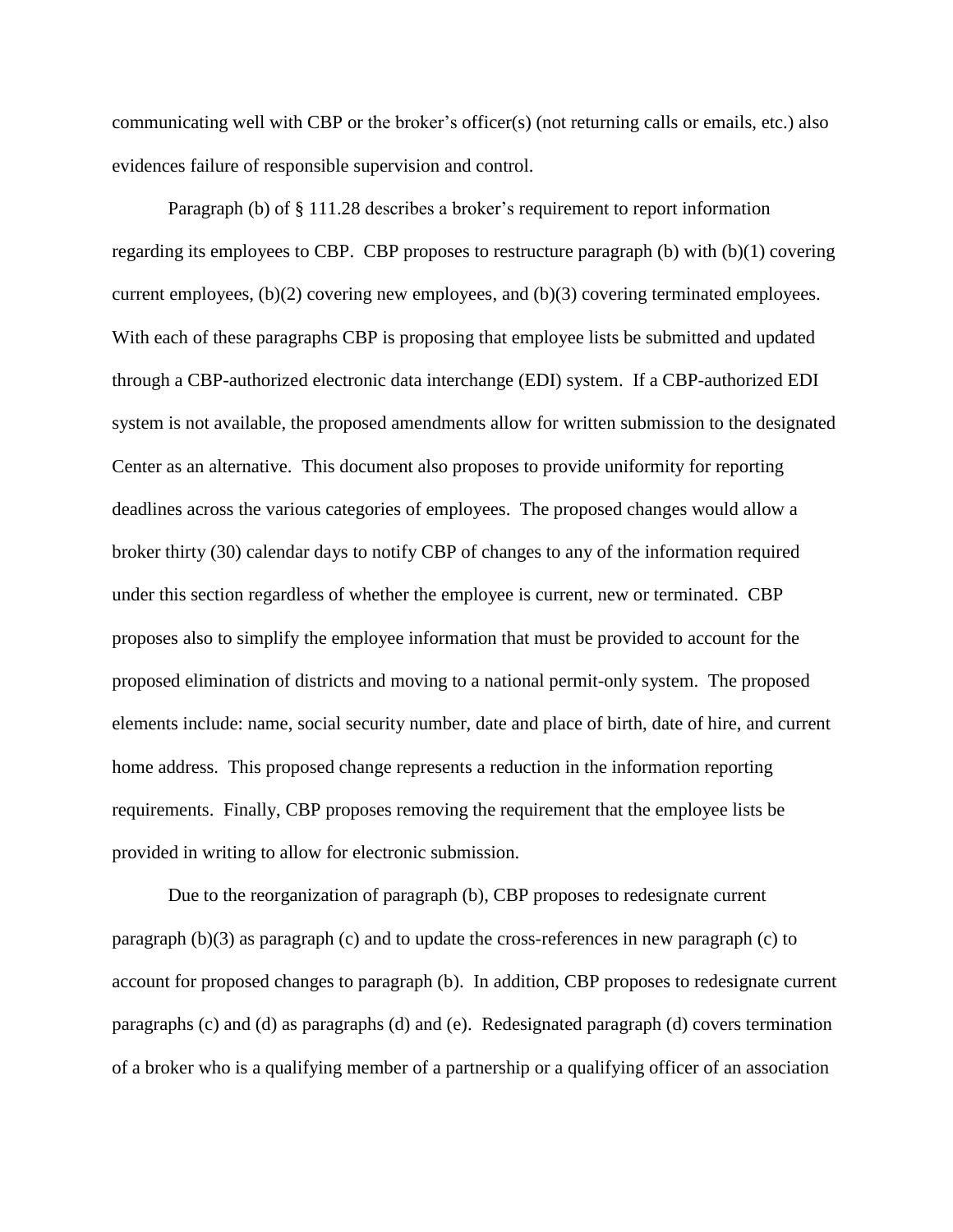or corporation. Redesignated paragraph (e) addresses changes in ownership of a broker. To account for the proposed elimination of district permits, CBP proposes to update the submission requirement from each port through which a permit has been granted to the director of the designated Center in both redesignated paragraphs.

Section 111.30 provides the notification requirements for when a broker changes his or her business address, organization, name, or location of business records, as well as information concerning the triennial status report and procedures for the termination of a brokerage business. This document proposes changes to the timing and method by which a broker must notify CBP of changes in his or her business address, organization name, and other updates required by § 111.30. Paragraph (a) covers change of address. CBP proposes to revise paragraph (a) to change the timing requirement from immediate notification in writing to notification within ten (10) calendar days through a CBP-authorized electronic data interchange (EDI) system. EDI is the method in which the trade transmits data electronically to CBP systems. If a CBP-authorized EDI system is not available, the proposed amendments allow for written submission to the designated Center as an alternative. These changes are intended to provide greater flexibility for both the broker and CBP.

Paragraph (b) of § 111.30 covers changes in an organization. CBP proposes to revise the introduction to paragraph (b) to change the timing requirement from immediate notification in writing to the port director to notification within ten (10) calendar days in writing to the director of the designated Center. CBP then proposes to redesignate current paragraph (b)(2) as (b)(3) and adding a new paragraph (b)(2) to require that a brokerage notify CBP of the date on which a licensed employee ceases to be the national permit qualifier for purposes of § 111.19(a), and the name of the licensed employee who will succeed as the permit qualifier. Currently, CBP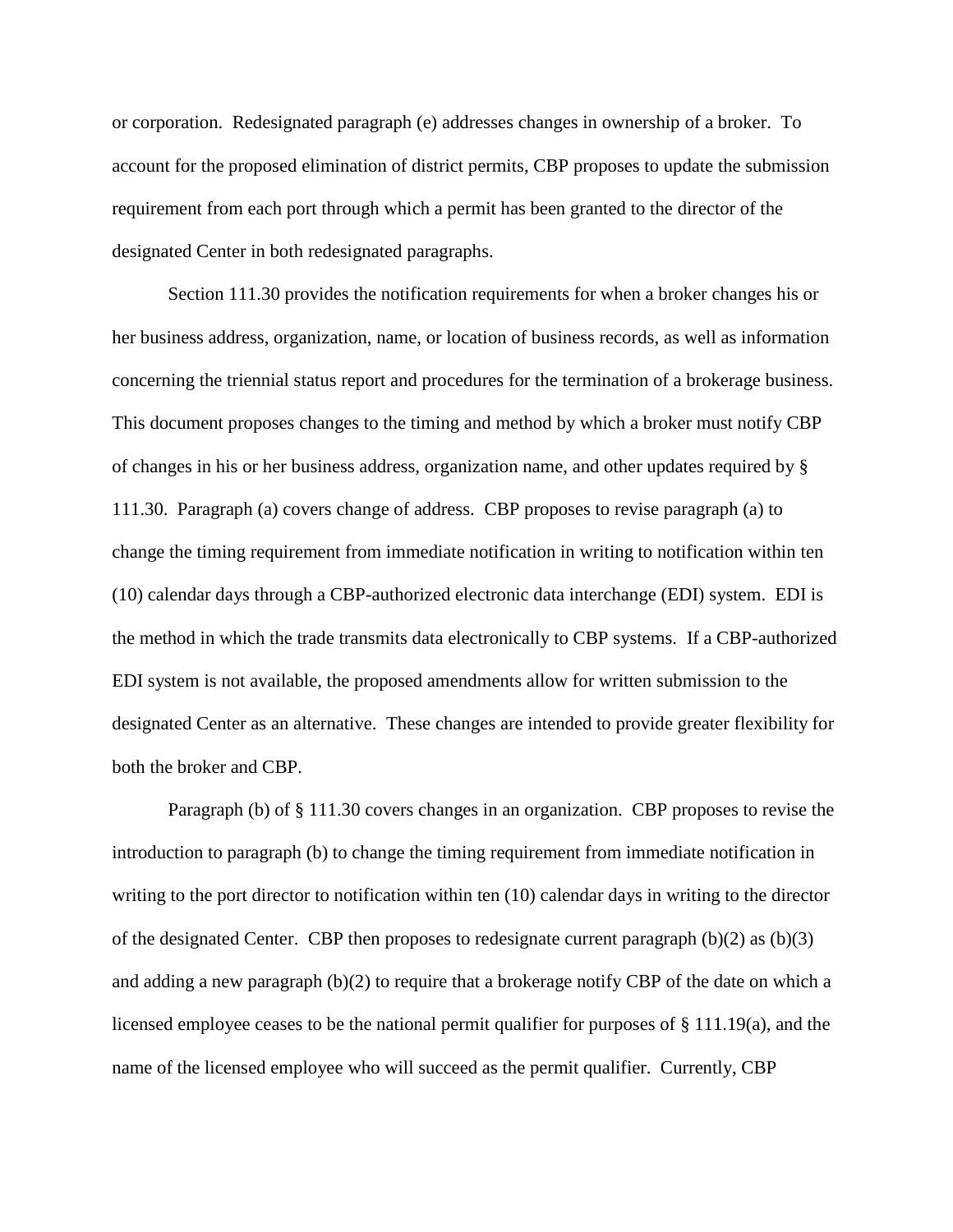requires updated information when there is a change in a brokerage's license qualifier. Under the proposed national permit system, the licensed member or officer who qualifies the brokerage for the license may be different from the licensed employee who qualifies the brokerage for the national permit.

Paragraph (c) of § 111.30 covers name changes. CBP proposes to amend paragraph (c) to account for the proposed elimination of district permits.

Paragraph (d) of § 111.30 describes the requirements of the status report. CBP proposes to update the paragraph header to triennial status report to better reflect industry terminology. In addition, CBP proposes changes to allow for electronic filing by allowing submission of payment or valid proof of payment with the triennial status report. CBP also proposes to allow for filing through a CBP-authorized EDI system when available. If a CBP-authorized EDI system is not available, the proposed amendments allow for written submission to the designated Center as an alternative.

CBP proposes to reorganize paragraph  $(d)(2)$  in order to add a new paragraph  $(d)(2)(ii)$ . Specifically, current paragraphs  $(d)(2)(i)$ ,  $(ii)$ , and  $(iii)$  become  $(d)(2)(i)(A)$ ,  $(B)$  and  $(C)$  and a new paragraph (d)(2)(ii) is added to read: an individual broker not actively engaged in transacting business as a broker must provide CBP his or her current mailing address, and state whether or not he or she still meets the applicable requirements of §§ 111.11 and 111.19 and has not engaged in any conduct that could constitute grounds for suspension or revocation under § 111.53. This new paragraph is added to ensure that CBP maintains current contact information on inactive brokers. Next, CBP proposes to reorganize paragraph  $(d)(3)$  into paragraph  $(d)(3)(i)$ which requires information on the broker's office of record as well as the license and permit qualifier for the partnership, association or corporation. The proposed changes create consistent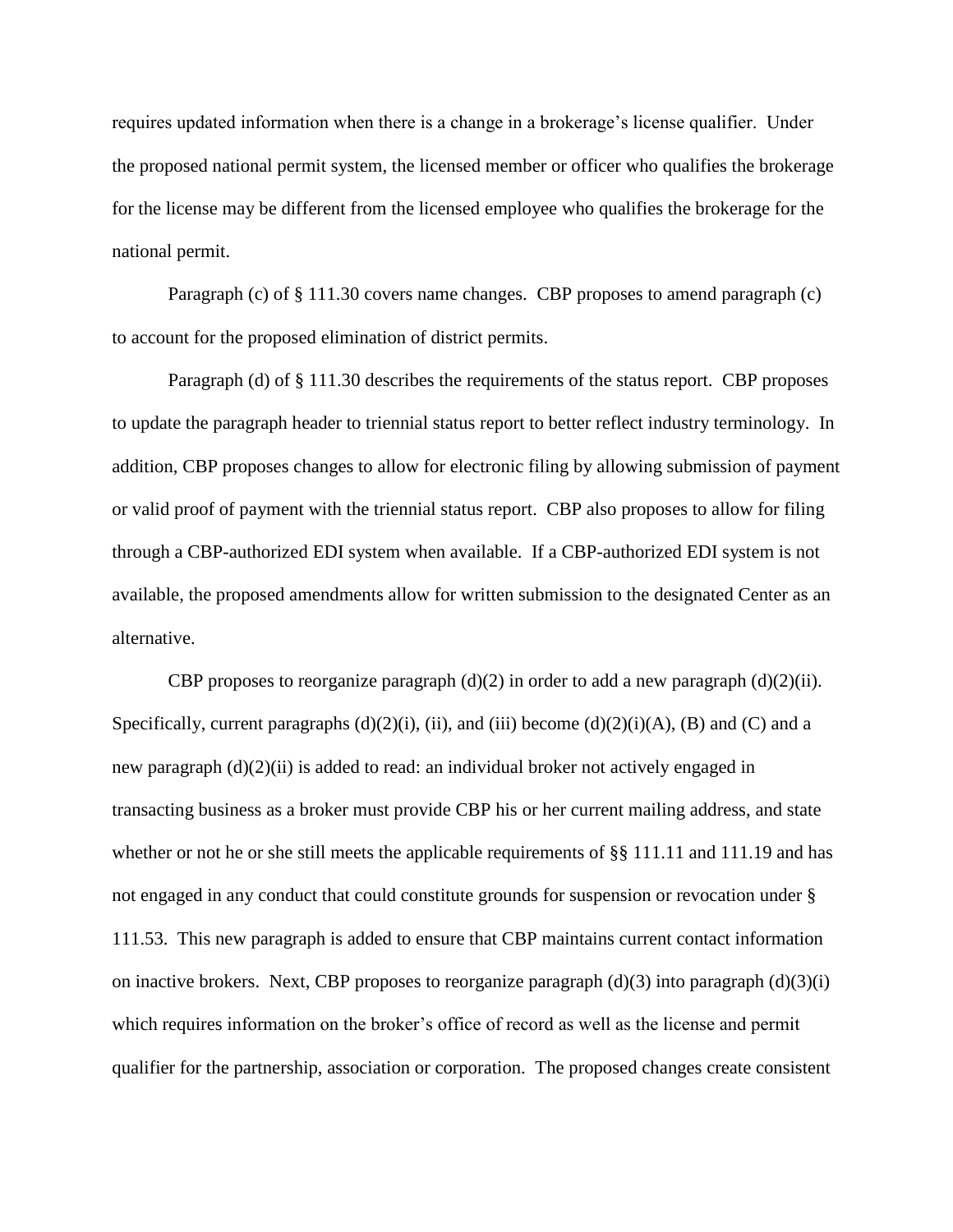use of terminology and reflect the importance of maintaining current contacts under the proposed national permit framework. In addition, CBP proposes a new paragraph (d)(3)(ii) to require that a partnership, association or corporation broker also affirm in their triennial report that they continue to meet all applicable requirements. The proposed new paragraph is consistent with the triennial reporting requirements for individual brokers.

In paragraph  $(d)(4)$  of  $\S$  111.30 regarding failure to file a triennial report timely, CBP proposes to remove references to port director as the CBP officer who transmits a notice of suspension and update them with references to CBP to provide the agency with flexibility as to where CBP broker management is conducted – at the port, at a Center of Excellence and Expertise, or at Headquarters. In addition, when a broker wishes to have his or license reinstated CBP proposes to allow a broker to submit proof of payment of the required fee within 60 days of the notice of suspension at the time of the filing of the required triennial report to allow for online payment separate from submission of the report. Finally, CBP proposes to replace references to *Customs Bulletin* with *Federal Register* as the means of publishing notice of broker license revocations to reflect current practice. Documents published in the *Federal Register* are reproduced in the *Customs Bulletin*.

Section 111.32 governs false information. CBP proposes to modify the section to make clear that a broker must not give, or solicit or procure the giving of, any information or testimony showing that the broker should have known that the information is false or misleading.

In addition, CBP proposes to add a new sentence requiring a broker to document and report to CBP when the broker separates or terminates the broker's representation of a client as a result of the broker determining that the client is intentionally attempting to defraud or otherwise commit any criminal act against the U.S. Government. Under the current CBP regulations, when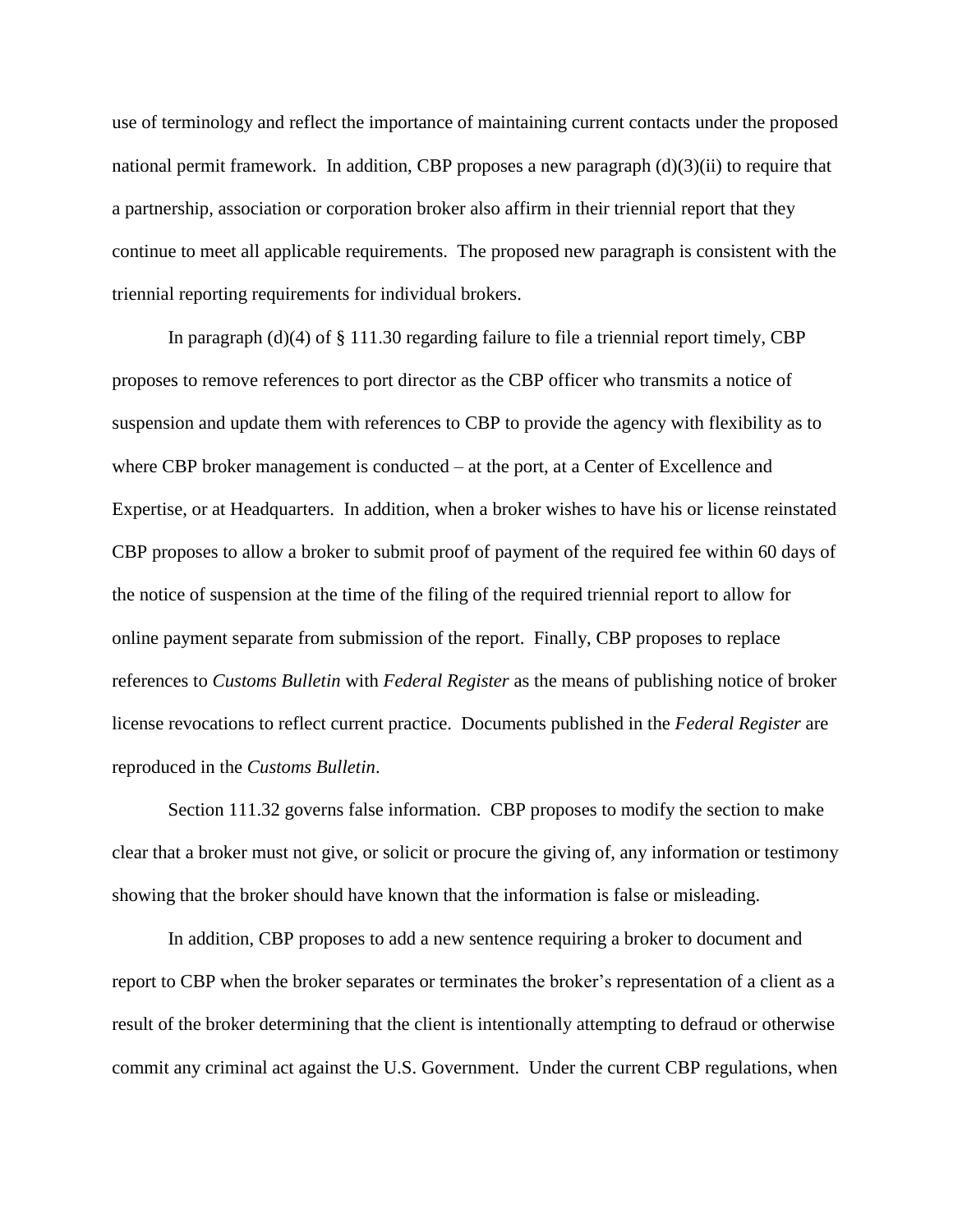brokers discover that a client has not complied with the law or made errors or omissions in documents, affidavits, or other paper required by law, the broker must advise the client promptly of the noncompliance, error, or omission. *See* 19 CFR 111.39(b). The proposed new requirement puts an affirmative duty on the broker to document and report to CBP when the broker terminates representation of a client as a result of determining that the client is attempting to defraud or otherwise commit any criminal act against the U.S. Government. This requirement covers situations where a broker advises the client of a noncompliance, error, or omission, the client directs the broker to continue such noncompliance, error, or omission, and in response the broker terminates its relationship with the client. The proposed changes will allow brokers to act as "force multipliers" in combating fraud and other schemes against the government.

Section 111.36 addresses broker relations with unlicensed persons, including freight forwarders. The regulation sets forth conditions under which a broker may compensate a freight forwarder for referring brokerage business. One of the conditions is that the freight forwarder cannot, in a compensation agreement, forbid or prevent direct communication between the importer or other parties in interest and the broker. CBP proposes adding drawback claimants to the persons that a freight forwarder cannot forbid or prevent direct communication with by a broker in a compensation agreement. In addition, CBP proposes a new requirement that a broker must not rely on a customs power of attorney granted by a freight forwarder, but rather that the broker must obtain a customs power of attorney directly from the importer of record or drawback claimant. This proposed amendment is intended to clarify that the freight forwarder cannot serve as a barrier to communications between the broker and the importer of record or drawback claimant and to address issues of identity theft, supply chain security, fee transparency, and to help ensure that unlicensed persons are not benefitting from the customs business conducted.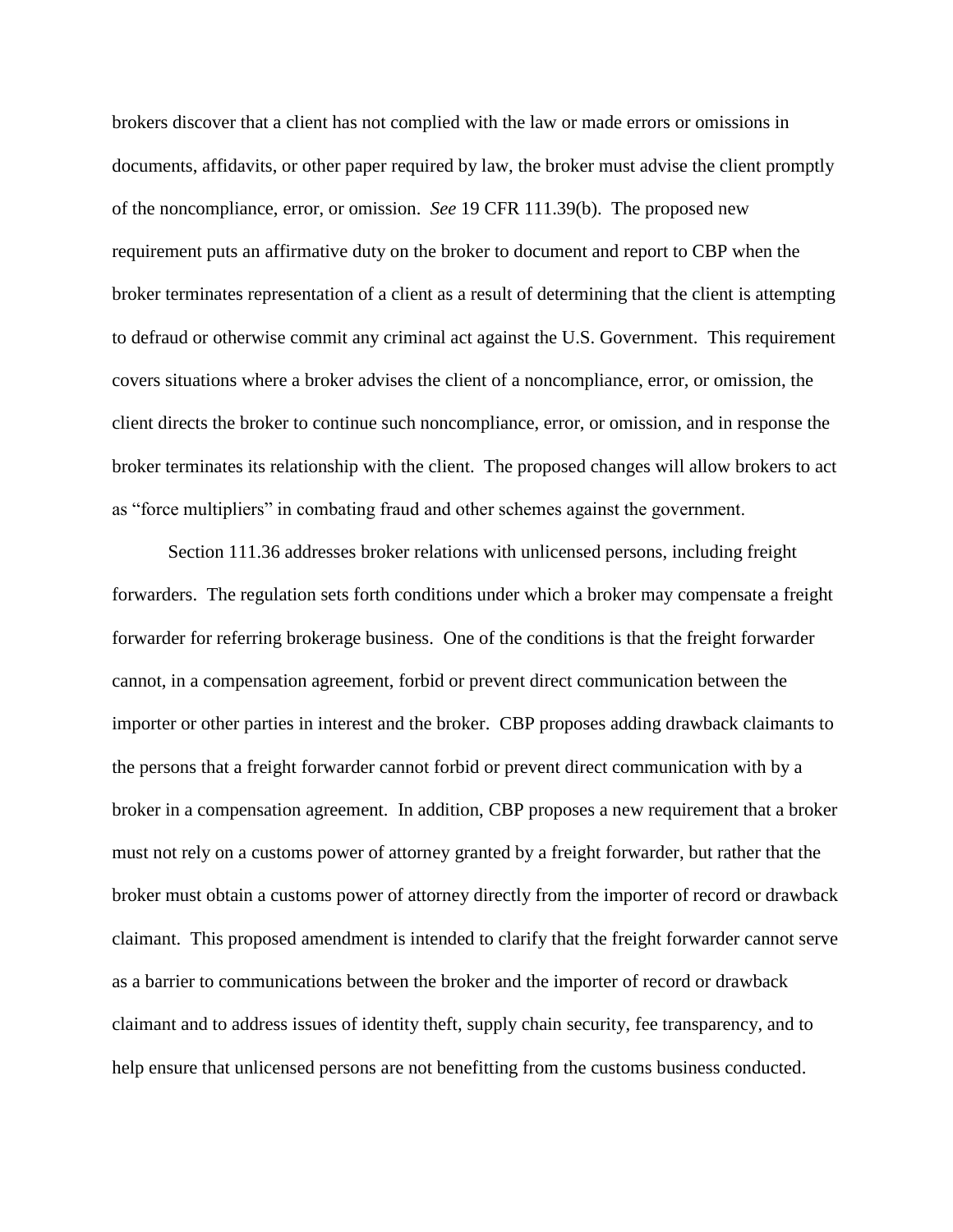This proposed change is also consistent with a COAC recommendation that CBP require that brokers obtain a power of attorney directly from the importer of record. The COAC recommended further that nothing should prevent the broker from communicating directly with the importer of record.

Section 111.39 describes the requirements for brokers giving advice to clients. Currently, paragraph (a) requires a broker not to withhold from or provide false information to a client. CBP proposes moving part of the second sentence from paragraph (a) to a new paragraph (b) titled "Due diligence" and, in that paragraph, adding language to specify that a broker must practice due diligence in providing advice on the proper payment of any duty, tax, or other debt or obligation owing to the U.S. Government.

CBP next proposes redesignating current paragraphs (b) and (c) as a new paragraphs (c) and (d). Current paragraph (b) concerns what a broker should do when the broker is aware that a client has not complied with the law or has made an error in or omission from any document, affidavit, or other paper which the law requires the client to execute. That paragraph is proposed to be updated by removing the word "paper" and replacing it with "record" so as to include any electronic records. Finally, CBP proposes adding a new sentence to the end of new paragraph (c) to require that the broker must advise the client on the proper corrective actions required and retain a record of the broker's communication with the client in accordance with 19 CFR 111.23. The proposed new language adds an affirmative duty to document the broker's communication with the client. This clarifies the brokers' role as "force multipliers" by contributing to the informed compliance of their clients. There are no proposed changes to redesignated paragraph (d).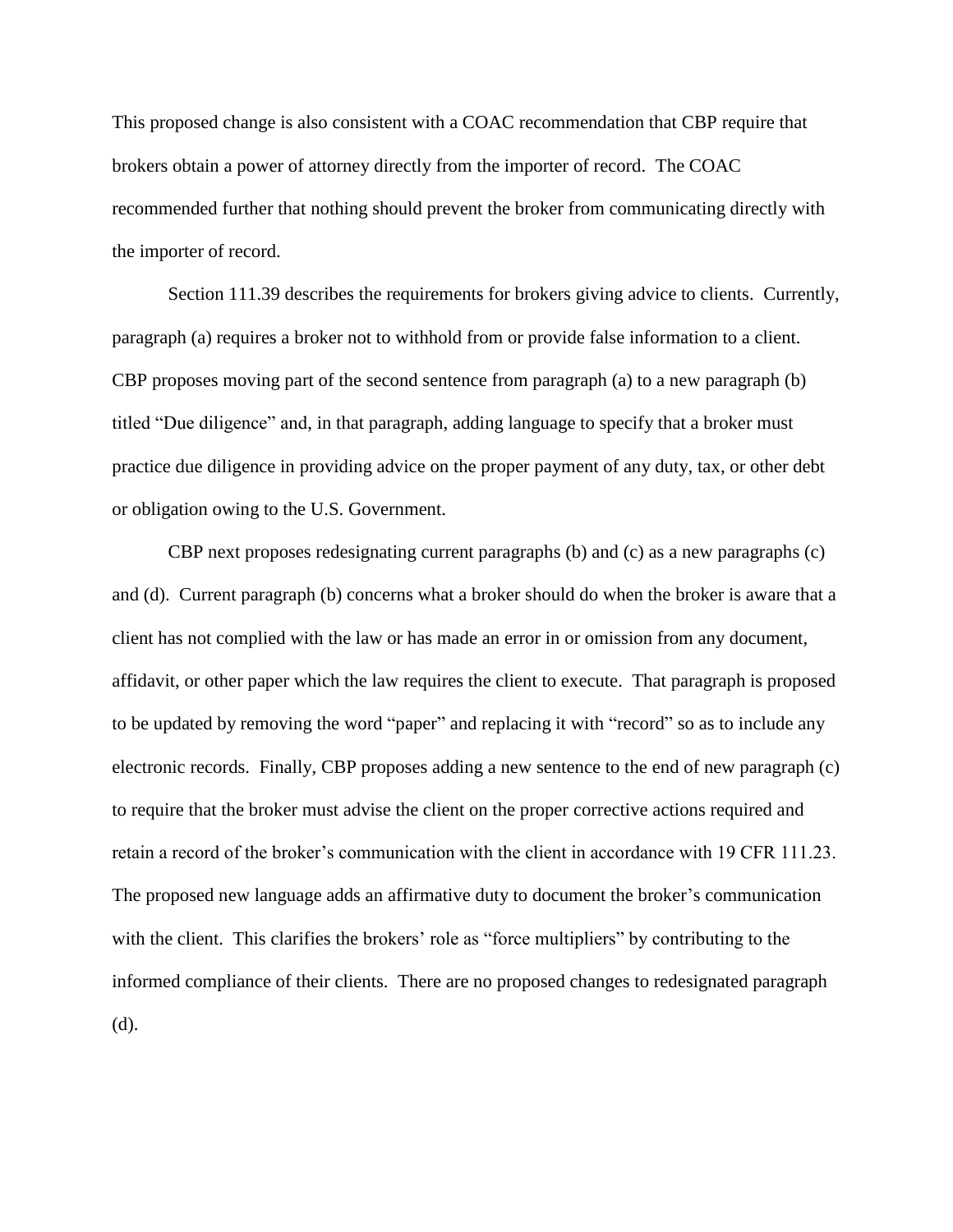Section 111.45 provides for revocation of a broker's license and/or permit by operation of law, the corresponding notification requirements for CBP, and the continuing obligations of the broker at issue. Paragraph (a) describes revocation of a license. CBP proposes to revise paragraph (a) to add that the national permit for a partnership, association, or corporation will also be revoked if the partnership, association, or corporation fails to employ a licensed customs broker who qualifies the national permit for any continuous period of 180 days. In addition, CBP proposes to add a new sentence to the end of paragraph (a) to provide that if the license of a partnership, association, or corporation is revoked by operation of law, CBP will notify the organization of the revocation.

Paragraph (b) of § 111.45 describes revocation of a permit. To account for the proposed elimination of district permits, CBP proposes to amend the heading to read "Annual broker permit fee," to remove the current language referring to requirements specific to district permits, and to replace it with language providing that: if a broker fails to pay the annual permit user fee pursuant to § 111.96(c), the permit is revoked by operation of law. In addition, the director of the designated Center will notify the broker in writing of the failure to pay and revocation of the permit.

Current paragraph (c) of § 111.45 describes the notification of revocation procedures. Since CBP proposes to address notice in paragraphs (a) and (b), it is proposed to rename paragraph (c) "Publication" and revise the provision to provide that notice of any revocation under this section will be published in the *Federal Register* to reflect current practice.

Paragraph (d) of § 111.45 provides that even if a broker's license or permit is revoked by law, other sanctions may still be applicable. CBP proposes to update the second cross-reference to reflect other proposed changes to this section.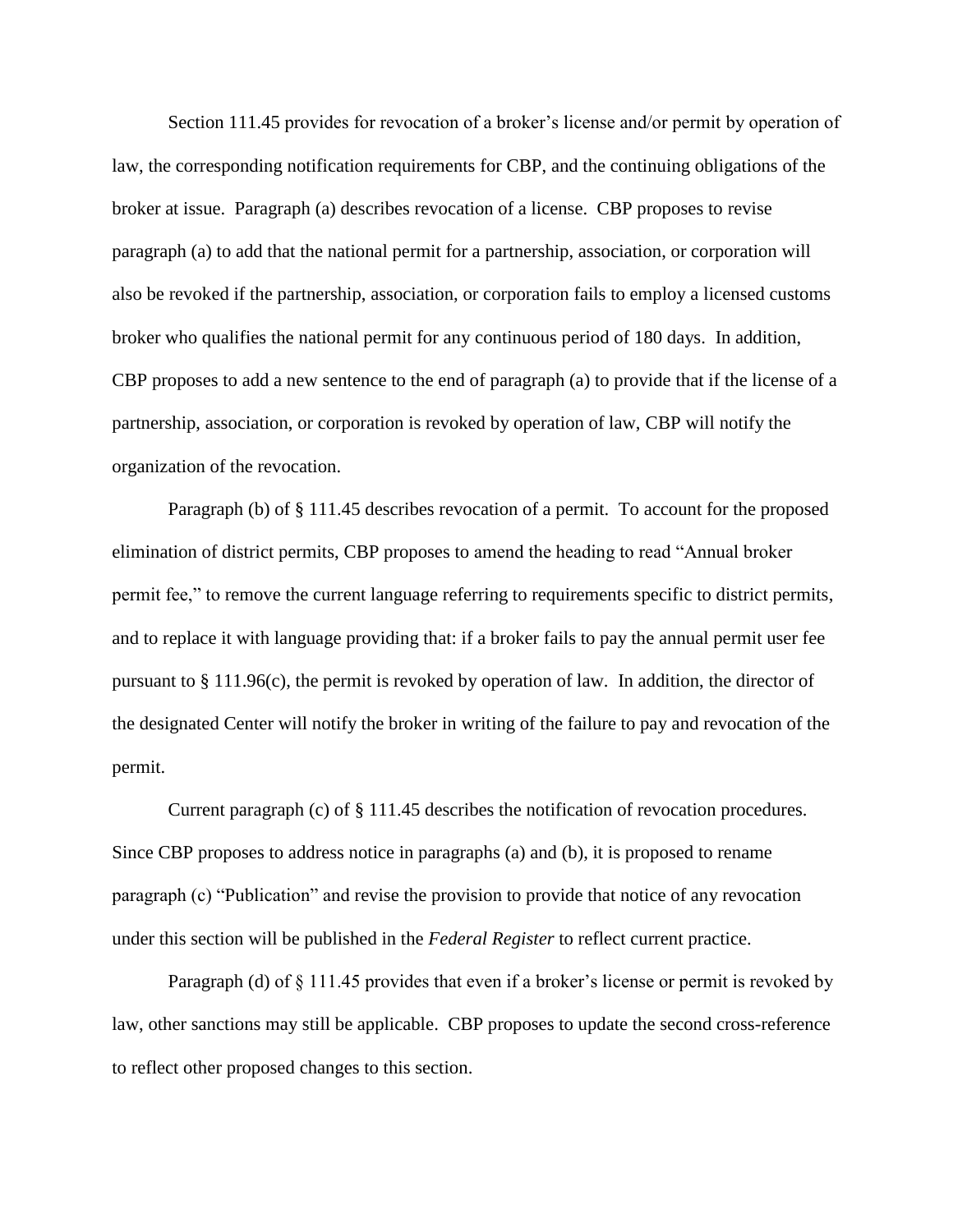**Subpart D, Cancellation, Suspension, or Revocation of License or Permit, and Monetary Penalty in Lieu of Suspension or Revocation**

Section 111.53 provides the grounds for suspension or revocation of a license or permit. CBP proposes to redesignate current paragraph (g) as paragraph (h) in order to add a new paragraph (g). Proposed paragraph (g) will cover convictions of committing or conspiring to commit an act of terrorism as described in section 2332b of title 18, United States Code. (*See* 19 U.S.C.  $1641(d)(1)(G)$ .

Section 111.55 covers the investigation of complaints. This section currently provides that every disciplinary complaint or charge against a broker will be forwarded for investigation to the special agent in charge. CBP does not refer all complaints or charges to a special agent in charge. To better reflect the current practice, CBP proposes to replace references to the special agent in charge with references to the appropriate investigative authority within DHS. In addition, CBP proposes to change the word "will" to "may" to allow for agency discretion in pursing civil or administrative investigation of disciplinary complaints against a broker.

Section 111.56 provides for the review of the investigation report. This provision currently references the report of investigation which is a term specific to the process involving investigation by the special agent in charge. Because CBP no longer refers all complaints or charges to the special agent in charge, this document proposes to replace "report of investigation" with "report on the investigation of complaints, or if there is no report on the investigation of complaints, other documentary evidence," to better reflect current practice.

Section 111.62 describes the content requirements for a notice of charges. CBP proposes to amend paragraph (d) to remove the 10-day notice of the time and place of a hearing. CBP will continue to provide notice of the time and place of a hearing as provided for in paragraph 111.64(a). In addition, paragraph (e) states that the broker may file verified answers to any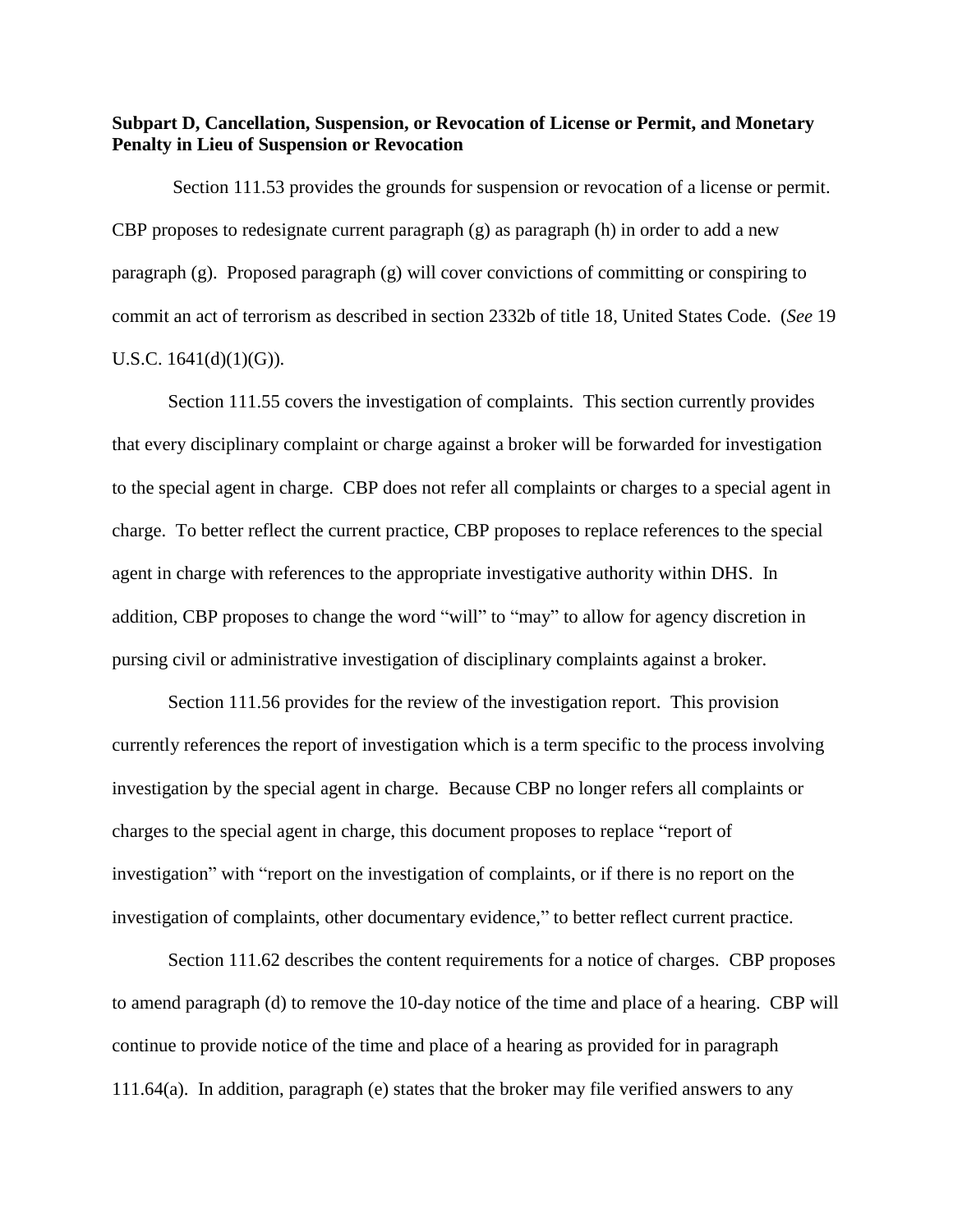charges prior to the hearing. Currently, the broker is required to file his or her verified answers in duplicate. CBP proposes to remove the requirement to file in duplicate to better reflect the current electronic business environment.

Section 111.63 covers service of notice and statement of charges. Paragraph (a) covers individual brokers. CBP proposes to amend paragraph  $(a)(2)$  by removing the requirement that the return card be signed solely by the addressee. In practice, this is unlikely to happen and amending the paragraph to allow for certified mail, return receipt requested, addressed to the broker's office of record brings the requirement in to line with paragraph (c) on certified mail and evidence of service. In addition, CBP proposes to amend paragraph (c) by removing the word "duly" and by adding reference to the broker's office of record. This change will permit CBP to rely upon mailing to the addresses provided to CBP by the broker.

Section 111.67 provides for information relating to the hearing. Current paragraph (e) provides that the Assistant Commissioner will designate the government representative. CBP proposes to remove paragraph (e) to better reflect current practice as attorneys from the Office of Chief Counsel represent the government at all broker hearings and work with the client offices to determine the necessary witnesses and representatives.

Section 111.74 describes the decision and notice of suspension, revocation or a monetary penalty. CBP proposes to remove the reference to publication in the *Customs Bulletin* because documents published in the *Federal Register* are reproduced in the *Customs Bulletin*.

Section 111.76 provides for procedures by which a broker may apply to CBP to reopen a case if an appeal is not filed. Paragraph (a) describes the grounds for reopening the case. Currently paragraph (a) provides that a broker may make written application in duplicate to reopen the case to have the order set aside or modified. CBP proposes to remove the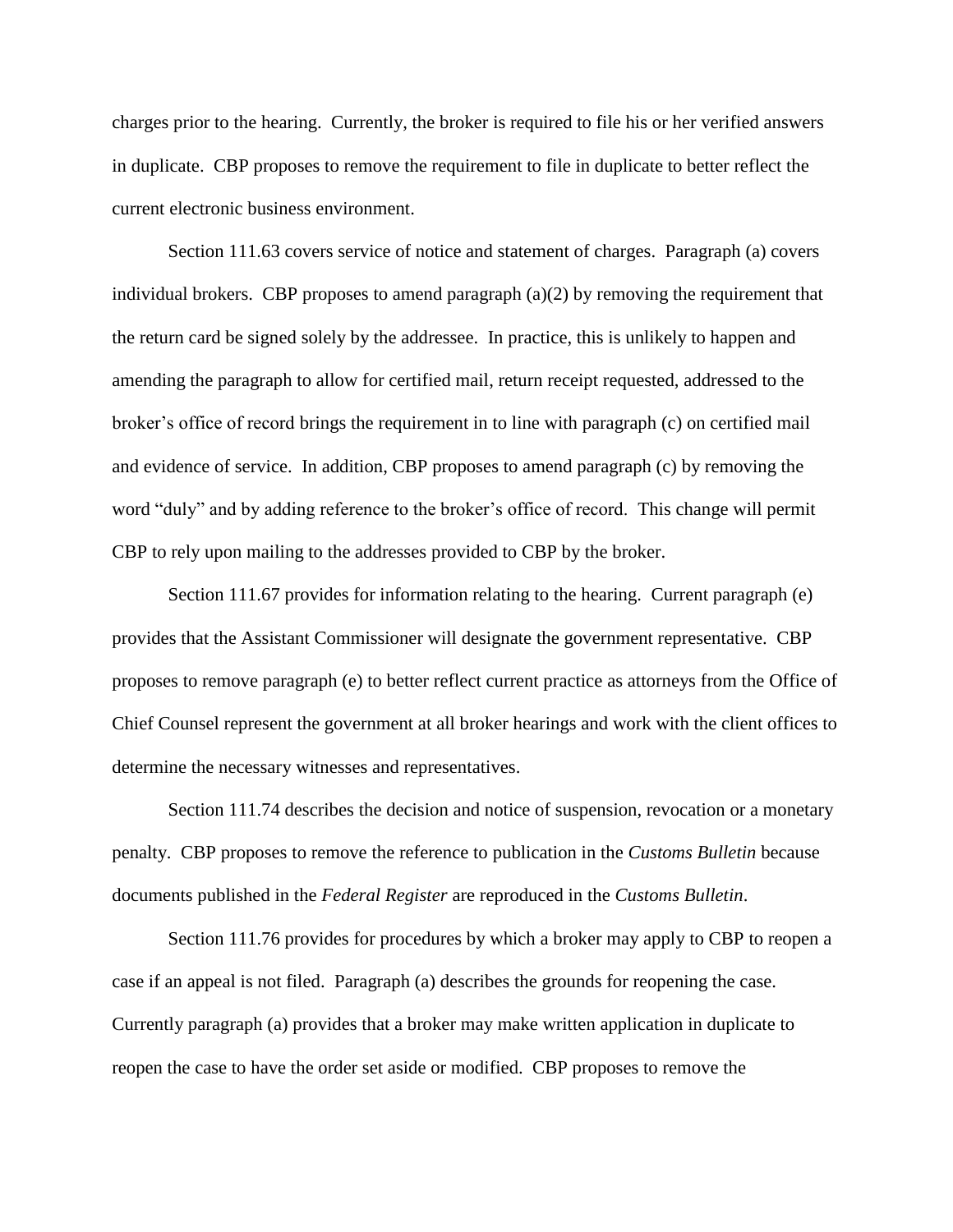requirement to file in writing and to file in duplicate, and to allow for electronic communication and to better reflect the current electronic business environment.

Section 111.77 describes how CBP will provide notice of a vacated or modified order. CBP proposes to remove the reference to publication in the *Customs Bulletin* because documents published in the *Federal Register* are reproduced in the *Customs Bulletin*.

Section 111.81 covers settlement and compromise. CBP proposes to remove the language regarding approval of the Secretary of Homeland Security, or his designee, as the authority to settle and compromise has been delegated from the Secretary of Homeland Security to the Commissioner of U.S. Customs and Border Protection and subsequently to the Executive Assistant Commissioner, as discussed in detail below, making such approval no longer necessary.

### **Subpart E, Monetary Penalty and Payment of Fees**

Section 111.91 provides the grounds for imposition of a monetary penalty and sets forth the maximum penalty. CBP proposes to update the cross reference to § 111.53 to reflect the additional grounds for suspension or revocation of a license or permit proposed in this document.

Section 111.96 describes fees required throughout part 111. As discussed above, CBP has conducted a fee study to review the license application fee. The fee study documenting the proposed fee changes, entitled "Customs Broker License Application Fee Study," has been included in the docket of this rulemaking (Docket No. USCBP-2020-0009). Paragraph (a) describes the license application fee, the examination fee and the fingerprint fee. The current license application fee is \$200. Based on the findings of the fee study, CBP proposes to increase the license application fee and charge different fees for individual license applications and partnership, association or corporation license applications. Specifically, CBP proposes an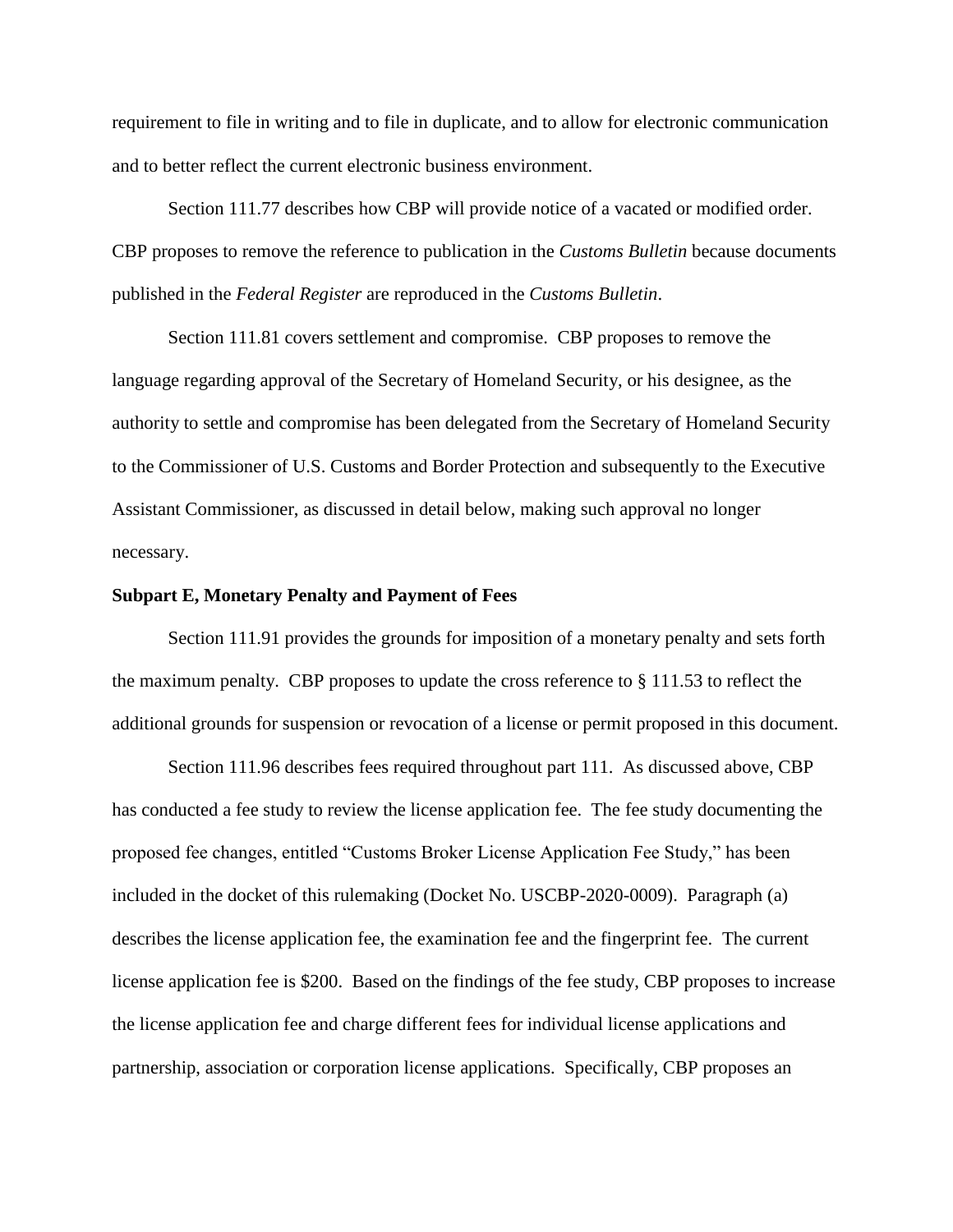increase in the license application fee from \$200 to \$300 for an individual license application and from \$200 to \$500 for a partnership, association, or corporation license application. Paragraph (b) of § 111.96 describes the permit application fee. CBP proposes to revise the paragraph to reflect the proposed elimination of district permits. Paragraph (c) of § 111.96 describes the permit user fee. To reflect the proposed elimination of district permits, CBP is proposing in a concurrent notice of proposed rulemaking, published elsewhere in this issue of the *Federal Register*, conforming amendments to eliminate all references to customs broker district permit fees, including proposed amendments to paragraph (c) of § 111.96 (*See* "Removal of References to Customs Broker District Permit Fee" RIN 1515-AE43).

Paragraph (d) of § 111.96 describes the status report fee. CBP proposes to amend the paragraph header to read triennial status report fee which matches industry terminology. In addition, CBP proposes to explain that the triennial status report must be filed through the CBPauthorized EDI system, if available. If a CBP-authorized EDI system is not available, the triennial status report must be filed with the director of the designated Center.

### **Delegation of Authority**

The Secretary of Homeland Security and CBP officials are empowered to delegate authority. Changes made in the proposed regulations reflect areas where the Secretary of Homeland Security and CBP officials have, or might, delegate certain decision-making authority. DHS Delegation Number 7108 (May 5, 2015) delegates the authority regarding the denial, revocation, suspension, or cancellation of customs brokers' licenses and permits as well as settlements and penalties from the Secretary of Homeland Security to the Commissioner of Customs and Border Protection. Additional delegations of authority that have been made within CBP are reflected in the proposed regulatory text. CBP proposes changes to reflect these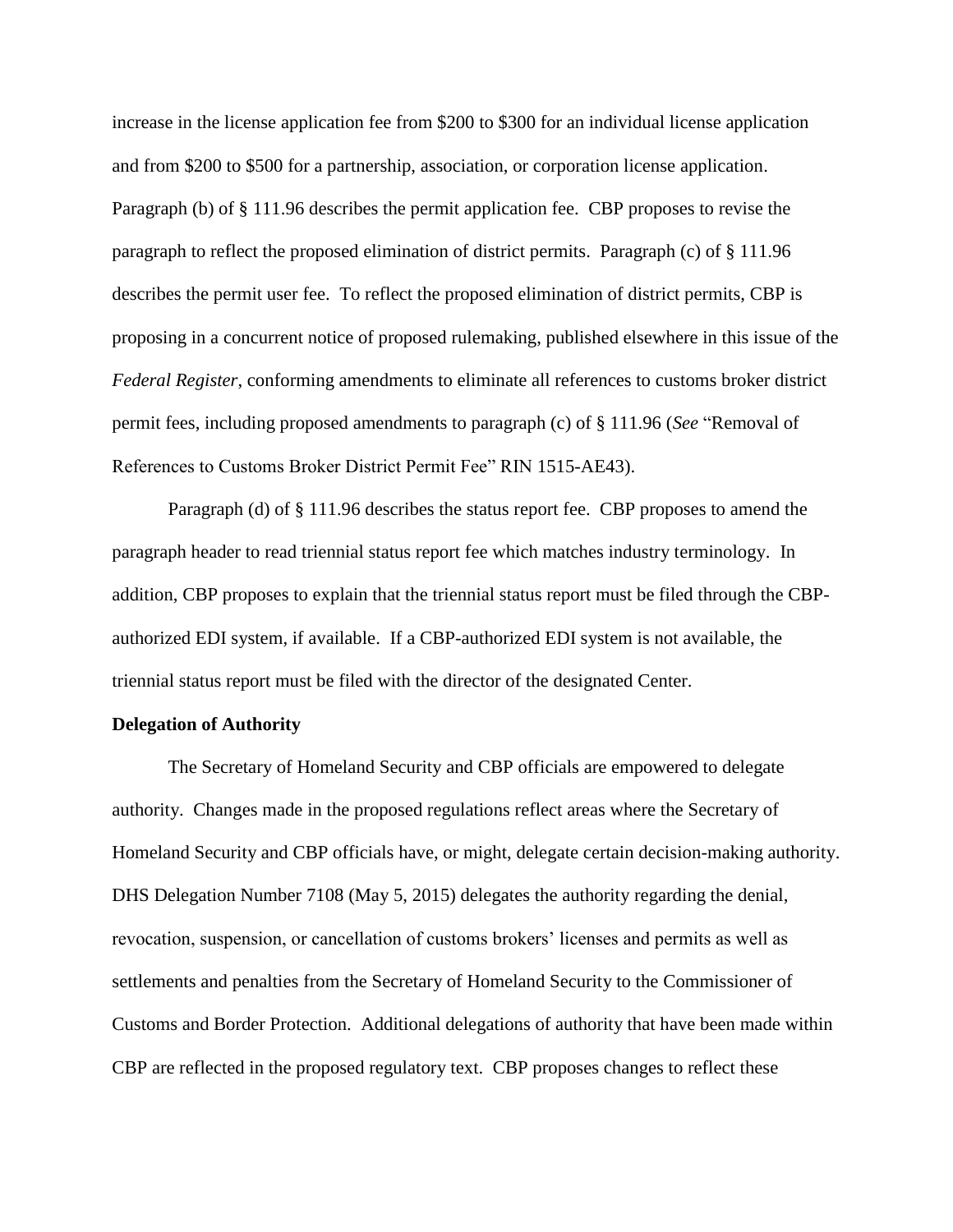delegations in §§ 111.13, 111.14, 111.15, 111.16, 111.17, 111.19, 111.28, 111.30, 111.51, 111.52, 111.53, 111.55, 111.56, 111.57, 111.61, 111.66, 111.69, 111.70, 111.71, 111.72, 111.74, 111.75, 111.76, 111.77, 111.79, and 111.81. (19 CFR 111.13, 111.14, 111.15, 111.16, 111.17, 111.19, 111.28, 111.30, 111.51, 111.52, 111.53, 111.55, 111.56, 111.57, 111.61, 111.66, 111.69, 111.70, 111.71, 111.72, 111.74, 111.75, 111.76, 111.77, 111.79, and 111.81.) The proposed changes reflect the delegation orders in place to allow for greater flexibility in administering broker-related decisions within CBP and DHS.

## **Nomenclature Updates**

This document also proposes to update the nomenclature throughout part 111. As noted above, to reflect the establishment of the Centers, CBP proposes replacing references in part 111 to the ports and port directors with references to the Centers and directors of the designated Centers. Also previously discussed, CBP proposes to update all instances of Assistant Commissioner to Executive Assistant Commissioner and all instances of Office of International Trade to Office of Trade. In addition, CBP proposes a grammatical change to paragraph (a)(1) of § 111.42, by amending the word "Customs" to be in the lower case. (19 CFR 111.42). Finally, due to the renaming of U.S. Customs to Customs and Border Protection (CBP) this document proposes to replace references to Customs with CBP in §§ 111.2, 111.12, 111.21, 111.25, 111.28, 111.30, 111.53, 111.91, 111.92, 111.94, and 111.96. (19 CFR 111.2, 111.12, 111.21, 111.25, 111.28, 111.30, 111.53, 111.91, 111.92, 111.94, 111.96).

## **Other Conforming Amendments**

**Part 24**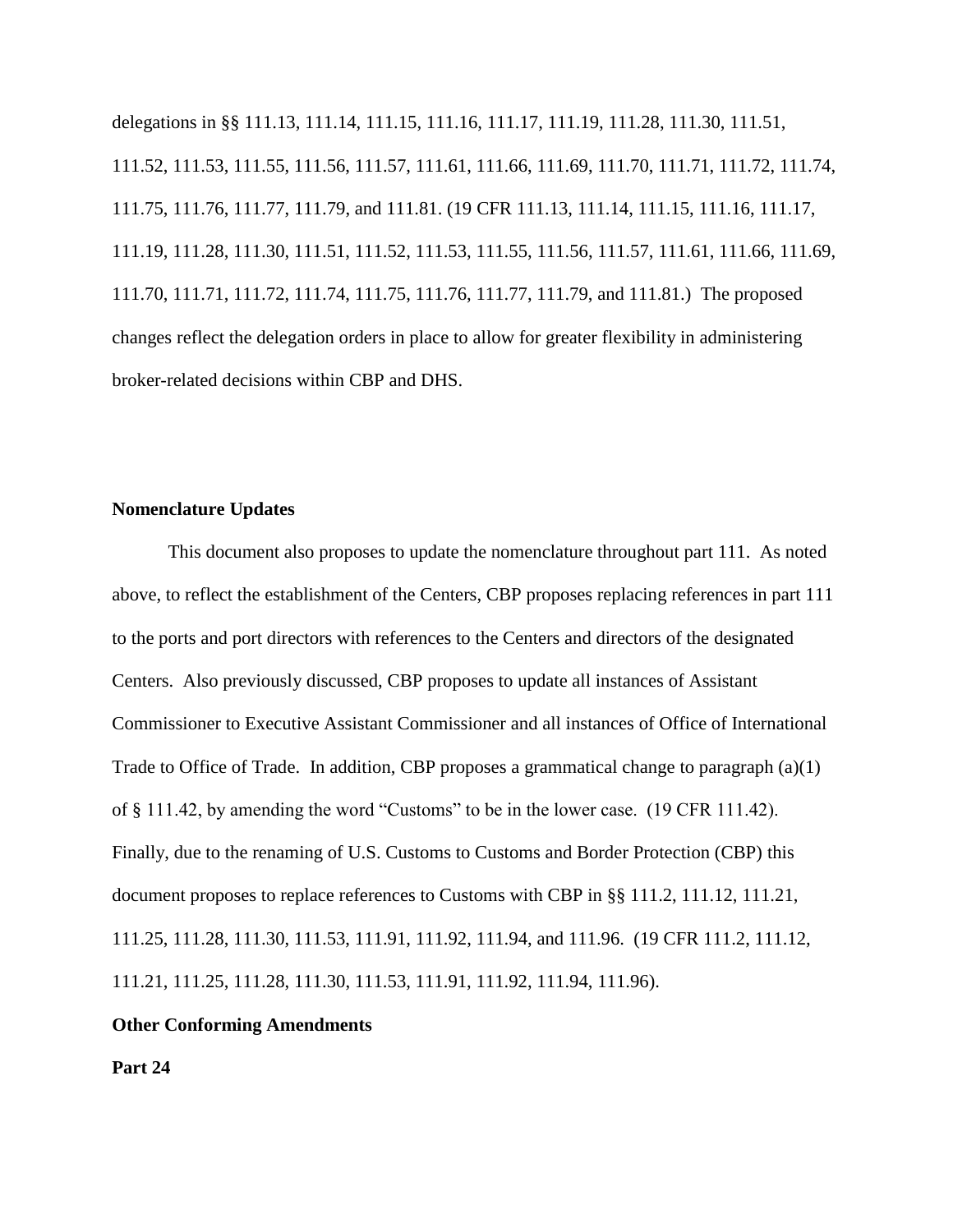Part 24 of title 19 of the CFR (19 CFR Part 24) sets forth the regulations regarding customs financial and accounting procedures. Section 24.1 provides for the collection of Customs duties, taxes, fees, interest, and other charges. To reflect the proposed elimination of the district permit, this document proposes conforming amendments to  $\S 24.1(a)(3)(i)$ . Section 24.22 describes the customs Consolidated Omnibus Budget Reconciliation Act (COBRA) user fees and limitations for certain services. Specifically, paragraph (h) of § 24.22 describes the customs broker permit user fee. In a concurrent notice of proposed rulemaking, published elsewhere in this issue of the *Federal Register*, CBP proposes conforming amendments to § 24.22(h) and (i)(9) to eliminate all references to broker district permit fees (*See* "Removal of References to Customs Broker District Permit Fee" RIN 1515-AE43).

#### **Part 111**

The authority for part 111 currently provides a specific authority citation for § 111.3. When the text of § 111.3 was transferred to § 111.2 in a final rule published in the *Federal Register* (65 FR 13880) on March 15, 2000, CBP inadvertently did not revise the specific authority citation for either section. CBP proposes to correct this by revising the specific authority citation for § 111.2 by adding that this section is also issued under 19 U.S.C. 1484 and 4798, and by removing the specific authority citation for § 111.3.

### **Executive Orders 13563, 12866, and 13771**

Executive Orders 13563 and 12866 direct agencies to assess the costs and benefits of available regulatory alternatives and, if regulation is necessary, to select regulatory approaches that maximize net benefits (including potential economic, environmental, public health and safety effects, distributive impacts, and equity). Executive Order 13563 emphasizes the importance of quantifying both costs and benefits, of reducing costs, of harmonizing rules, and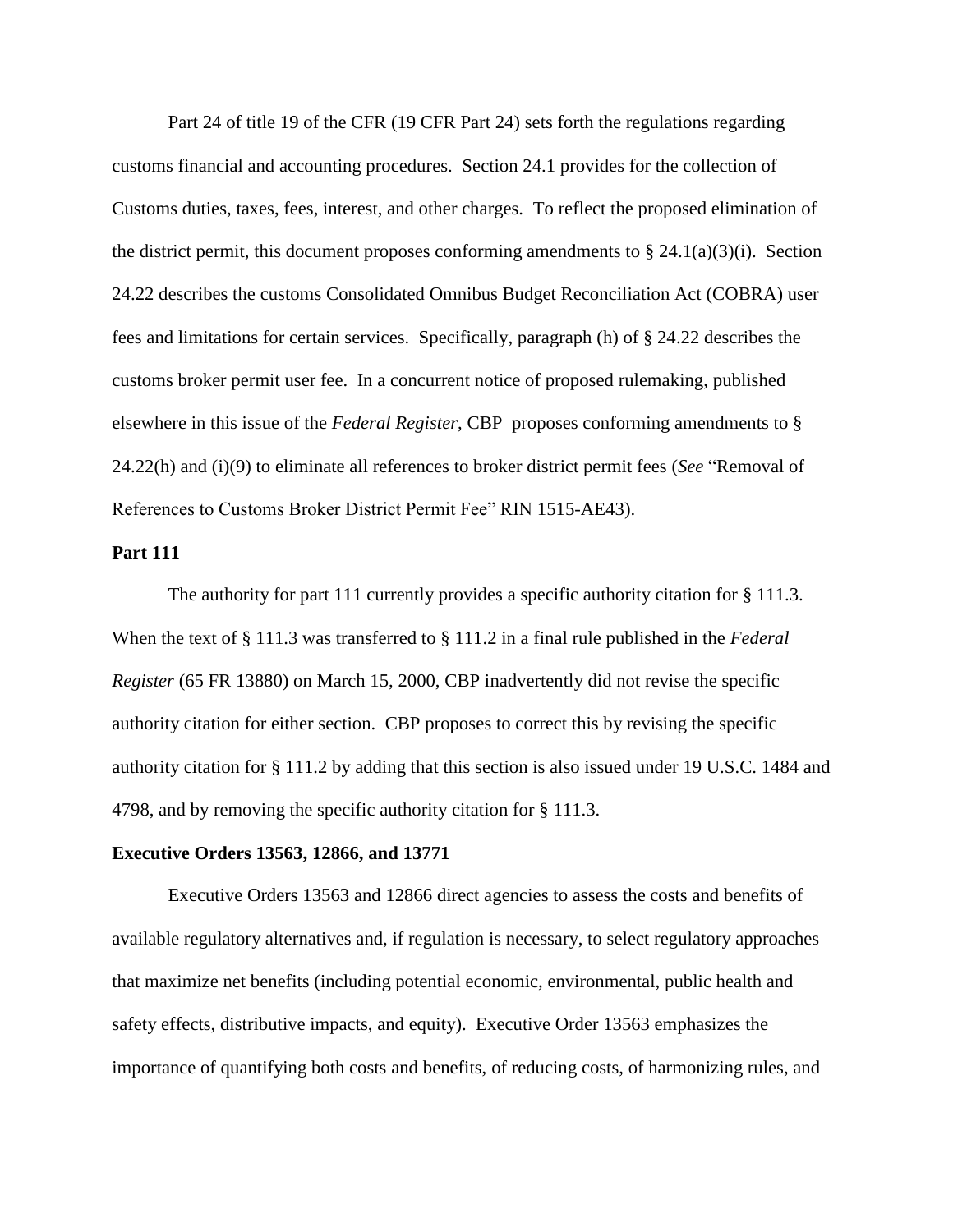of promoting flexibility. Executive Order 13771 ("Reducing Regulation and Controlling Regulatory Costs") directs agencies to reduce regulation and control regulatory costs and provides that "for every one new regulation issued, at least two prior regulations be identified for elimination, and that the cost of planned regulations be prudently managed and controlled through a budgeting process."

This rule is not a "significant regulatory action," under section 3(f) of Executive Order 12866. Accordingly, OMB has not reviewed this regulation. This proposed rule is expected to be an EO 13771 deregulatory action. CBP has prepared the following analysis to help inform stakeholders of the impacts of this proposed rule.

| <b>Provision</b> | <b>Section</b> | <b>Change</b>                           | <b>Cost/Benefit</b>           |
|------------------|----------------|-----------------------------------------|-------------------------------|
| 111.1            | Subpart        | Update/eliminate definitions; change    | Neutral - changes reflect     |
|                  | A              | primary point of contact to designated  | current practice and          |
|                  |                | Center                                  | statutory changes             |
| 111.2            | Subpart        | Eliminate district permits and require  | \$40,000 annualized net       |
|                  | A              | national permits                        | benefit. See section 3.14     |
| 111.3            | Subpart        | Requires customs business to be         | Neutral - clarifies current   |
|                  | A              | conducted within the customs territory  | regulations and reflects      |
|                  |                | of the US; brokers must maintain a      | current practice              |
|                  |                | point of contact                        |                               |
| 111.11           | Subpart        | Adds that Center director may reject an | <b>Benefit</b> - increases    |
|                  | A              | incomplete application                  | effeciency                    |
| 111.12(a)        | Subpart        | Updates the place of submission for     | <b>Benefit</b> - increases    |
|                  | B              | applications; removes requirement that  | efficiency and reduces the    |
|                  |                | applications are submitted under oath   | burden on applicants          |
| 111.12(b)        | Subpart        | Remove requirement to post notice of    | Benefit - reduces the         |
|                  | B              | applications                            | burden on CBP                 |
| 111.13           | Subpart        | Revisions to reflect new national       | Neutral - the costs of the    |
|                  | B              | permit system; written and electronic   | new fee system are            |
|                  |                | notification of examination results     | addressed in section 3.14.    |
| 111.14           | Subpart        | Clarifies that CBP may use information  | Neutral - reflects current    |
|                  | B              | from the interview in background        | practice                      |
|                  |                | investigation                           |                               |
| 111.16           | Subpart        | Expansion of the grounds to justify the | <b>Benefit</b> - increases    |
|                  | B              | denial of a license                     | professionalism               |
| 111.17           | Subpart        | Adds new method to communicate          | Benefit - greater flexibility |

Table 1: Summary Of Changes As a Result of the Rule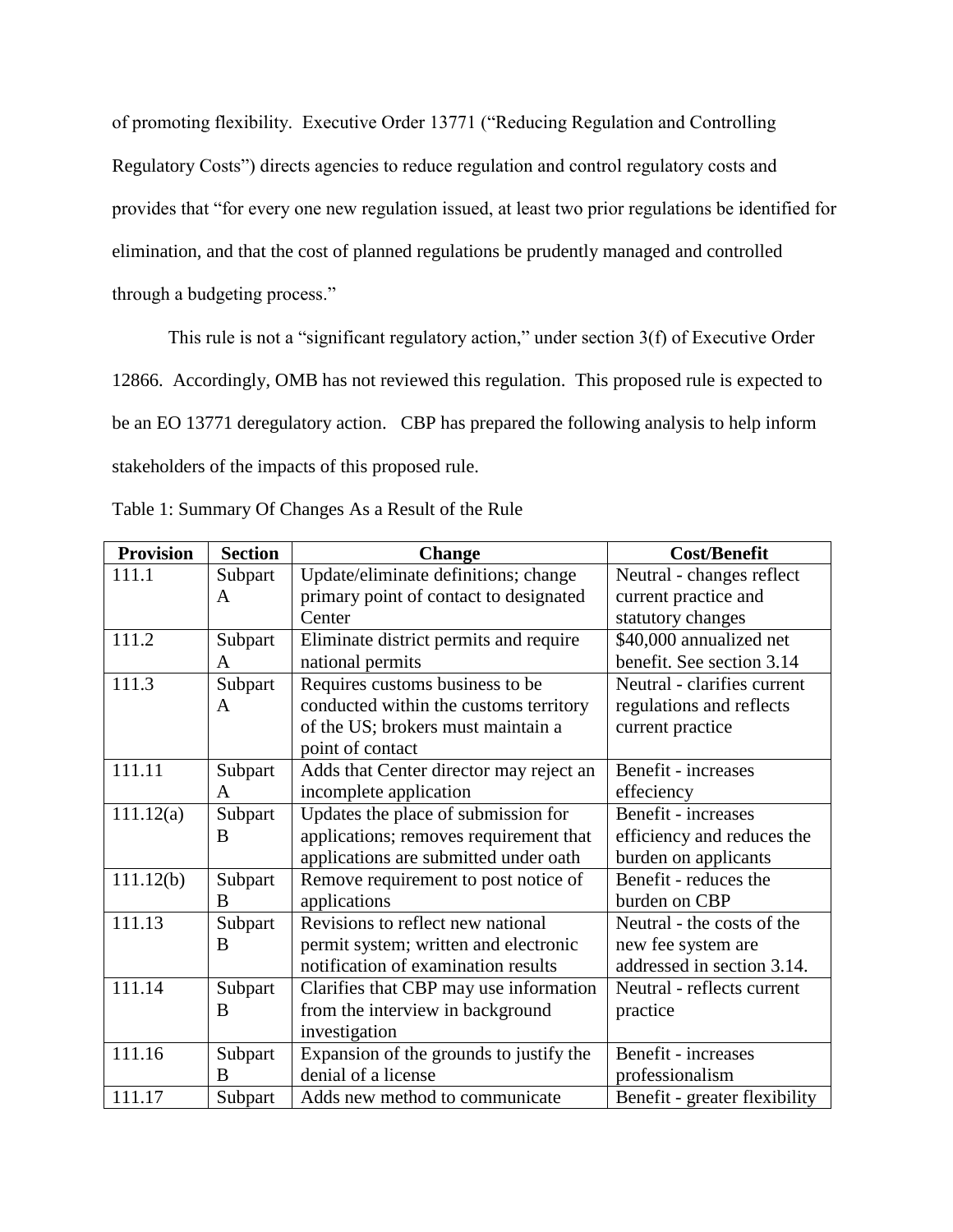|           | B                        | further information to CBP for appeal                                                                                                                                                                               |                                                                                                                                                                                                       |
|-----------|--------------------------|---------------------------------------------------------------------------------------------------------------------------------------------------------------------------------------------------------------------|-------------------------------------------------------------------------------------------------------------------------------------------------------------------------------------------------------|
|           |                          | of an application denial                                                                                                                                                                                            |                                                                                                                                                                                                       |
| 111.18    | Subpart<br>B             | Requires applicants to provide new or<br>corrected information when re-applying                                                                                                                                     | Benefit - fewer application<br>appeals will be rejected for<br>lack of new information<br>$Cost$ – applicants will need<br>to expend time in<br>collecting and submitting<br>information              |
| 111.19    | Subpart<br>B             | Replacing district permits with national<br>permits                                                                                                                                                                 | \$40,000 annualized net<br>benefit. See section 3.14                                                                                                                                                  |
| 111.19(b) | Subpart<br>B             | Revision of the procedures to apply for<br>a permit to account for the switch from<br>district to national permits                                                                                                  | Neutral $-$ the process is<br>very similar, but with a<br>national permit                                                                                                                             |
| 111.19(c) | Subpart<br>B             | Revision of permit fees                                                                                                                                                                                             | See "Removal of<br><b>References to Customs</b><br><b>Broker District Permit</b><br>Fee" RIN 1515-AE43                                                                                                |
| 111.19(d) | Subpart<br>B             | Elimination of the requirement to<br>maintain a place of business in each<br>port where a district permit is held                                                                                                   | Benefit - allows for greater<br>flexibility and efficiency<br>for brokers and CBP                                                                                                                     |
| 111.19(e) | Subpart<br>B             | Language updates to reflect the change<br>to national permits and designated<br>Centers                                                                                                                             | See above                                                                                                                                                                                             |
| 111.19(g) | Subpart<br>B             | Clarifies applicants must provide<br>additional information or arguments in<br>support of a denied application; allows<br>information to be provided through<br>various communication methods                       | <b>Benefit</b> - increases<br>professionalism and<br>decreases time spent by<br>CBP acquiring information<br>$Cost$ – requires applicants<br>to expend time in<br>providing additional<br>information |
| 111.21    | Subpart<br>$\mathsf{C}$  | Requires brokers to notify CBP of any<br>electronic records breach and to<br>provide CBP a designated point of<br>contact for recordkeeping in addition to<br>the current contact provided for<br>financial queries | Benefit - enhances CBP's<br>risk management approach.<br>See section 3.3/section 3.8                                                                                                                  |
| 111.23    | Subpart<br>C             | Requires that electronic records be<br>stored within the customs territory of<br>the US                                                                                                                             | Benefit - increases<br>security. See section 3.3                                                                                                                                                      |
| 111.24    | Subpart<br>$\mathcal{C}$ | Clarifies disclosure rules                                                                                                                                                                                          | Benefit reduces confusion.<br>See section 3.9                                                                                                                                                         |
| 111.25    | Subpart<br>$\mathsf{C}$  | Revises guidelines for CBP inspection<br>of broker records with the elimination<br>of broker districts                                                                                                              | Neutral - see section 3.4                                                                                                                                                                             |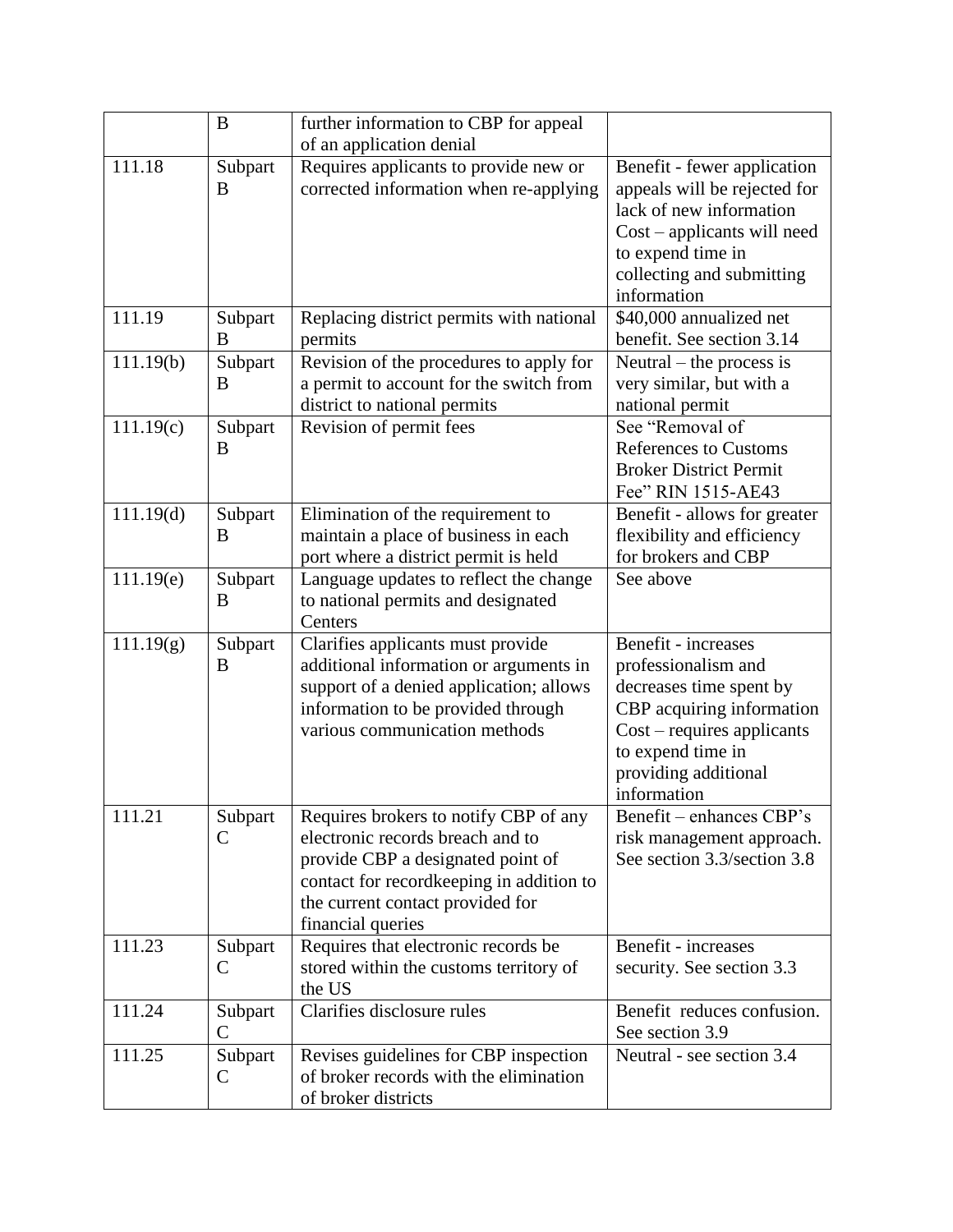| 111.27 | Subpart                  | Update of language to reflect the                                               | Neutral – reflects the                                   |
|--------|--------------------------|---------------------------------------------------------------------------------|----------------------------------------------------------|
|        | $\mathsf{C}$             | transition of responsibilities from                                             | current environment                                      |
|        |                          | Treasury to DHS following the creation                                          |                                                          |
|        |                          | of DHS                                                                          |                                                          |
| 111.28 | Subpart                  | Clarifying requirements in relation to                                          | <b>Benefit</b> - increases                               |
|        | $\mathsf{C}$             | responsible supervision and control and                                         | flexibility. See section 3.10                            |
|        |                          | allows for electronic submission of                                             |                                                          |
|        |                          | employee lists                                                                  |                                                          |
| 111.30 | Subpart                  | Modification to the timing requirement                                          | <b>Benefit</b> - increases                               |
|        | $\mathsf{C}$             | for when a broker notifies CBP of                                               | professionalism, keeps                                   |
|        |                          | information changes, including a new                                            | CBP better informed, and                                 |
|        |                          | requirement for inactive brokers to                                             | allows greater efficiency                                |
|        |                          | provide CBP with up-to-date contact                                             | for broker's changing                                    |
|        |                          | information                                                                     | status                                                   |
|        |                          |                                                                                 | Cost – inactive brokers will                             |
|        |                          |                                                                                 | expend time to submit their                              |
|        |                          |                                                                                 | information                                              |
| 111.32 | Subpart                  | Places an affirmative burden on the                                             | $\overline{\text{Cost}}$ - \$2,907 annually              |
|        | C                        | broker to report to CBP when a broker                                           | Benefit - improves CBP's                                 |
|        |                          | terminates a client relationship as a                                           | awareness of potential                                   |
|        |                          | result of determining that the client is                                        | illegal activity. See section                            |
|        |                          | attempting to defraud the US                                                    | 3.5                                                      |
| 111.36 |                          | government                                                                      |                                                          |
|        | Subpart<br>$\mathcal{C}$ | Modifies the requirements for brokers<br>when dealing with freight forwarders   | Neutral – time spent does<br>not change. See section 3.6 |
| 111.39 | Subpart                  | Guidelines for how brokers may                                                  | Neutral – reflects current                               |
|        | $\mathsf{C}$             | behave with clients; requires brokers to                                        | practice See section 3.11                                |
|        |                          | advise clients of corrective actions and                                        |                                                          |
|        |                          | maintain communication records                                                  |                                                          |
| 111.45 | Subpart                  | Updates to reflect the change to                                                | Neutral – specifies national                             |
|        | $\overline{C}$           | national permits                                                                | permit                                                   |
| 111.53 | Subpart                  | Adds conviction of committing or                                                | <b>Benefit</b> - increases                               |
|        | D                        | conspiring to commit an act of                                                  | professionalism                                          |
|        |                          | terrorism to the grounds for suspension                                         |                                                          |
|        |                          | or revocation of a license or permit                                            |                                                          |
| 111.55 | Subpart                  | Updates to reflect the current practice                                         | Neutral – reflects current                               |
|        | D                        | of not referring all complaints to a                                            | practice                                                 |
|        |                          | special agent                                                                   |                                                          |
| 111.56 | Subpart                  | Updates to reflect current practice in                                          | Neutral – reflects current                               |
|        | D                        | the investigation of a complaint                                                | practice                                                 |
| 111.62 | Subpart                  | Updates to requirements for                                                     | Neutral – reflects improved                              |
|        | D                        | notification of charges to reflect new                                          | technology                                               |
|        |                          |                                                                                 |                                                          |
|        |                          | electronic options                                                              |                                                          |
| 111.63 | Subpart                  | Removes the requirement that a return                                           | <b>Benefit</b> - increases                               |
|        | D                        | card be signed solely by the addressee;<br>permits CBP to rely upon the mailing | efficiency                                               |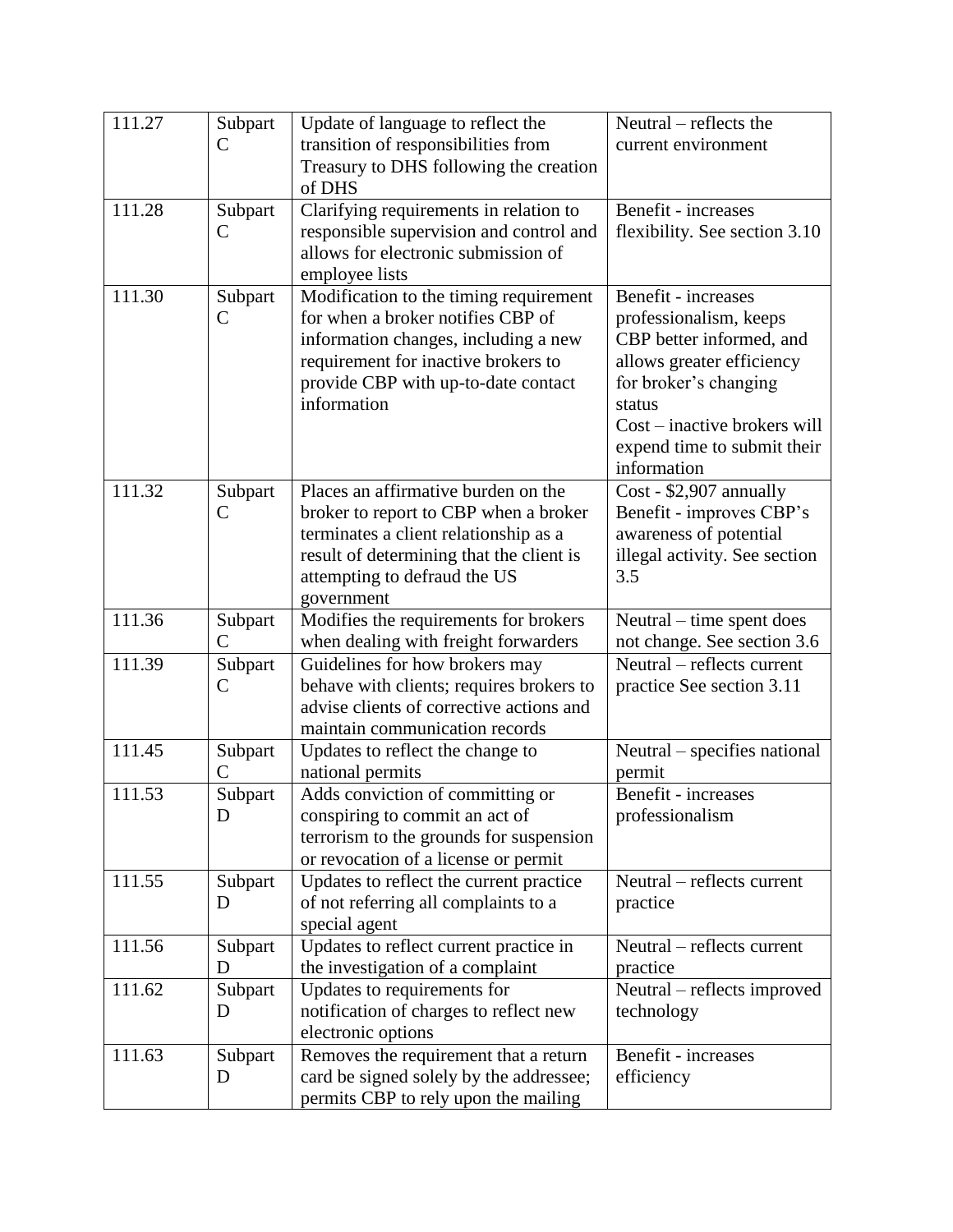|        |         | address provided by the broker          |                            |
|--------|---------|-----------------------------------------|----------------------------|
| 111.67 | Subpart | Updates to reflect the current practice | Neutral – reflects current |
|        | D       | of Office of Chief Counsel representing | practice                   |
|        |         | the government                          |                            |
| 111.74 | Subpart | Eliminates the requirement to publish   | Benefit - reduces the      |
|        | D       | suspension, revocation, or penalty      | burden on CBP              |
|        |         | notices in the Customs Bulletin         |                            |
| 111.76 | Subpart | Allows for electronic communication     | Benefit - increases        |
|        | D       | when filing an appeal                   | efficiency                 |
| 111.77 | Subpart | Eliminates the requirement that CBP     | Benefit - reduces the      |
|        | D       | provide notice of a vacated or modified | burden on CBP              |
|        |         | order in the Customs Bulletin           |                            |
| 111.81 | Subpart | Updates to the signing requirement for  | $Neutral - reflects$       |
|        | D       | a settlement to reflect delegation of   | delegation of existing     |
|        |         | authorities                             | authority                  |
| 111.96 | Subpart | Updates to the user application fee     | See above                  |
|        | Ε       |                                         |                            |

### **1. Need and Purpose of Rule**

The primary purpose of this rule is to formalize recent changes in the permiting of licensed customs brokers. To take advantage of new technologies and reflect a changing trade environment, CBP is switching from a district permit system to a national permit system. Licensed brokers who have traditionally been required to apply for and operate under a permit for each district in which they do business may now work under a single, national permit.

The rule also proposes changes in the license application fees charged by CBP, which CBP proposes to increase to cover a greater portion of the costs CBP has always faced. Because these costs are being moved from CBP to brokers, they are considered a transfer. Finally, the rule contains several provisions meant to professionalize the broker industry, formalize current practices into regulations, and adapt regulations to reflect technological advancements. The majority of brokers already follow many of these practices, like storing records electronically within the customs territory of the United States and reporting clients they know have attempted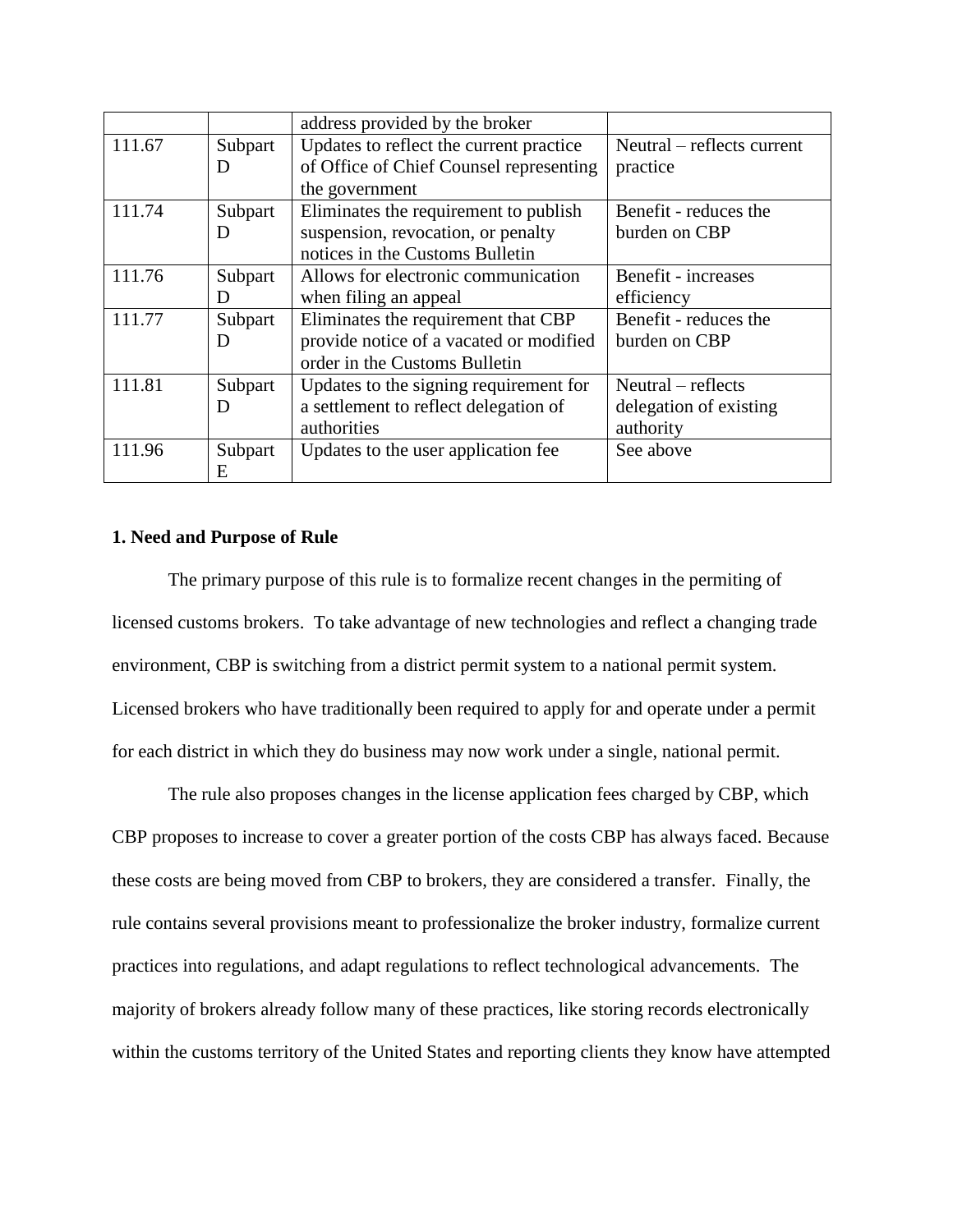to commit fraud. This rule provides better and more concrete guidance in these matters, at little or no cost to CBP or customs brokers.

Monetized costs for customs brokers would result from no longer receiving a first district permit concurrent with a broker's license, and the requirement for brokers to notify CBP when separating from a client relationship due to attempted fraud or criminal acts. The five-year total monetized cost of the rule ranges from \$44,000 discounted at 3 percent to \$39,200 discounted at 7 percent. The annualized cost is approximately \$9,600 using both 3 and 7 percent. Customs brokers who do not concurrently receive their first district permit with their brokers license would save the cost of district permit fees. Additionally, CBP and customs brokers would save time for applying for and reviewing district permit applications and waivers. The five-year total monetized cost savings from this rule ranges from \$227,100 discounted at 3 percent to \$202,100 discounted at 7 percent. The annualized cost savings ranges from \$49,600 using a 3 percent discount rate to \$39,700 using a 7 percent discount rate. The switch to a national permit and the other changes to this rule lead to an overall net monetized total five-year cost savings ranging from \$183,100 discounted at 3 percent to \$163,000 discounted at 7 percent. The net annualized cost savings ranges from approximately \$40,000 to \$39,700 using a 3 and 7 percent discount rate, respectively.

Customs brokers are private individuals and/or business entities (partnerships, associations or corporations) that are licensed and regulated by CBP to assist importers in conducting customs business. Customs brokers have an enormous responsibility to their clients and to CBP that requires them to properly prepare importation documentation, file these documents timely and accurately, classify and value goods properly, pay duties, taxes, and fees, safeguard their clients' information, and protect their licenses from misuse.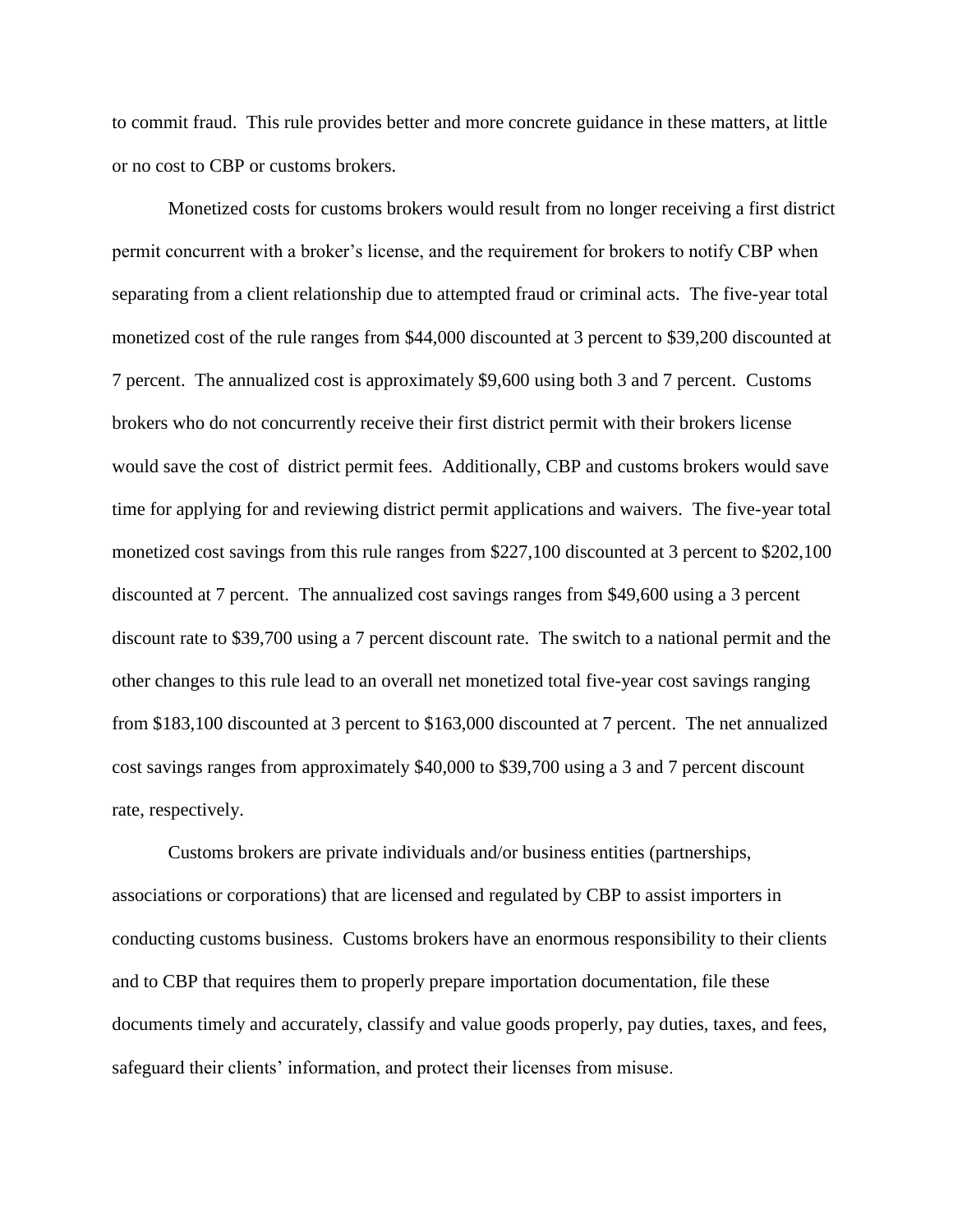In an effort to perform these duties and responsibilities efficiently, customs brokers have embraced recent technological advances such as making the programming and business process changes necessary to use the Automated Commercial Environment (ACE). ACE provides a single, centralized access point to connect CBP and the trade community. Through ACE, manual processes are streamlined and automated, and the international trade community is able to more easily and efficiently comply with U.S. laws and regulations. CBP itself has also endeavored to embrace these technological advances, to not only more efficiently perform its duties of facilitating legitimate trade while making sure that proper revenue is collected, but also to provide more efficient tools for customs brokers to file and monitor the information submissions necessary for a timely and accurate entry filing. One of the central developments that will allow CBP to perform its operational trade functions more effectively is the transition to the Centers of Excellence and Expertise (Centers). Beginning in 2012, CBP developed a test to incrementally transition the operational trade functions that traditionally reside with port directors to the Centers. The Centers were established in strategic locations around the country to focus CBP's trade expertise on industry-specific issues and provide tailored support for importers. CBP established these Centers to facilitate trade, reduce transaction costs, increase compliance with applicable import laws, and achieve uniformity of treatment at the ports of entry for the identified industries. On December 20, 2016, CBP published an interim final rule in the *Federal Register* (81 FR 92978) ending the Centers test and establishing the Centers as a permanent organizational component of CBP. The current broker regulations are based on the district system in which entry, entry summary, and post-summary activity are all handled by the ports within a permit district. With the transfer of trade functions to the Centers, a significant portion of these activities, including entry summary and post-summary, are now handled directly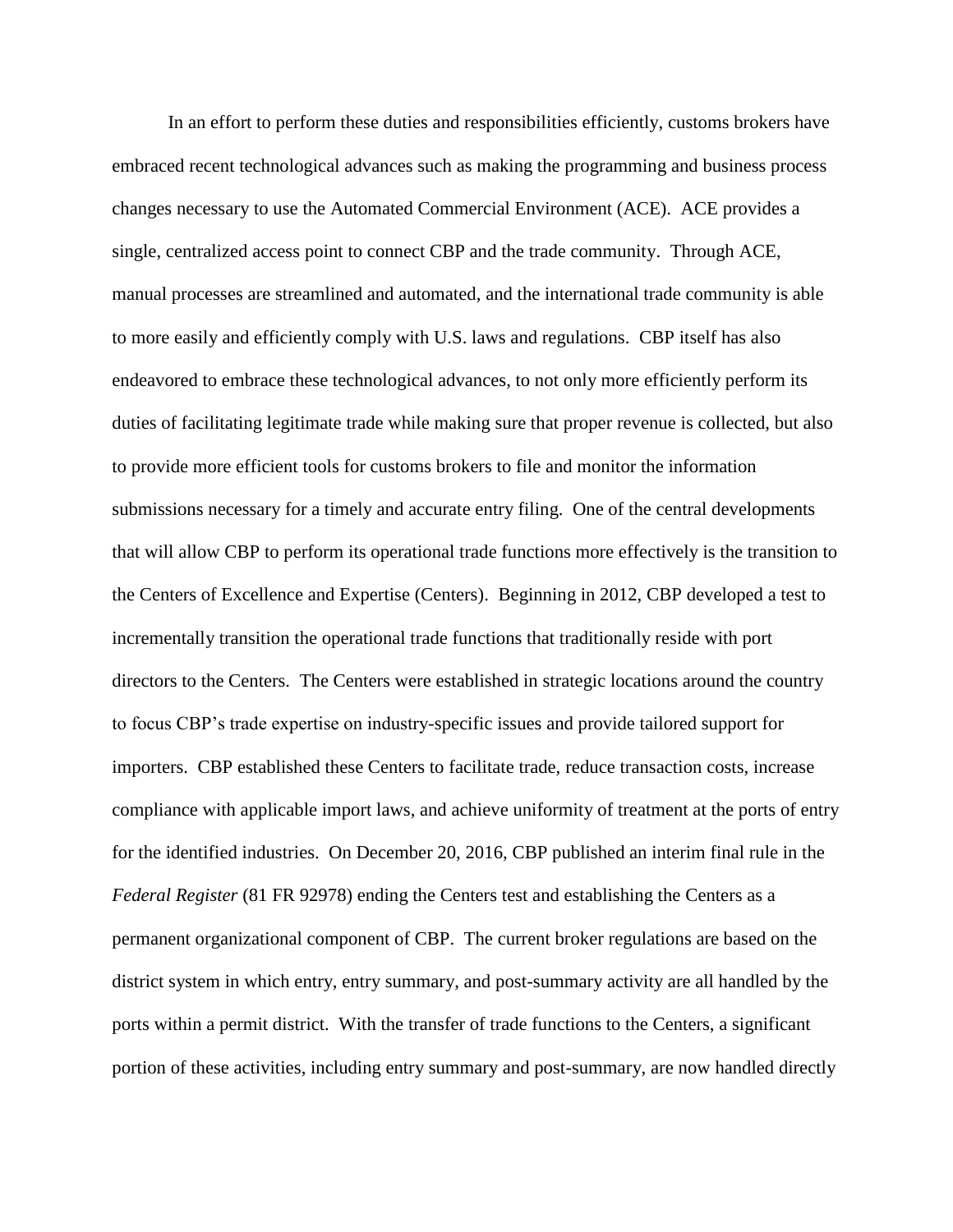by the Centers. The Center structure is based on subject matter expertise, as opposed to geographic location, placing them outside of the district system as it currently exists. With this proposed rule, CBP proposes to modernize the regulations governing customs brokers to better reflect the current work environment and streamline the customs broker permitting process.

## **2. Background**

It is the responsibility of CBP to ensure that only qualified individuals and business entities can perform customs business on behalf of others. CBP accomplishes this task by only issuing licenses to individuals and business entities that meet the below criteria:

Individual customs broker license requirements:

- Must pass the customs broker license examination within 3 years of submitting the license application;
- Must be a U.S. citizen and attain the age of 21 prior to submitting the license application;
- Must possess good moral character; and
- Must pay the requisite fee.

Business entity customs broker license eligibility:

Partnerships

 Must have at least one member of the partnership who is a licensed customs broker; and

 1 *See* 19 CFR Part 111.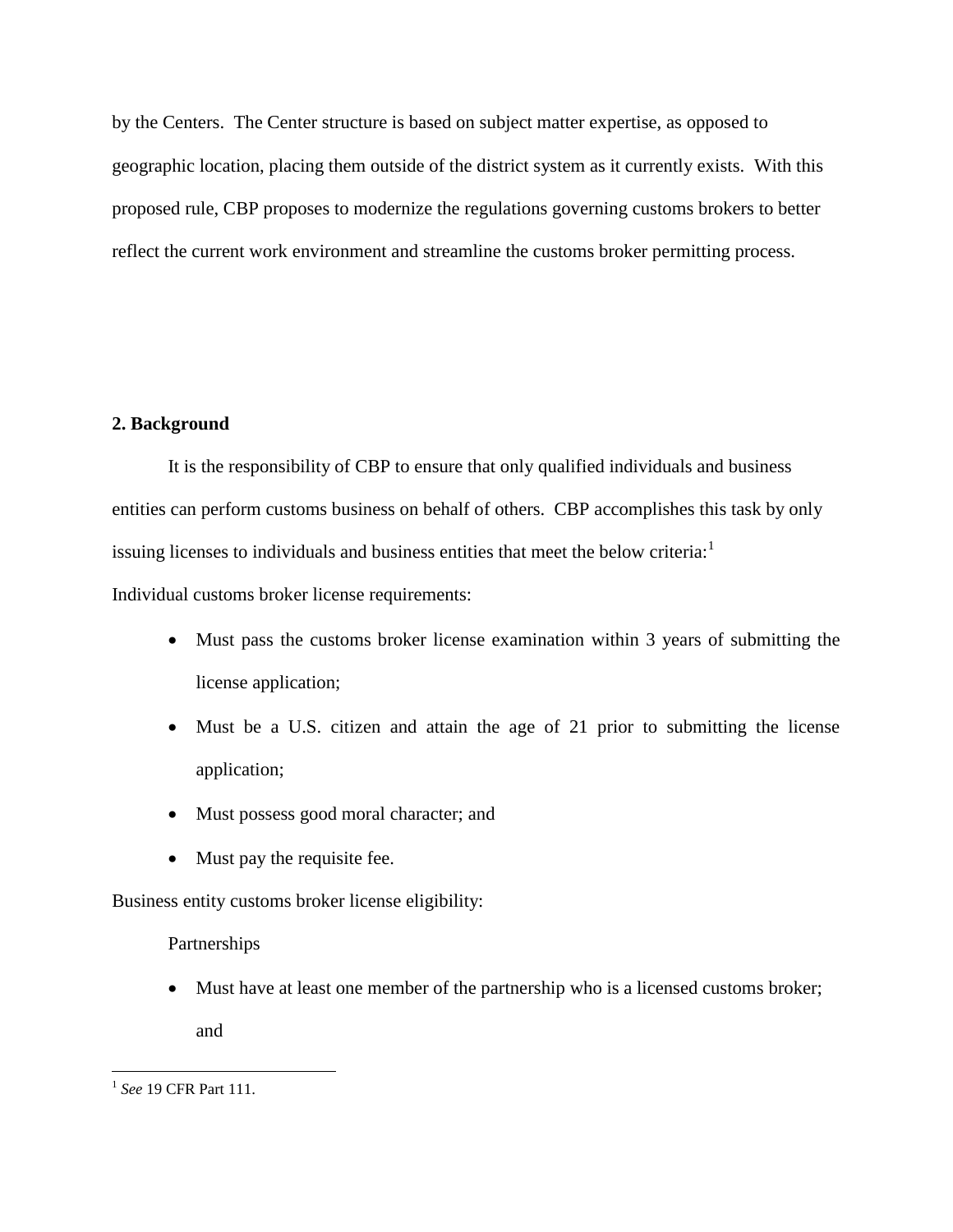• Must pay the requisite fee.

## Associations and Corporations

- Must have at least one officer who is a licensed customs broker;
- Must be empowered under its articles of association or articles of incorporation to transact customs business as a broker; and
- Must pay the requisite fee.

Currently, CBP requires all prospective brokers, both individuals and business entities, to submit CBP Form 3124: *Application for Customs Broker License* to the port of entry at which they intend to conduct customs business. CBP Form 3124 is used to verify that prospective customs brokers satisfy the requirements for receiving a customs broker's license. The customs territory of the United States is divided into seven customs regions. Within each region, the customs territory of the United States is further divided into districts; there are currently approximately  $40^2$  customs districts.<sup>3,4</sup> Currently, a district permit is required for each district in which a customs broker intends to conduct customs business. Each district permit requires a one-time permit fee of \$100 and an annual user fee of \$147.89. 5 A customs broker has the option of receiving his/her first district permit concurrently with the receipt of the customs broker license, in which case the \$100 permit fee is waived. Even if this option is used, the

 $\overline{a}$ 

<sup>&</sup>lt;sup>2</sup> Source: Discussions with the CBP Broker Management Branch on  $3/15/2017$ .

<sup>&</sup>lt;sup>3</sup> Customs districts are not evenly divided amongst the seven customs regions (one region may have more or fewer customs districts than another).

 $4 \text{ In addition to the 40 geographically defined customers districts, there are three special districts that are responsible.}$ for specific types of imported merchandise. According to the Broker Management Branch, these special districts include districts 60, 70 and 80. District 60 refers to entries made by vessels under their own power. District 70 refers to shipments with a value under \$800. District 80 refers to mail shipments. These three special districts do not require the use of a licensed broker with a specific district permit and as a result are not affected by this provision.

 $5$  19 CFR 24.22(h). The user fee is subject to adjustment based on inflation. Proposed amendments to the regulatory provisions regarding the district permit user fee are found in the companion Department of the Treasury NPRM entitled. *See* "Removal of References to Customs Broker District Permit Fee" RIN 1515-AE43.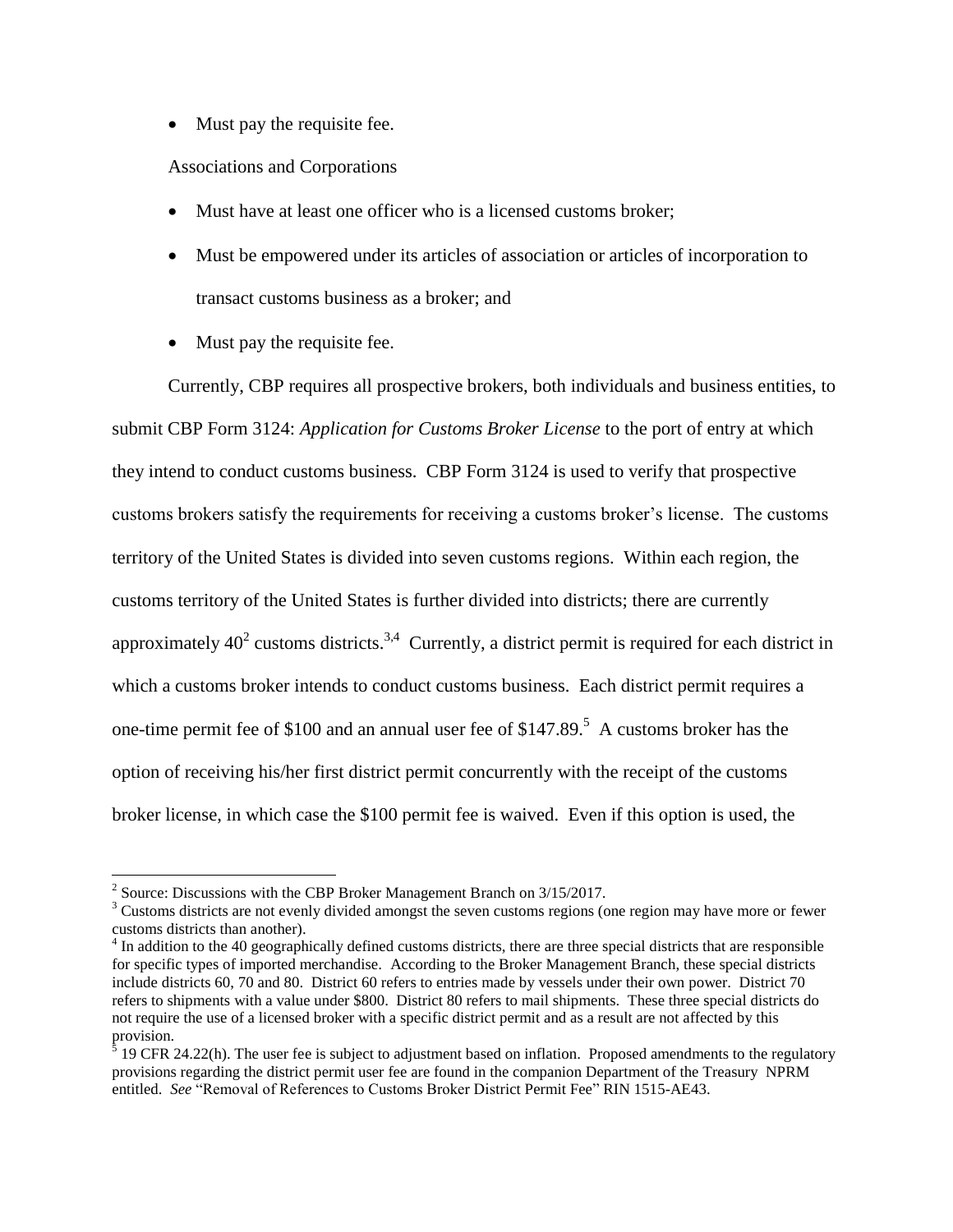customs broker is still responsible for the annual user fee of \$147.89.<sup>6</sup> However, this option is not exercised often for individual customs broker license holders. Currently, according to a CBP Broker Management Branch estimate, approximately two (2) percent of individual customs broker license holders get their first district permit concurrently issued with the receipt of their broker's license. The majority of individuals do not take advantage of this benefit. Most licensed brokers file exclusively under a corporate permit and do not need to get an individual permit, saving them the annual user fee. On the other hand, according to CBP's Broker Management Branch, 100 percent of current corporate license holders get their first district permit concurrently issued with their customs broker license.

A broker who intends to conduct customs business at a port within a district for which the broker does not have a permit must submit an application for a district permit in a letter to the director of the port at which the broker intends to conduct customs business. Each application for a district permit must set forth or attach the following:

• The applicant's broker license number and date of issuance;

 $\overline{a}$ 

- The address where the applicant's office will be located within the district and the email address and telephone number of that office;
- A copy of a document which reserves the applicant's business name with the State or local government;
- The name, broker license number, office address(es), telephone number, and email address of the individual broker who will exercise responsible supervision and control over the customs business transacted in the district;
- A list of all other districts for which the applicant has a permit to transact customs business;

<sup>&</sup>lt;sup>6</sup> User fees are addressed in "Removal of References to Customs Broker District Permit Fee" RIN 1515-AE43.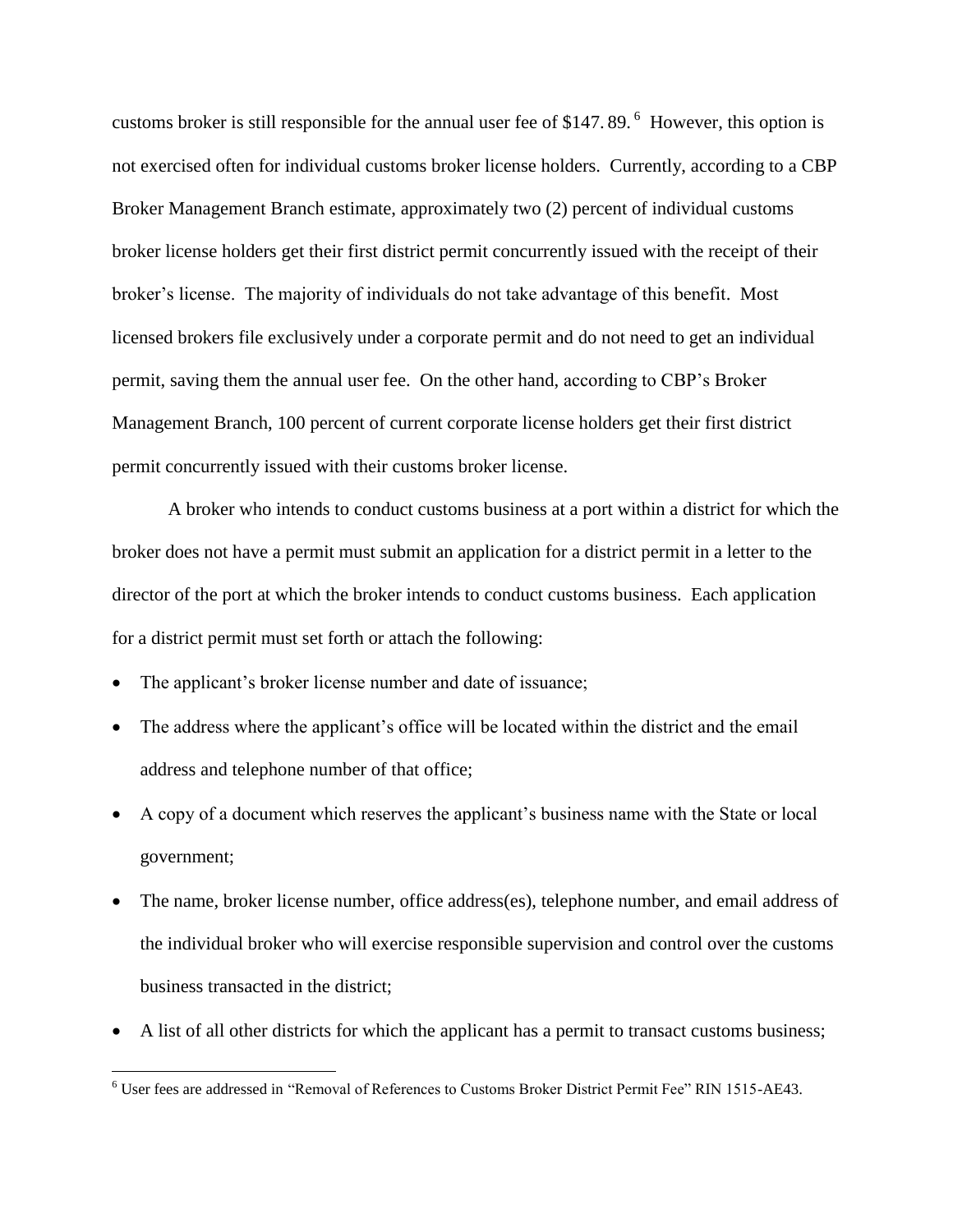- The place where the applicant's brokerage records will be retained and the name of the applicant's designated recordkeeping contact; and
- A list of all persons who the applicant knows will be employed in the district with all the required employee information.

The applicant for the district permit must have a place of business at the port where the application is filed, or must have made firm arrangements satisfactory to the port director to establish a place of business, and must exercise responsible supervision and control of that place of business once the permit is granted. Instead of a customs broker getting multiple district permits, he or she could also apply for a national permit for the purpose of transacting customs business in all districts within the customs territory of the United States as defined in 19 CFR part 101. The national permit application may be submitted concurrently with or after the submission of an application for a broker's license.

CBP first introduced national permits in 2000 to allow a broker to conduct a limited set of activities in districts for which the broker does not have a district permit. When it was first introduced, a national permit allowed licensed brokers to place an employee in the facility of a client for whom the broker is conducting customs business; file electronic drawback claims; participate in remote location filing; and make representations after the entry summary has been accepted. In the years since the national permit was introduced, and with the full implementation of ACE, almost every activity performed under a district permit was added to the national permit. Only those activities, such as the filing of paper entries and certain payment submissions, that require physical presence at a port currently require a district permit instead of a national permit. With the national permit system, these restrictions will no longer apply. This proposed rule will allow a national permit holder to conduct any type of customs business in all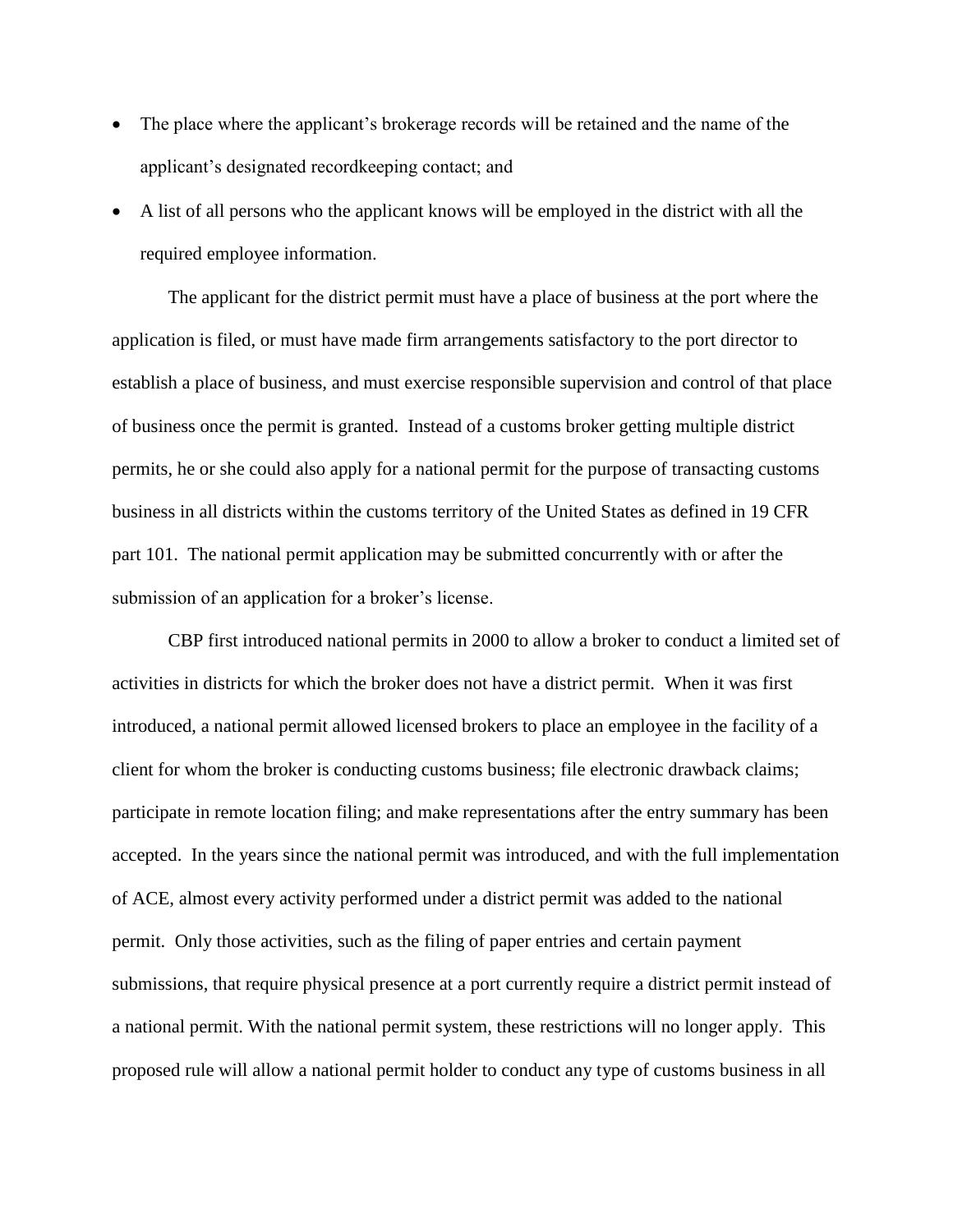districts within the customs territory of the United States. This represents a full expansion of the activities allowed under a national permit. CBP has determined that in the increasingly automated environment brokers may need to make contact with CBP personnel across the customs territory and there is no longer a reason to restrict national permit holders.

Currently, an application for a national permit must be in the form of a letter submitted to the director of the designated Center, and include the following:

- The applicant's broker license number and date of issuance;
- If the applicant is a partnership, association, or corporation, the name and title of the national permit qualifier;
- The address, telephone number, and email address of the office designated by the applicant as the broker's office of record; that office will be noted in the national permit when issued;
- A copy of a document which reserves the applicant's business name with the State or local government;
- The name, telephone number, and email address of the licensed broker or knowledgeable employee to be available to CBP to respond to issues related to the transaction of customs business;
- The name, broker license number (if designated), office address, telephone number, and email address of each individual broker who will exercise responsible supervision and control over the customs business of the applicant under the national permit;
- A supervision plan describing how the broker will exercise responsible supervision and control, including compliance with § 111.28 (*see* 19 CFR 111.28);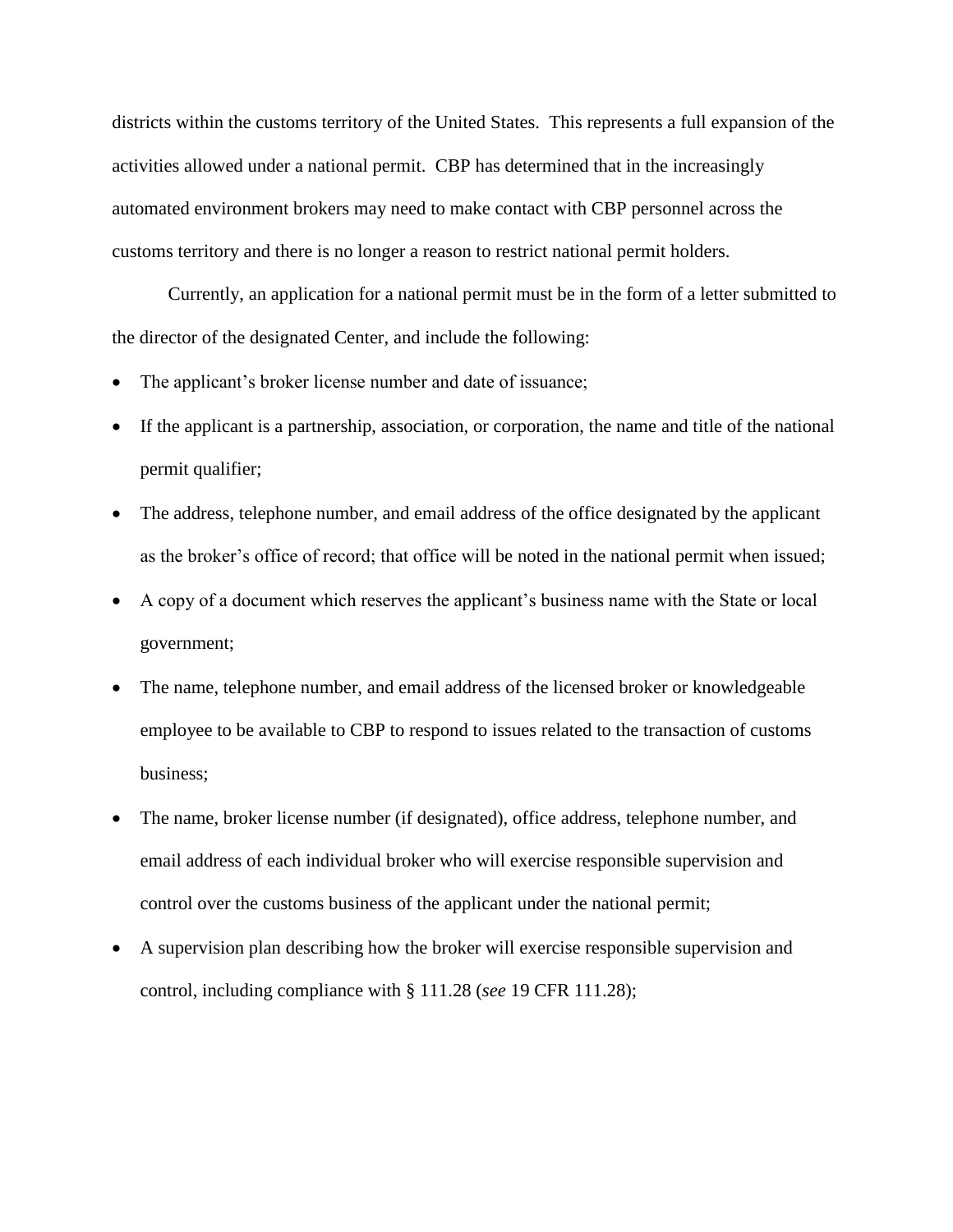- The place where the applicant's brokerage records relating to customs business conducted under the national permit will be retained and the name of the applicant's designated recordkeeping contact (*see* 19 CFR 111.22 and 111.23);
- The name, telephone number, and email address of the knowledgeable employee responsible for broker-wide records maintenance and financial recordkeeping requirements;
- A list of all employees of the broker, together with the specific employee information prescribed in § 111.28(b) for each of those employees (19 CFR 111.28(b)); and
- A receipt or other evidence showing that the fees specified in § 111.96(b) and (c) have been paid (19 CFR 111.96(b) and (c)).

In an effort to modernize the permitting process for customs brokers, this proposed rule would eliminate the district permitting process and automatically grant each current district permit holder a national permit. Upon adoption of a final rule, CBP will provide guidance to those brokers with only a district permit(s) explaining the process to transition their district permit(s) to a national permit. Currently, customs brokers who do not have a national permit must maintain an office and have a separate district permit for each district in which the broker wants to conduct customs business. For some brokers, this means having many small offices across the country. This rule removes the requirement to have a separate local office in each district in which customs brokers do business. Since, under a national permitting structure, customs brokers are no longer required to have a representative in each district in which they conduct customs business, brokers could organize themselves to better suit their specific business needs.

Furthermore, brokers that currently only hold active district permits will be granted a national permit at no cost. Upon adoption of a final rule, CBP will provide guidance to those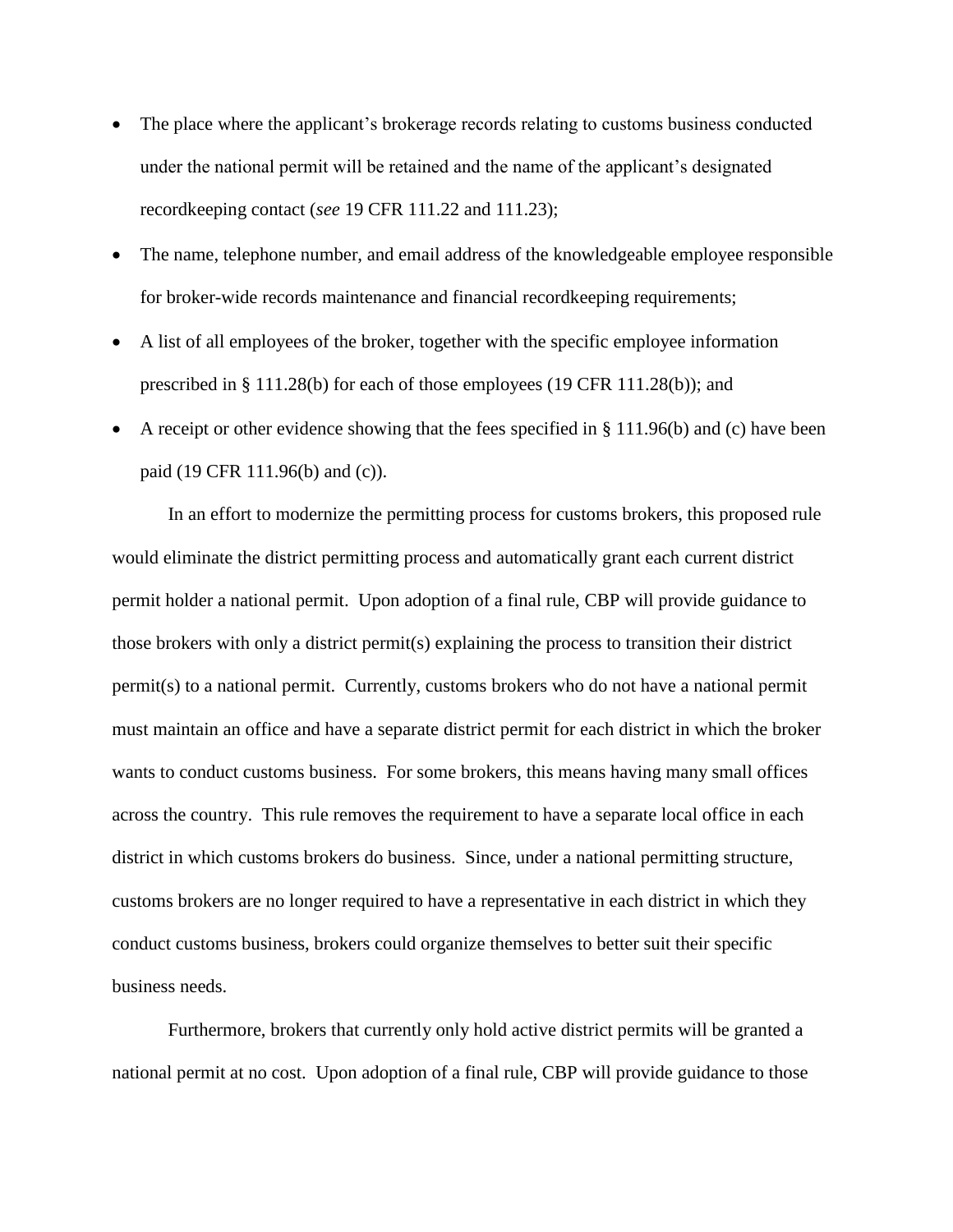brokers with only a district permit(s) explaining the process to transition their district permit(s) to a national permit. According to CBP's Broker Management Branch, the customs brokers that will be transitioned to national permits represent 6 percent of active brokers. The remainder either have no permit at all or already have a national permit.

## *Projection of customs broker licenses and permits*

CBP's Broker Management Branch provided historical data from 2011-2016, the full range of quality data available, The 2,093 permitted brokers hold a combined total of 3,067 active district permits.<sup>7</sup> This is an average of approximately 1.5 district permits per district permit holder. Using this figure, we can project how many district permits would have been held by licensed brokers over the period of the analysis, from 2017 through 2021 under the baseline condition (i.e., if this rule is not promulgated). This is shown in Exhibit 2 below.

|              |                        | <b>New Individual</b>      |                        | <b>New Corporate</b>     |
|--------------|------------------------|----------------------------|------------------------|--------------------------|
|              | <b>New Individual</b>  | <b>Permits</b>             | <b>New Corporate</b>   | <b>Permits</b>           |
|              | <b>Licenses Issued</b> | $(13\% \text{ of New})$    | <b>Licenses Issued</b> | $(100\% \text{ of New})$ |
|              | (10% annual growth     | <b>Individual Licenses</b> | (9% annual growth      | Corporate Licenses x     |
| Year         | rate)                  | x 1.5                      | rate)                  | 1.5)                     |
| 2017         | 762                    | 149                        | 97                     | 146                      |
| 2018         | 839                    | 164                        | 106                    | 159                      |
| 2019         | 922                    | 180                        | 115                    | 173                      |
| 2020         | 1,015                  | 198                        | 126                    | 188                      |
| 2021         | 1,116                  | 218                        | 137                    | 205                      |
| <b>Total</b> | 4,654                  | 908                        | 581                    | 871                      |

| Exhibit 2: Projection of New Individual and Corporate Permits |  |  |  |
|---------------------------------------------------------------|--|--|--|
|                                                               |  |  |  |

Note: Values may not sum to total due to rounding.

 $\overline{a}$ 

### **3. Proposed Rule Amendments: Costs, Benefits, and Transfer Payments**

In this proposed rule, CBP is proposing regulatory changes that include: increasing fees for the customs broker license application; eliminating district permits so each customs broker only needs one national permit to conduct customs business; mandating that each broker must

 $7$  1,258 brokers who hold at least 1 district permit concurrently hold a national permit. Additionally, 13 licensed brokers hold a national permit without holding any district permits and are unaffected by this rule.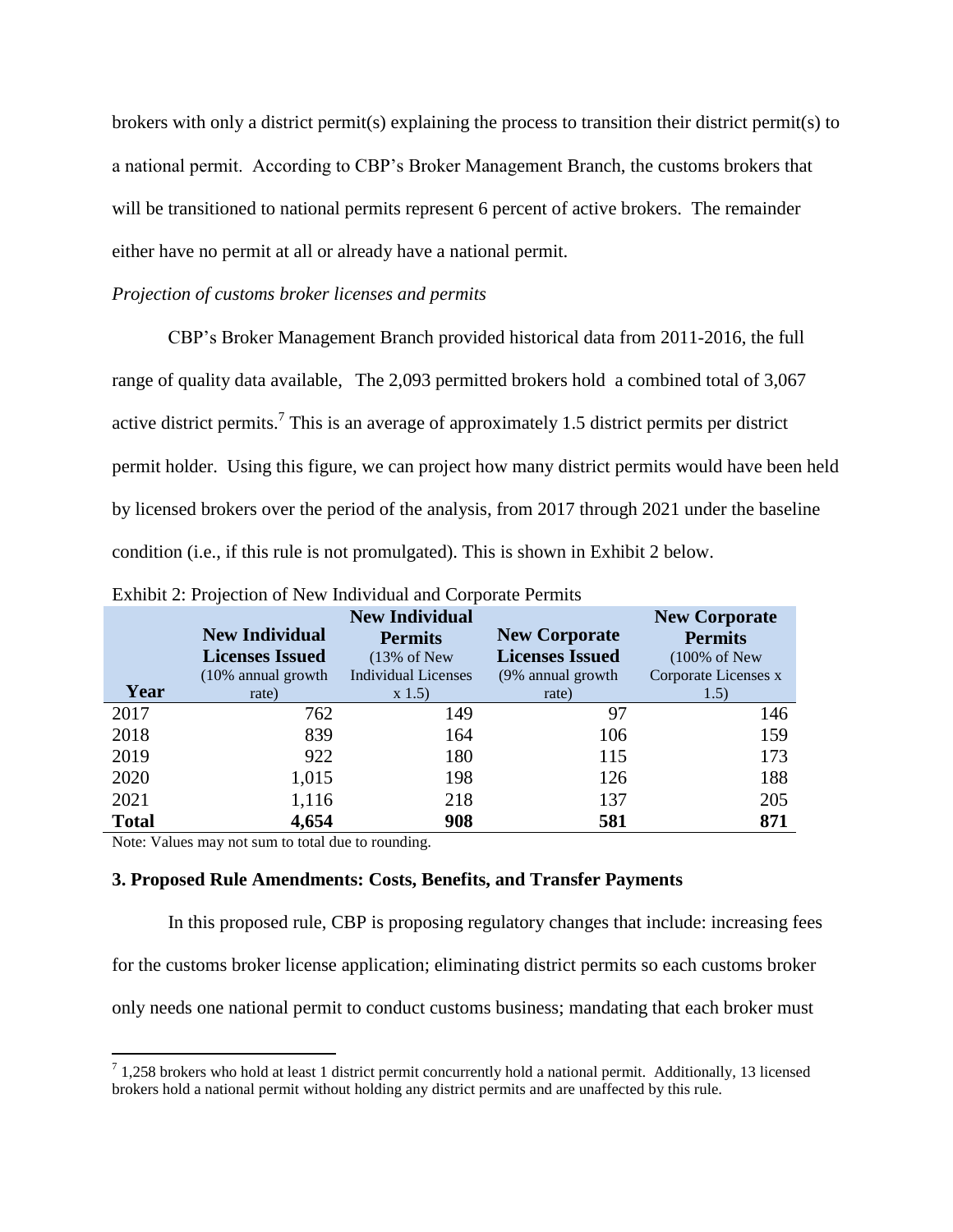provide notification to CBP of any known breach of records within 72 hours of discovery; requiring that upon request by CBP to examine records, brokers make all records available to CBP within thirty (30) calendar days at the location specified by CBP; requiring that customs brokers obtain a customs power of attorney directly from the importer of record or drawback claimant, not a freight forwarder, to transact customs business for that importer or drawback claimant; and requiring that a broker document and report to CBP when the broker separates from or cancels a client as a result of the broker's determining that the client is intentionally attempting to use the services of the broker to defraud or otherwise commit any criminal act against the U.S. Government. Finally, this rule would allow CBP to make numerous nonsubstantive changes and conforming edits in an effort to modernize the regulations governing customs brokers and to clarify existing language in the regulations to better reflect what is already occurring. We will now explore the costs, benefits, and payment transfers of each provision separately.

### **3.1 Broker License Fee**

 $\overline{a}$ 

Currently CBP charges \$200 fees per individual or business entity for the broker license application. These fees are used to offset the costs associated with servicing the brokers. Based on a fee study, entitled "Customs Broker License Application Fee Study," CBP has determined that these fees are no longer sufficient to cover its costs. $8$ 

The study found that fees of \$463 and \$815 are necessary to recover the costs associated with reviewing the customs broker license application for individuals and business entities, respectively. These fees, however, are significantly higher than the current fees and, if implemented, these fee rates could become an economic disincentive to those pursuing a career

 $8$  The fee study is included in the docket of this rulemaking (docket number USCBP-2020-0009).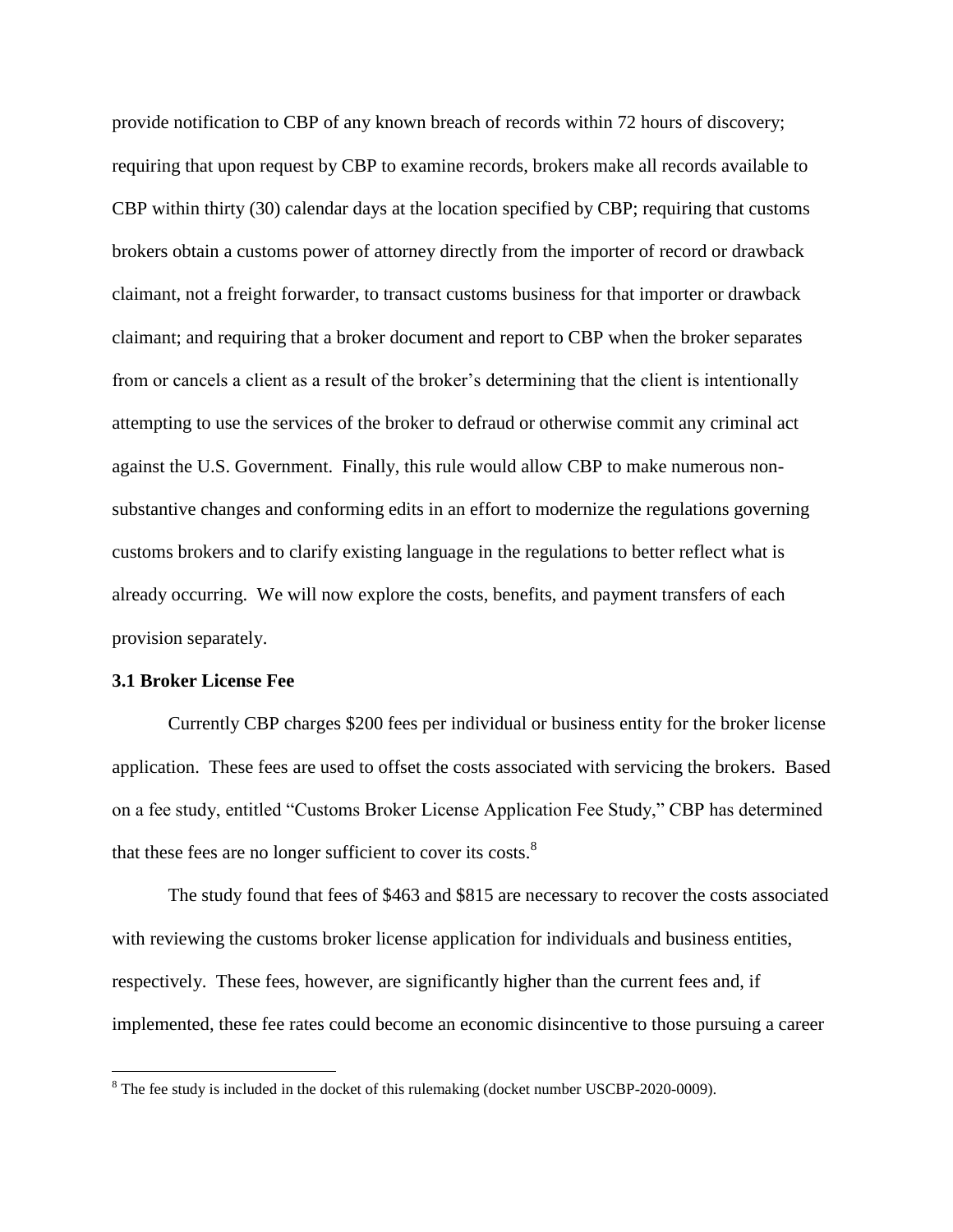as a customs broker. Therefore, in an effort to minimize the financial burden to prospective customs brokers while also recovering a larger portion of the costs associated with reviewing and vetting the license application, CBP has decided to limit the increase of the license application fee to \$300 for individuals and \$500 for business entities; the remainder of the costs would continue to be covered by appropriated funds. Although these fee increases represent an increased expense for prospective customs brokers, these fee increases do not increase overall costs to society as these costs are already being paid by CBP's appropriated funds.

When assessing costs of proposed rules, agencies must take care to not include transfer payments in their cost analysis. As described in OMB Circular A-4, transfer payments occur when "... monetary payments from one group [are made] to another [group] that do not affect total resources available to society." Examples of transfer payments include payments for insurance and fees paid to a government agency for services that an agency already provides. CBP's processing of the customs broker license application is an established service that already requires a fee payment. As such, the fee associated with each service is considered a transfer payment. Currently, the shortfall in funding not covered by fees is covered by funds appropriated by CBP. The proposed increased fees paid by brokers would replace appropriated funds. CBP recognizes that the proposed fee changes may have a distributional impact on prospective customs brokers. In order to inform stakeholders of all potential effects of the proposed rule, CBP has analyzed the distributional effects of the proposed rule in section "3.15 Distributional Impacts."

### **3.2 Permit Application Fee**

Currently brokers are required to pay a \$100 permit application fee in connection with each permit application by either an individual or corporation. The applicant has the option of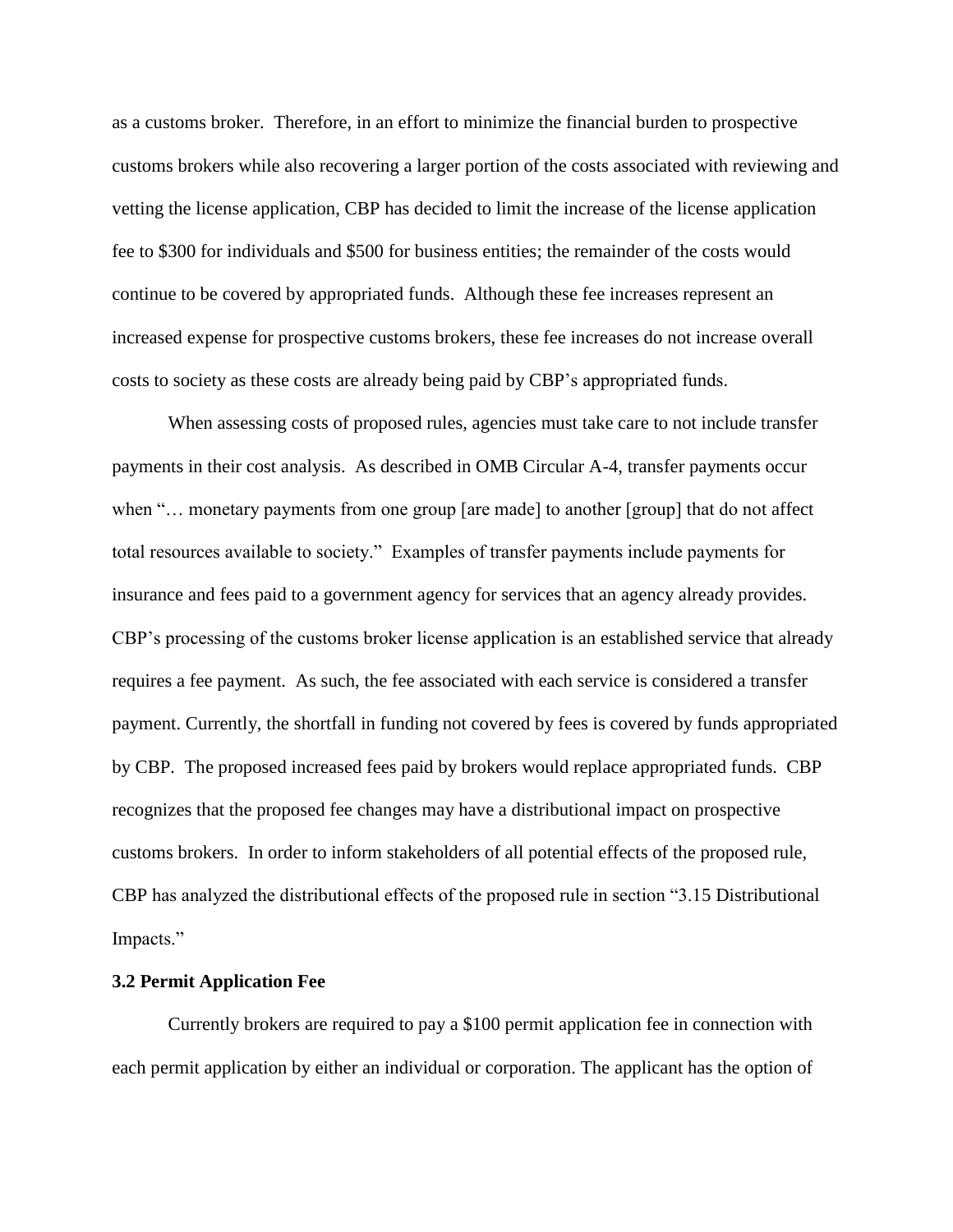concurrently receiving its first district permit with its customs broker's license and therefore forgoing the \$100 permit application fee for its first district permit. However, some brokers do not request an initial district permit at the time they get their license. When this is the case and the broker later applies for a district permit, or if brokers make a request to obtain a permit for additional districts, then they must submit the following information to CBP as set forth in 19 CFR 111.19(b):

(1) The applicant's broker license number and date of issuance;

(2) The address where the applicant's office will be located within the district and the telephone number of that office;

(3) A copy of a document which reserves the applicant's business name with the state or local government;

(4) The name of the individual broker who will exercise responsible supervision and control over the customs business transacted in the district;

(5) A list of all other districts for which the applicant has a permit to transact customs business;

(6) The place where the applicant's brokerage records will be retained and the name of the applicant's designated recordkeeping contact; and

(7) A list of all persons who the applicant knows will be employed in the district, together with the specific employee information for each of those prospective employees.

As a result of this rule, the options above pertaining to district permits will no longer exist and all brokers will have to get a single national permit to conduct customs business.

As shown in Exhibit 2 above, absent this proposed rule there would be 5,235 total (4,654 individual + 581 corporate) new broker licenses issued over the period of analysis from 2017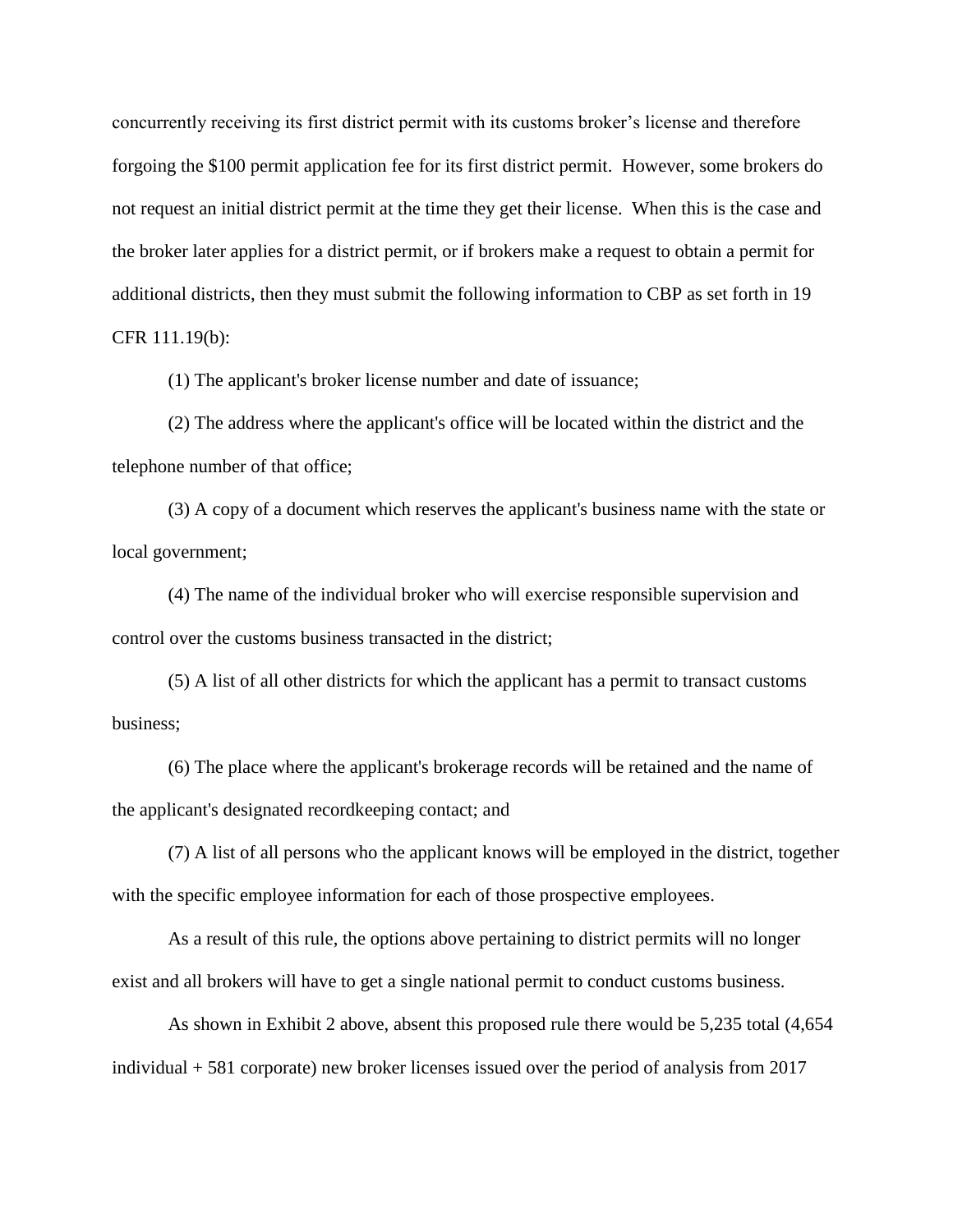through 2021. Of these 5,235 licenses, 581 would be issued to corporations which would result in 871 corporate district permits (as mentioned above, each customs broker permit holder currently has 1.5 district permits on average). Additionally, as mentioned above, 100 percent of corporations exercise the option of concurrently receiving their first district permit with their customs broker's license, therefore saving the \$100 permit application fee for their first district permit. This means that, absent this rule, corporations would get 581 permits for free and would then have to pay for the remaining 290 permits for a cost of \$29,000 (\$100 permit application fee \* 290 corporate permits). As a result of this rule, these 581 corporate brokers will each have to get a single national permit and pay the \$100 permit application fee for each national permit for a total cost of \$58,100 (581 national permits \* \$100 permit application fee). This results in an additional cost to these corporate brokers of \$29,100 (\$58,100 - \$29,000) over the period of the analysis from 2017 through 2021. Please see Exhibit 3 below for a breakdown of these costs.

| Year         | <b>Number of</b><br>new<br>corporate<br>broker<br>licenses<br><b>issued</b> | <b>Number of</b><br>permits<br>issued | <b>Costs for</b><br>corporate<br><b>brokers</b><br>without rule | <b>Costs for</b><br>corporate<br><b>brokers</b><br>with rule | <b>Rule's cost</b><br>for<br>corporate<br>brokers $(\$)$ |
|--------------|-----------------------------------------------------------------------------|---------------------------------------|-----------------------------------------------------------------|--------------------------------------------------------------|----------------------------------------------------------|
|              |                                                                             |                                       | (\$)                                                            | \$)                                                          |                                                          |
| 2017         | 97                                                                          | 146                                   | 4,900                                                           | 9,700                                                        | 4,900                                                    |
| 2018         | 106                                                                         | 159                                   | 5,300                                                           | 10,600                                                       | 5,300                                                    |
| 2019         | 115                                                                         | 173                                   | 5,800                                                           | 11,500                                                       | 5,800                                                    |
| 2020         | 126                                                                         | 188                                   | 6,300                                                           | 12,600                                                       | 6,300                                                    |
| 2021         | 137                                                                         | 205                                   | 6,800                                                           | 13,700                                                       | 6,800                                                    |
| <b>Total</b> | 581                                                                         | 871                                   | 29,000                                                          | 58,100                                                       | 29,100                                                   |

| Exhibit 3: Costs for corporate permit holders over the period of analysis (\$2018) |  |  |  |  |
|------------------------------------------------------------------------------------|--|--|--|--|
|------------------------------------------------------------------------------------|--|--|--|--|

Note: Values may not sum to total due to rounding.

 As shown above in Exhibit 2, if this rule were not in effect there would be 4,654 new individual broker licenses resulting in 908 new individual permits over the period of analysis. According to CBP's Broker Management Branch, individual brokers do not get their first district permit issued concurrently with their customs broker's licenses nearly as often as corporations.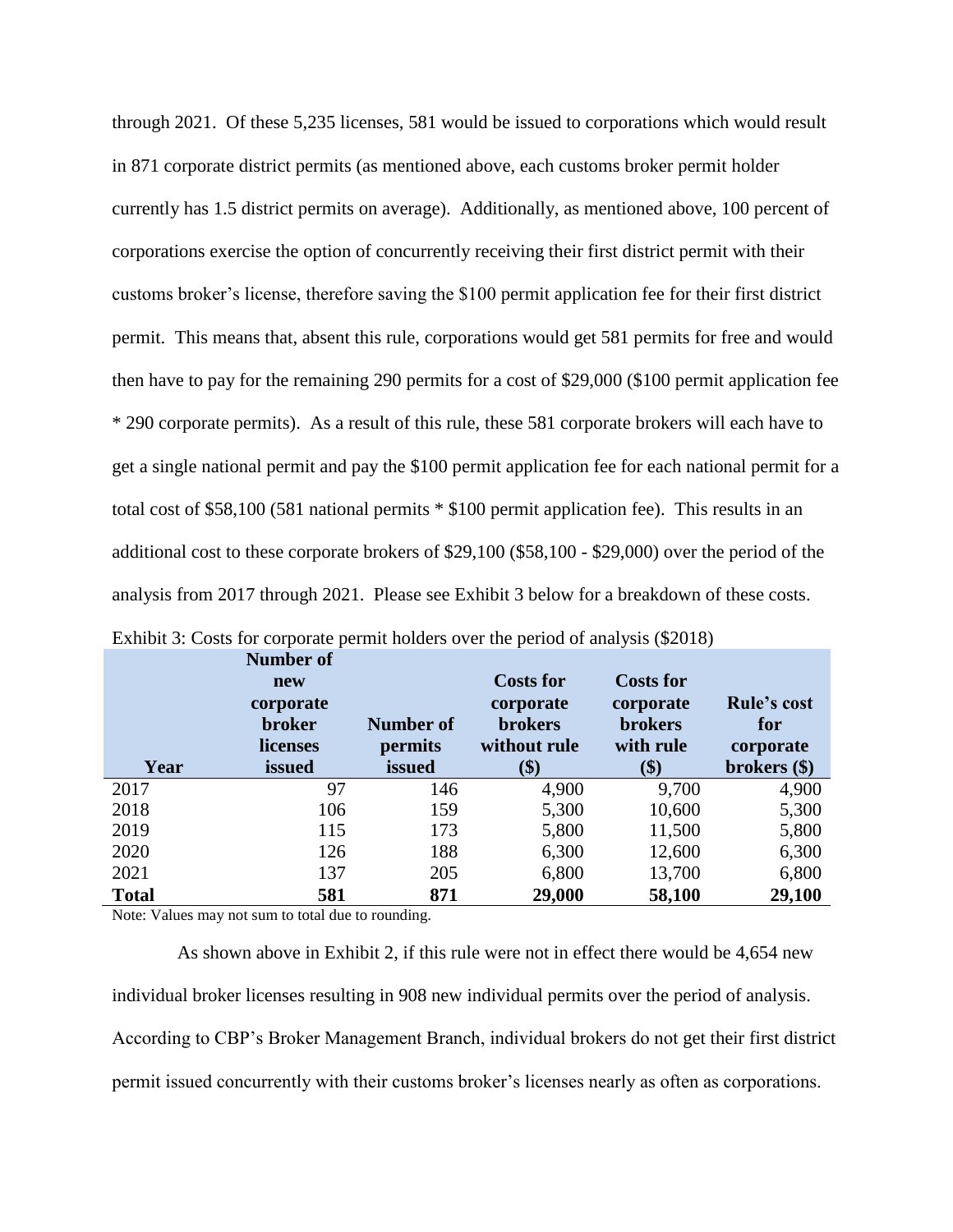Approximately two (2) percent of individual customs broker license holders, or 93 of the estimated 4,654 new brokers, get their first district permit issued concurrently with their broker's license, saving the \$100 permit application fee charged for the first district permit. Using the average of 1.5 district permits per customs broker permit holder, we estimate that these 93 individual customs brokers would get 140 district permits over the period of the analysis if this rule did not go into effect. Since, absent this rule, the brokers would get 93 out of the 140 permits for free, brokers would have to pay for the remaining 47 permits for a cost of \$4,700 (\$100 permit application fee \* 47 permits). Under this proposed rule, these 93 individual brokers would each need a single national permit for a total of 93 permits resulting in a total cost of \$9,300 (\$100 national permit application fee \* 93 national permits). As a result of this rule, this two (2) percent of individual brokers will bear an additional total cost of \$4,600 (\$9,300 -

\$4,700) over the period of analysis. Please see Exhibit 4 below for a breakdown of these costs.

| Year         | <b>Number of</b><br>individual<br>licenses issued<br>for the $2\%$ of<br>permit<br>holders | <b>Number of</b><br>permits<br>issued | <b>Costs for</b><br>$2\%$ of<br>individual<br><b>brokers</b><br>without rule<br>\$) | <b>Costs for</b><br>$2\%$<br>individual<br>brokers with<br>rule $(\$)$ | <b>Rule's costs</b><br>for $2\%$ of<br>individual<br>brokers $(\$)$ |
|--------------|--------------------------------------------------------------------------------------------|---------------------------------------|-------------------------------------------------------------------------------------|------------------------------------------------------------------------|---------------------------------------------------------------------|
| 2017         | 15                                                                                         | 23                                    | 800                                                                                 | 1,500                                                                  | 800                                                                 |
| 2018         | 17                                                                                         | 25                                    | 800                                                                                 | 1,700                                                                  | 800                                                                 |
| 2019         | 18                                                                                         | 28                                    | 1,000                                                                               | 1,800                                                                  | 900                                                                 |
| 2020         | 20                                                                                         | 30                                    | 1,000                                                                               | 2,000                                                                  | 1,000                                                               |
| 2021         | 23                                                                                         | 33                                    | 1,100                                                                               | 2,200                                                                  | 1,100                                                               |
| <b>Total</b> | 93                                                                                         | 140                                   | 4,700                                                                               | 9,300                                                                  | 4,600                                                               |

Exhibit 4: Costs for the two (2) percent of individual permit holders over the period of analysis (\$2018)

Note: Values may not sum to total due to rounding.

The remaining 98 percent of individual customs broker permit holders do not get their first district permit concurrently with their broker's license, if they get any permits at all. Of the 13,624 active licensed brokers, approximately 15 percent hold at least one permit. Because 2 percent of those are corporate license holders and only 2 percent of individuals get a permit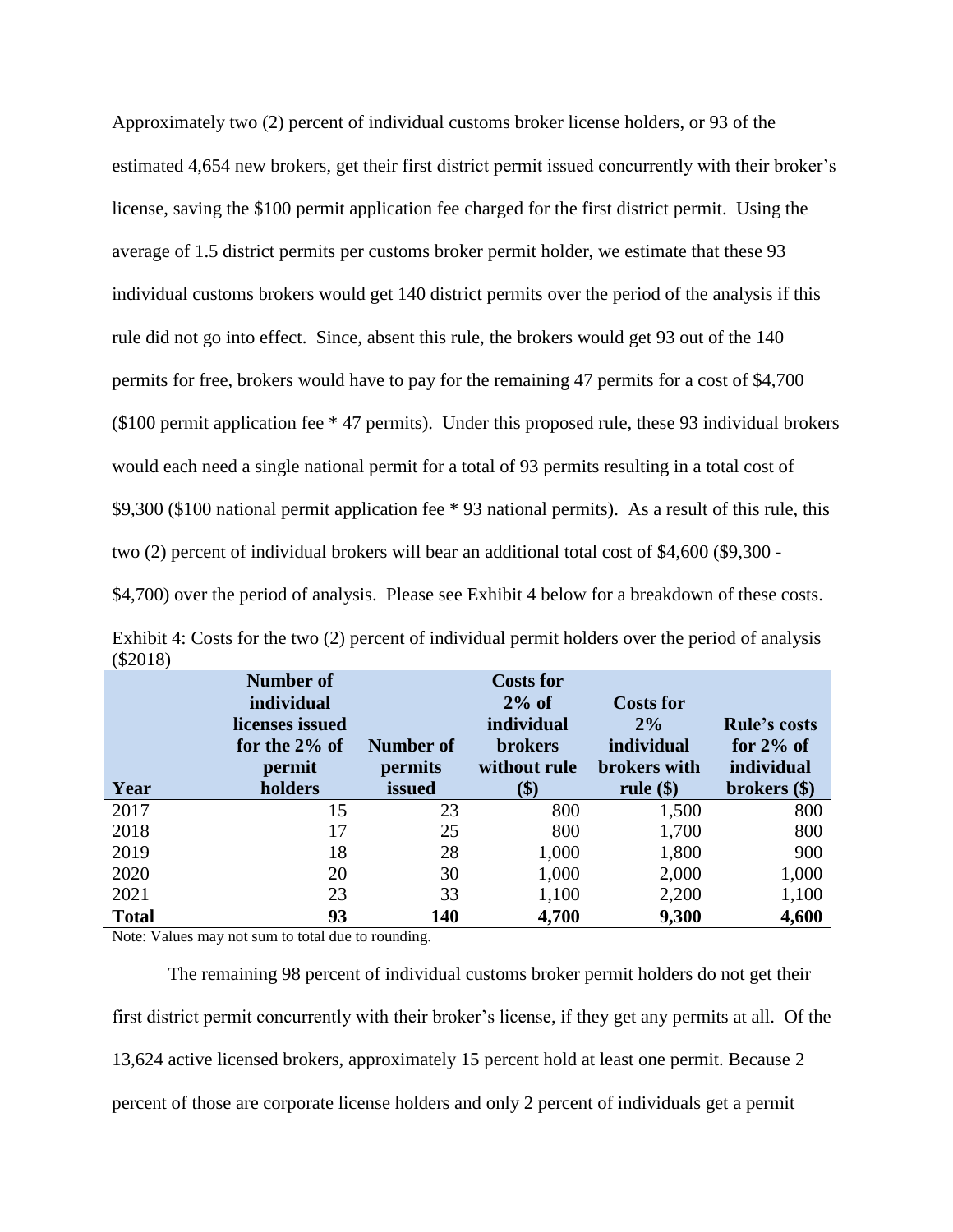concurrently with their license, about 11 percent of licensed brokers apply for and receive a permit after their license is issued. Under the current permit system, using an average of 1.5 permits per broker, 512 individual customs broker permit holders pay \$76,800 for 768 permits, because they pay the \$100 fee for every permit. With the national permit system, these brokers would pay \$51,200 for 512 national permits, resulting in a savings of \$25,600. Please see Exhibit 5 below for an itemization of these costs.

| Year         | Number of<br>individual<br>licenses issued<br>for the $11\%$ of<br>permit holders | <b>Number of</b><br>permits<br>issued | Costs for $11\%$<br>of individual<br><b>brokers</b><br>without rule<br>(\$) | <b>Costs for</b><br>$11\%$ of<br>individual<br>brokers with<br>rule $(\$)$ | <b>Rule's cost</b><br>savings for<br>$11\%$ of<br>individual<br>brokers $(\$)$ |
|--------------|-----------------------------------------------------------------------------------|---------------------------------------|-----------------------------------------------------------------------------|----------------------------------------------------------------------------|--------------------------------------------------------------------------------|
| 2017         | 84                                                                                | 126                                   | 12,600                                                                      | 8,400 10900                                                                | 4,200                                                                          |
| 2018         | 92                                                                                | 138                                   | 13,800                                                                      | 9,200                                                                      | 4,600                                                                          |
| 2019         | 101                                                                               | 152                                   | 15,200                                                                      | 10,100                                                                     | 5,100                                                                          |
| 2020         | 112                                                                               | 167                                   | 16,800                                                                      | 11,200                                                                     | 5,600                                                                          |
| 2021         | 123                                                                               | 184                                   | 18,400                                                                      | 12,300                                                                     | 6,100                                                                          |
| <b>Total</b> | 512                                                                               | 768                                   | 76,800                                                                      | 51,200                                                                     | 25,600                                                                         |

Exhibit 5: Costs savings for the 98 percent of individual permit holders over the period of analysis (\$2018)

Note: Values may not sum to total due to rounding.

Any brokers who apply for more than one permit will experience a time savings as a result of this rule because they will only need to apply for a single permit. Currently brokers spend approximately three hours to collect and submit the appropriate documentation to CBP.<sup>9</sup> The rule's elimination of these applications will result in time savings for the brokers as well as CBP. The estimated number of permits requested separately from individual licenses for the entire period of the analysis is taken from Exhibit 4 and Exhibit 5. Exhibit 4 implies there are 47

 9 Source: Email correspondence with the CBP Broker Management Branch on May 16, 2019.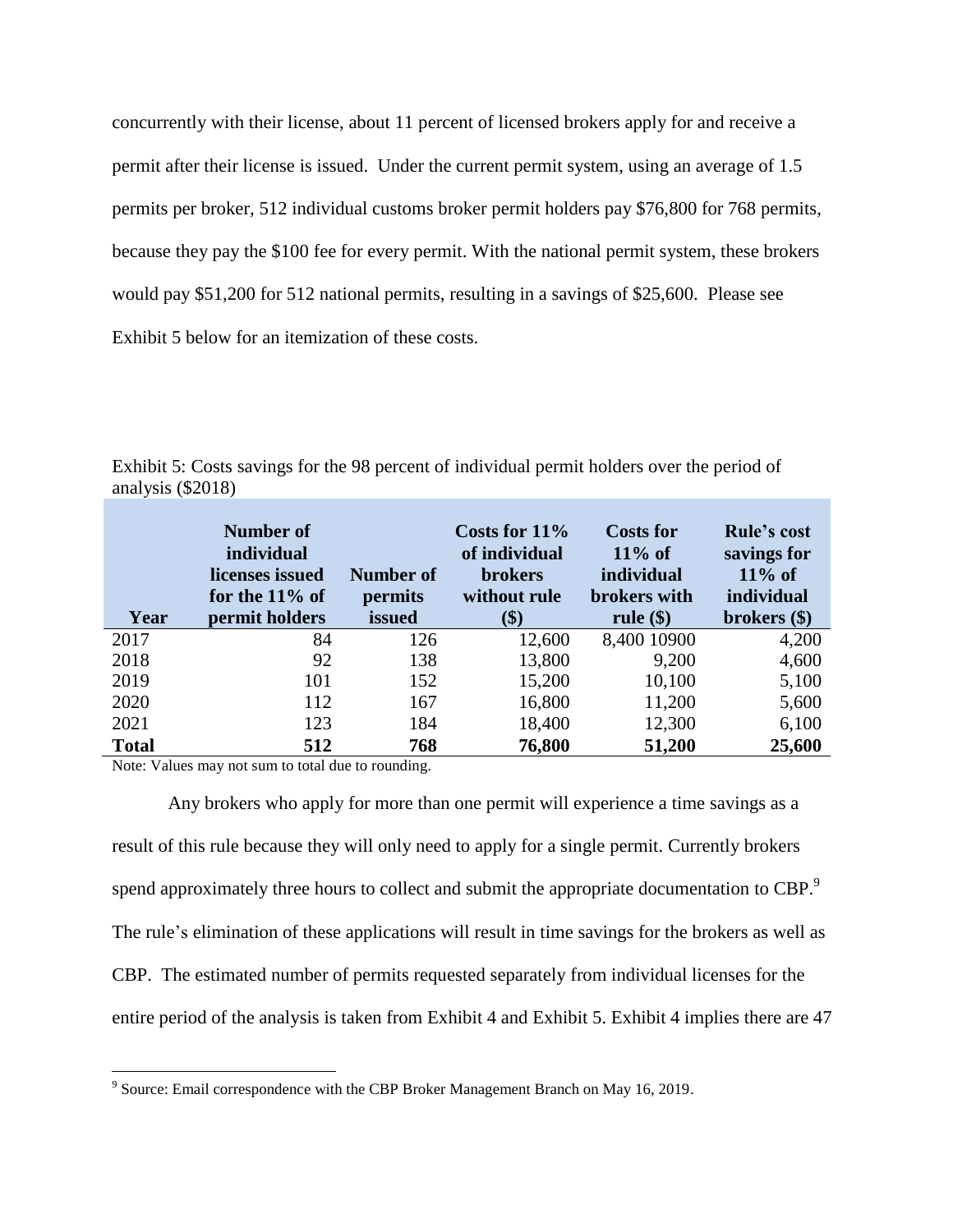permits for which 2% of individual customs brokers currently pay \$100 (\$4,700 permit costs without rule/\$100 per permit). Exhibit 5 explicitly shows that 11% of individual customs brokers currently pay \$100 for 768 permits. Summing these two figures, we find that all individual customs brokers will pay \$100 for 814 permits. Exhibit 6 shows the removal of the application for these permits will result in a monetized time savings worth \$75,200. This cost savings is based on CBP's estimated fully-loaded hourly time value for customs brokers of \$30.79.<sup>10</sup>

| Exhibit 6: Time savings monetized for broker district permit applications separate from license |  |  |  |
|-------------------------------------------------------------------------------------------------|--|--|--|
| applications over the period of analysis (\$2018)                                               |  |  |  |
|                                                                                                 |  |  |  |

|              |                          | <b>Hourly time-</b> |                         |
|--------------|--------------------------|---------------------|-------------------------|
|              | <b>Number of permits</b> | burden for          |                         |
|              | issued separate from     | permit              | Rule's cost savings for |
| Year         | license                  | application         | individual brokers      |
| 2017         | 133                      |                     | \$12,300                |
| 2018         | 147                      |                     | \$13,600                |
| 2019         | 161                      |                     | \$14,900                |
| 2020         | 178                      | 3                   | \$16,400                |
| 2021         | 195                      |                     | \$18,000                |
| <b>Total</b> | 814                      |                     | \$75,200                |

Note: Values may not sum to total due to rounding.

 $\overline{a}$ 

Relatedly, CBP would see cost savings due to the elimination of the district permit

application review process. CBP estimates that it takes two hours of CBP processing, including

<sup>&</sup>lt;sup>10</sup> CBP bases the \$30.79 hourly time value for customs brokers on the Bureau of Labor Statistics' (BLS) 2018 median hourly wage rate for Cargo and Freight Agents (\$20.77), which CBP assumes best represents the wage for brokers, by the ratio of BLS' average 2018 total compensation to wages and salaries for Office and Administrative Support occupations (1.4801), the assumed occupational group for brokers, to account for non-salary employee benefits, and rounded. Source of median wage rate: U.S. Bureau of Labor Statistics. Occupational Employment Statistics, "May 2018 National Occupational Employment and Wage Estimates, United States- Median Hourly Wage by Occupation Code: 43-5011." Updated April 2, 2019. Available at

https://www.bls.gov/oes/2018/may/oes\_nat.htm. Accessed November 20, 2019. The total compensation to wages and salaries ratio is equal to the calculated average of the 2018 quarterly estimates (shown under Mar., June, Sep., Dec.) of the total compensation cost per hour worked for Office and Administrative Support occupations divided by the calculated average of the 2018 quarterly estimates (shown under Mar., June, Sep., Dec.) of wages and salaries cost per hour worked for the same occupation category. Source of total compensation to wages and salaries ratio data: U.S. Bureau of Labor Statistics. Employer Costs for Employee Compensation. Employer Costs for Employee Compensation Historical Listing March 2004 - December 2018, "Table 3. Civilian workers, by occupational group: employer costs per hours worked for employee compensation and costs as a percentage of total compensation, 2004- 2018 by Respondent Type: Office and administrative support occupations." Available at [https://www.bls.gov/web/ecec/ececqrtn.pdf.](https://www.bls.gov/web/ecec/ececqrtn.pdf) Accessed June 4, 2019.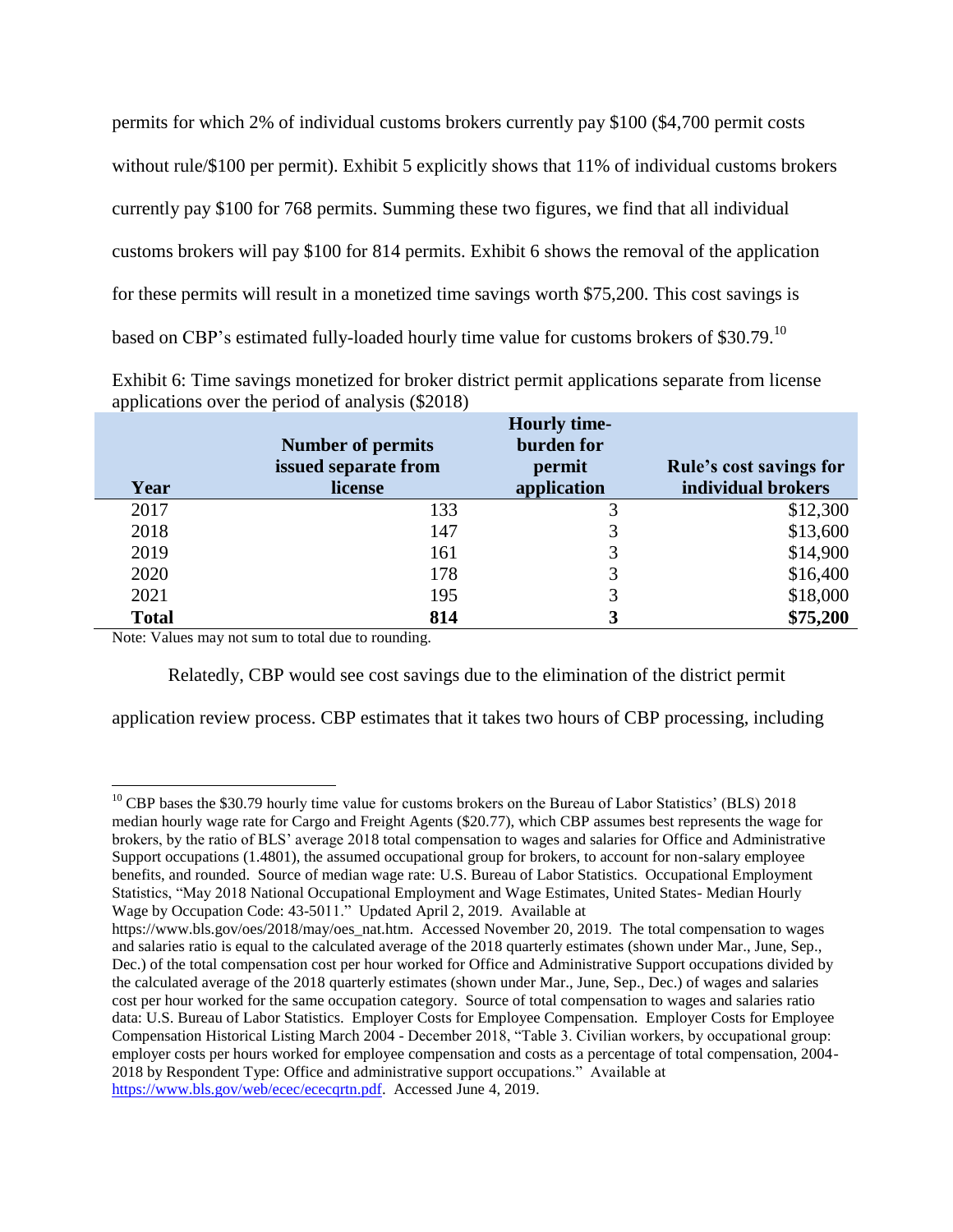time to review and approve an application and create and deliver the permit to the applicant.<sup>11</sup>

Exhibit 7 shows CBP's total estimated cost savings of \$143,200 over the period of analysis. This

is based on a CBP fully loaded wage rate of  $$87.94<sup>12</sup>$  for CBP staff reviewing applications.

Exhibit 7: Time savings monetized for CBPOs reviewing district permit applications over the period of analysis (\$2018)

| Year         | <b>Number of</b><br>permits issued<br>separate from<br>license | <b>Hourly time-</b><br>burden for permit<br>application review | Rule's cost savings for<br><b>CBP</b> |
|--------------|----------------------------------------------------------------|----------------------------------------------------------------|---------------------------------------|
| 2017         | 133                                                            | ∍                                                              | \$23,500                              |
| 2018         | 147                                                            |                                                                | \$25,800                              |
| 2019         | 161                                                            | $\overline{2}$                                                 | \$28,400                              |
| 2020         | 178                                                            | $\mathcal{D}$                                                  | \$31,200                              |
| 2021         | 195                                                            |                                                                | \$34,400                              |
| <b>Total</b> | 814                                                            | 2                                                              | \$143,200                             |

Lastly, the district permit waiver described in current  $\S 111.19(d)(2)$  would be eliminated with the rule. Currently requests for a district permit waiver must be submitted to the port director and include a description of responsible supervision and control procedures and information on the volume and type of customs business conducted. The port director reviews the request and makes a recommendation to headquarters. Headquarters reviews and issues the decision.<sup>13</sup> According to the CBP Broker Management Branch this process takes two hours for brokers, including application processing and mailing paper documents to CBP. It takes an hour

 $\overline{a}$  $11$  Source: Email correspondence with the CBP Broker Management Branch on May 16, 2019.

 $12$  CBP bases the \$87.94 hourly time value for CBP staff on a median annual loaded wage rate, including salary and benefits, of \$139,034. Dividing by 2080 work hours per year gives a median hourly wage of \$66.84. CBP then adds premium pay and non-salary costs for a median, fully-loaded hourly wage rate of \$87.94. Source of salary and benefit information: email correspondence with the U.S. Customs and Border Protection, Office of Finance on June 12, 2019.

<sup>13</sup>*See* 19 CFR 111.19(d)(2).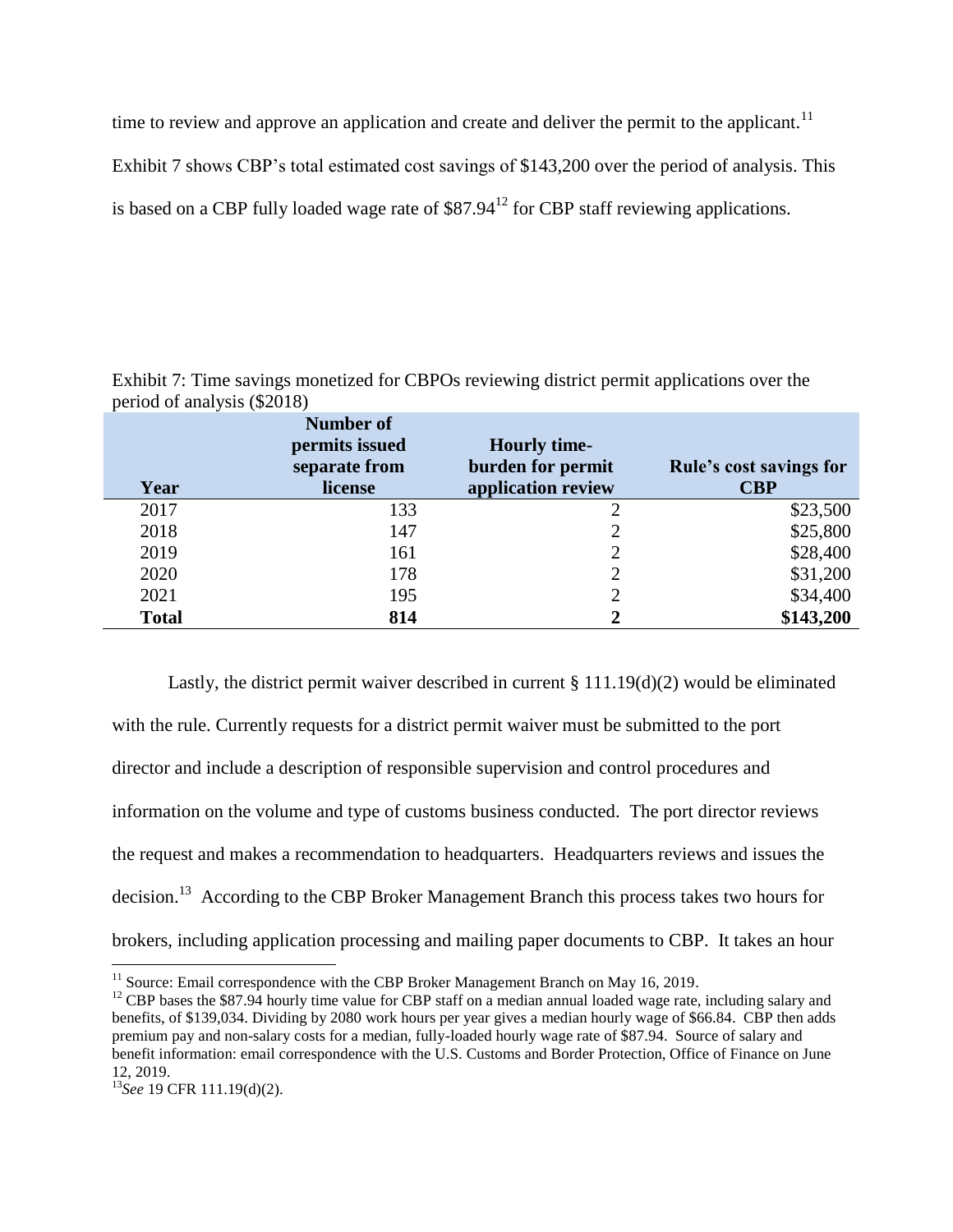and a half for CBP to do the waiver analysis, prepare the recommendation memorandum, and for headquarters to make the final decision.  $14$  As shown in Exhibits 8 and 9 there is a total cost savings of \$5,031 ( $$1,601 + $3,430$ ), as this entire process is eliminated under the national permit framework. Waiver estimates for calendar years 2019 to 2021 are based on compound annual growth rate from calendar years 2017 and 2018.

Exhibit 8: Time savings monetized for applicants requesting district permit waivers over the period of analysis (\$2018)

|              | <b>Number of broker</b> | <b>Hourly time-burden</b><br>for waiver | <b>Rule's cost-savings</b><br>for brokers |
|--------------|-------------------------|-----------------------------------------|-------------------------------------------|
| Year         | district permit waivers | application                             | requesting waivers                        |
| 2017         |                         |                                         | \$1,047                                   |
| 2018         | 6                       |                                         | \$369                                     |
| 2019         |                         |                                         | \$123                                     |
| 2020         |                         |                                         | \$62                                      |
| 2021         | O                       |                                         | \$0                                       |
| <b>Total</b> | 26                      |                                         | \$1,601                                   |

Exhibit 9: Time savings monetized for CBPOs reviewing district permit waiver applications over the period of analysis (\$2018)

| л.<br>Year   | <b>Number of broker</b><br>district permit waivers | <b>Hourly time-burden</b><br>for waiver application<br>review | <b>Rule's cost-</b><br>savings for CBP |
|--------------|----------------------------------------------------|---------------------------------------------------------------|----------------------------------------|
| 2017         | 17                                                 | 1.5                                                           | \$2,243                                |
| 2018         | 6                                                  | 1.5                                                           | \$791                                  |
| 2019         |                                                    | 1.5                                                           | \$264                                  |
| 2020         |                                                    | 1.5                                                           | \$132                                  |
| 2021         |                                                    | 1.5                                                           | \$0                                    |
| <b>Total</b> | 26                                                 | 1.5                                                           | \$3,430                                |

 $\overline{a}$ 

 $14$  Source: Email correspondence with the CBP Broker Management Branch on May 16, 2019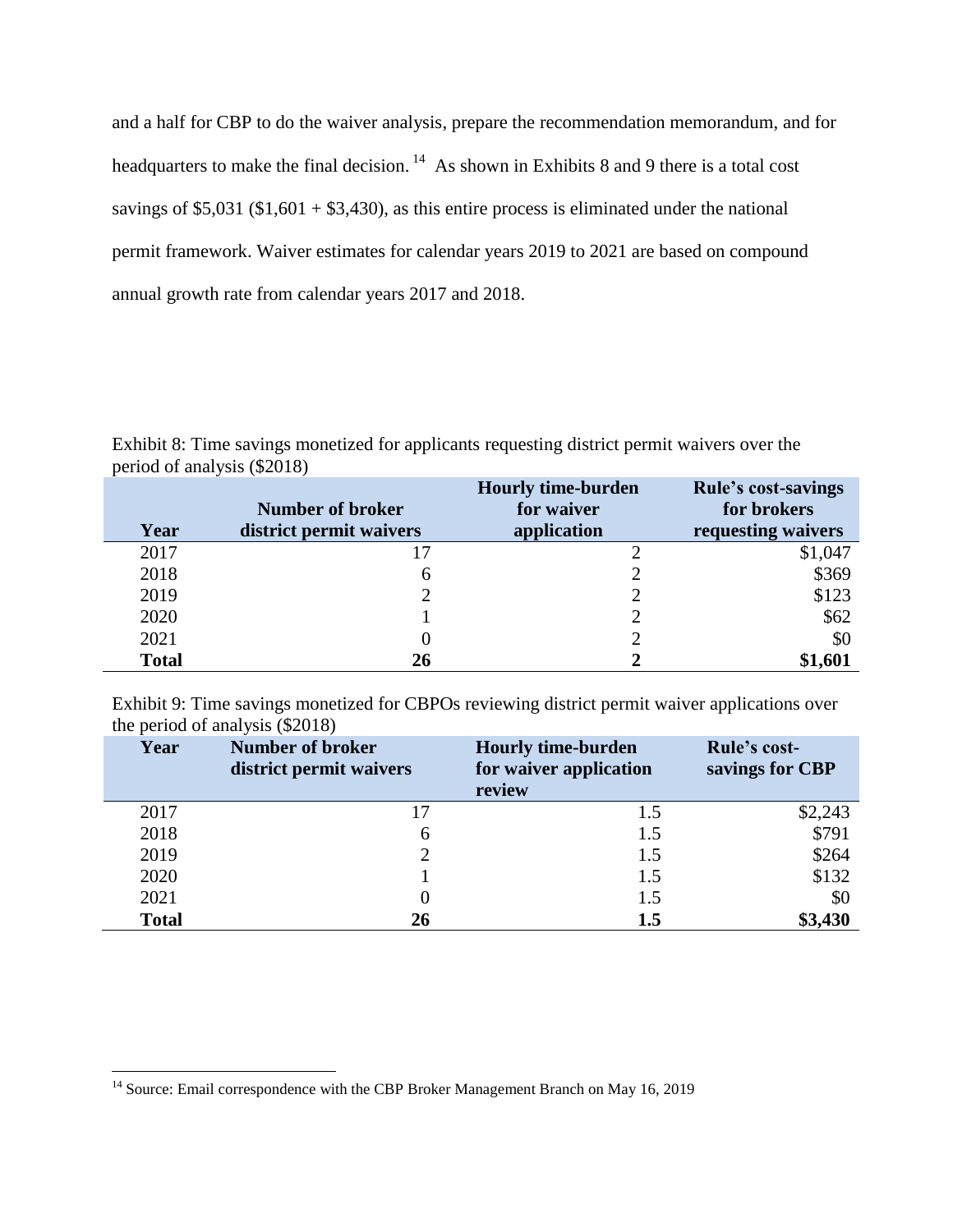Exhibit 10 provides a summary of the costs and cost-savings pertaining to the removal of the district permit application and \$100 fee over the period of analysis. Note that a negative number indicates a savings and a positive number indicates a cost.

|            |              | <b>Costs/Savings for</b> |                | <b>Costs/Savings for</b> |           |                        |             |
|------------|--------------|--------------------------|----------------|--------------------------|-----------|------------------------|-------------|
|            |              | <b>Individuals</b>       |                | <b>Corporations</b>      |           | <b>Savings for CBP</b> |             |
|            | Savings      | Costs for                | Time           | Costs for                | Time      | Review of              | Review      |
|            | for $11\%$   | the $2\%$                | <b>Savings</b> | Corporation              | Savings   | Permits                | Waivers     |
| 2017       | $-$4,200$    | \$800                    | $-$12,300$     | \$4,900                  | $-$1,000$ | $-$ \$23,500           | $-$ \$2,200 |
| 2018       | $-$4,600$    | \$800                    | $-$13,600$     | \$5,300                  | $-$ \$400 | $-$ \$25,800           | $-$ \$800   |
| 2019       | $-$ \$5,100  | \$900                    | $-$14,900$     | \$5,800                  | $-$100$   | $-$ \$28,400           | $-$ \$300   |
| 2020       | $-$ \$5,600  | \$1,000                  | $-$16,400$     | \$6,300                  | $-$100$   | $-$ \$31,200           | $-$100$     |
| 2021       | $-$ \$6,100  | \$1,100                  | $-$18,000$     | \$6,800                  | \$0       | $-$ \$34,400           | \$0         |
| Total      | $-$ \$25,600 | \$4,600                  | $- $75,200$    | \$29,000                 | $-$1600$  | $-$143,200$            | $-$ \$3,400 |
| <b>Net</b> |              | $-$ \$96,200             |                | \$27,500                 |           | $-$146,700$            |             |
| Cost       |              |                          |                |                          |           |                        |             |

Exhibit 10: Costs and Cost-savings with Removal of District Permits for CY2017 -2021 (\$2018)

## **3.3 Record of Transactions**

Each broker must keep current, in a correct and itemized manner, records of accounts reflecting all his or her financial transactions as a broker. The broker must keep and maintain on file copies of all correspondence and other records relating to customs business. With this proposed rule, each broker must provide notification to the designated Center of any known breach of electronic or physical records relating to customs business. Notification to CBP must be provided within 72 hours of the discovery of the breach with a list of all known compromised importer identification numbers. Brokers already compile this information through their normal course of business and they can report the information to CBP in any format they choose. CBP assumes data breaches are rare, but includes this requirement as a preventive measure. CBP assumes this provision has virtually no cost to the brokers due to the infrequency of data breaches. CBP will use this information in its targeting of imports for inspection, which will help make imports safer.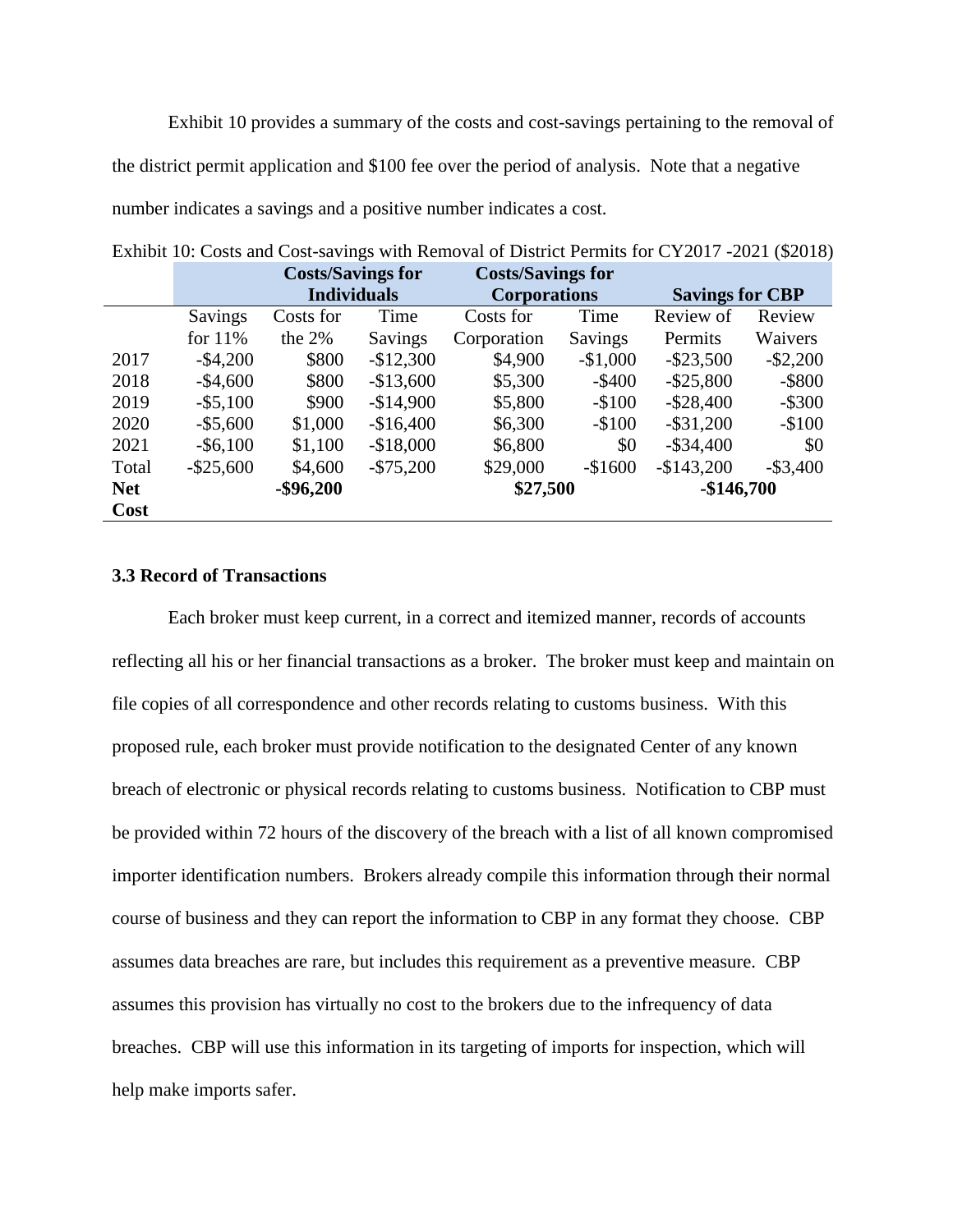### **3.4 Records Availability**

Currently, during the period of retention (5 years after the date of entry), the broker must maintain its records in such a manner that they can be readily examined by CBP when necessary. Records required to be maintained under this provision must be made available upon reasonable notice for inspection, copying, reproduction or other official use by representatives of the Department of Homeland Security. Additionally, customs brokers currently have the option to store records offsite. Under the proposed rule, upon request by CBP to examine records, the designated recordkeeping contact must make all records available to CBP within thirty (30) calendar days, or any longer timeframe as specified by CBP, at the location specified by CBP. We are making this change in the regulations to make sure brokers continue to give CBP the requested information and to specifically state for clarity that brokers need to keep records in the United States. As we are only explicitly stating an existing requirement for the sake of clarity, this will result in no additional burden for customs brokers.

### **3.5 Termination of Client Relationship**

In this proposed rule, we will now require that a broker document and report to CBP when it separates from a client relationship as a result of the broker's determining that the client is intentionally attempting to use the broker's services to defraud or otherwise commit any criminal act against the U.S. Government. This is an entirely new provision, so we do not have data on how often clients may use a broker's services to defraud or otherwise commit criminal acts against the U.S. Government. However, we do not expect this to happen often based on stakeholder feedback. CBP's Broker Management Branch estimates this to occur approximately 5 times per year and each resulting report will take brokers approximately four (4) hours to draft. CBP requests comment on these estimates.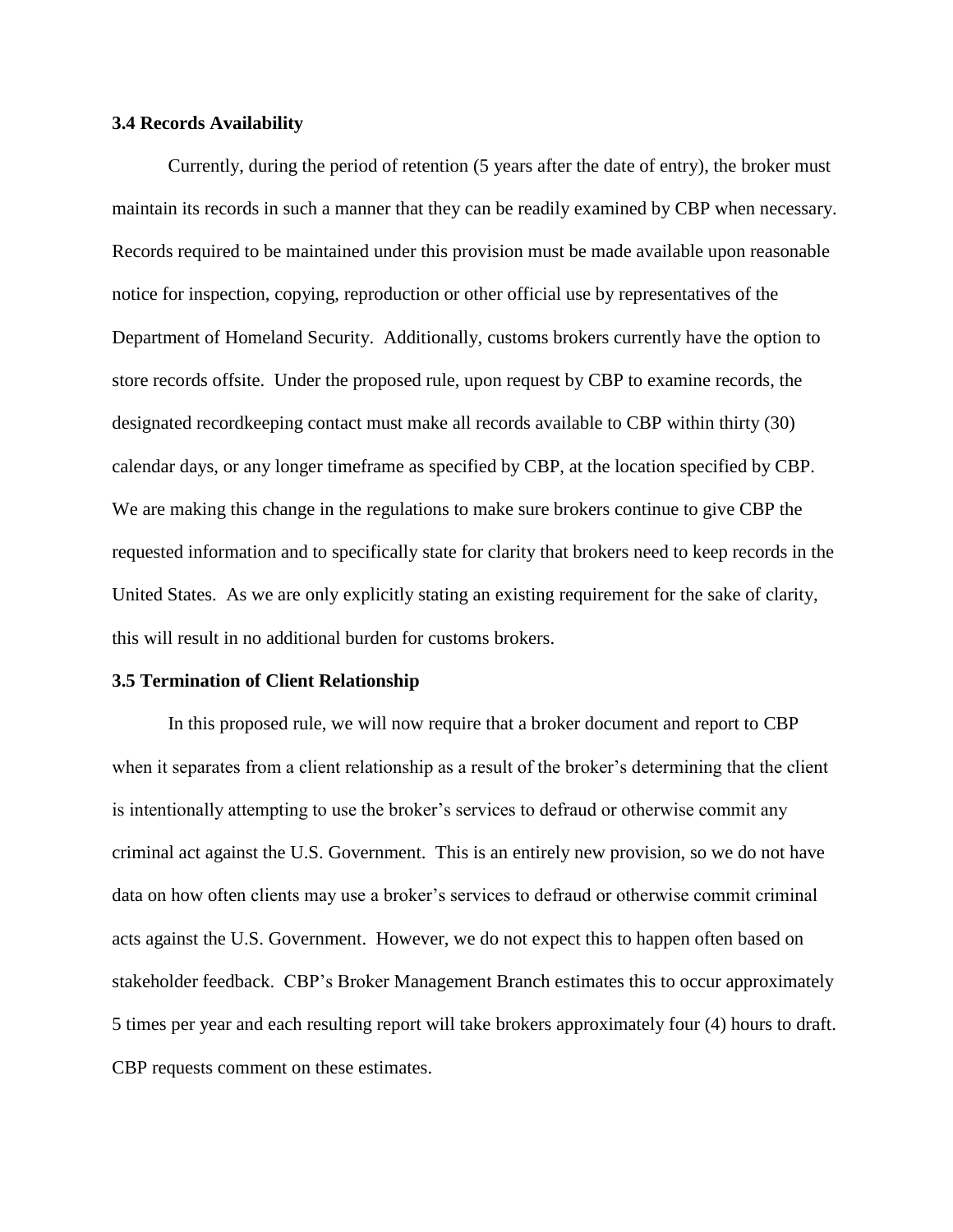To estimate the time cost spent writing and submitting this report to CBP, we must first determine a value of time for the individuals who would be preparing and submitting this report. We expect that, in most cases, this information will be submitted by customs brokers employing attorneys to draft the report. According to the U.S. Bureau of Labor Statistics, the 2018 median hourly earnings of an attorney is \$145.33.<sup>15</sup> These five (5) reports represent an additional burden to the broker and will result in a total annual cost of \$2,907 (4 hours per report \* 5 reports \* \$145.33 annual wage rate for an attorney) or a total cost of \$14,533 over the period of analysis from 2017 - 2021.

## **3.6 Customs Power of Attorney**

 $\overline{a}$ 

A customs broker is required to have a customs power of attorney (POA) prior to transacting any customs business on behalf of the importer of record. (*See* 19 CFR 141.46). Currently, an agent of the importer of record (IOR), which could be a freight forwarder that is properly designated by the IOR, may issue a POA on behalf of the IOR to a customs broker. In such instances, the customs broker may never have any contact with the IOR, only its agent (the forwarder). With this proposed rule, the broker must get a customs POA directly from the importer of record or drawback claimant and not via the freight forwarder or any other third party agent. This gives the broker direct access to the IOR when entering into the POA, which

<sup>&</sup>lt;sup>15</sup> CBP bases the \$145.33 hourly time value on the median hourly wage rate for lawyers, SOC 23-1011, (\$58.13) multiplied by 2.5 to account for benefits and other costs of employment. Source: U.S. Bureau of Labor Statistics. Occupational Employment Statistics, "May 2018 National Occupational Employment and Wage Estimates, United States- Median Hourly Wage by Occupation Code." Updated April 2, 2019. Available at *http://www.bls.gov/oes/2018/may/oes\_nat.htm*. Accessed June 4, 2019.

The DHS ICE "Safe-Harbor Procedures for Employers Who Receive a No-Match Letter" used a multiplier of 2.5 to convert in-house attorney wages to the cost of outsourced attorney based on information received in public comment to that rule. We believe the explanation and methodology used in the Final Small Entity Impact Analysis remains sound for using 2.5 as a multiplier for outsourced labor wages in this rule, see page G-4 [Aug. 25, 2008] [http://www.regulations.gov/#!documentDetail;D=ICEB-2006-0004-0922]. Additionally, this methodology was also utilized in the analysis for the DHS USCIS final rule establishing a registration fee requirement for petitioners seeking to file H-1B petitions on behalf of cap subject aliens. See 84 FR 60307 (November 8, 2019).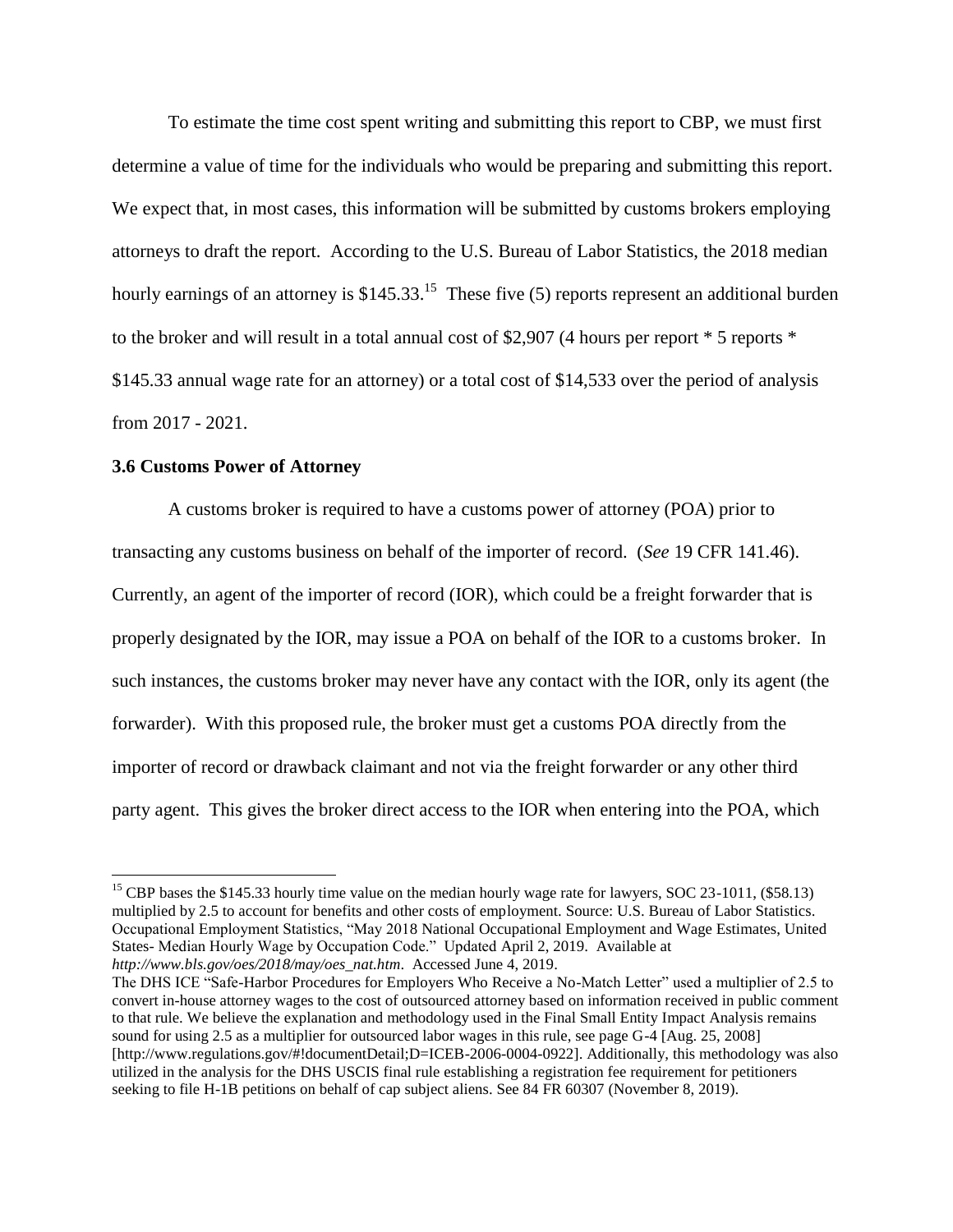increases transparency in the verification process. According to CBP's Broker Management Branch, it takes approximately 1.75 hours for the broker to get a customs POA from the freight forwarder. This time estimate will not change once the intermediary is removed and the broker must get the customs POA directly from the importer of record or drawback claimant, instead of allowing a freight forwarder or other third-party to do so on their behalf. Since brokers are currently required to get a customs POA, and importers already provide a POA, this provision would not result in any additional burden to brokers. The new provision only requires direct contact between the broker and the IOR.

### **3.7 Professionalism**

We are making a number of changes in an effort to increase professionalism and clarify what brokers should already be doing. We recognized this need as we routinely field questions about these topics and we wanted to clarify best practices for the trade. The next several sections describe the current process, and what is changing as a result of this rule, for new requirements related to Customs Business, Records Confidentiality, Responsible Supervision and Control, and Advice to Client.

### **3.8 Customs Business**

Currently, customs business must be conducted within the customs territory of the United States as it is defined in § 101.1 of the CBP regulations. Furthermore, each broker must designate a licensed broker or knowledgeable employee to be available to CBP to respond to issues related to the transacting of customs business and each broker must maintain accurate and current point of contact information in a CBP-authorized electronic data interchange (EDI)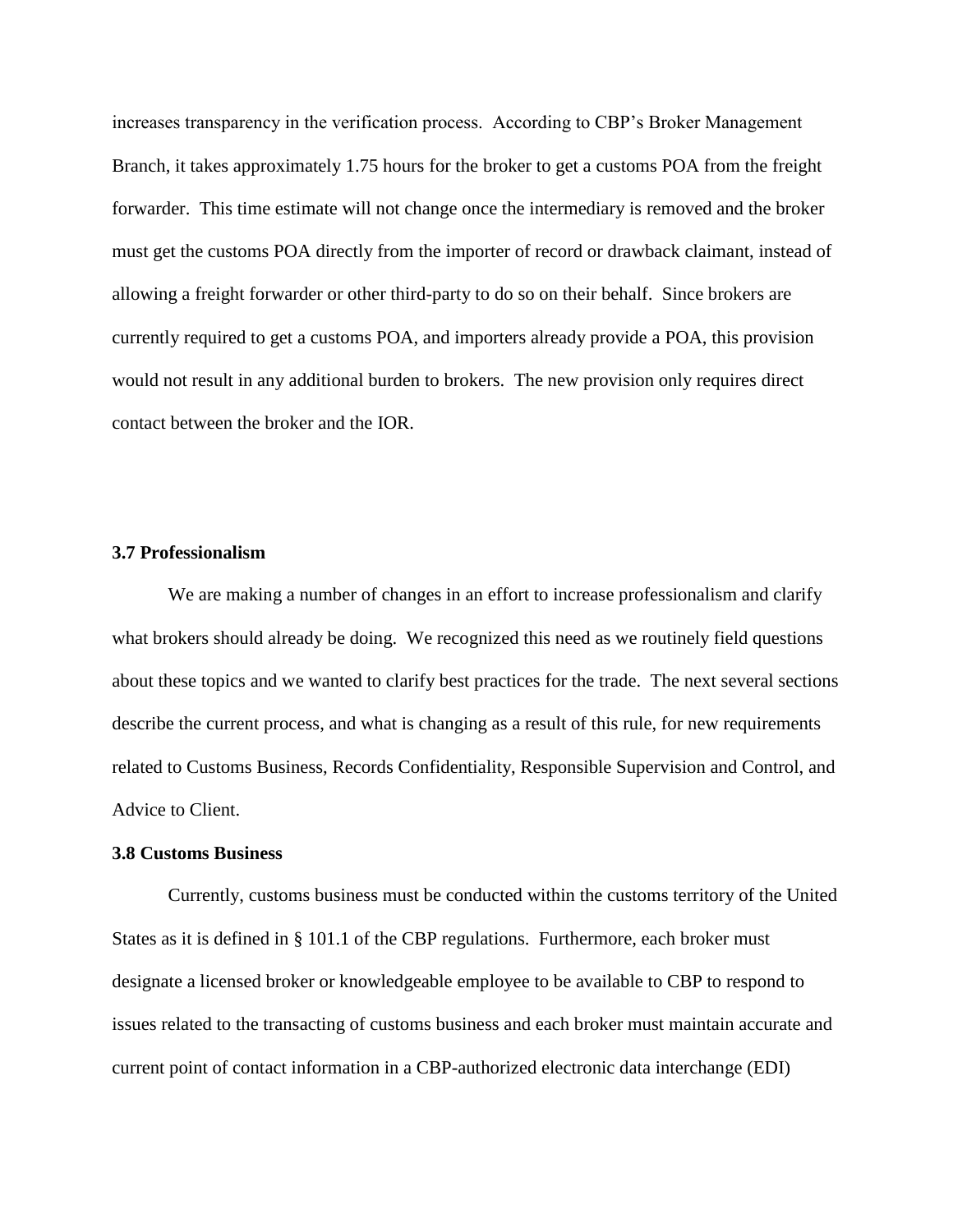system. Under this proposed rule, these requirements are not changing; we are just now putting the language in the regulations requiring a specific point of contact be maintained in an EDI. CBP gets questions on this provision from the public, so adding this additional language to the regulation would clarify the provision for the public. There are no costs to this provision because it does not change the requirement. The public would benefit as the public now has more clarity regarding the requirement without needing to contact CBP.

### **3.9 Records Confidentiality**

Currently, records pertaining to the clients of the broker are to be considered confidential and the broker must not disclose their contents or any information connected with the records to any other persons except the relevant surety, other than specifically described Government representatives with regard to a particular entry or due to a subpoena. This is not changing under the proposed rule. However, this description is being clarified to now state that these records may not be disclosed to any persons other than the ones mentioned above and to the representatives of the Department of Homeland Security except by court order, subpoena (as mentioned above), or when authorized in writing by the client. This has already been the practice, but has been the subject of confusion so we are providing needed clarification. Finally, the revised language clarifies that the confidentiality provision does not apply to information that is in the public domain, which has been a point of confusion for some brokers.

### **3.10 Responsible Supervision and Control**

Brokers often have employees working for them who are not licensed brokers. These employees help with information collection and submission of entry documentation to CBP. Each broker is responsible for exercising responsible supervision and control over the transaction of the customs business done under its broker license. This requirement is in existence currently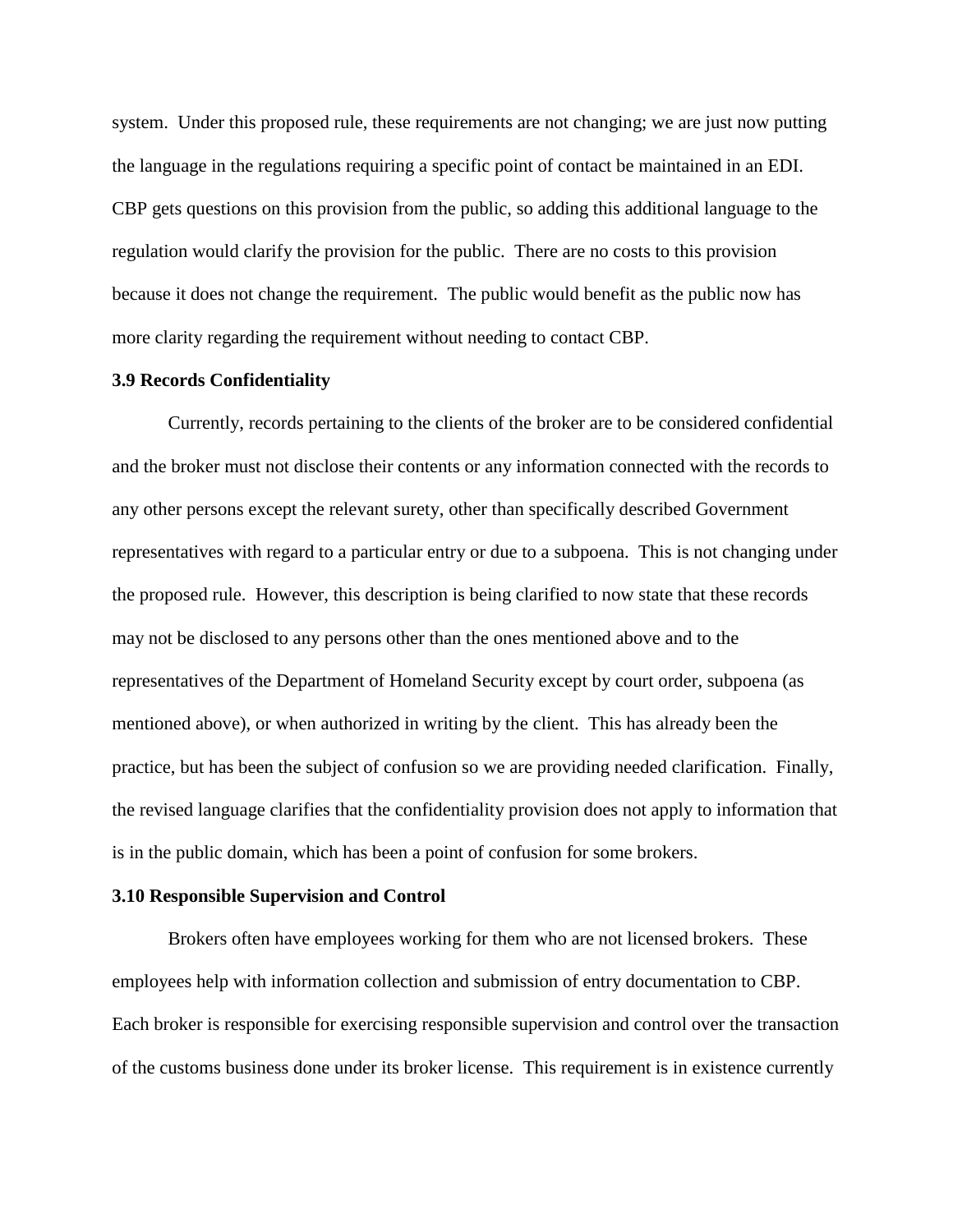and is not changing as a result of this rule. However, this rule proposes to move the list of factors CBP considers when determining whether a customs broker is exercising responsible supervision and control from the definition of "responsible supervision and control" in §§ 111.1 through 111.28. (19 CFR 111.1, 111.28). This list is of a substantive nature and is more appropriately located in the section on responsible supervision and control as opposed to the definitions section. CBP has always maintained that the current factors are not exhaustive and in the proposed rule, CBP is simply clarifying existing requirements that brokers, for the most part, are already complying with in practice.<sup>16</sup> This is not a change of practice as these factors for responsible supervision already exist and are just being moved and formally stated in the regulations to clarify what already should be occurring.

Additionally, CBP is clarifying some of the requirements on the reporting of employee information by brokers, for consistency. In this rule, CBP is proposing to remove the requirement for the broker to report each employee's last home address, email address, the name and address of each former employer, and if the employee had been employed by the broker for less than three years, the dates of employment for the three-year period preceding current employment with the broker. The rule retains the requirement that brokers report other information, including employee names, social security numbers, dates and places of birth, dates of hire, and current home addresses. An updated list must be submitted to the director of the designated Center and updated in ACE if any of the information required changes, including notation of new or terminated employees. This update must be submitted within thirty (30)

 $\overline{a}$ 

<sup>&</sup>lt;sup>16</sup> Brokers looking for more information beyond what is stated in CBP regulations can consult the CBP website at [https://www.cbp.gov/trade/programs-administration/customs-brokers.](https://www.cbp.gov/trade/programs-administration/customs-brokers) The website is updated more frequently than the regulations themselves. CBP provides guides on how to become a broker, broker exam information, validating the power of attorney, broker compliance, employing convicted felons, fees, national permits, and triennial reports, as well as webinars and informed compliance publications.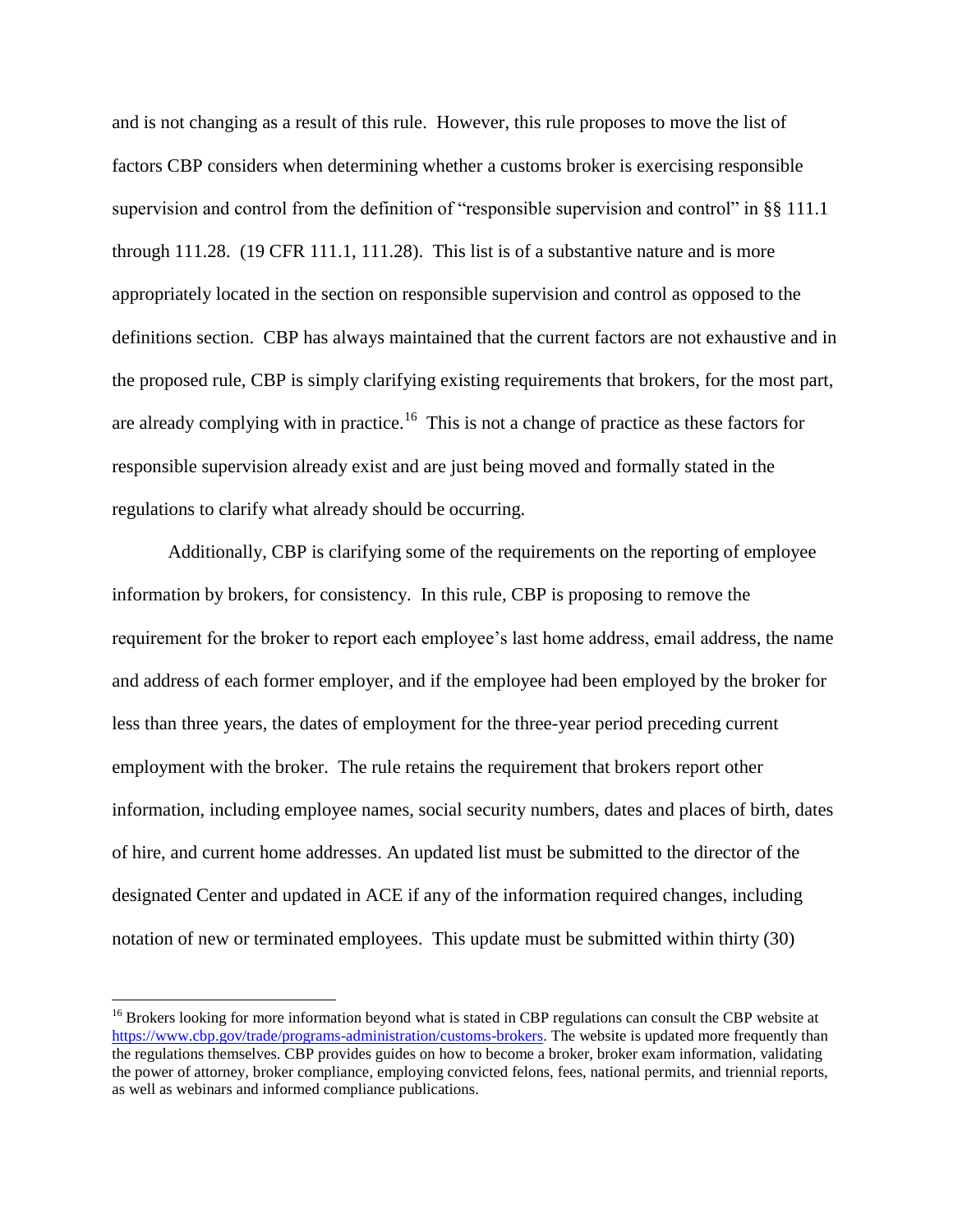calendar days of the change. However, brokers already have an up-to-date list of their employees' contact information. This new requirement amounts to a routine submission each month in ACE with data that the brokers already routinely keep. They are likely to do this at the same time as making their other filings or routine reports so submitting one more existing document is not an additional measureable burden on customs brokers.

### **3.11 Advice to Client**

Currently, if a broker knows that a client has not complied with the law or has made an error in, or omission from, any document, affidavit, or other record which the law requires the client to execute, the broker must advise the client promptly of that noncompliance, error, or omission. In the proposed rule we are adding that the broker must also advise the client on the proper corrective actions required and retain a record of the broker's communication with the client in accordance with § 111.23. (19 CFR 111.23). CBP proposes to add the requirement that the broker also explain the proper corrective action to better advise the client and to clarify the level of professionalism that is expected in the broker/importer relationship. Additionally, we are adding that the record of this communication could be reviewed by CBP on a routine visit to the broker. Brokers will not have to report any errors or omissions but in the case that an error or omission is discovered, this would help a broker show that it advised the client on how to correct the situation. Most brokers are already in compliance with this requirement, so this provision will not add a significant burden to customs brokers.

### **3.12 Total Costs**

The total monetized costs for customs brokers include a \$100 fee that two (2) percent of individual customs brokers who receive their first district permit concurrently with their broker's license will need to pay for their permit and the costs resulting from the new requirement that a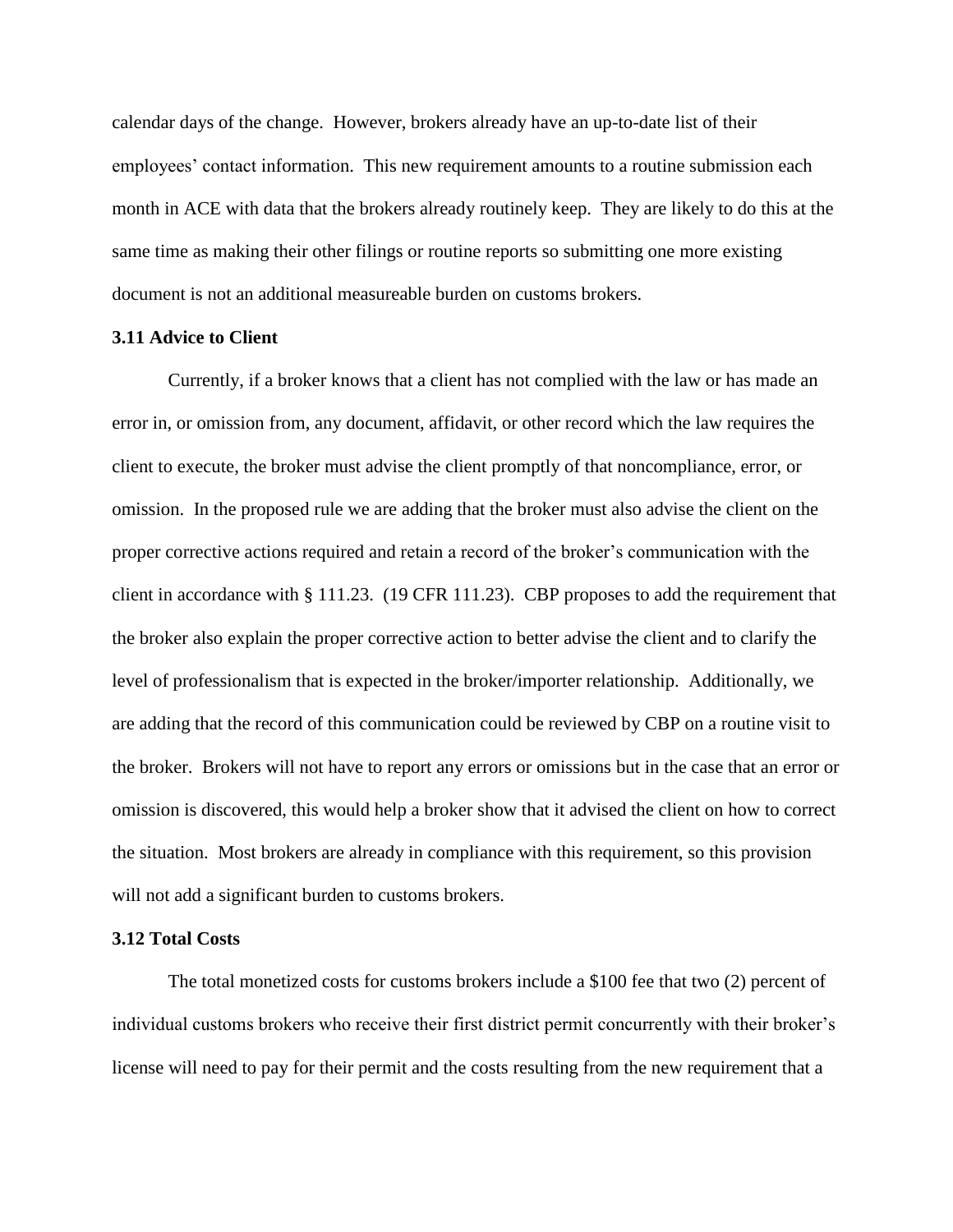broker document and report to CBP when it separates from a client relationship as a result of attempted fraud or criminal acts. Exhibit 11 shows the total annual cost of the rule. Over the 5 year period of analysis, this rule will cost brokers about \$48,200 undiscounted.

| Year         | <b>Total Costs</b> |
|--------------|--------------------|
| 2017         | \$8,500            |
| 2018         | \$9,000            |
| 2019         | \$9,600            |
| 2020         | \$10,200           |
| 2021         | \$10,900           |
| <b>Total</b> | \$48,200           |

Exhibit 11: Total Annual Undiscounted Costs for Brokers (\$2018), 2017-2021

Note: Values may not sum to total due to rounding.

Exhibit 12 shows the present value and annualized costs of the rule over the period of analysis  $(2017 – 2021)$  at a three  $(3)$  and seven  $(7)$  percent discount rate. Total costs range from \$39,200 to \$44,000, depending on the discount rate used. Annualized costs are about \$9,600.

| Exhibit 12. Total Present Value and Annualized Costs, from 2017-2021 (\$2018) |  |  |  |
|-------------------------------------------------------------------------------|--|--|--|
|-------------------------------------------------------------------------------|--|--|--|

| <b>Total Present Value Costs</b> |          | <b>Annualized Costs</b> |         |
|----------------------------------|----------|-------------------------|---------|
| 3%                               | 7%       | 3%                      | 7%      |
| \$44,000                         | \$39,200 | \$9,600                 | \$9,600 |

### **3.13 Total Benefits**

The total annual monetized cost savings for customs brokers are the result of monetary savings from switching from a district permitting system to a national permitting system. Namely, there is a time savings and fee savings of \$100 per permit application for individual customs brokers who do not concurrently receive their first district permit with their broker license. There is also a time savings to CBP due to the removal of the district permit waiver application reviews. As shown in Exhibit 13, total undiscounted savings over the period of analysis is \$249,100. In addition to these quantified benefits, there are unquantified benefits resulting from this rules' updates. These benefits include increased professionalism of the broker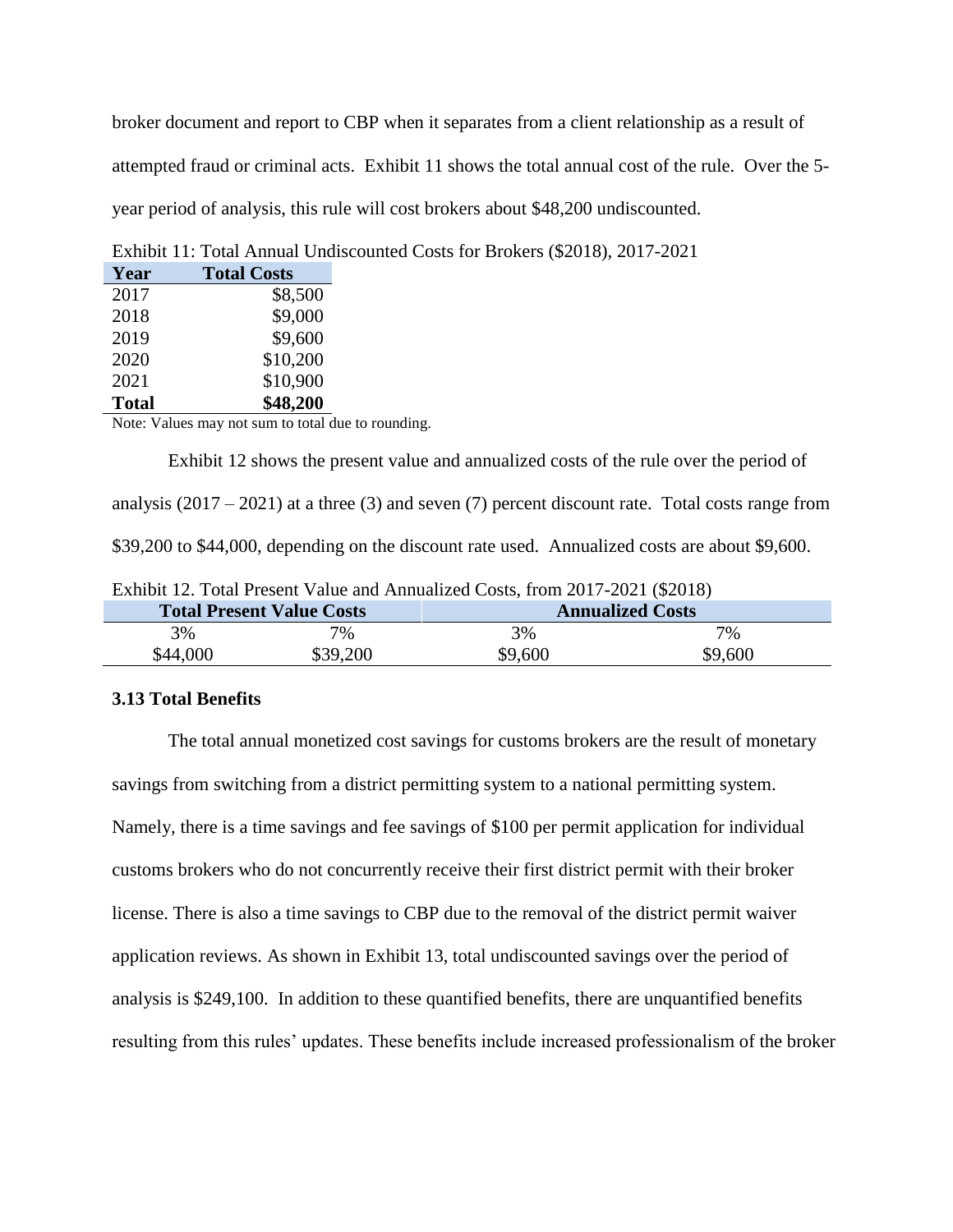industry, greater clarity for brokers in understanding the rules and regulations by which they must abide, greater data security, and better reporting of potential fraud to CBP.

| Year           | <b>Total Costs-Savings</b> |
|----------------|----------------------------|
| 2017           | \$43,300                   |
| 2018           | \$45,100                   |
| 2019           | \$48,800                   |
| 2020           | \$53,400                   |
| 2021           | \$58,500                   |
| <b>Total</b>   | \$249,100                  |
| <b>BY. TY.</b> | . 1 1                      |

Exhibit 13: Total Annual Undiscounted Costs-Savings for Brokers and CBP (\$2018), 2017-2021

Note: Values may not sum to total due to rounding.

Exhibit 14 shows the present value and annualized costs-savings of the rule over the period of analysis  $(2017 – 2021)$  at a three  $(3)$  and seven  $(7)$  percent discount rate. Total costssavings range from \$202,100 to \$227,100, depending on the discount rate used. Annualized costs-savings range from \$49,301 to \$49,592, depending on the discount rate used.

Exhibit 14. Total Present Value and Annualized Costs-Savings, from 2017-2021 (\$2018)

|           | <b>Total Present Value Costs-Savings</b> | $\text{Lipm}$ is to call the singletic state and the control of $\text{Cov}$ of $\text{im}$ $\text{Cov}$ the set $\text{Cov}$<br><b>Annualized Costs-Savings</b> |          |
|-----------|------------------------------------------|------------------------------------------------------------------------------------------------------------------------------------------------------------------|----------|
| 3%        | $7\%$                                    | 3%                                                                                                                                                               | 7%       |
| \$227,100 | \$202,100                                | \$49,592                                                                                                                                                         | \$49,301 |

# **3.14 Net Benefits**

Exhibit 15 summarizes the monetized costs and benefits of this rule to individual and business entity customs brokers. As shown, the total monetized present value net benefits of this rule over a 5 year period of analysis from  $2017 - 2021$  ranges from \$163,000 to \$183,100 and the annualized net benefit is approximately \$40,000. In 2017, we estimate that 859 brokers will receive their broker licenses (762 individual licenses plus 97 corporate licenses). The adoption of this rule will result in an average annual net benefit per broker in 2017 of \$47 (\$40,000 annualized net benefits/859 total new brokers for 2017).

Exhibit 15. Present Value and Annualized Net Benefit of Rule (\$2018), 2017- 2021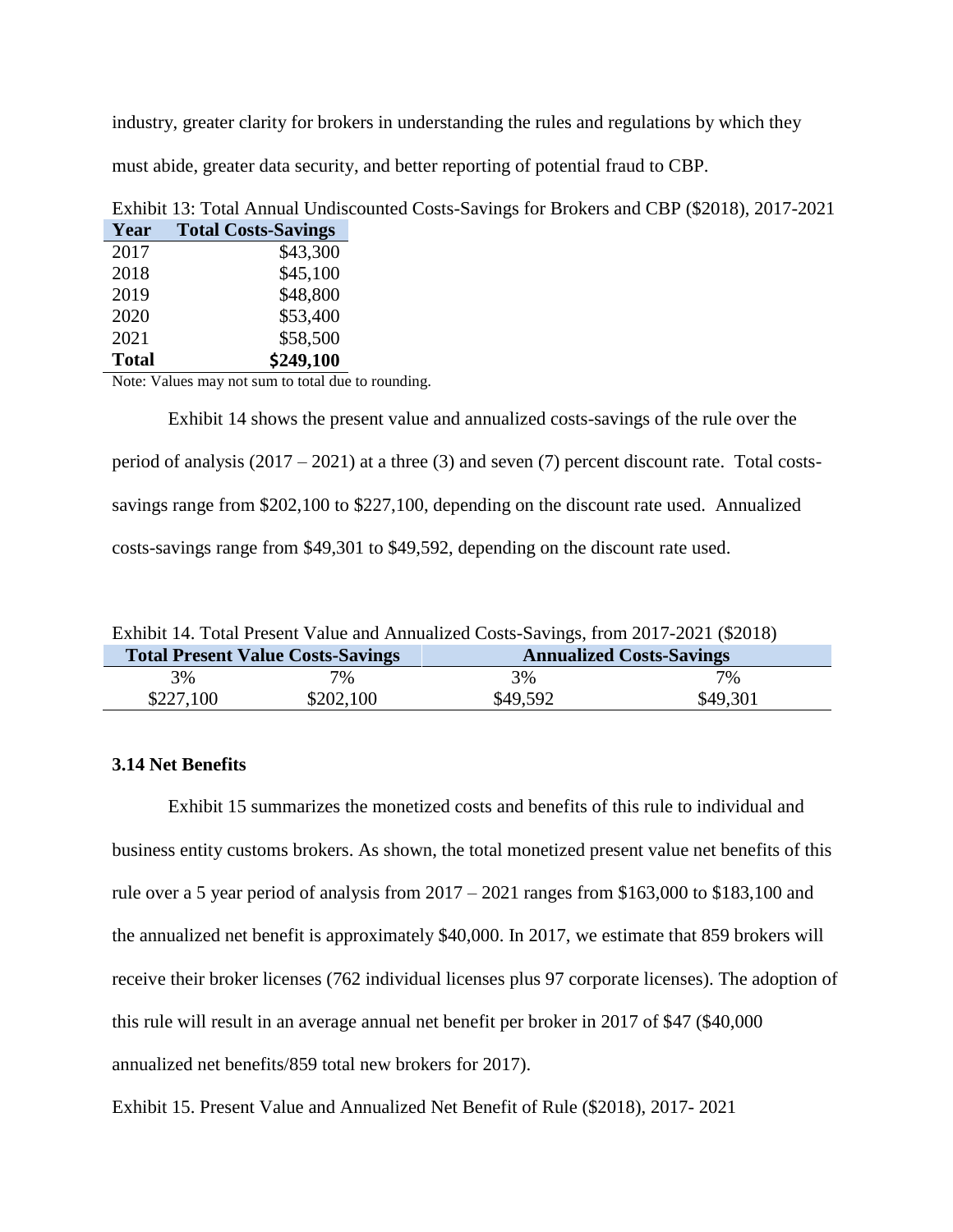|                          | <b>3% Discount Rate</b> |                   | 7% Discount Rate     |                   |
|--------------------------|-------------------------|-------------------|----------------------|-------------------|
|                          | <b>Present Value</b>    | <b>Annualized</b> | <b>Present Value</b> | <b>Annualized</b> |
|                          |                         |                   |                      |                   |
| <b>Total Cost</b>        | \$44,000                | \$9,600           | \$39,200             | \$9,600           |
| <b>Total Benefit</b>     | \$227,100               | \$49,600          | \$202,100            | \$49,300          |
| <b>Total Net Benefit</b> | \$183,100               | \$40,000          | \$163,000            | \$39,700          |

#### **3.15 Distributional Impact**

Under the proposed rule, the customs broker license application will change from \$200 for both individuals and business entities to \$300 for individuals and \$500 for business entities. Consequently, CBP's proposed fee would increase by \$100 for individuals and \$300 for business entities. As discussed in section 2, CBP estimates that over the next five years, 4,654 individuals and 581 business entities will be issued a new customs broker license. Using these estimates and the proposed fee increases, CBP estimates that the proposal will result in an increased transfer payment from brokers to the government of approximately \$639,700 over the next five years  $(4,654$  individual applications  $*$  \$100 proposed fee increase = \$465,400; 581 business entity applications \* \$300 proposed fee increase = \$174,300; \$465,400 + \$174,300 = \$639,700).

Although the proposed fee changes will increase costs for individuals and business entities, CBP has determined that these proposed increases are necessary in order to recover some of the costs of provide the services necessary to facilitate the customs broker license application process.

## **4. Regulatory Flexibility Act**

The Regulatory Flexibility Act (5 U.S.C. 601 et seq.), as amended by the Small Business Regulatory Enforcement and Fairness Act of 1996, requires agencies to assess the impact of regulations on small entities. A small entity may be a small business (defined as any independently owned and operated business not dominant in its field that qualifies as a small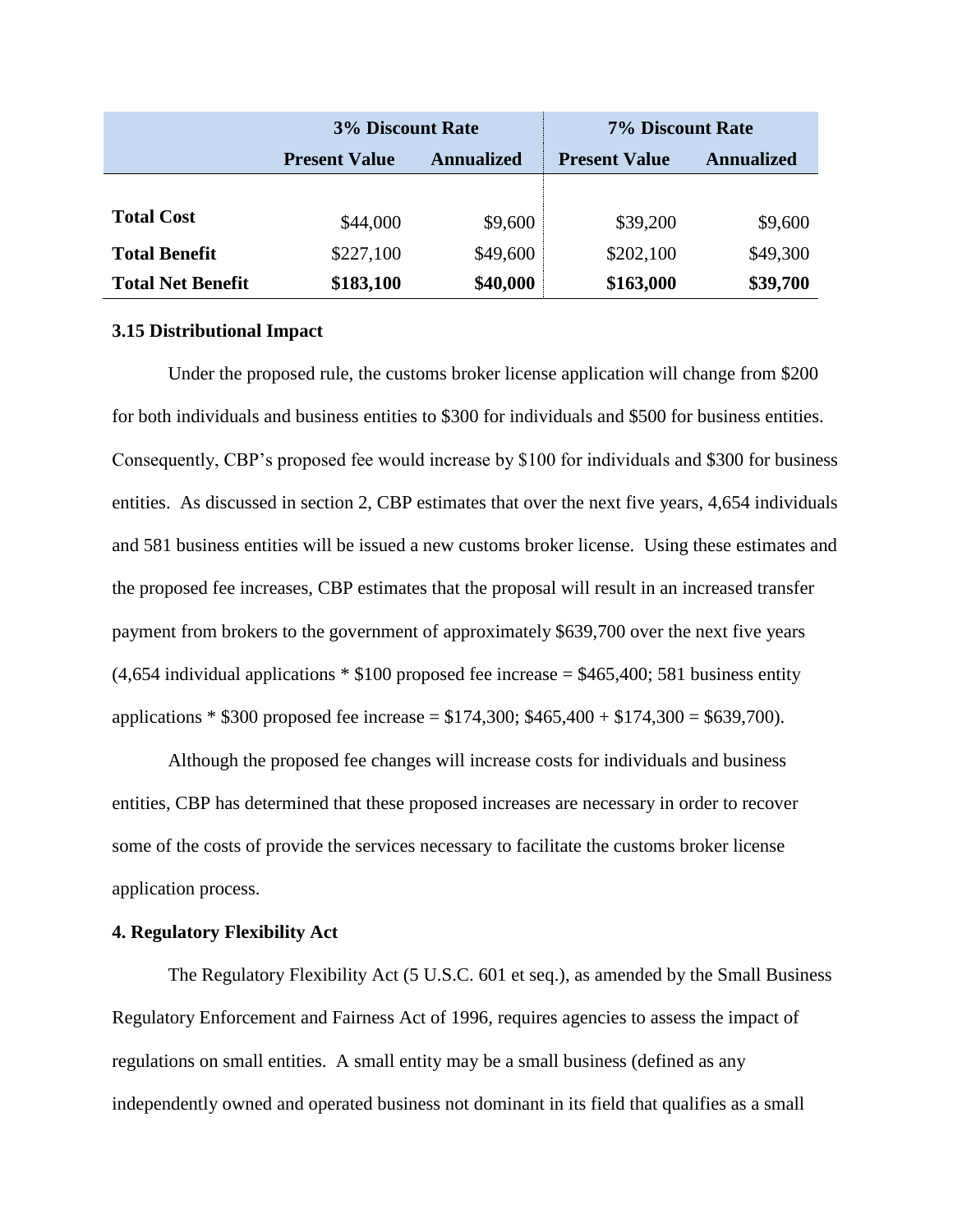business concern per the Small Business Act); a small organization (defined as any not-for-profit enterprise which is independently owned and operated and is not dominant in its field; or a small governmental jurisdiction (defined as a locality with fewer than 50,000 people).

In an effort to modernize the regulations governing customs brokers, CBP is proposing regulatory changes that include: eliminating district permits so each customs broker only needs one national permit, which reduces the fees owed; mandating that each broker must provide notification to CBP of any known breach of its records within 72 hours of discovery; requiring brokers to make all records available to CBP, upon request within thirty (30) calendar days at the location specified by CBP; mandating that customs brokers now obtain a customs power of attorney directly from the importer of record or drawback claimant, not a freight forwarder, to transact customs business for that importer or drawback claimant; and requiring that a broker must document and report to CBP when it separates from or terminates representation of a client as a result of the broker's determining the client is intentionally attempting to use the services of a broker to defraud or otherwise commit any criminal act against the U.S. Government. Furthermore, CBP is also proposing to make various non-substantive changes and conforming edits to clarify the existing language in the regulations to better reflect what is already occurring.

The proposed rule would apply to all customs brokers, regardless of size. Accordingly, the proposed rule would affect a substantial number of small entities. However, as stated above in the Executive Orders 13563, 12866, and 13771 section, the proposed rule would result in an average annualized savings per customs broker of \$47. Additionally, as discussed above, the customs broker license application fee increase for the 5,235 new customs brokers over the period of analysis would result in a distributional impact of \$639,700, with 4,654 individual applicants paying an additional \$100 and 581 corporate applicants paying an additional \$300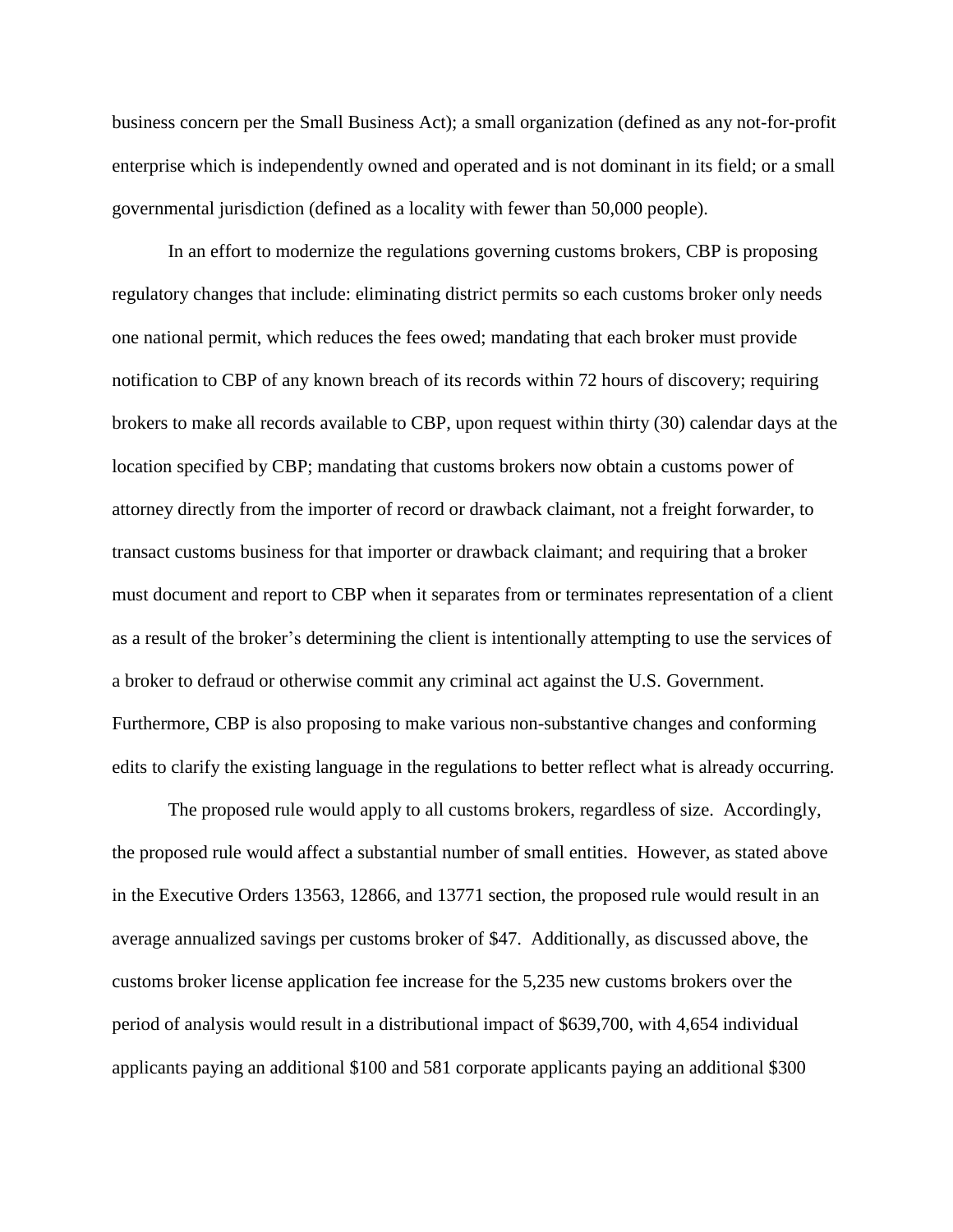over a 5-year period. Including distributional impacts, the rule costs brokers either \$61 or \$261 per year, or less than 1 percent of annual revenue for brokers of any size. Please see Exhibit 16 for a breakdown of brokerages by size. Because the distributional impact and saving are relatively small on a per broker basis, this rule will not have a significant economic impact on customs brokers. Accordingly, CBP certifies that this rule does not have a significant economic impact on a substantial number of small entities.

| <b>Annual Revenue (\$)</b> | <b>Number of</b> | <b>Small</b>   | <b>Estimated Number of</b> |
|----------------------------|------------------|----------------|----------------------------|
|                            | <b>Firms</b>     |                | <b>Permitted Brokers</b>   |
| $<$ 100,000                | 2,195            | Yes            | 323                        |
| 100,000-499,999            | 4,935            | Yes            | 727                        |
| 500,000-999,999            | 2,330            | Yes            | 343                        |
| 1,000,000-2,499,999        | 2,429            | Yes            | 358                        |
| 2,500,000-4,999,999        | 1,208            | Yes            | 178                        |
| 5,000,000-7,499,999        | 540              | Yes            | 80                         |
| 7,500,000-9,999,999        | 284              | Yes            | 42                         |
| 10,000,000-14,999,999      | 282              | Yes            | 42                         |
| >15,000,000                | 815              | N <sub>o</sub> | $\Omega$                   |
| <b>Total</b>               | 15,018           |                | 2,093                      |

Exhibit 16. Annual Revenue by Firm  $Size<sup>17</sup>$ 

# **5. Paperwork Reduction Act**

 $\overline{a}$ 

In accordance with the Paperwork Reduction Act of 1995 (Public Law 104-13, 44 U.S.C.

3507) an agency may not conduct, and a person is not required to respond to, a collection of

information unless the collection of information displays a valid control number assigned by

<sup>&</sup>lt;sup>17</sup> Source: U.S. Census Bureau, "2012 SUSB Annual Data Tables by Establishment Industry," Data by Enterprise Receipt Size, NAICS 4885 Freight Transportation Arrangement, Last Revised July 30, 2019. [https://www.census.gov/data/tables/2012/econ/susb/2012-susb-annual.html.](https://www.census.gov/data/tables/2012/econ/susb/2012-susb-annual.html) Accessed January 14, 2020.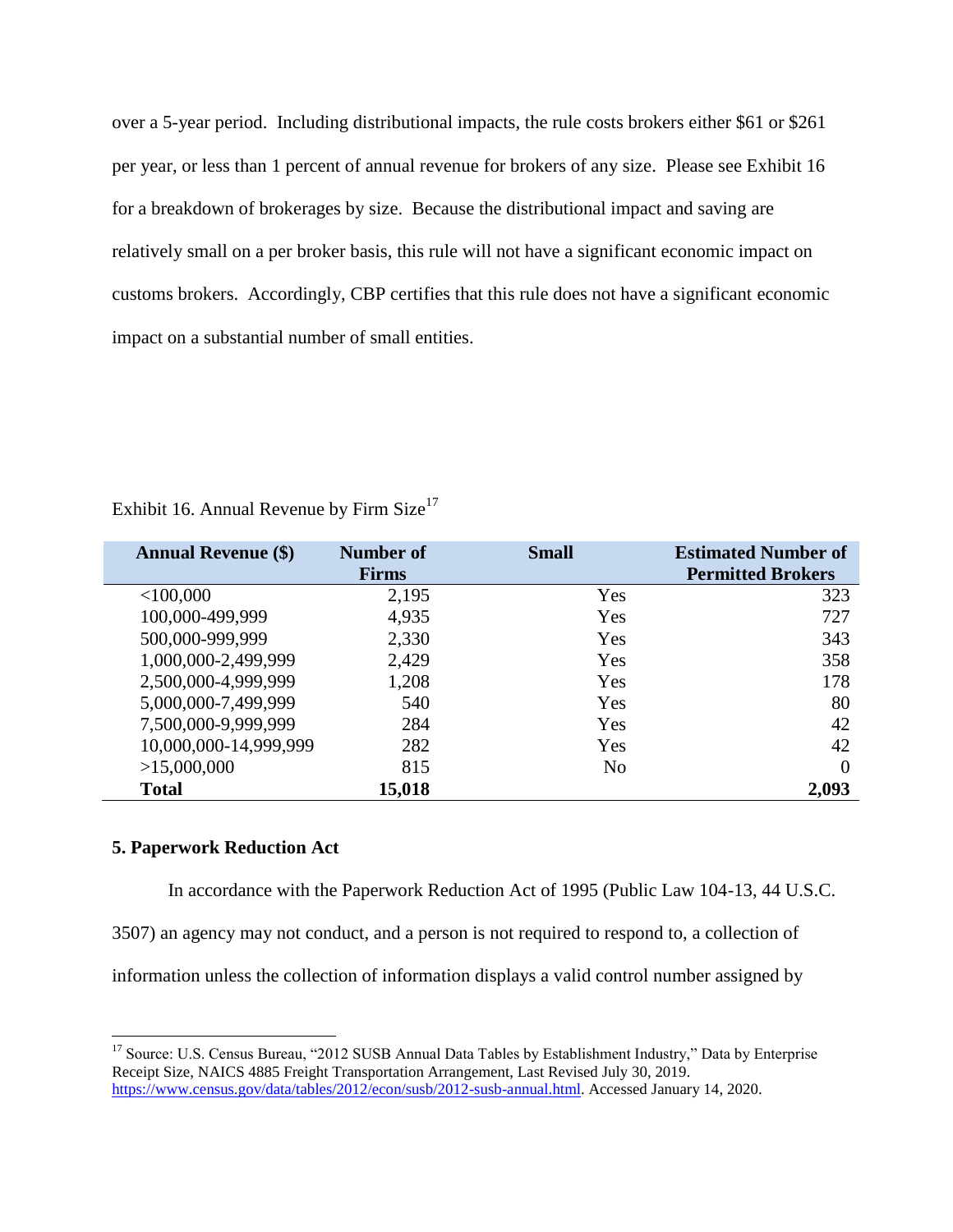OMB. The collections of information contained in these regulations are provided for by OMB control number 1651-0034 (CBP Regulations Pertaining to Customs Brokers) and by OMB control number 1651-0076 (Recordkeeping Requirements). This rule does not change the burden under these information collections.

#### **Signing Authority**

This document is being issued in accordance with 19 CFR 0.1(b)(1), which provides that the Secretary of the Treasury delegated to the Secretary of Homeland Security the authority to prescribe and approve regulations relating to customs revenue functions on behalf of the Secretary of the Treasury for when the subject matter is not listed as provided by Treasury Department Order No. 100-16. Accordingly, this proposed rule to amend such regulations may be signed by the Secretary of Homeland Security (or his or her delegate).

## **List of Subjects**

## *19 CFR Part 24*

Accounting, Claims, Customs duties and inspection, Harbors, Reporting and recordkeeping requirements, Taxes.

#### *19 CFR Part 111*

Administrative practice and procedure, Brokers, Customs duties and inspection, Penalties, Reporting and recordkeeping requirements.

#### **Proposed Amendments to the CBP Regulations**

For the reasons set forth in the preamble, parts 24 and 111 of title 19 of the Code of Federal Regulations (19 CFR parts 24 and 111) are proposed to be amended as set forth below.

## **PART 24 – CUSTOMS FINANCIAL AND ACCOUNTING PROCEDURE**

1. The general authority citation for part 24 continues to read as follows: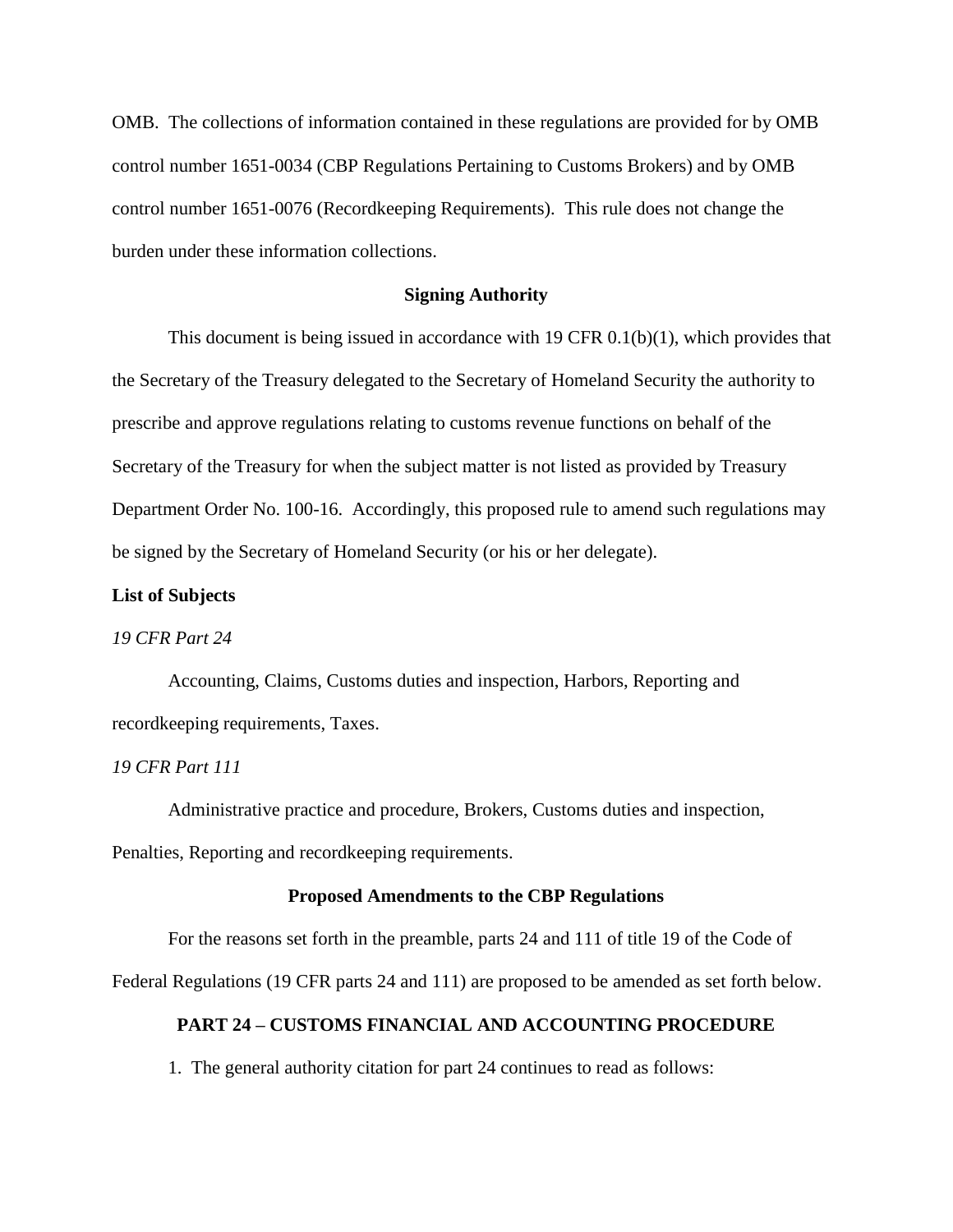**Authority:** 5 U.S.C. 301; 19 U.S.C. 58a-58c, 66, 1202 (General Note 3(i), Harmonized Tariff Schedule of the United States), 1505, 1520, 1624; 26 U.S.C. 4461, 4462; 31 U.S.C. 3717, 9701; Pub. L. 107-296, 116 Stat. 2135 (6 U.S.C. 1 *et seq*.).

\* \* \* \* \*

# **§ 24.1 [Amended]**

2. In § 24.1, paragraph  $(a)(3)(i)$  is amended by removing the phrases "who does not have a permit for the district (see the definition of "district" at §111.1 of this chapter) where the entry is filed," and "which is unconditioned geographically" from the third sentence.

# **PART 111 – CUSTOMS BROKERS**

3. The authority citation for part 111 is revised to read as follows:

**Authority:** 19 U.S.C. 66, 1202 (General Note 3(i), Harmonized Tariff Schedule of the

United States), 1624; 1641.

Section 111.2 also issued under 19 U.S.C. 1484, 1498;

Section 111.96 also issued under 19 U.S.C. 58c, 31 U.S.C. 9701.

4. In § 111.1:

a. Add the definition "*Appropriate Executive Director, Office of Trade*" in

alphabetical order;

b. Remove the definition "*Assistant Commissioner*";

c. Add the definitions "*Broker's office of record*" and "*Designated Center*" in

alphabetical order;

d. Remove the definition "*District*";

e. Add athe definition "*Executive Assistant Commissioner*";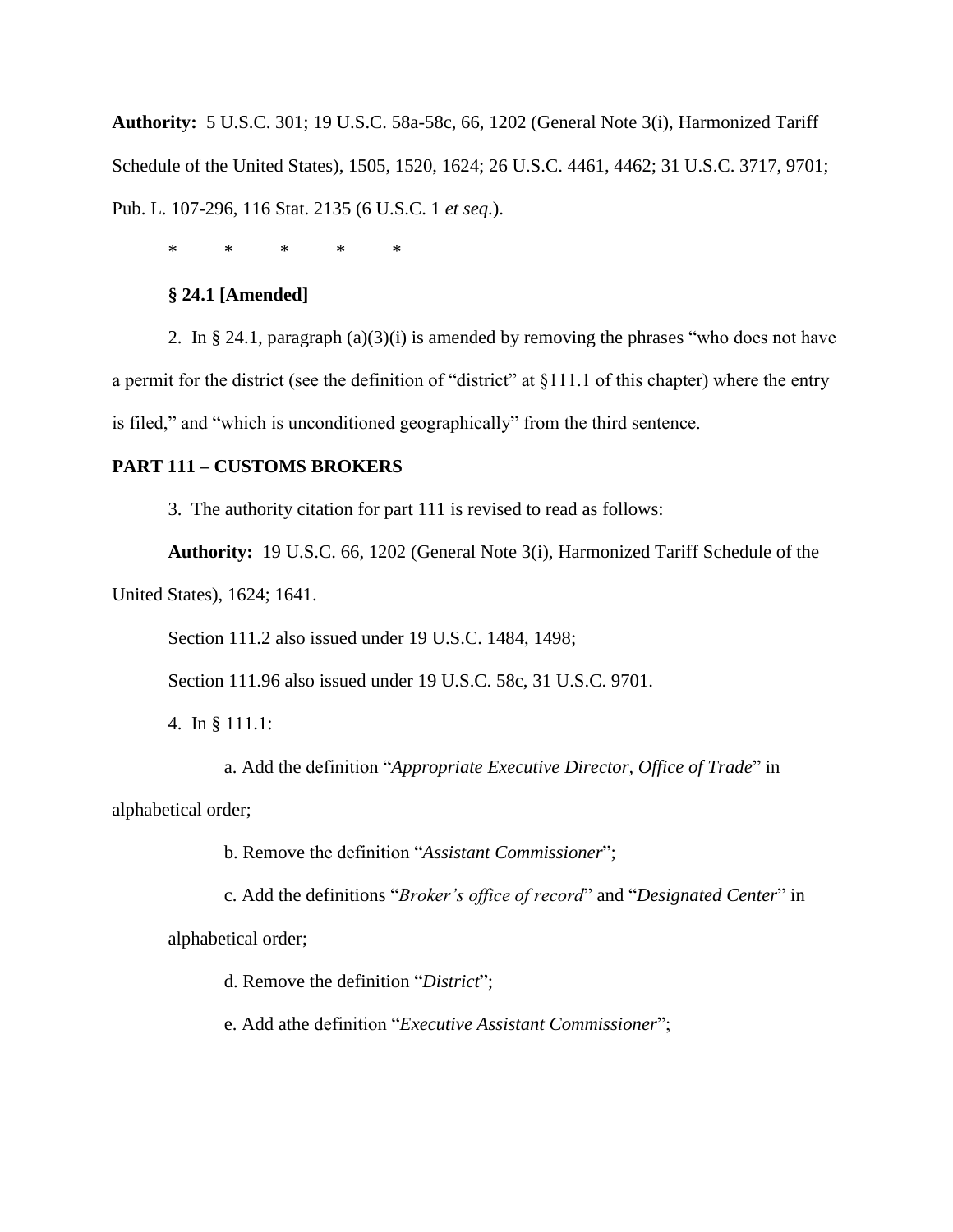f. Amend the definition of "*Permit*" by removing the word "any" and adding in its place the word "a";

g. Remove the definition "*Region*";

h. Revise the definition "*Responsible supervision and control*"; and

i. Designate the definition "*Department of Homeland Security or any representative of the Department of Homeland Security*" in alphabetical order.

The additions and revisions read as follows:

# **§ 111.1 Definitions.**

\* \* \* \* \*

*Appropriate Executive Director, Office of Trade*. "Appropriate Executive Director, Office of Trade" means the Executive Director responsible for broker management.

\* \* \* \* \*

*Broker's office of record*. "Broker's office of record" means the office designated by a customs broker as the broker's primary location that oversees the administration of the provisions of this part regarding all activities conducted under a national permit.

\* \* \* \* \*

*Designated Center*. "Designated Center" means the Center of Excellence and Expertise (Center) through which an individual, partnership, association, or corporation submits an application for a broker's license under  $\S 111.12(a)$ , or to which an already-licensed broker is otherwise assigned.

\* \* \* \* \*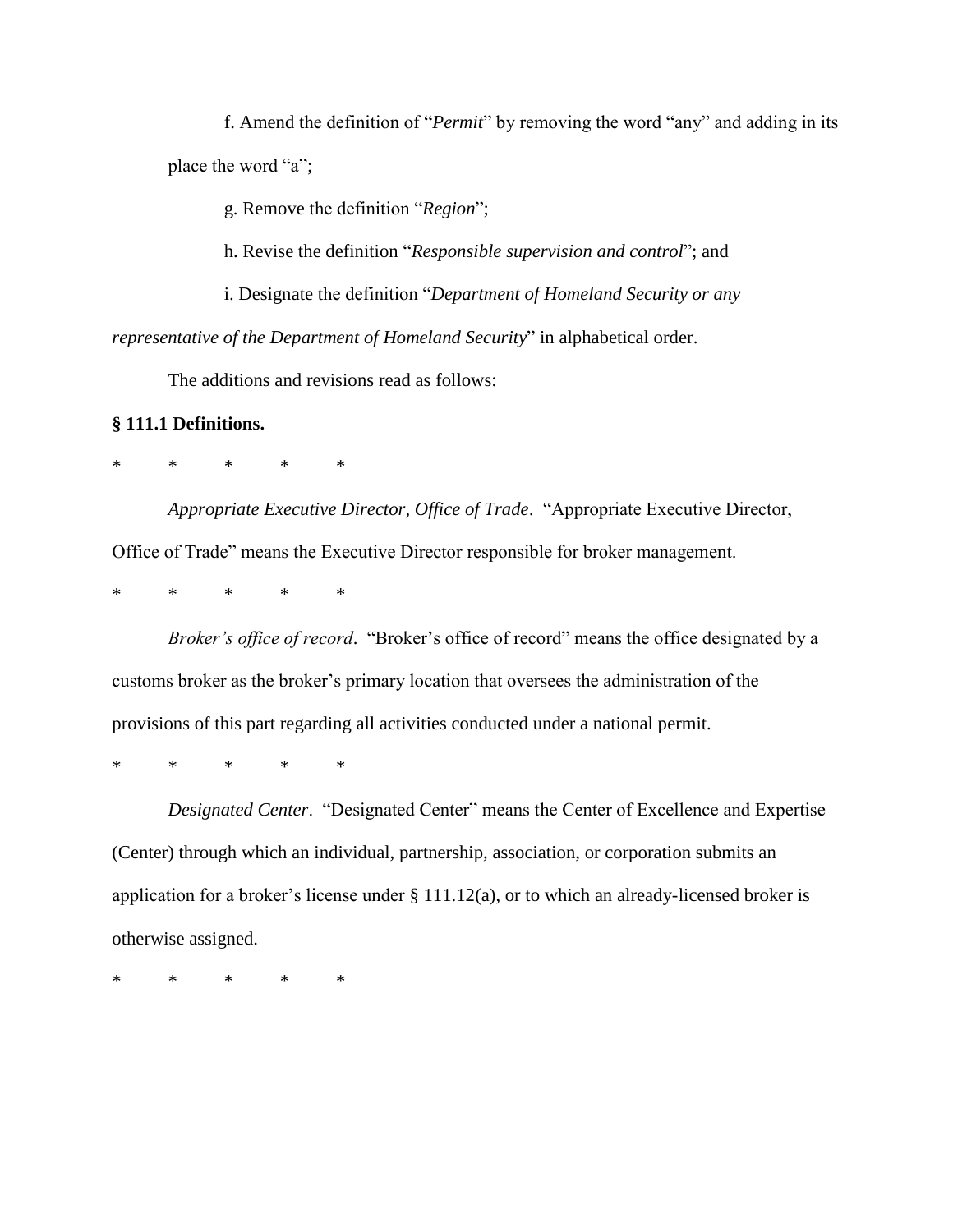*Executive Assistant Commissioner*. "Executive Assistant Commissioner" means the Executive Assistant Commissioner of the Office of Trade at the Headquarters of U.S. Customs and Border Protection.

\* \* \* \* \*

*Responsible supervision and control*. "Responsible supervision and control" means that degree of supervision and control necessary to ensure the proper transaction of the customs business of a broker, including actions necessary to ensure that an employee of a broker provides substantially the same quality of service in handling customs transactions that the broker is required to provide. *See* § 111.28 for a list of factors which CBP may consider when evaluating responsible supervision and control.

\* \* \* \* \*

5. In § 111.2:

a. Amend the section heading by removing the word "district";

b. Amend paragraph  $(a)(2)(ii)(A)(I)$  by removing "the port director" and "Customs" and adding in their place the term "CBP";

c. Amend paragraph  $(a)(2)(ii)(A)(2)$  by:

1. Removing the word "port" and adding the words "of the designated Center"

after the word "director"; and

2. Removing the last sentence.

d. Amend paragraph  $(a)(2)(ii)(B)$  by removing the word "port" wherever it appears and adding "of the designated Center" after the word "director" wherever it appears; and

e. Revise paragraph (b).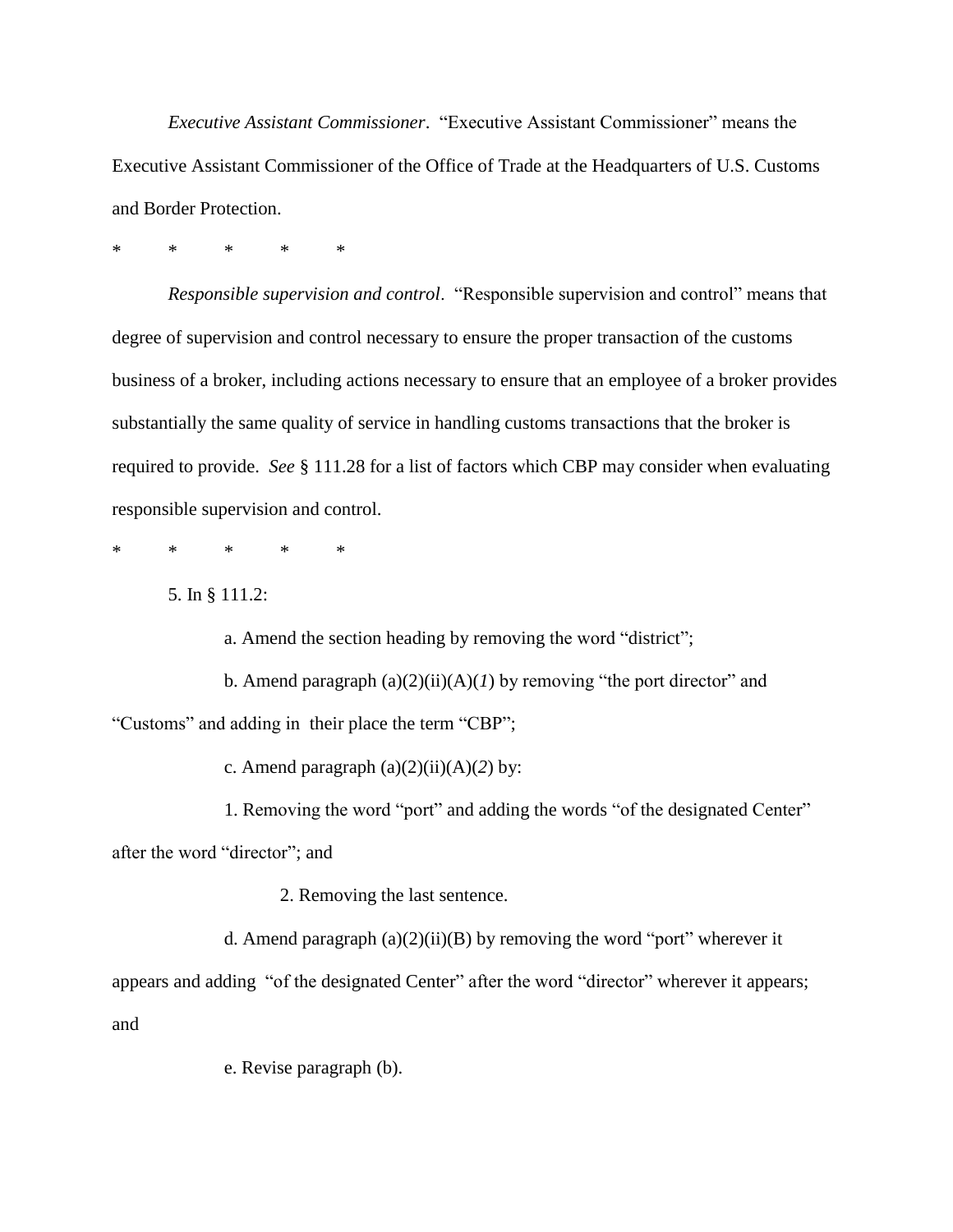The revision reads as follows:

#### **§ 111.2 License and permit required.**

\* \* \* \* \*

(b) *National permit*. A national permit issued to a broker under § 111.19 will constitute sufficient permit authority for the broker to conduct customs business within the customs territory of the United States as defined in § 101.1 of this chapter.

6. Add § 111.3 to read as follows:

#### **§ 111.3 Customs business.**

(a) *Location*. Customs business must be conducted within the customs territory of the United States as defined in § 101.1 of this chapter.

(b) *Point of contact*. A licensed customs broker, or partnership, association, or corporation, conducting customs business under a national permit must designate a knowledgeable point of contact to be available to CBP during and outside of normal operating hours to respond to customs business issues. The licensed customs broker, or partnership, association, or corporation, must maintain accurate and current point of contact information in a CBP-authorized electronic data interchange (EDI) system. If a CBP-authorized EDI system is not available, then the information must be provided in writing to the director of the designated Center.

7. In § 111.12:

a. Paragraph (a) is revised;

b. Paragraph (b) is removed; and

c. Redesignate paragraph (c) as paragraph (b);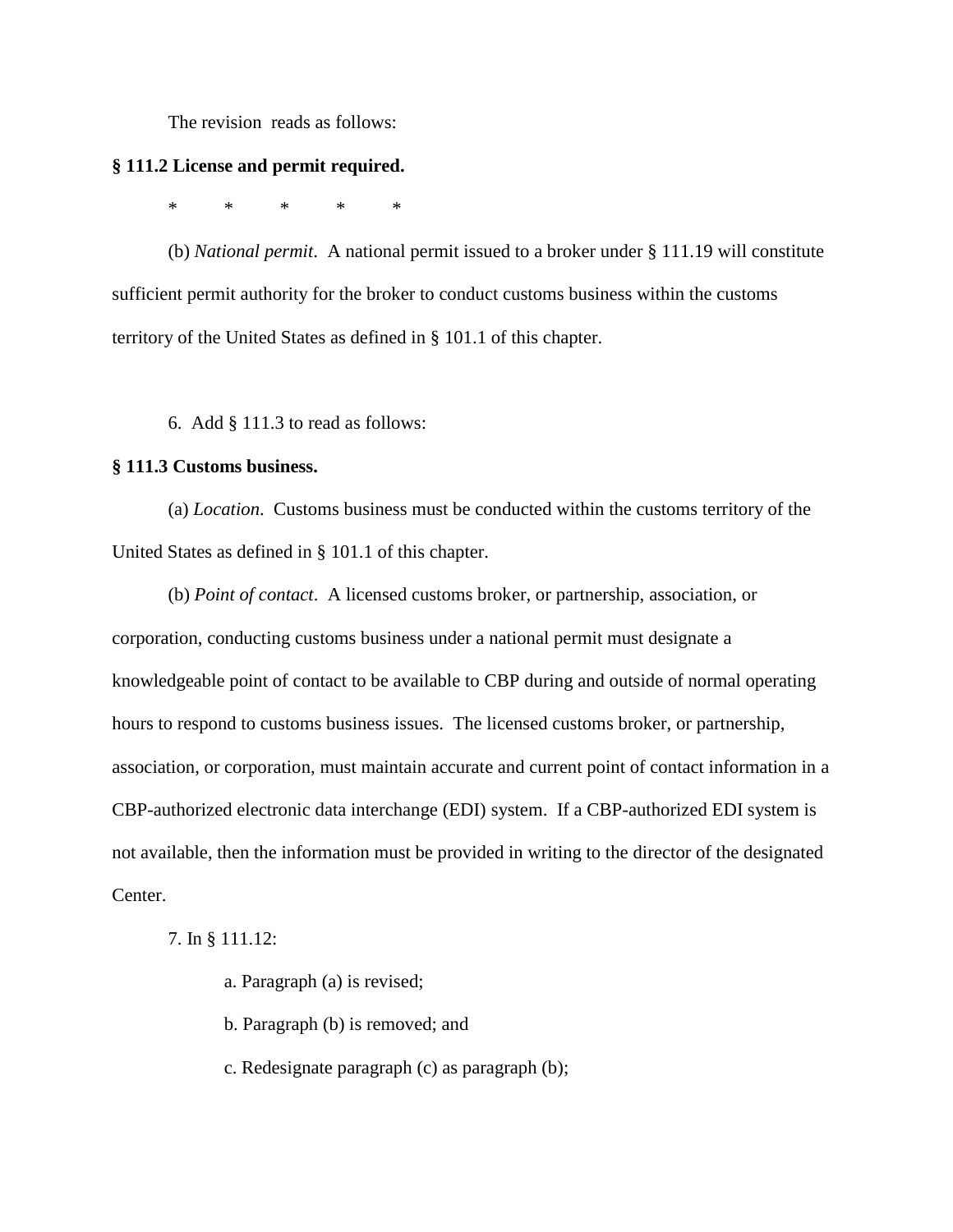d. In newly redesignated paragraph (b):

1. Remove the word "port";

2. Add the words "of the designated Center" after the word "director" and;

3. Remove the words "\$200 application fee" and add in their place the words "application fee set forth in § 111.96(a)".

The revisions read as follows:

## **§ 111.12 Application for license.**

(a) *Submission of application and fee*. An application for a broker's license must be timely submitted to the director of the Center identified by CBP after the applicant attains a passing grade on the examination. The application must be executed on CBP Form 3124. The application must be accompanied by the application fee prescribed in § 111.96(a) and one copy of the appropriate attachment required by the application form (Articles of Agreement or an affidavit signed by all partners, Articles of Agreement of the association, or the Articles of Incorporation). If the applicant proposes to operate under a trade or fictitious name in one or more States, evidence of the applicant's authority to use the name in each of those States must accompany the application. An application for an individual license must be submitted within the 3-year period after the applicant took and passed the examination referred to in § 111.11(a)(4) and § 111.13. The Center director may require an individual applicant to provide a copy of the notification that the applicant passed the examination (*see* § 111.13(e)) and will require the applicant to submit fingerprints at the time of the interview. The Center director may reject an application as improperly filed if the application is incomplete or, if on its face, the application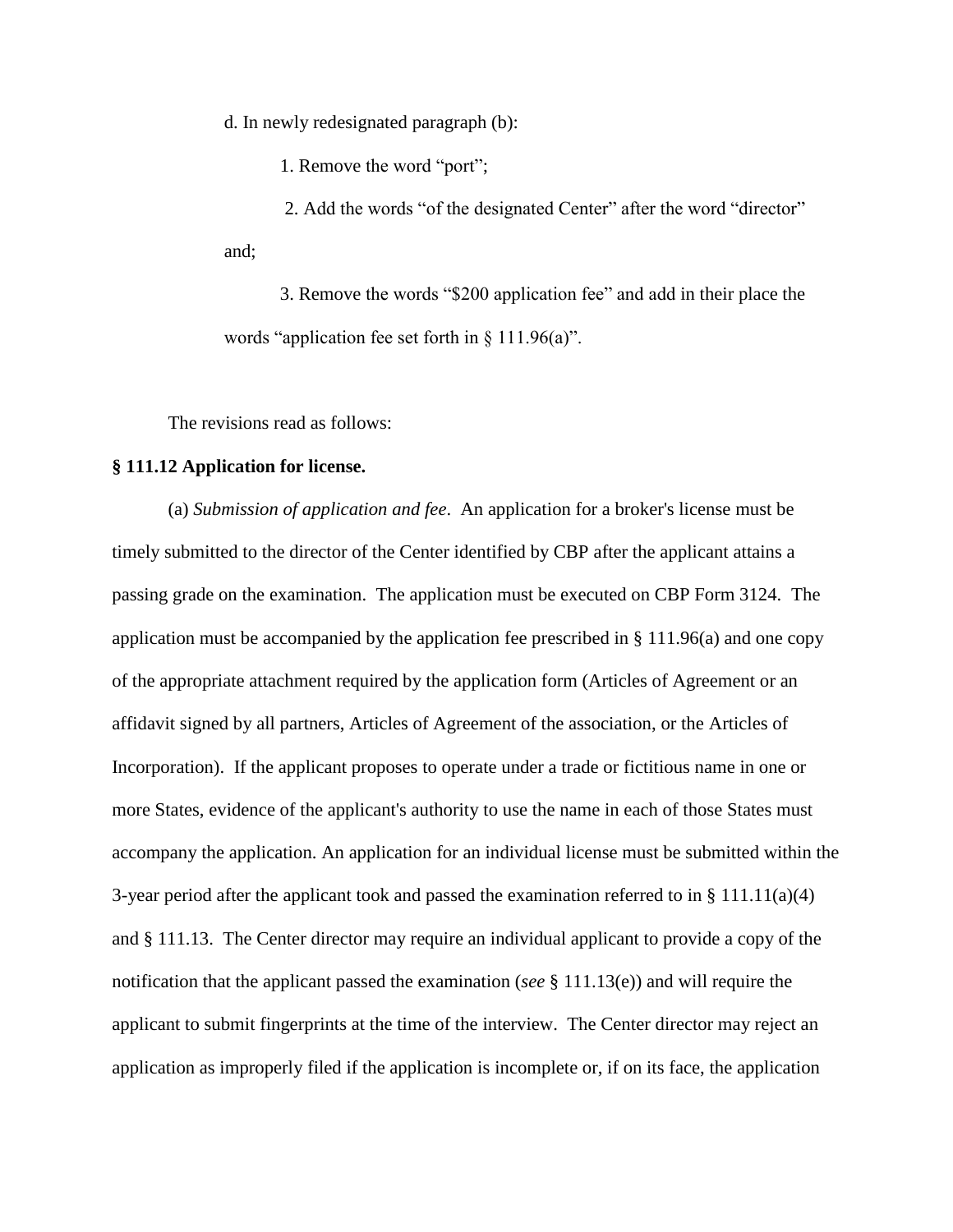demonstrates that one or more of the basic requirements set forth in § 111.11 has not been met at the time of filing; in either case the application and fee will be returned to the filer without further action.

\* \* \* \* \*

# **§ 111.13 [Amended]**

8. In § 111.13:

a. Amend paragraph (b) by removing "\$390";

b. Amend paragraph (c) by

1. Removing the words "an office in another district (*see* § 111.19(d)) and the permit for that additional district would be revoked by operation of law under the provisions of 19 U.S.C. 1641(c)(3) and § 111.45(b)" and adding in their place the words "the transaction of customs business"; and

2. Removing "\$390";

c. Amend paragraph (d) by removing "\$390";

d. Amend paragraph (e) by adding the words "or electronic" after the word "written"; and

e. Amend paragraph (f) by:

1. Adding the words "or electronic" between the words "written" and "appeal" and between the words "written" and "notice" in the first sentence;

2. Adding the words "or electronic" between the words "written" and "notice" in the second sentence; and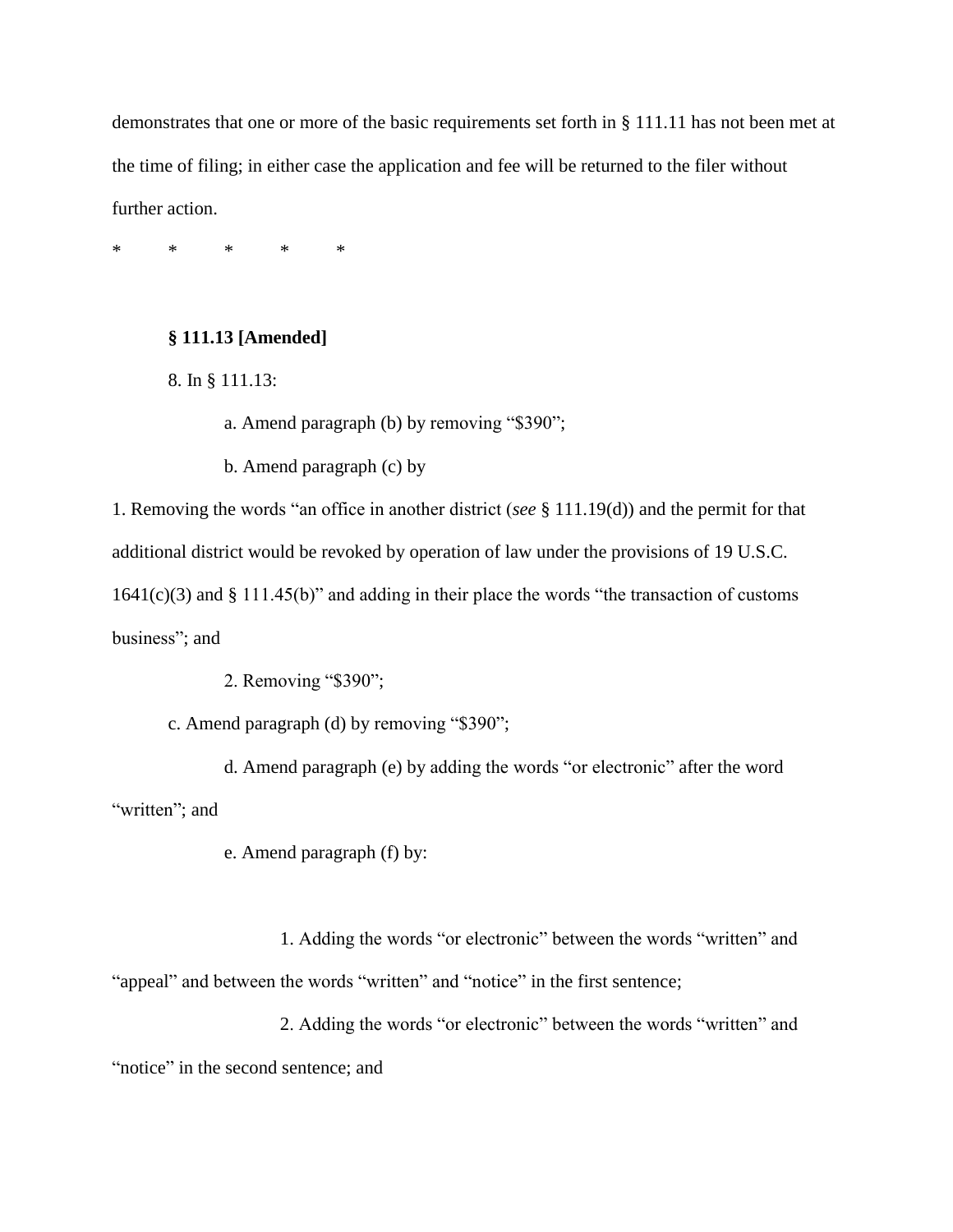3. Removing the word "writing" and adding in its place the words "submitting a written or electronic request" in the third sentence.

> 4. Removing the words "Executive Assistant Commissioner" and adding in their place the words "appropriate Executive Director";

9. In § 111.14:

a. Revise the section heading;.

b. Remove paragraph (a);

c. Redesignate paragraph (b) as paragraph (a) and revise the newly redesignated paragraph;

d. Redesginate paragraph (c) as paragraph (b) and revise the newly redesignated paragraph; and

e. Redesignate paragraph (d) as paragraph (c) and revise the newly redesignated

paragraph.

The revisions read as follows:

#### **§ 111.14 Background investigation of the license applicant.**

(a) *Scope of background investigation*. A background investigation under this section will ascertain facts relevant to the question of whether the applicant is qualified and will cover, but need not be limited to:

(1) The accuracy of the statements made in the application and interview;

(2) The business integrity and financial responsibility of the applicant; and

(3) When the applicant is an individual (including a member or a partnership or an officer of an association or corporation), the character and reputation of the applicant, including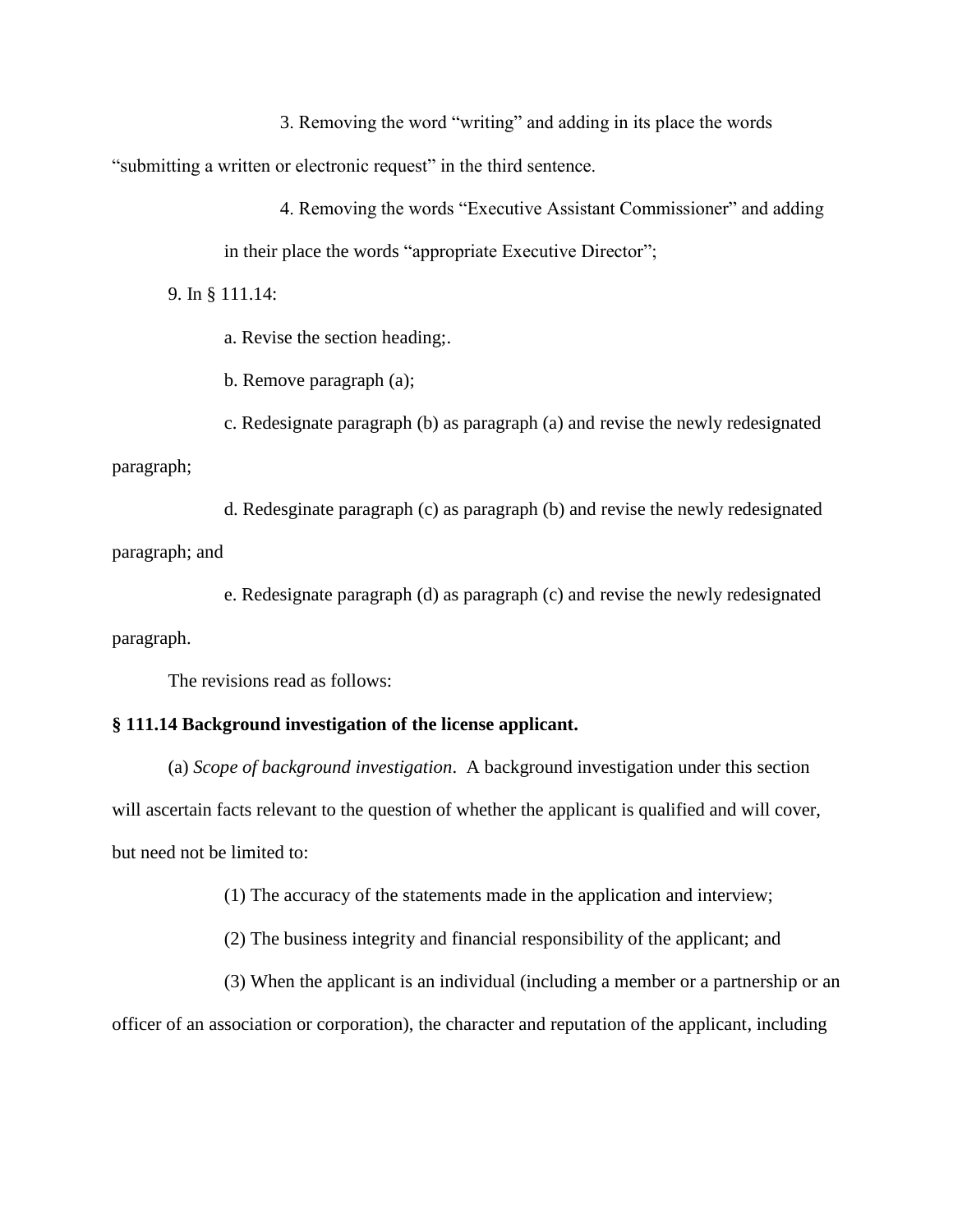any association with any individuals or groups that may present a risk to the security or to the revenue collection of the United States.

(b) *Referral to Headquarters*. The director of the designated Center will forward the application and supporting documentation to the appropriate Executive Director Office of Trade. The Center director will also submit his or her recommendation for action on the application.

(c) *Additional inquiry*. The appropriate Executive Director, Office of Trade, may require further inquiry if additional facts are deemed necessary to evaluate the application. The appropriate Executive Director, Office of Trade, may also require the applicant (or in the case of a partnership, association, or corporation, one or more of its members or officers) to appear in person or by another approved method before the appropriate Executive Director, Office of Trade, or his or her representatives for the purpose of undergoing further written or oral inquiry.

10. Revise § 111.15 to read as follows.

#### **§ 111.15 Issuance of license.**

If the appropriate Executive Director, Office of Trade, finds that the applicant is qualified and has paid all applicable fees prescribed in § 111.96(a), the Executive Assistant Commissioner will issue a license. A license for an individual who is a member of a partnership or an officer of an association or corporation will be issued in the name of the individual licensee and not in his or her capacity as a member or officer of the organization with which he or she is connected. The license will be forwarded to the director of the designated Center, who will deliver it to the licensee.

11. In § 111.16, revise paragraphs (a) and (b) to read as follows:

#### **§ 111.16 Denial of a license.**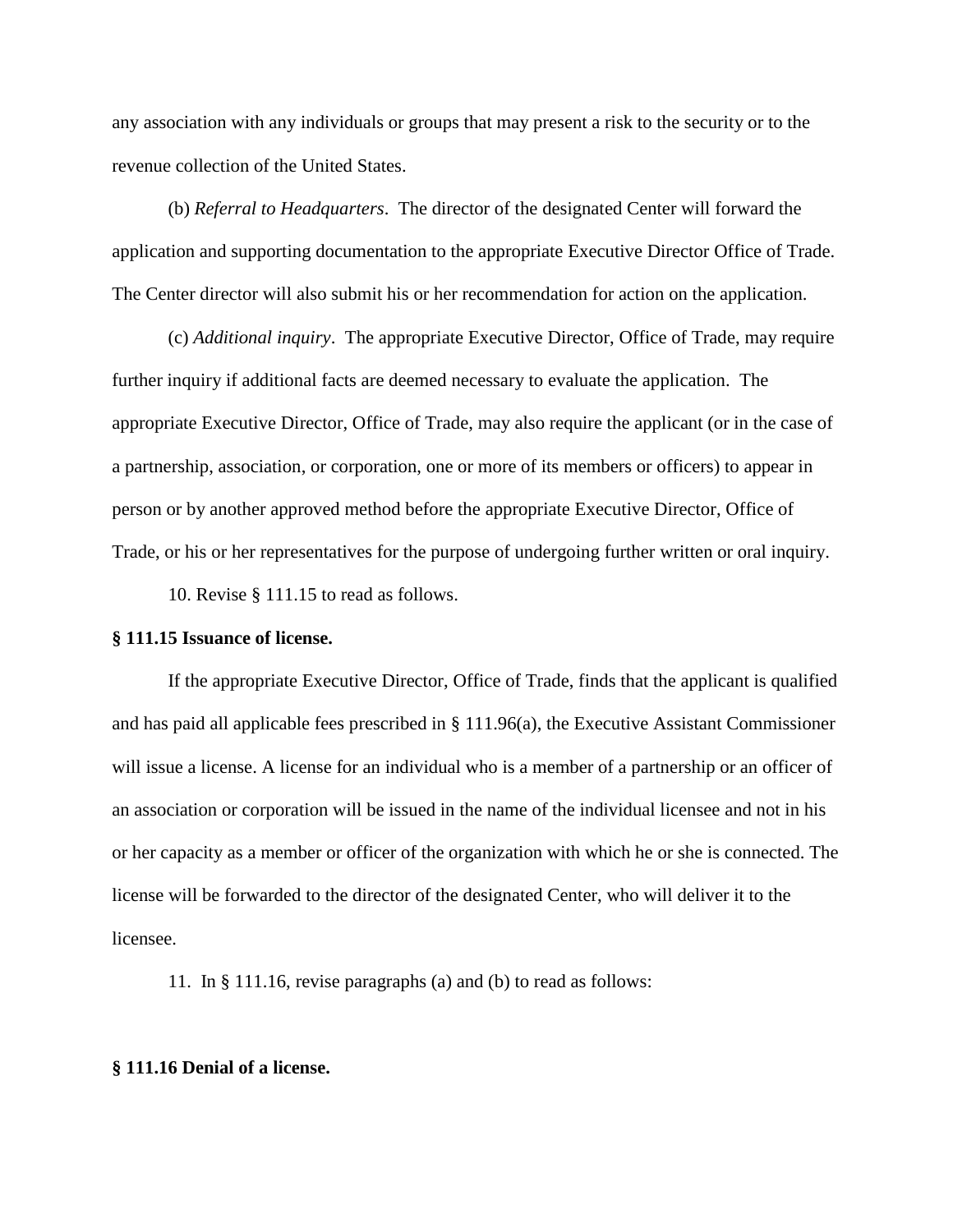(a) *Notice of denial.* If the appropriate Executive Director, Office of Trade, determines that the application for a license should be denied for any reason, notice of denial will be given by him or her to the applicant and to the director of the designated Center. The notice of denial will state the reasons why the license was not issued.

(b) *Grounds for denial.* The grounds sufficient to justify denial of an application for a license include, but need not be limited to:

(1) Any cause which would justify suspension or revocation of the license of a broker under the provisions of §111.53;

(2) The failure to meet any requirement set forth in §111.11;

(3) A failure to establish the business integrity and financial responsibility of the applicant;

(4) A failure to establish the good character and reputation of the applicant;

(5) Any willful misstatement or omission of pertinent facts in the application or interview for the license;

(6) Any conduct which would be deemed unfair or detrimental in commercial transactions by accepted standards;

(7) A reputation imputing to the applicant criminal, dishonest, or unethical

conduct, or a record of that conduct; or

(8) Any other relevant information uncovered over the course of the background investigation.

12. Revise § 111.17 to read as follows.

## **§ 111.17 Review of the denial of a license.**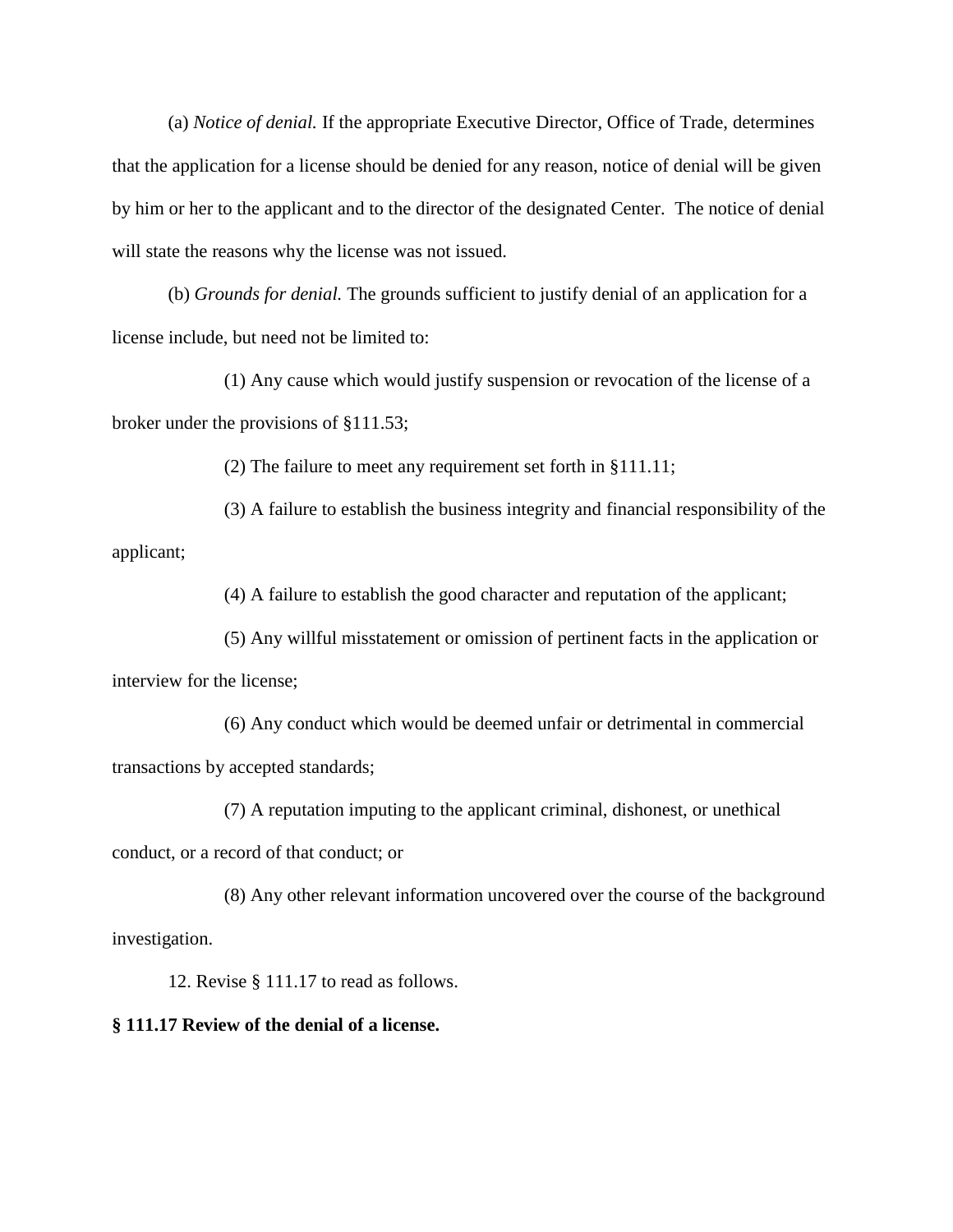(a) *By the appropriate Executive Director, Office of Trade*. Upon the denial of an application for a license, the applicant may file with the appropriate Executive Director, Office of Trade, in writing, additional information or arguments in support of the application and may request to appear in person, by telephone, or by other acceptable means of communication. This filing and request must be received by the appropriate Executive Director, Office of Trade within sixty (60) calendar days of the denial.

(b) *By the Executive Assistant Commissioner.* Upon the decision of the appropriate Executive Director, Office of Trade, affirming the denial of an application for a license, the applicant may file with the Executive Assistant Commissioner, in writing, a request for any additional review that the Executive Assistant Commissioner, deems appropriate. This request must be received by the Executive Assistant Commissioner within sixty (60) calendar days of the affirmation by the appropriate Executive Director, Office of Trade, of the denial of the application for a license.

(c) *By the Court of International Trade.* Upon a decision of the Executive Assistant Commissioner affirming the denial of an application for a license, the applicant may appeal the decision to the Court of International Trade, provided that the appeal action is commenced within sixty (60) calendar days after the date of entry of the Executive Assistant Commissioner's decision.

#### **§ 111.18 [Amended]**

13. Amend § 111.18 by adding the phrase "and addressing how deficiencies have been remedied" after the term "§ 111.12".

14. In § 111.19:

a. Revise the section heading;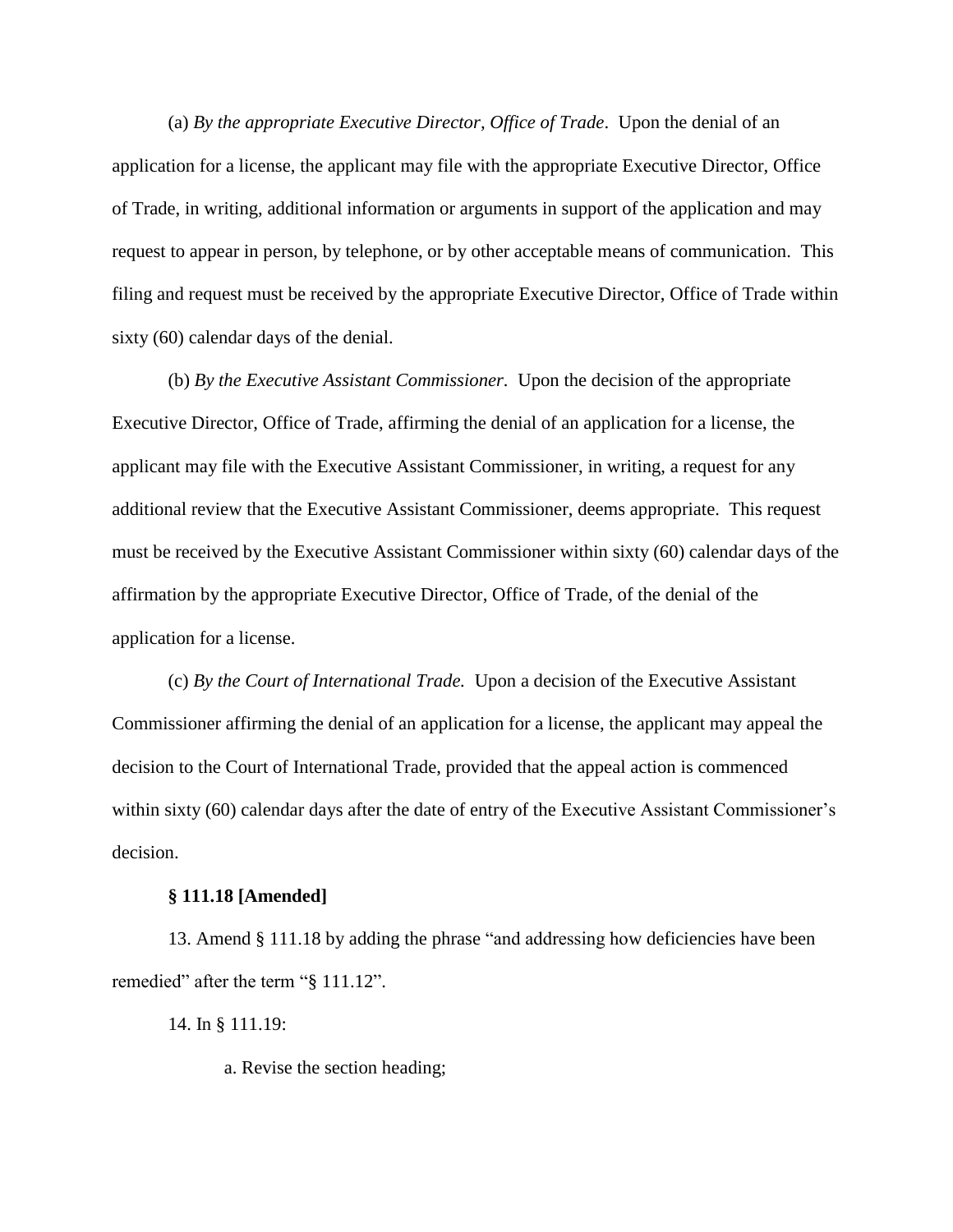b. Revise paragraphs (a) and (b);

d. Remove paragraph (d);

e. Redesignate paragraph (e) as paragraph (d) and revise the newly redesignated paragraph;

f. Revise paragraph (f); and

g. Redesignate paragraph (g) as paragraph (e) and revise the newly redesignated paragraph.

The revisions read as follows:

# **§ 111.19 National permit.**

(a) *General.* A national permit is required for the purpose of transacting customs business throughout the customs territory of the United States as defined in § 101.1 of this chapter.

(b) *Application for a national permit*. An applicant who obtains a passing grade on the examination for an individual broker's license may apply for a national permit. The applicant will exercise responsible supervision and control (as described in §111.28 of this part) over the activities conducted under that national permit. The national permit application may be submitted concurrently with or after the submission of an application for a broker's license. An applicant applying for a national permit on behalf of a partnership, association, or corporation must be a licensed broker employed by the partnership, association, or corporation. An application for a national permit under this paragraph must be in the form of a letter or CBPapproved electronic submission to the director of the designated Center. The application must set forth or attach the following: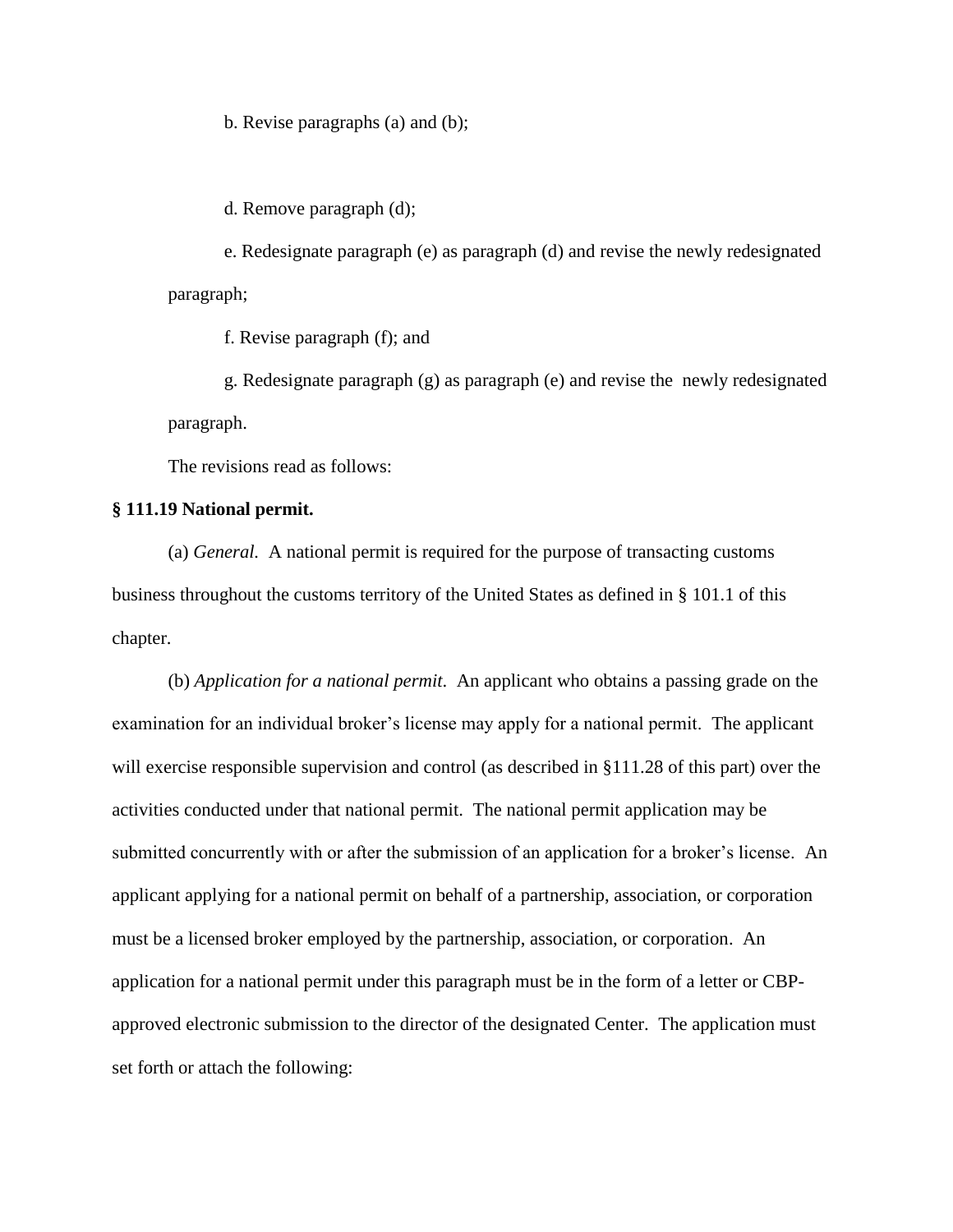(1) The applicant's broker license number and date of issuance if available;

(2) If the applicant is applying for a national permit on behalf of a partnership, association, or corporation: the name of the partnership, association, or corporation and the title held by the applicant within the partnership, association, or corporation;

(3) If the applicant is applying for a national permit on behalf of a partnership, association, or corporation: a copy of the documentation issued by a State, or local government that establishes the legal status and reserves the business name of the partnership, association, or corporation;

(4) The address, telephone number, and email address of the office designated by the applicant as the office of record as defined in § 111.1. The office will be noted in the national permit when issued;

(5) The name, telephone number, and email address of the point of contact described in § 111.3(b) to be available to CBP to respond to issues related to the transaction of customs business;

(6) If the applicant is applying for a national permit on behalf of a partnership, association, or corporation: the name, broker license number, office address, telephone number, and email address of each individual broker employed by the partnership, association, or corporation;

(7) A list of all employees together with the specific employee information prescribed in § 111.28 for each employee;

(8) A supervision plan describing how responsible supervision and control will be exercised over the customs business conducted under the national permit, including compliance with § 111.28;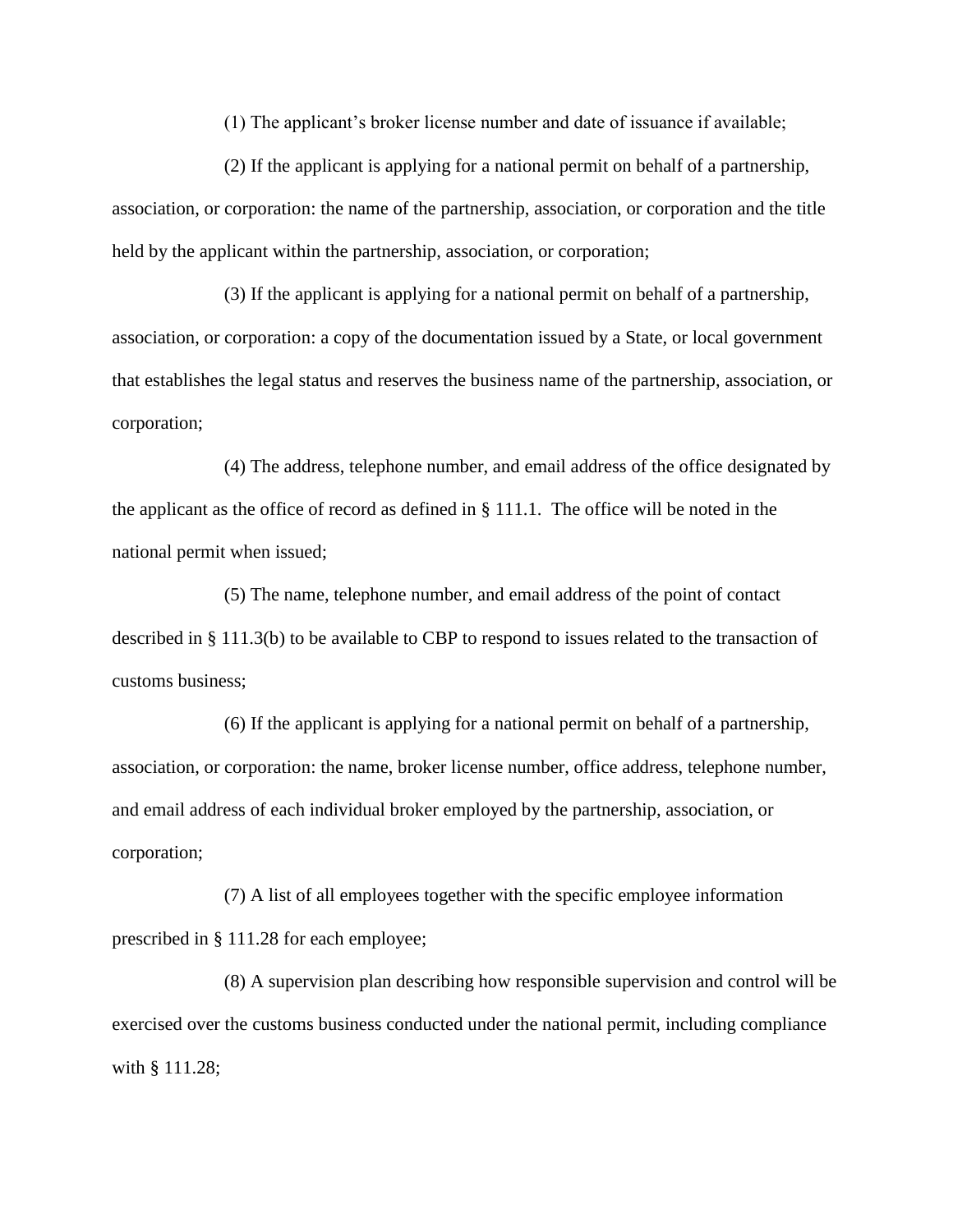(9) The location where records will be retained (*see* § 111.23);

(10) The name, telephone number, and email address of the knowledgeable employee responsible for broker-wide records maintenance and financial recordkeeping requirements (*see* § 111.21(d)); and

(11) A receipt or other evidence showing that the fees specified in § 111.96(b) and (c) have been paid in accordance with paragraph (b) of this section.

\* \* \* \* \*

(d) *Action on application; list of permitted brokers*. The director of the designated Center who receives the application will review to determine whether the applicant meets the requirements of paragraphs (a) and (b) of this section. If the director of the designated Center is of the opinion that the national permit should not be issued, he or she will submit his or her written reasons for that opinion to the appropriate Executive Director, Office of Trade, CBP Headquarters, for appropriate instructions on whether to grant or deny the national permit. The appropriate Executive Director, Office of Trade, CBP Headquarters, will notify the applicant if his or her application is denied. CBP will issue a national permit to an applicant who meets the requirements of paragraphs (a) and (b) of this section. CBP will maintain and make available to the public an alphabetical list of permitted brokers.

(e) *Review of the denial of a national permit*—(1) *By the Executive Assistant Commissioner.* Upon the denial of an application for a national permit under this section, the applicant may file with the Executive Assistant Commissioner, in writing, additional information or arguments in support of the denied application and may request to appear in person, by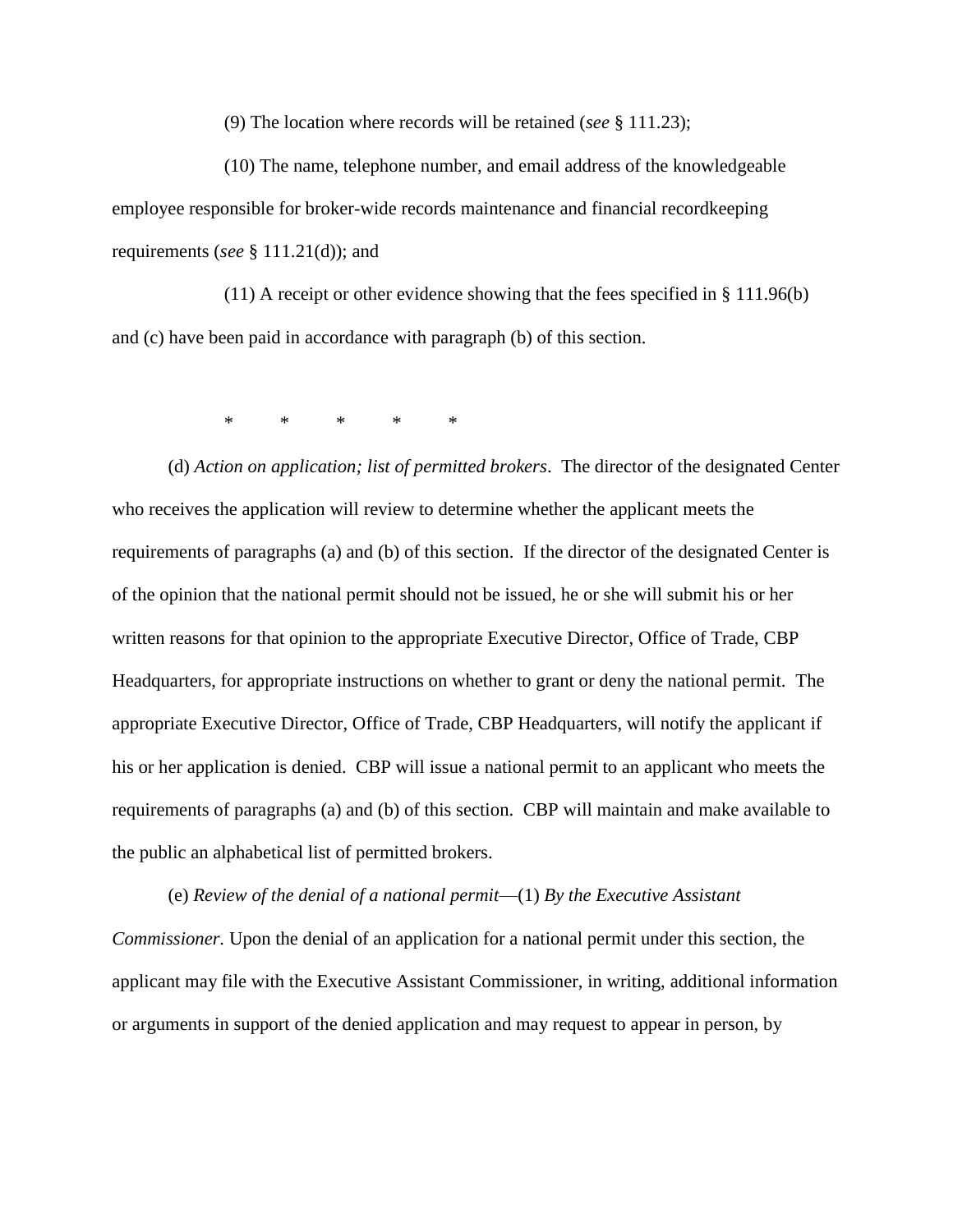telephone, or by other acceptable means of communication. This filing and request must be received by the Executive Assistant Commissioner within sixty (60) calendar days of the denial.

(2) *By the Court of International Trade*. Upon a decision of the Executive Assistant Commissioner affirming the denial of an application for a national permit under this section, the applicant may appeal the decision to the Court of International Trade, provided that the appeal action is commenced within sixty (60) calendar days after the date of entry of the decision by the Executive Assistant Commissioner.

(f) *Responsible supervision and control*. The individual broker who qualifies for the national permit will exercise responsible supervision and control (as described in § 111.28 of this part) over the activities conducted under that national permit.

15. In § 111.21:

a. Redesignate paragraphs (b) and (c) as paragraphs (c) and (d);

b. Add a new paragraph (b); and

c. Revise the newly redesignated paragraph (d).

The addition and revision read as follows:

#### **§ 111.21 Record of transactions.**

\* \* \* \* \*

(b) Each broker must provide notification to the broker's designated Center of any known breach of electronic or physical records relating to the broker's customs business. Notification to CBP must be provided within 72 hours of the discovery of the breach with a list of all compromised importer identification numbers (*see* 19 CFR 24.5).

\* \* \* \* \*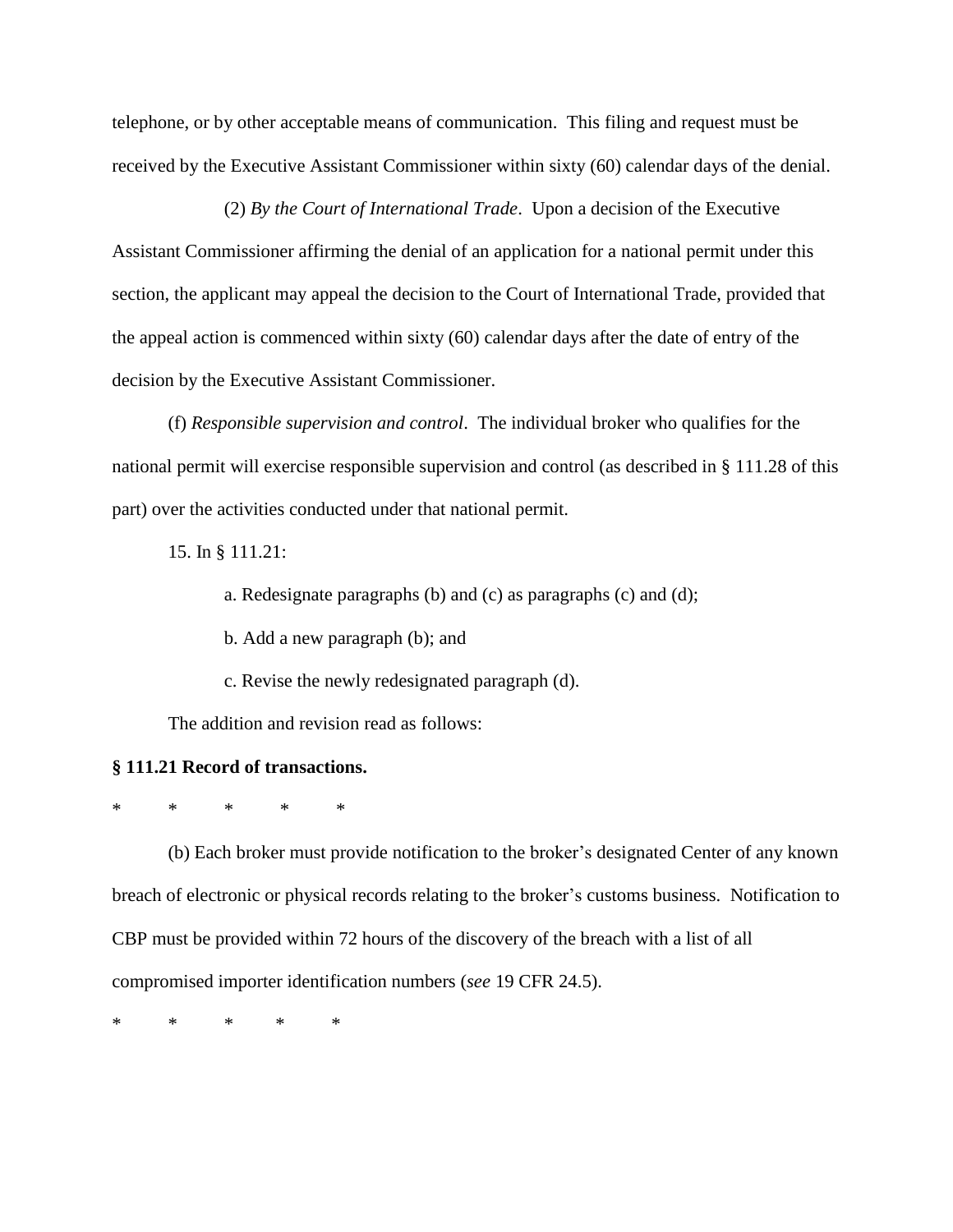(d) Each broker must designate a knowledgeable employee as the party responsible for brokerage-wide recordkeeping requirements. Each broker must maintain accurate and current point of contact information in a CBP-authorized electronic data interchange (EDI) system. If a CBP-authorized EDI system is not available, then the information must be provided in writing to the director of the designated Center.

16. In § 111.23, revise paragraph (a) to read as follows:.

# **§ 111.23 Retention of records.**

(a) *Place of retention*. A licensed customs broker must maintain the records referred to in this part, including any records stored in electronic formats, within the customs territory of the United States and in accordance with the provisions of this part and part 163 of this chapter.

\* \* \* \* \*

17. Revise § 111.24 to read as follows:

#### **§ 111.24 Records confidential.**

The records referred to in this part and pertaining to the business of the clients serviced by the broker are to be considered confidential, and the broker must not disclose their contents or any information connected with the records to any persons other than those clients, their surety on a particular entry, and representatives of the Department of Homeland Security (DHS), or other duly accredited officers or agents of the United States, except on subpoena or court order by a court of competent jurisdiction, or when authorized in writing by the client. This confidentiality provision does not apply to information that properly is available from a source open to the public.

18. Revise § 111.25 to read as follows:

#### **§ 111.25 Records must be available.**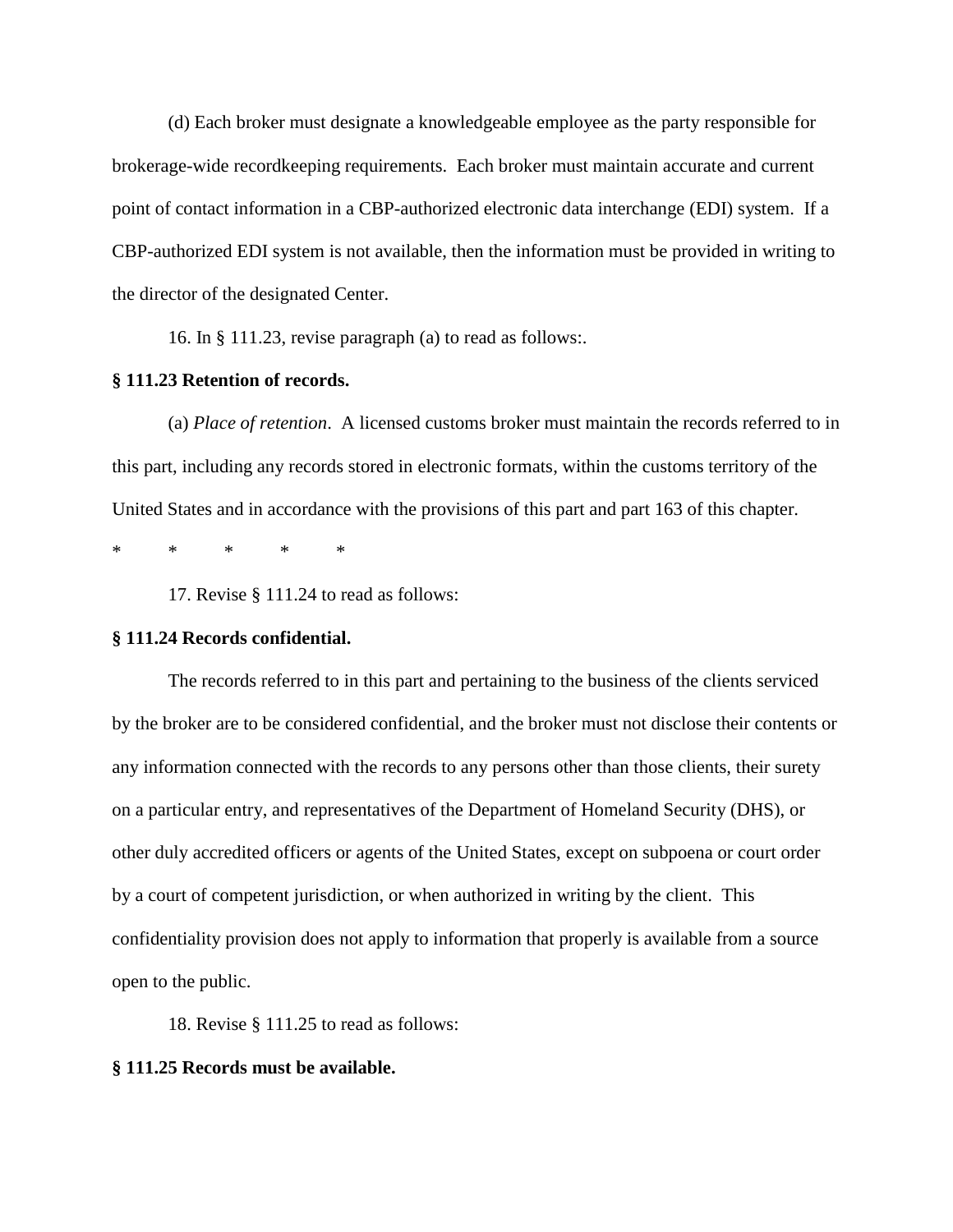(a) *General*. During the period of retention, the broker must maintain the records referred to in this part in such a manner that they may readily be examined. Records required to be maintained under the provisions of this part must be made available upon reasonable notice for inspection, copying, reproduction or other official use by representatives of the Department of Homeland Security (DHS) within the prescribed period of retention or within any longer period of time during which they remain in the possession of the broker.

(b) *Examination request*. Upon request by DHS to examine records, the designated recordkeeping contact (*see* § 111.21(d)), must make all records available to DHS within thirty (30) calendar days, or such longer time as specified by DHS, at the location specified by DHS.

(c) *Recordkeeping requirements*. Records subject to the requirements of part 163 of this chapter must be made available to DHS in accordance with the provisions of that part.

## **§ 111.27 [Amended]**

19. Amend § 111.27 by removing the phrase "the port director and other proper officials of the Treasury Department" and adding in its place the phrase "DHS, or other duly accredited officers or agents of the United States,".

20. In § 111.28:

- a. Revise the section heading ;
- b. Revise paragraph (a);
- c. Revise paragraph (b);
- d. Redesignte paragraphs (c) and (d) as (d) and (e);
- e. Add a new paragraph (c);
- f. Amend newly redesignated paragraph (d) by: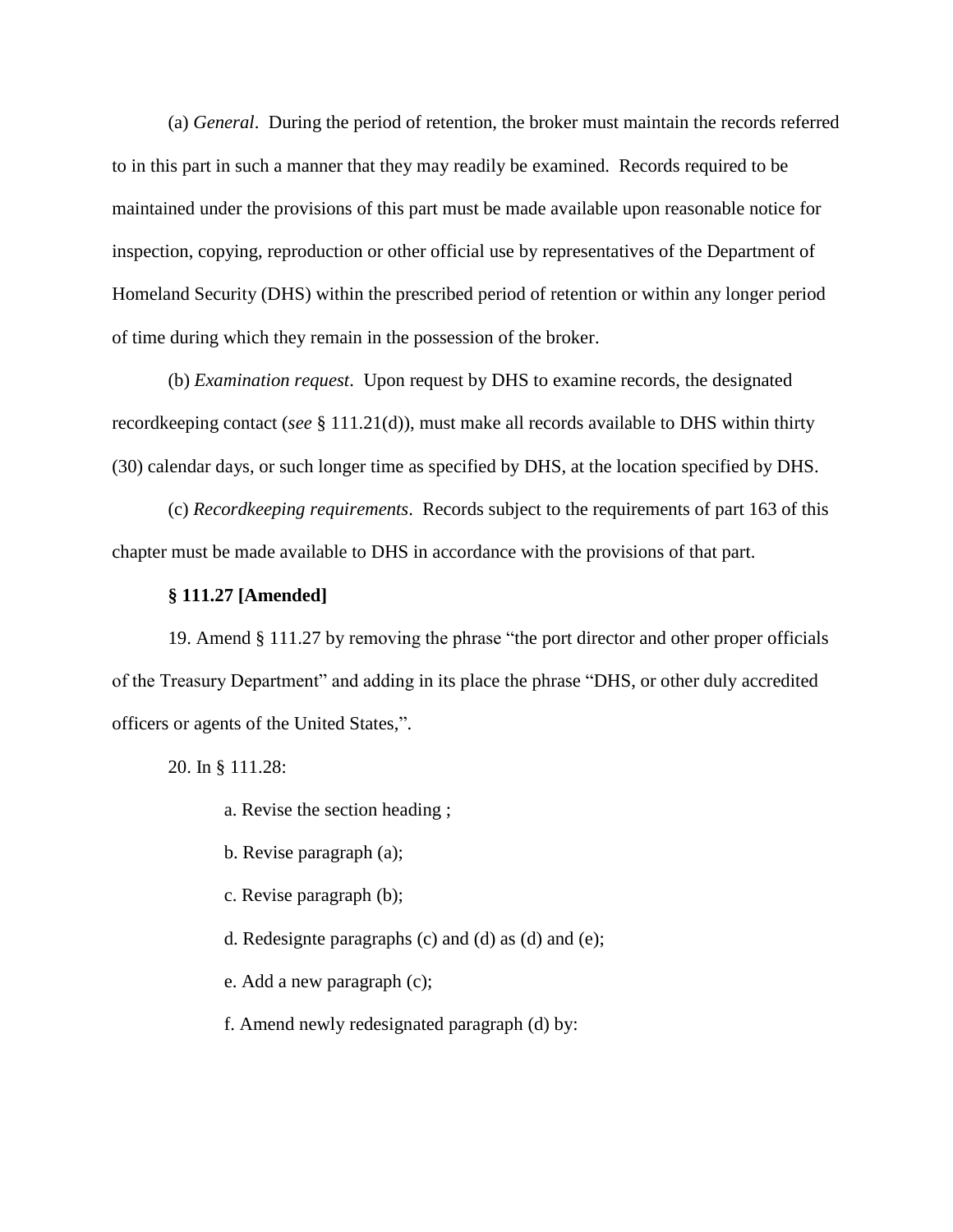1. Removing the words "Assistant Commissioner" and adding in their place the words "appropriate Executive Director, Office of Trade,"; and

2. Removing the phase "each port through which a permit has been granted to the partnership, association, or corporation" and adding in its place the phrase "the designated Center"; and

g. Revising newly redesignated paragraph (e).

The additions and revisions read as follows:

#### **§ 111.28 Responsible supervision and control.**

(a) *General*. Every individual broker operating as a sole proprietor, every licensed member of a partnership that is a broker, and every licensed officer of an association or corporation that is a broker must exercise responsible supervision and control (see § 111.1) over the transaction of the customs business of the sole proprietorship, partnership, association, or corporation. A sole proprietorship, partnership, association, or corporation must employ a sufficient number of licensed brokers relative to the job complexity, similarity of subordinate tasks, physical proximity of subordinates, abilities and skills of employees, and abilities and skills of the managers. While the determination of what is necessary to perform and maintain responsible supervision and control will vary depending upon the circumstances in each instance, factors which CBP may consider in its discretion and to the extent any are relevant include, but are not limited to the following:

- (1) The training provided to broker employees;
- (2) The issuance of instructions and guidelines to broker employees;
- (3) The volume and type of business of the broker;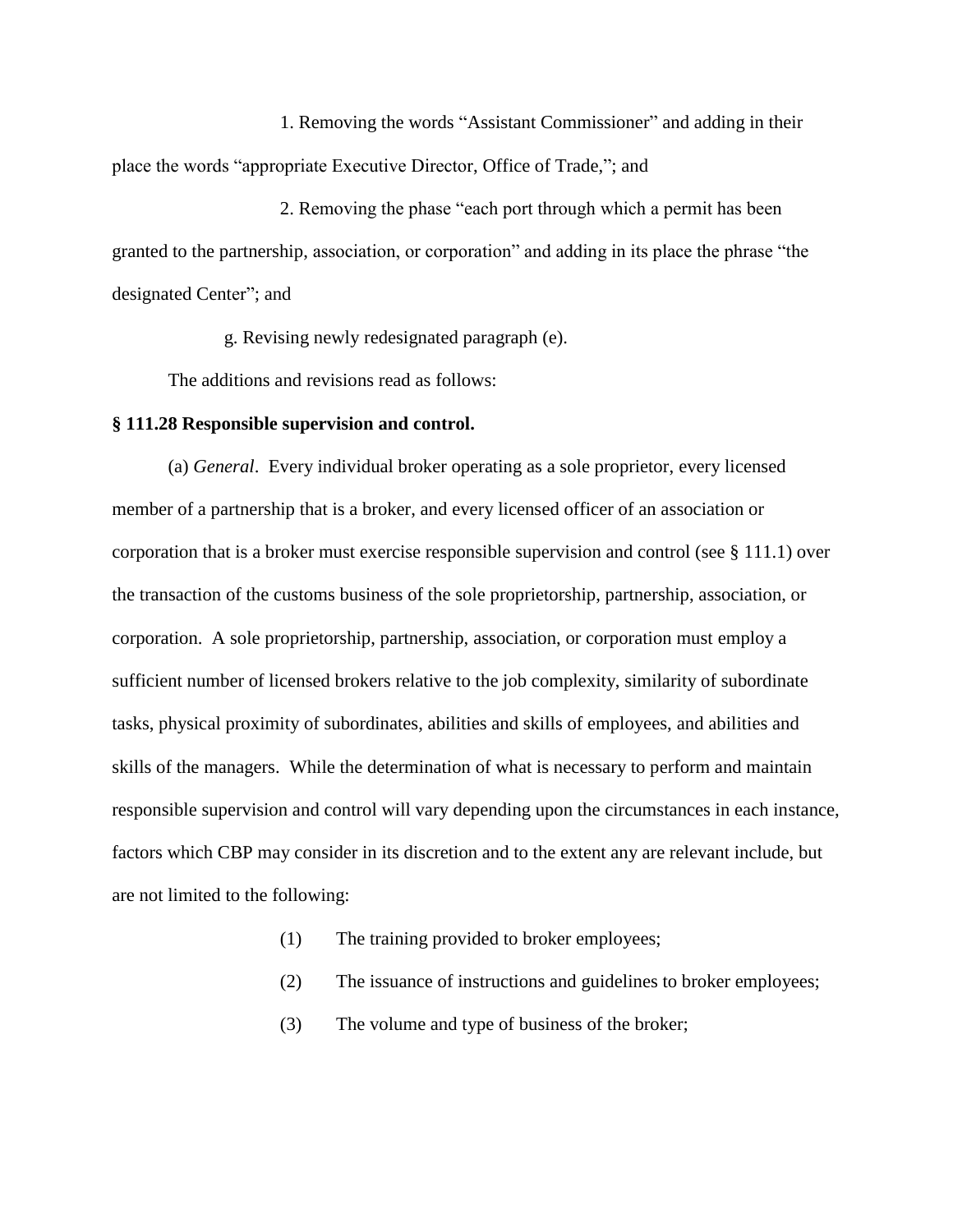(4) The reject rate for the various customs transactions relative to overall volume;

(5) The broker employees' accessibility to current editions of CBP regulations, the Harmonized Tariff Schedule of the United States, and CBP issuances;

(6) The availability of a sufficient number of individually licensed brokers for necessary consultation with employees of the broker;

(7) The frequency of supervisory visits of an individually licensed broker to another office of the broker that does not have an individually licensed broker;

(8) The frequency of audits and reviews by an individually licensed broker of the customs transactions handled by employees of the broker;

(9) The extent to which the individually licensed broker who qualifies the permit is involved in the operation of the brokerage and communications between CBP and the broker;

(10) Any circumstances which indicate that an individually licensed broker has a real interest in the operations of a broker;

(11) The timeliness of processing entries and payment of duty, tax, or other debt or obligation owing to the Government for which the broker is responsible, or for which the broker has received payment from a client;

(12) Communications between CBP and the broker;

(13) The broker's responsiveness and action to communications, direction, and notices from CBP;

(14) Communications between the broker and its officer(s); and,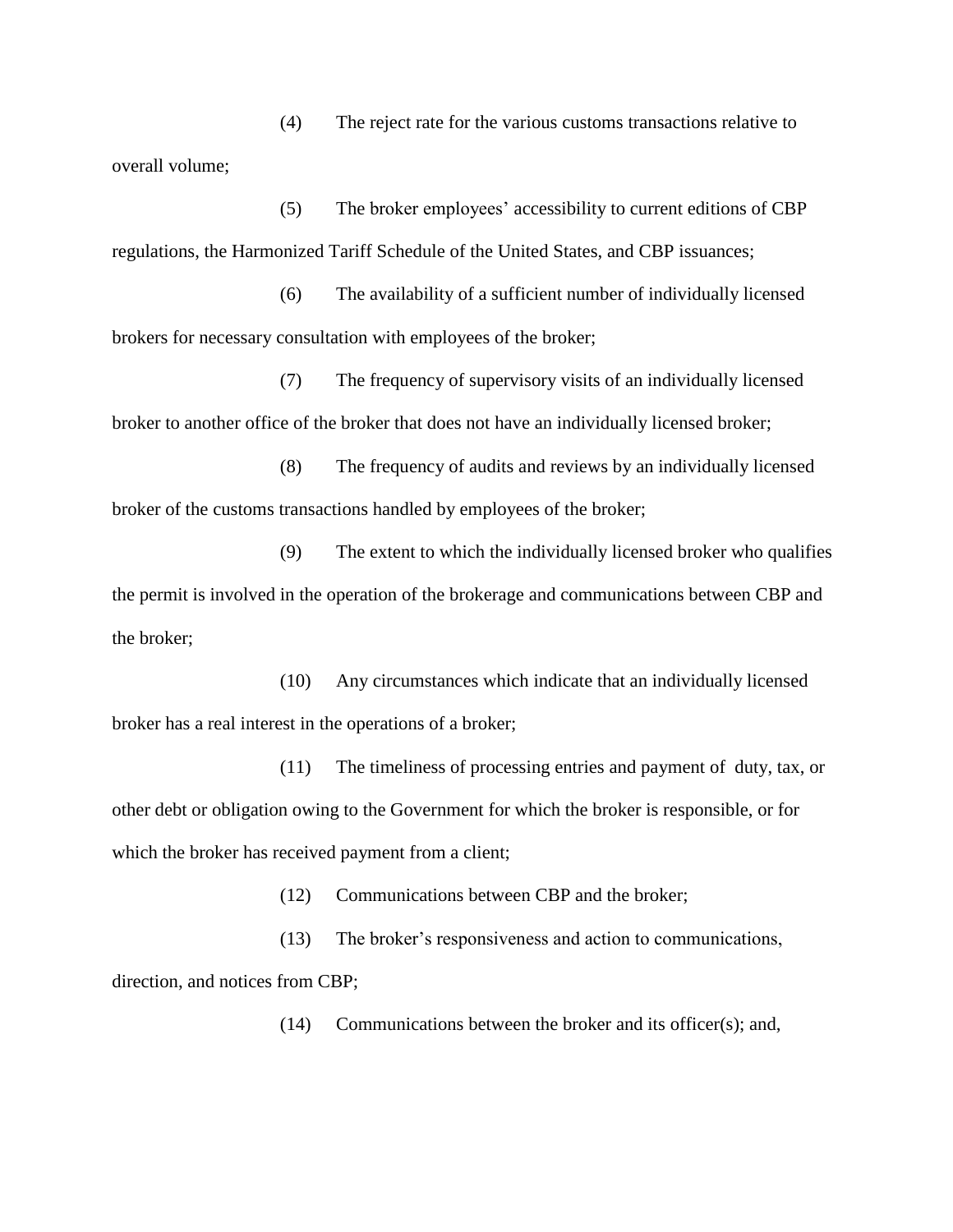(15) The broker's responsiveness and action to communications and direction from its officer(s).

(b) *Employee information*—(1) *Current employees*. Each national permit holder must submit to the director of the designated Center, a list of the names of persons currently employed by the broker. The list of employees must be submitted prior to issuance of a national permit under § 111.19 and before the broker begins to transact customs business. For each employee, the broker must provide the name, social security number, date and place of birth, date of hire, and current home address. After the initial submission, an updated list must be submitted to a CBP-authorized electronic data interchange (EDI) system if any of the information required by this paragraph changes. If a CBP-authorized EDI system is not available, then the information must be provided in writing to the director of the designated Center. The update must be submitted within thirty (30) calendar days of the change.

(2) *New employees*. Within thirty (30) calendar days of the start of employment of a new employee(s), the broker must submit a list of new employee(s) with the information required under paragraph (b)(1) of this section to a CBP-authorized EDI system. The broker may submit a list of the new employees or an updated list of all employees, specifically noting the new employee(s). If a CBP-authorized EDI system is not available, then the information must be provided in writing to the director of the designated Center.

(3) *Terminated employees*. Within thirty (30) calendar days after the termination of employment of an employee, the broker must submit a list of terminated employee(s) to a CBPauthorized EDI system. The broker may submit a list of the terminated employees or an updated list of all employees, specifically noting the terminated employee(s). If a CBP-authorized EDI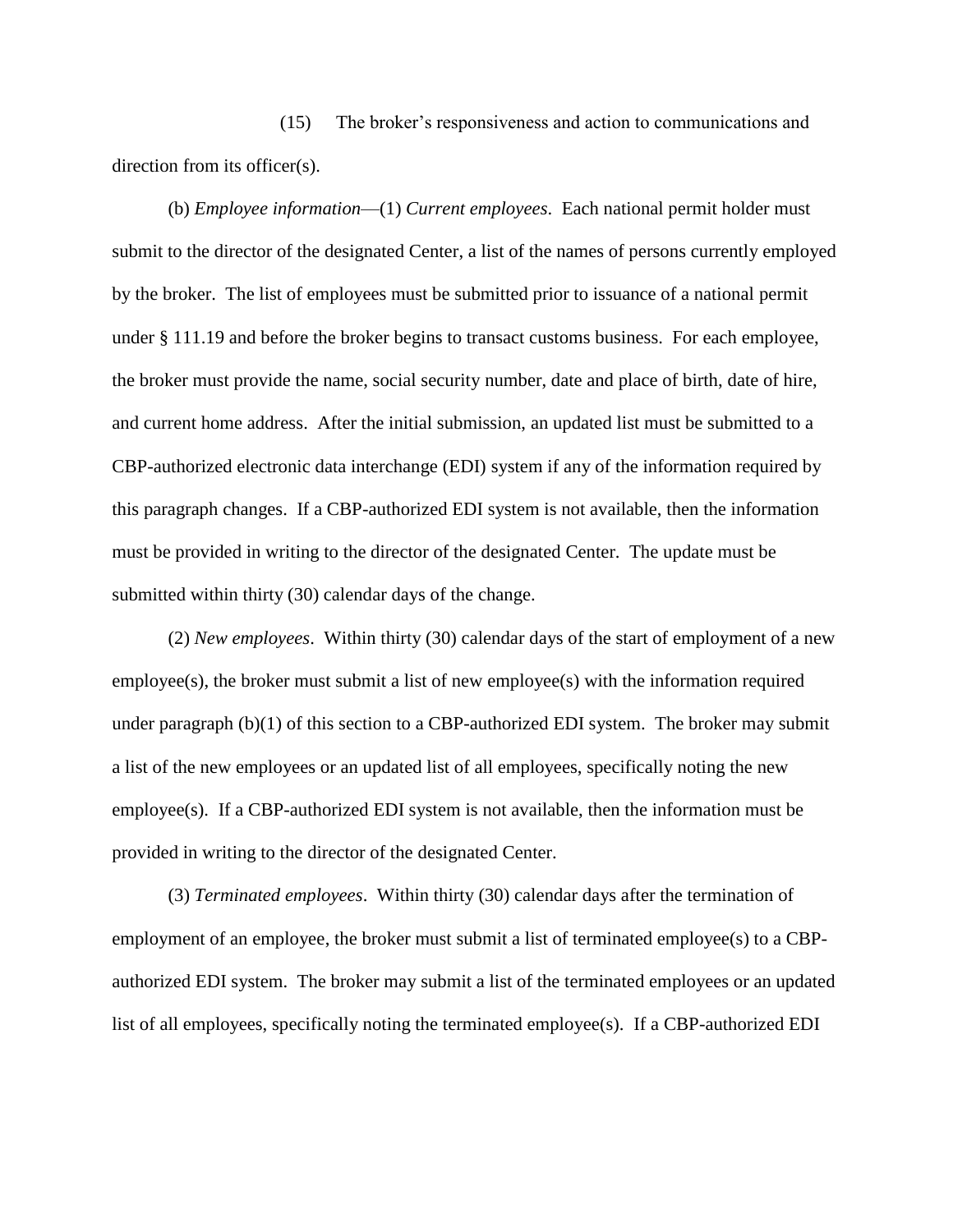system is not available, then the information must be provided in writing to the director of the designated Center.

(c) *Broker's responsibility*. Notwithstanding a broker's responsibility for providing the information required in paragraph (b) of this section, in the absence of culpability by the broker, CBP will not hold the broker responsible for the accuracy of any information that is provided to the broker by the employee.

\* \* \* \* \*

(e) *Change in ownership*. If the ownership of a broker changes and ownership shares in the broker are not publicly traded, the broker must immediately provide written notice of that fact to the appropriate Executive Director, Office of Trade, and must send a copy of the written notice to the director of the designated Center. When a change in ownership results in the addition of a new principal to the organization, and whether or not ownership shares in the broker are publicly traded, CBP reserves the right to conduct a background investigation on the new principal. The director of the designated Center will notify the broker if CBP objects to the new principal, and the broker will be given a reasonable period of time to remedy the situation. If the background investigation uncovers information which would have been the basis for a denial of an application for a broker's license and the principal's interest in the broker is not terminated to the satisfaction of the director of the designated Center, suspension or revocation proceedings may be initiated under subpart D of this part. For purposes of this paragraph, a "principal" means any person having at least a five (5) percent capital, beneficiary or other direct or indirect interest in the business of a broker.

21. In § 111.30:

a. Paragraphs (a) and (b) are revised;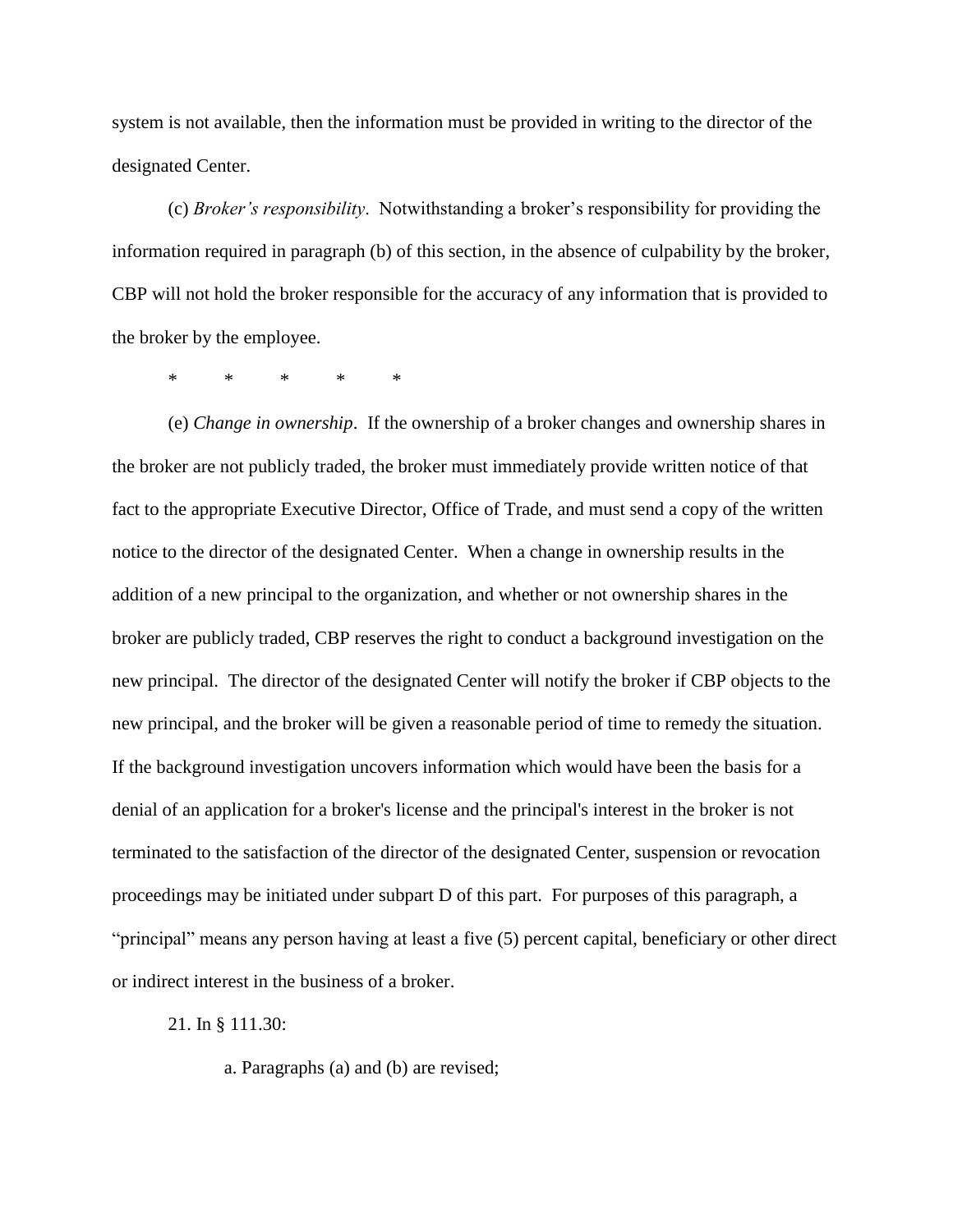b. In paragraph (c), the first sentence is revised;

c. In paragraph (d):

1. The paragraph heading is amended by removing the word "Status" and adding in its place the words "Triennial status";

2. Paragraphs (1) through (3) are revised;

3. Paragraph (4) is amended by:

i. Removing the words "the port director" and the word "Customs" before the word "records" and adding in each place the word "CBP";

ii. Removing the word "pays" and adding in its place the words

"submits payment or proof of payment of"; and

iii. Removing the words "Customs Bulletin" and adding in their

place the words "*Federal Register*"; and

d. In paragraph (e), remove the words "each port where the broker was transacting business within each district for which a permit has been issued to the broker" and add in their place the words "the designated Center".

The revisions read as follows:

**§ 111.30 Notification of change in address, organization, name, or location of business records; status report; termination of brokerage business.**

(a) *Change of address*. A broker is responsible for providing CBP with the broker's current addresses, which include the broker's office of record address as defined in § 111.1 and, if the broker is not actively engaged in transacting business as a broker, the broker's non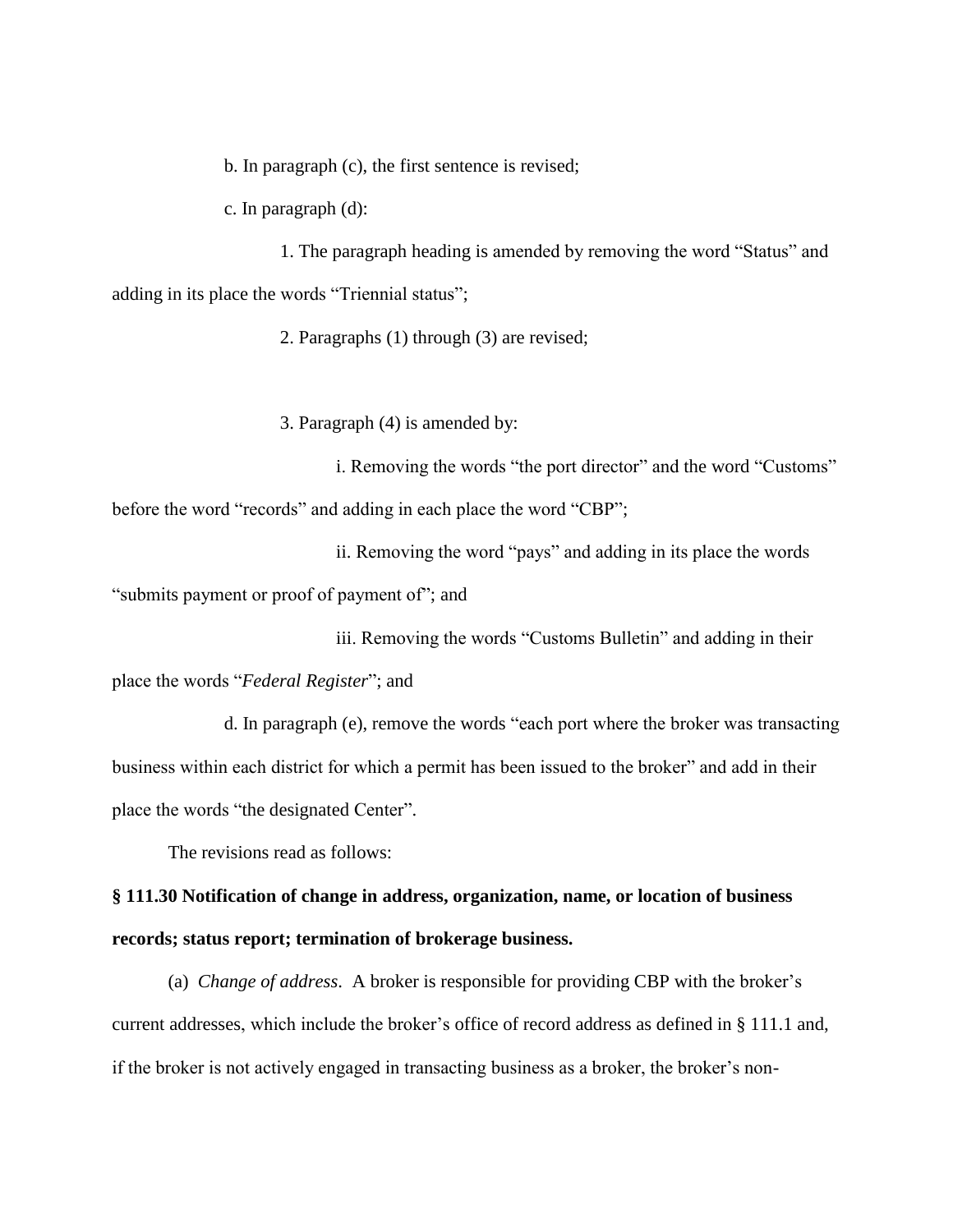business address. If a broker does not receive mail at the broker's office of record or nonbusiness address, the broker must also provide CBP with a valid address at which he or she receives mail. When address information changes, or the broker is no longer actively engaged in transacting business as a broker, he or she must update his or her address information within ten (10) calendar days through a CBP-authorized electronic data interchange (EDI) system. If a CBP-authorized EDI system is not available, then address updates must be provided in writing within ten (10) calendar days to the director of the designated Center.

(b) *Change in organization*. A partnership, association, or corporation broker must update within ten (10) calendar days in writing to the director of the designated Center any of the following:

(1) The date on which a licensed member or officer ceases to be the qualifying member or officer for purposes of § 111.11(b) or (c)(2), and the name of the licensed member or officer who will succeed as the license qualifier;

(2) The date on which a licensed employee ceases to be the national permit qualifier for purposes of § 111.19(a), and the name of the licensed employee who will succeed as the national permit qualifier; and

(3) Any change in the Articles of Agreement, Charter, Articles of Association, or Articles of Incorporation relating to the transaction of customs business, or any other change in the legal nature of the organization (for example, conversion of a general partnership to a limited partnership, merger with another organization, divestiture of a part of the organization, or entry into bankruptcy protection).

(c) *Change in name*. A broker who changes his or her name, or who proposes to operate under a trade or fictitious name in one or more States and is authorized by State law to do so,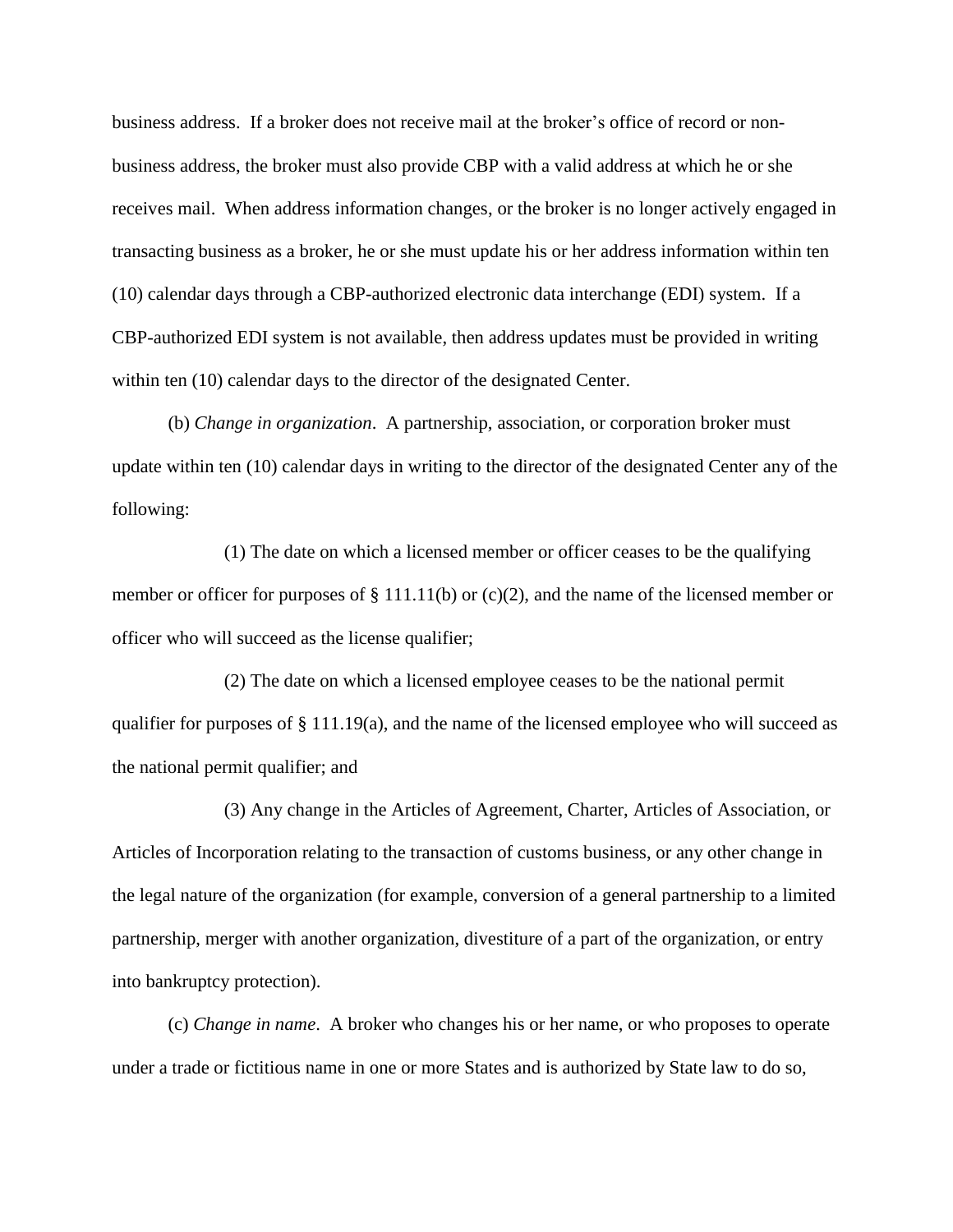must submit to the appropriate Executive Director, Office of Trade, at the Headquarters of U.S. Customs and Border Protection, evidence of his or her authority to use that name.\*\*\*

\* \* \* \* \*

(d) *Triennial status report*—(1) *General*. Each broker must file a triennial status report with CBP on February 1 of each third year after 1985. The report must be filed through the CBP-authorized EDI system and accompanied by payment or valid proof of payment of the triennial status report fee prescribed in § 111.96(d). If a CBP-authorized EDI system is not available, the triennial status report must be filed with the director of the designated Center. A report received during the month of February will be considered filed timely. No form or particular format is required.

(2) *Individual*—(i) Each individual broker must state in the report required under paragraph (d)(1) of this section whether he or she is actively engaged in transacting business as a broker. If he or she is so actively engaged, the broker must also:

(A) State the name under which, and the address at which, the broker's business is conducted if he or she is a sole proprietor;

(B) State the name and address of his or her employer if he or she is employed by another broker, unless his or her employer is a partnership, association or corporation broker for which he or she is a qualifying member or officer for purposes of § 111.11(b) or (c)(2); and

(C) State whether or not he or she still meets the applicable requirements of § 111.11 and § 111.19 of this part and has not engaged in any conduct that could constitute grounds for suspension or revocation under § 111.53 of this part.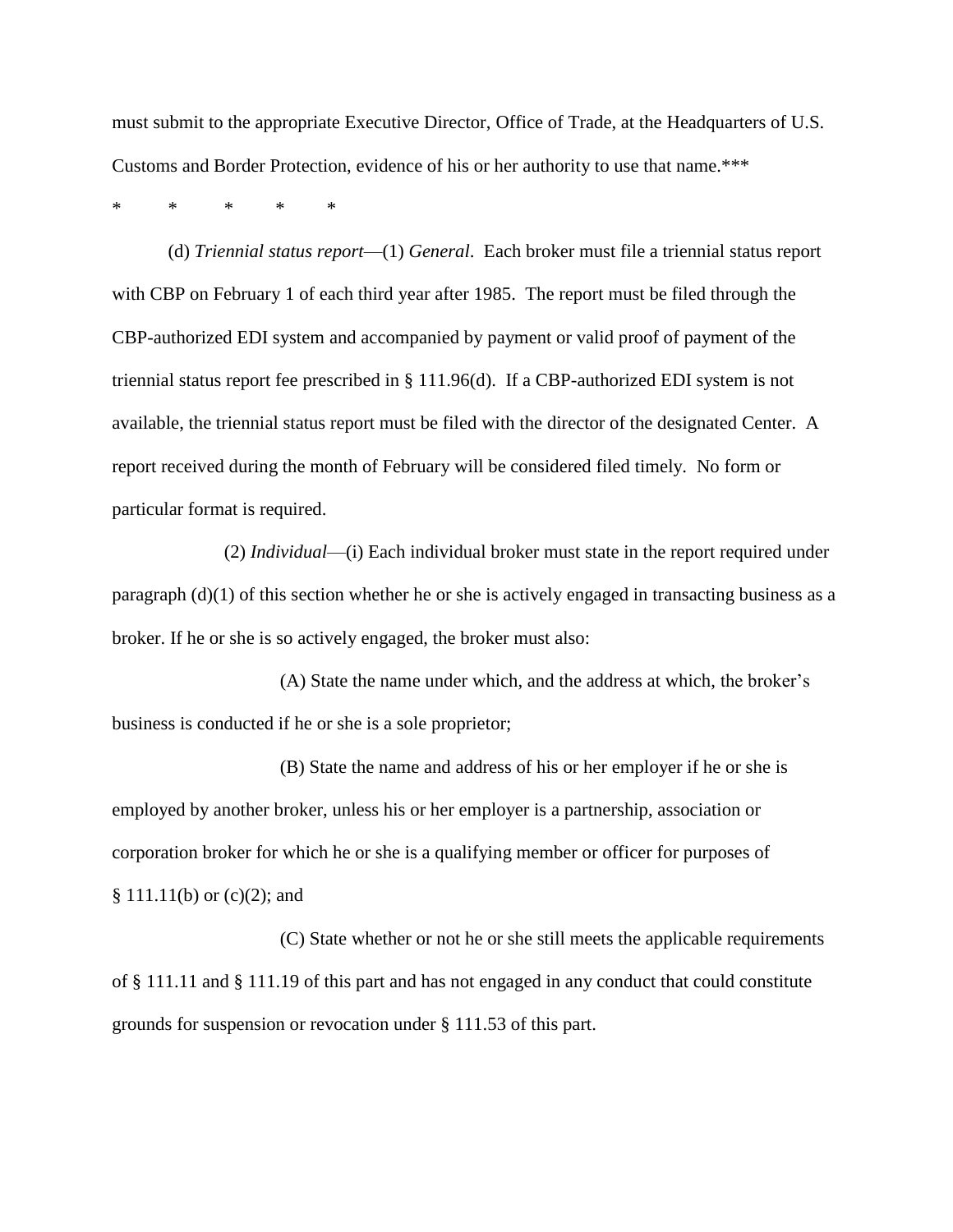(ii) An individual broker not actively engaged in transacting business as a broker must provide CBP with the broker's current mailing address, and state whether or not he or she still meets the applicable requirements of § 111.11 and § 111.19 of this part and has not engaged in any conduct that could constitute grounds for suspension or revocation under § 111.53 of this part.

(3) *Partnership, association, or corporation*—(i)Each partnership, association, or corporation broker must state in the report required under paragraph  $(d)(1)$  of this section the name under which its business as a broker is being transacted, the broker's office of record (*see* § 111.1), the name and address of each licensed member of the partnership or licensed officer of the association or corporation, including the license qualifier under  $\S 111.11(b)$  or (c)(2) and the name of the licensed employee who is the national permit qualifier under § 111.19(a), and whether the partnership, association, or corporation is actively engaged in transacting business as a broker. The report must be signed by a licensed member or officer.

(ii) A partnership, association, or corporation broker must state whether or not the partnership, association, or corporation broker still meets the applicable requirements of § 111.11 and § 111.19 of this part and has not engaged in any conduct that could constitute grounds for suspension or revocation under § 111.53 of this part.

\* \* \* \* \*

22. Section 111.32 is revised to read as follows:

#### **§ 111.32 False information.**

A broker must not file or procure or assist in the filing of any claim, or of any document, affidavit, or other papers, known by such broker to be false. In addition, a broker must not give, or solicit or procure the giving of, any information or testimony that the broker knew or should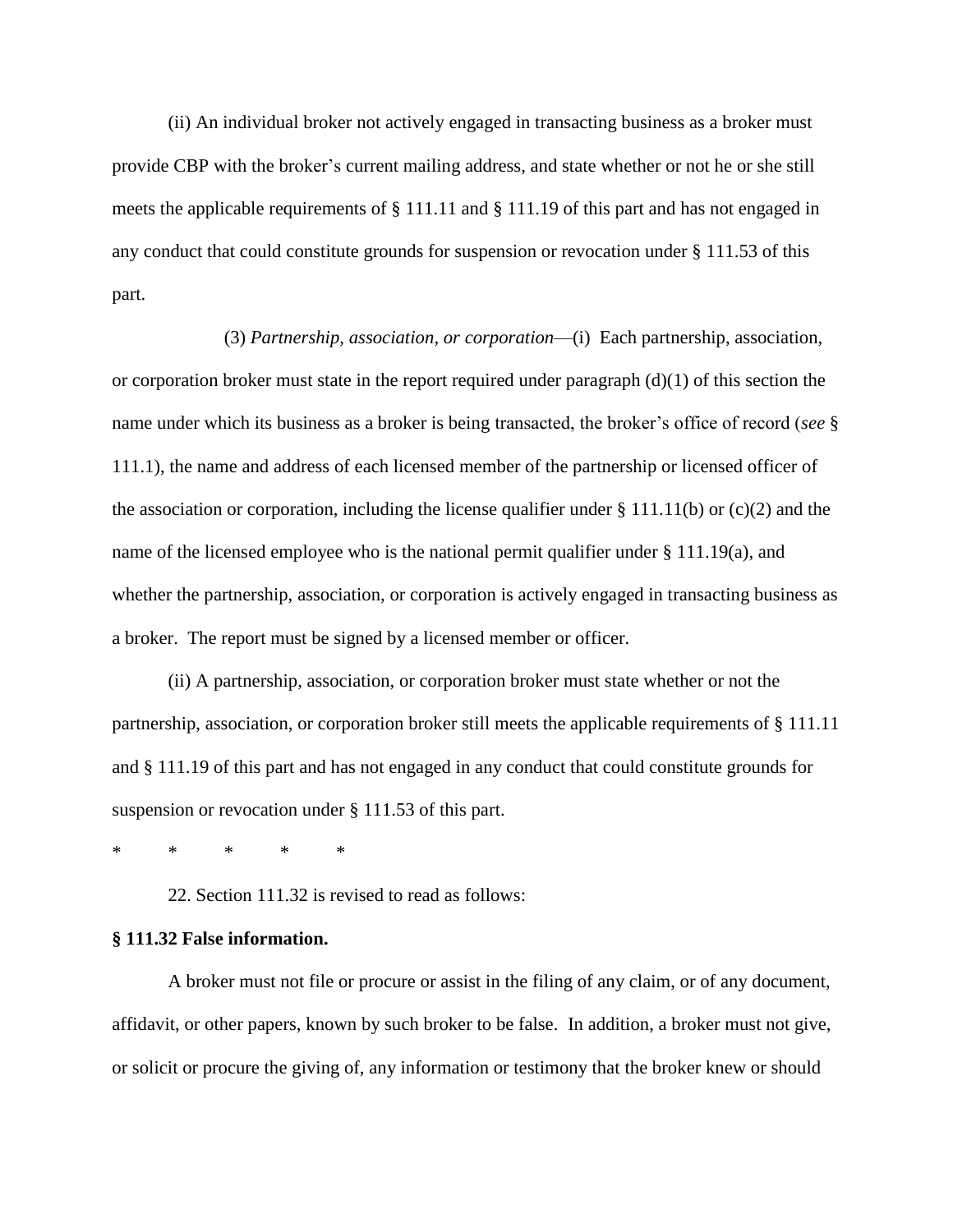have known was false or misleading in any matter pending before the Department of Homeland Security or to any representative of the Department of Homeland Security. A broker also must document and report to CBP when the broker separates from or cancels representation of a client as a result of determining the client is intentionally attempting to use the broker to defraud or otherwise commit any criminal act against the U.S. Government.

23. In  $\S 111.36$ , revise paragraph (c)(3) to read as follows:.

#### **§ 111.36 Relations with unlicensed persons.**

\* \* \* \* \*  $(c)$  \* \* \*

(3) The broker must obtain a customs power of attorney directly from the importer of record or drawback claimant, and not via a freight forwarder, to transact customs business for that importer of record or drawback claimant. No part of the agreement of compensation between the broker and the forwarder, nor any action taken pursuant to the agreement, can forbid or prevent direct communication between the importer of record, drawback claimant, or other party in interest and the broker; and

\* \* \* \* \*

24. In § 111.39:

a. Paragraph (a) is revised;

b. Paragraphs (b) and (c) are redesignated as paragraphs (c) and (d);

c. A new paragraph (b) is added; and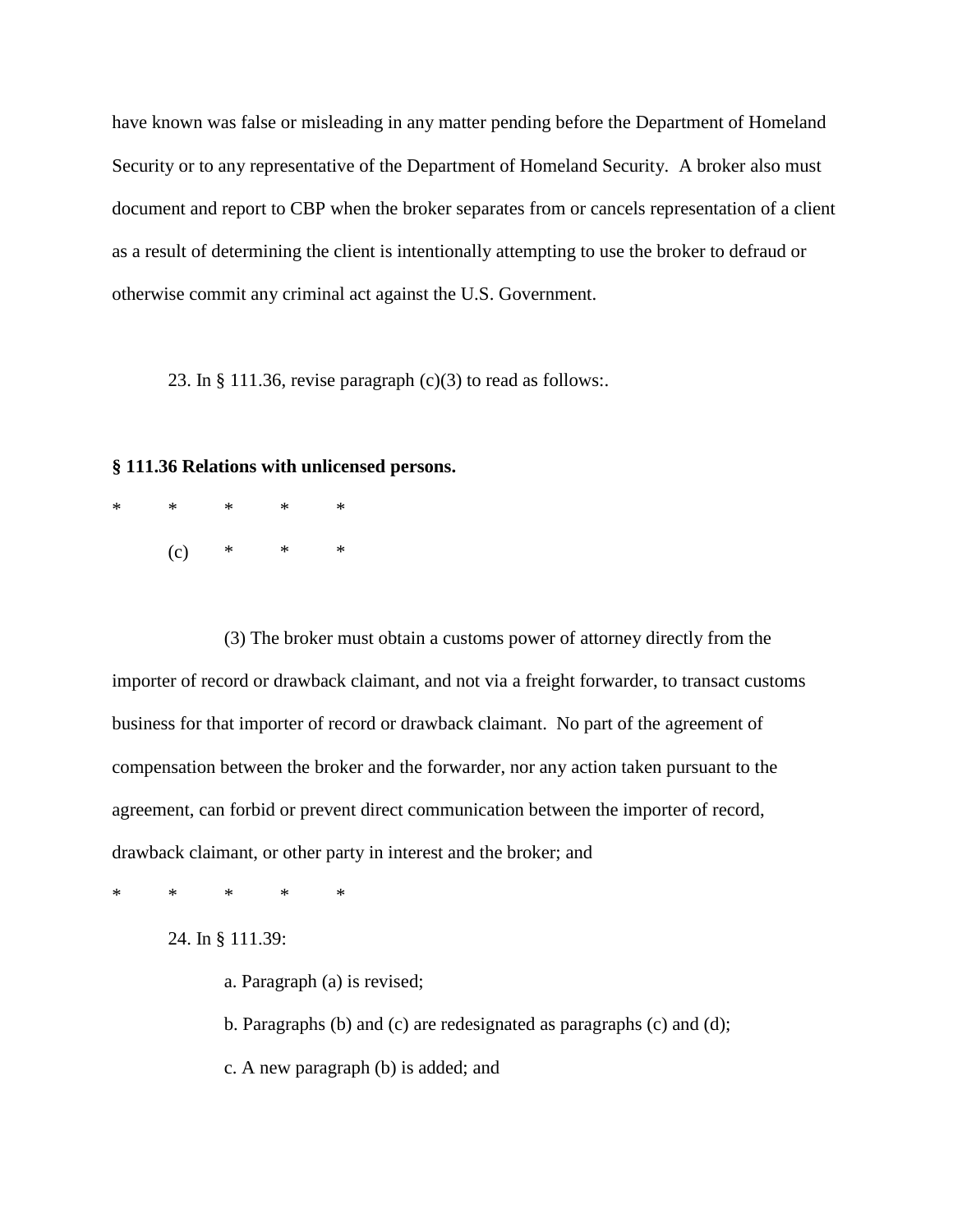d. Newly redesignated paragraph (c) is amended by:

1. Removing the word "paper" and adding in its place the word "record"; and

2. Adding a sentence to the end of the paragraph.

The additions and revisions reads as follows:

## **§ 111.39 Advice to client.**

(a) *Withheld or false information*. A broker must not withhold information relative to any customs business from a client who is entitled to the information. The broker must not knowingly impart to a client false information relative to any customs business.

(b) *Due diligence*. A broker must exercise due diligence to ascertain the correctness of any information which the broker imparts to a client, including advice to the client on the proper payment of any duty, tax, or other debt or obligation owing to the U.S. Government.

(c) \* \* \*The broker must advise the client on the proper corrective actions required and retain a record of the broker's communication with the client in accordance with § 111.23 of this part.

\* \* \* \* \*

# **§ 111.42 [Amended]**

25. In § 111.42:

a. Paragraph (a)(1) is amended by removing the word "Customs" and adding in its place the word "customs"; and

b. Paragraph  $(a)(3)$  is amended by:

1. Adding the word "Executive" before the word "Assistant"; and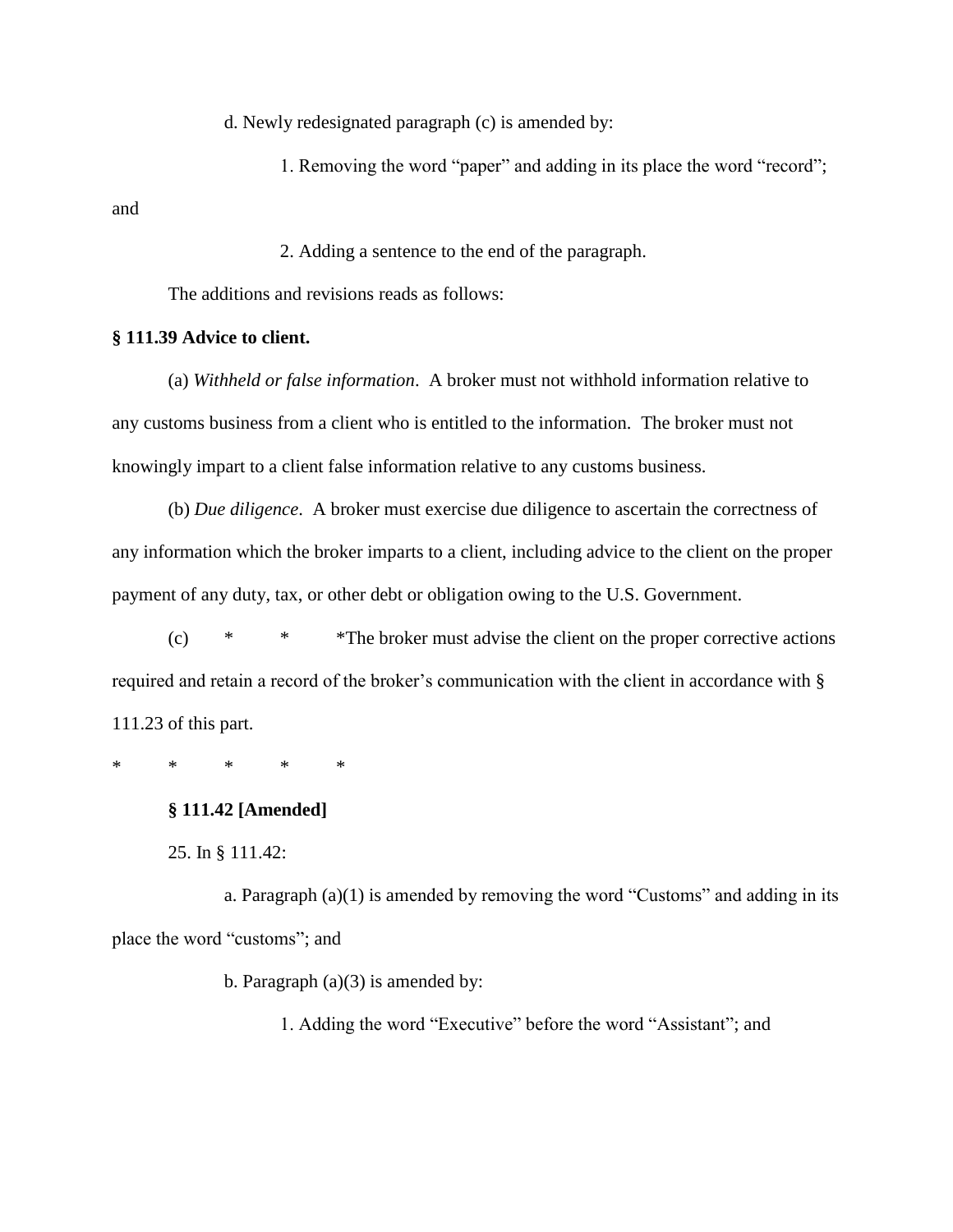2. Adding the phrase ", or his or her designee," after the words "Assistant Commissioner".

26. In § 111.45:

a. Paragraphs (a), (b), and (c)are revised; and

b. In paragraph (d), remove the cross-reference "or (b)" in the second sentence. The revisions read as follows:

#### **§ 111.45 Revocation by operation of law.**

(a) *License and permit.* If a broker that is a partnership, association, or corporation fails to have, during any continuous period of 120 days, at least one member of the partnership or at least one officer of the association or corporation who holds a valid individual broker's license, that failure will, in addition to any other sanction that may be imposed under this part, result in the revocation by operation of law of the license and the national permit issued to the partnership, association, or corporation. If a broker that is a partnership, association, or corporation fails to employ, during any continuous period of 180 days, a licensed customs broker who is the national permit qualifier for the broker, that failure will, in addition to any other sanction that may be imposed under this part, result in the revocation by operation of law of the national permit issued to the partnership, association, or corporation. CBP will notify the broker in writing of an impending revocation by operation of law under this section thirty (30) calendar days before the revocation is due to occur, if the broker has provided advance notice to CBP of the underlying events that could cause a revocation by operation of law under this section. If the license or permit of a partnership, association, or corporation is revoked by operation of law, CBP will notify the organization of the revocation.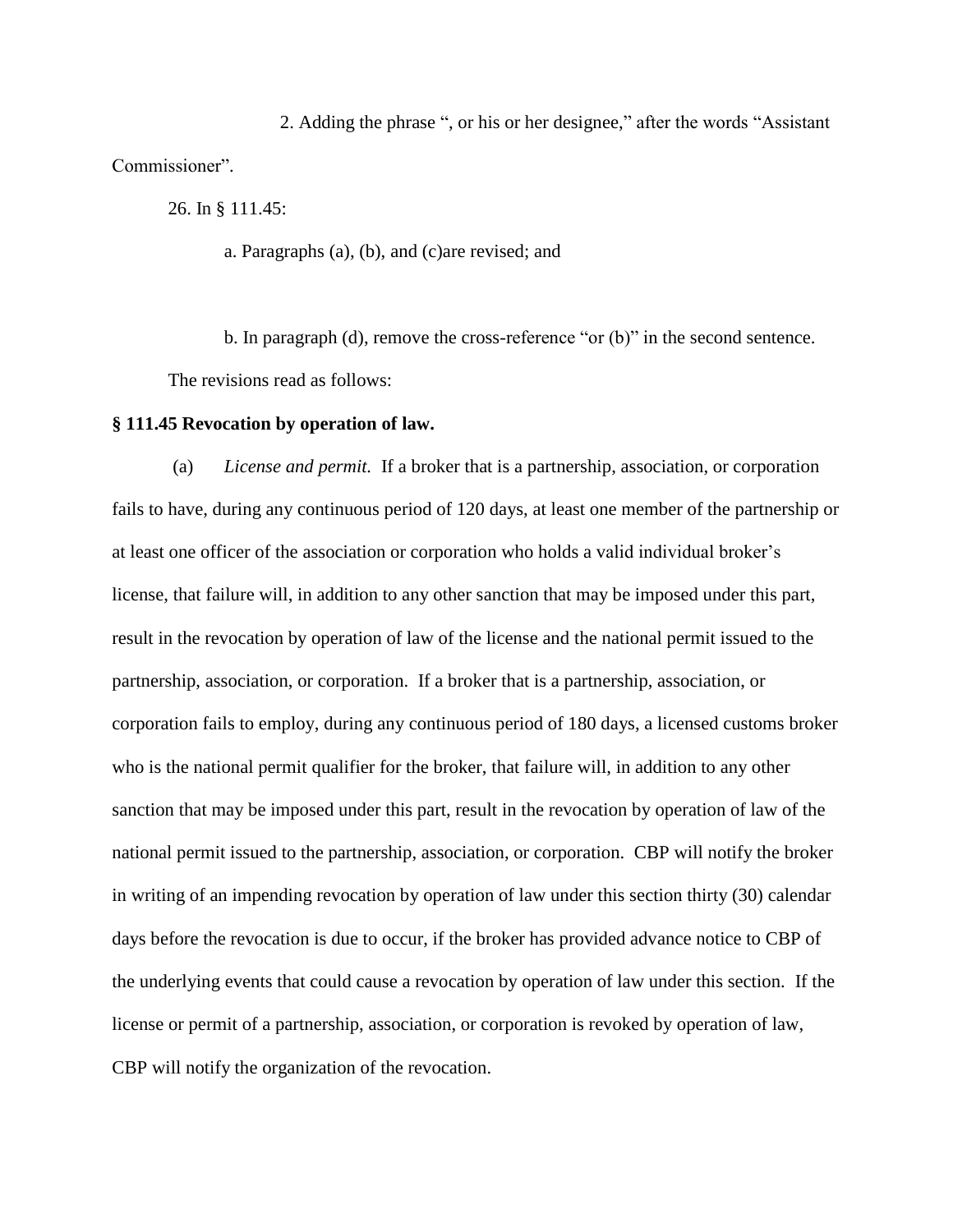(b) *Annual broker permit fee*. If a broker fails to pay the annual permit user fee pursuant to § 111.96(c), the permit is revoked by operation of law. The director of the designated Center will notify the broker in writing of the failure to pay and the revocation of the permit.

(c) *Publication*. Notice of any revocation under this section will be published in the *Federal Register*.

\* \* \* \* \*

27. In § 111.51:

a. Paragraph (a) is revised;

b. Paragraph (b) is amended by:

1. Removing the words "Assistant Commissioner" and adding in their place the words "appropriate Executive Director, Office of Trade,"; and

2. Removing the word "Secretary" and adding in its place the words "Executive Assistant Commissioner".

The revision reads as follows:

#### **§ 111.51 Cancellation of license or permit.**

(a) *Without prejudice.* The appropriate Executive Director, Office of Trade, may cancel a broker's license or permit "without prejudice" upon written application by the broker if the appropriate Executive Director, Office of Trade, determines that the application for cancellation was not made in order to avoid proceedings for the suspension or revocation of the license or permit. If the appropriate Executive Director, Office of Trade, determines that the application for cancellation was made in order to avoid those proceedings, he or she may cancel the license or permit "without prejudice" only with authorization from the Executive Assistant Commissioner.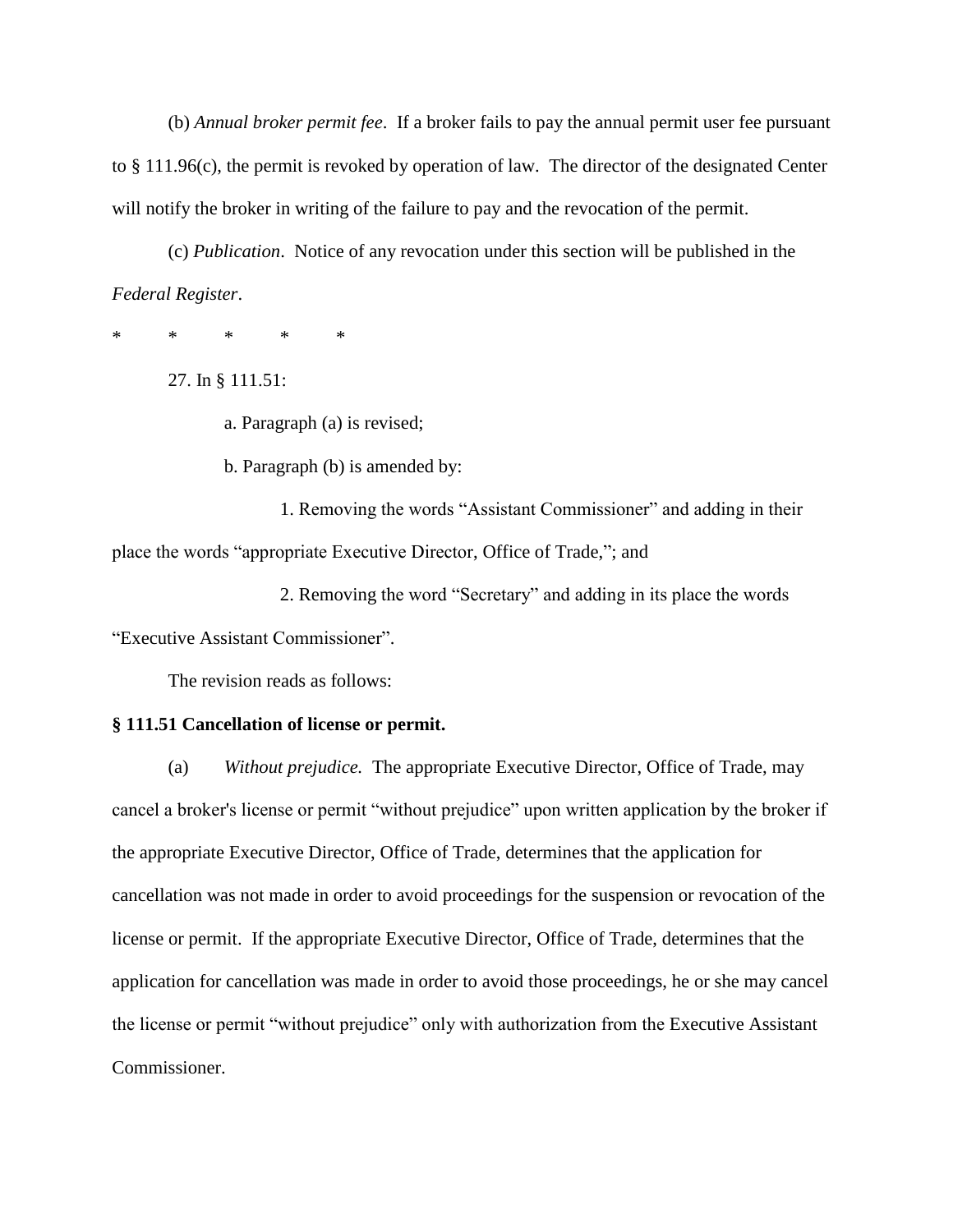\* \* \* \* \*

## **§ 111.52 [Amended]**

28. Amend § 111.52 by removing the words "Assistant Commissioner" and adding in their place the words "appropriate Executive Director, Office of Trade,".

29. In § 111.53:

a. Remove the word ''Customs'' wherever they appear and add in their place the term ''CBP'';

b. Amend paragraph (e) by removing the words "Assistant Commissioner" and adding in their place the words "appropriate Executive Director, Office of Trade";

c. Amend paragraph (f) by removing the word "or" following the semicolon;

d. Redesignate paragraph (g) as paragraph (h); and

e. Add a new paragraph (g).

The addition reads as follows:

## **§ 111.53 Grounds for suspension or revocation of license or permit.**

**\* \* \* \* \***

(g) The broker has been convicted of committing or conspiring to commit an act of terrorism as described in section 2332b of title 18, United States Code; or"

**\* \* \* \* \***

30. Revise § 111.55 to read as follows.

# **§ 111.55 Investigation of complaints.**

Every complaint or charge against a broker which may be the basis for disciplinary action may be forwarded for investigation to the appropriate investigative authority within DHS. The investigative authority will submit a final report on the investigation of complaints to the director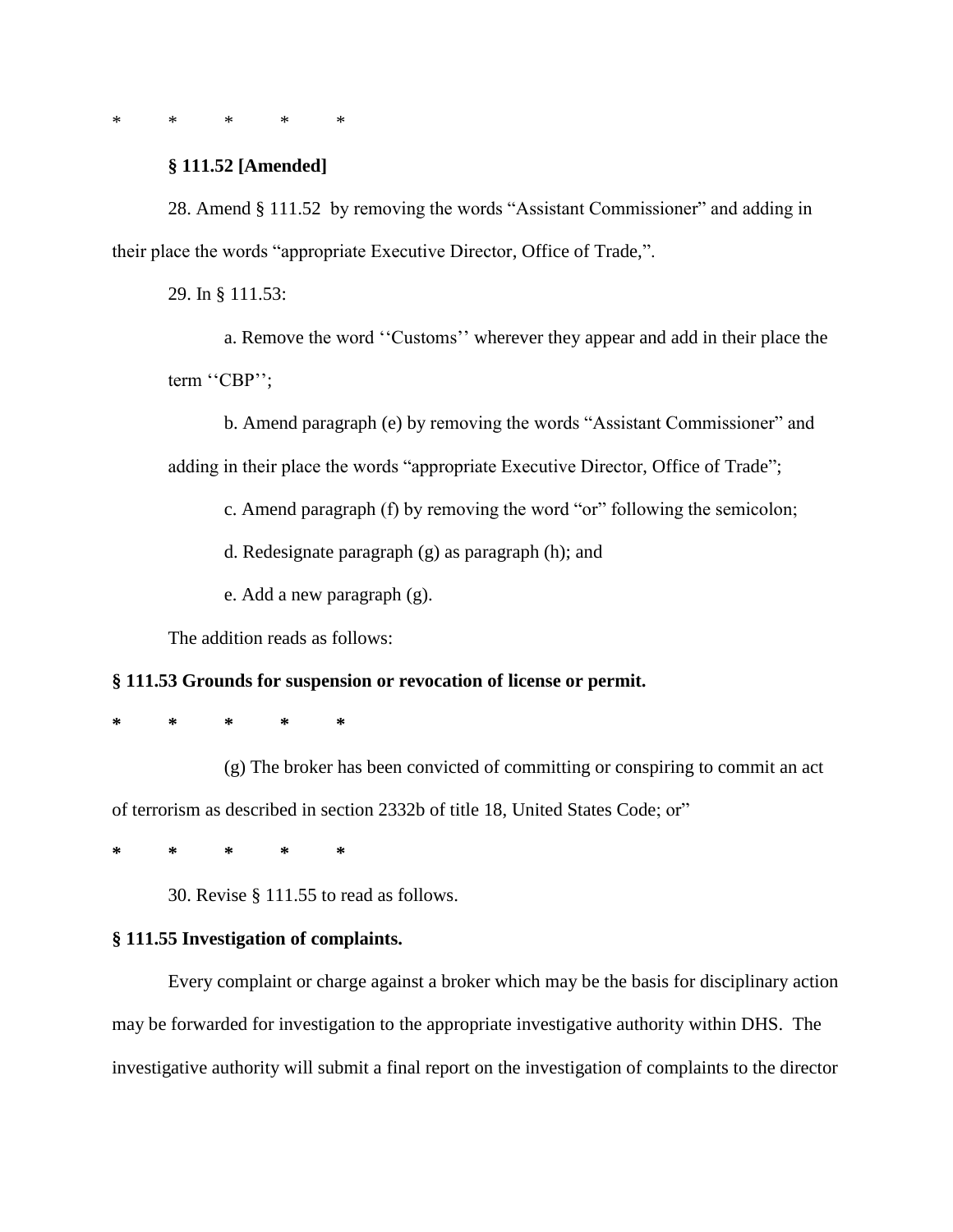of the designated Center and send a copy of the report to the appropriate Executive Director, Office of Trade.

31. Revise § 111.56 to read as follows:

#### **§ 111.56 Review of report on the investigation of complaints.**

The director of the designated Center will review the report on the investigation of complaints, or if there is no report on the investigation of complaints, other documentary evidence, to determine if there is sufficient basis to recommend that charges be preferred against the broker. The Center director will then submit his or her recommendation with supporting reasons to the appropriate Executive Director, Office of Trade, for final determination together with a proposed statement of charges when recommending that charges be preferred.

32. Revise § 111.57 to read as follows:

## **§ 111.57 Determination by appropriate Executive Director, Office of Trade.**

The appropriate Executive Director, Office of Trade, will make a determination on whether or not charges should be preferred, and will notify the director of the designated Center of the decision.

## **§ 111.59 [Amended]**

33. In § 111.59, paragraphs (a) and (b) are amended by removing the word "port" before the word "director" and adding the words "of the designated Center" after the word "director".

#### **§ 111.60 [Amended]**

34. In § 111.60, remove the word "port" and add the words "of the designated Center" after the word "director".

35. Revise § 111.61 to read as follows: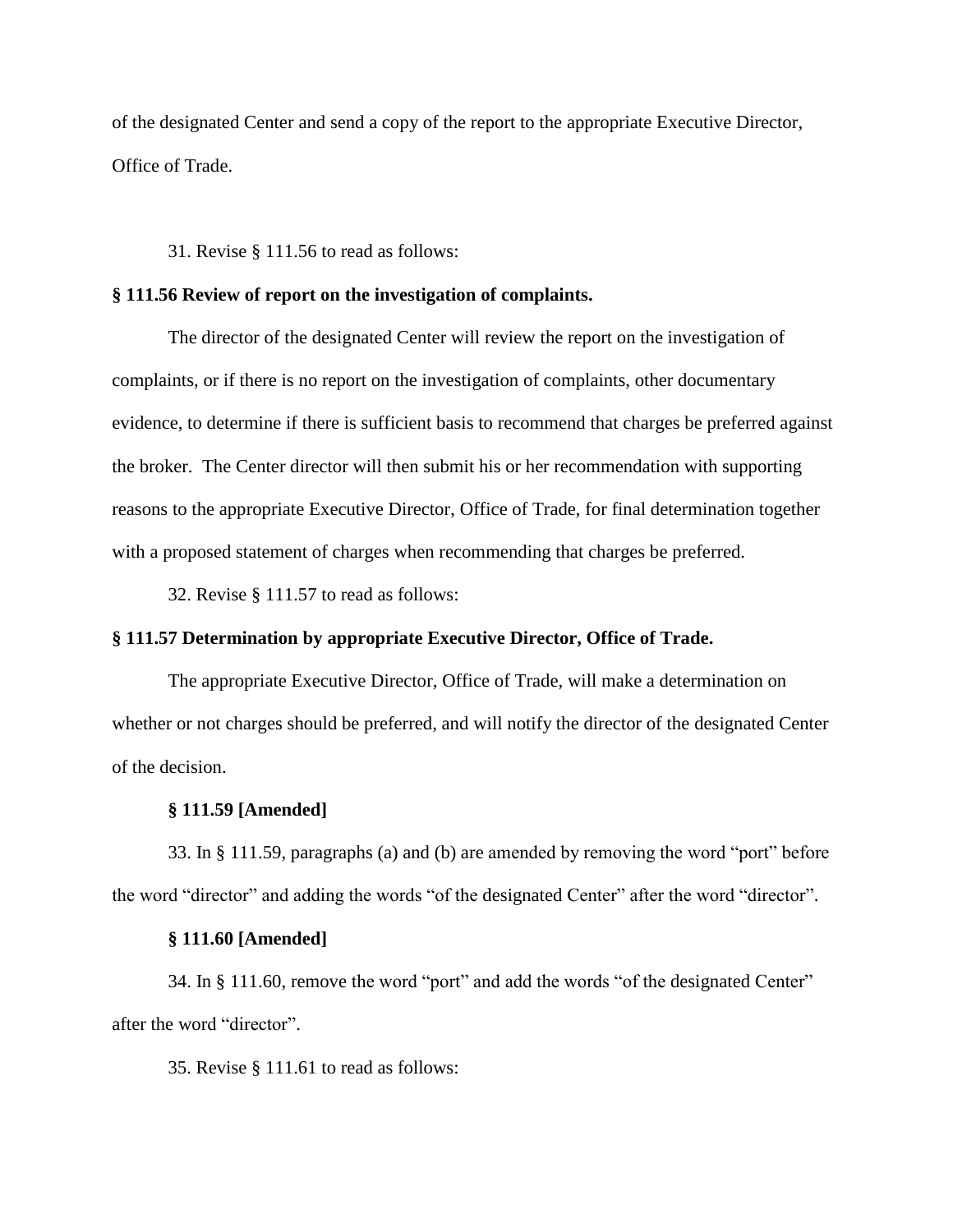# **§ 111.61 Decision on preliminary proceedings.**

The director of the designated Center will prepare a summary of any oral presentations made by the broker or the broker's attorney and forward it to the appropriate Executive Director, Office of Trade, together with a copy of each paper filed by the broker. The director of the designated Center will also give to the appropriate Executive Director, Office of Trade, his or her recommendation on action to be taken as a result of the preliminary proceedings. If the appropriate Executive Director, Office of Trade, determines that the broker has satisfactorily responded to the proposed charges and that further proceedings are not warranted, he or she will so inform the director of the designated Center who will notify the broker. If no response is filed by the broker or if the appropriate Executive Director, Office of Trade, determines that the broker has not satisfactorily responded to all of the proposed charges, he or she will advise the director of the designated Center of that fact and instruct him or her to prepare, sign, and serve a notice of charges and the statement of charges. If one or more of the charges in the proposed statement of charges was satisfactorily answered by the broker in the preliminary proceedings, the appropriate Executive Director, Office of Trade, will instruct the director of the designated Center to omit those charges from the statement of charges.

36. In § 111.62:

a. Revise paragraph (d); and

b. Amend paragraph (e) by removing the phrase ", in duplicate" and the word "port", and adding the words "of the designated Center" after the word "director".

The revision reads as follows:

#### **§ 111.62 Contents of notice of charges.**

\* \* \* \* \*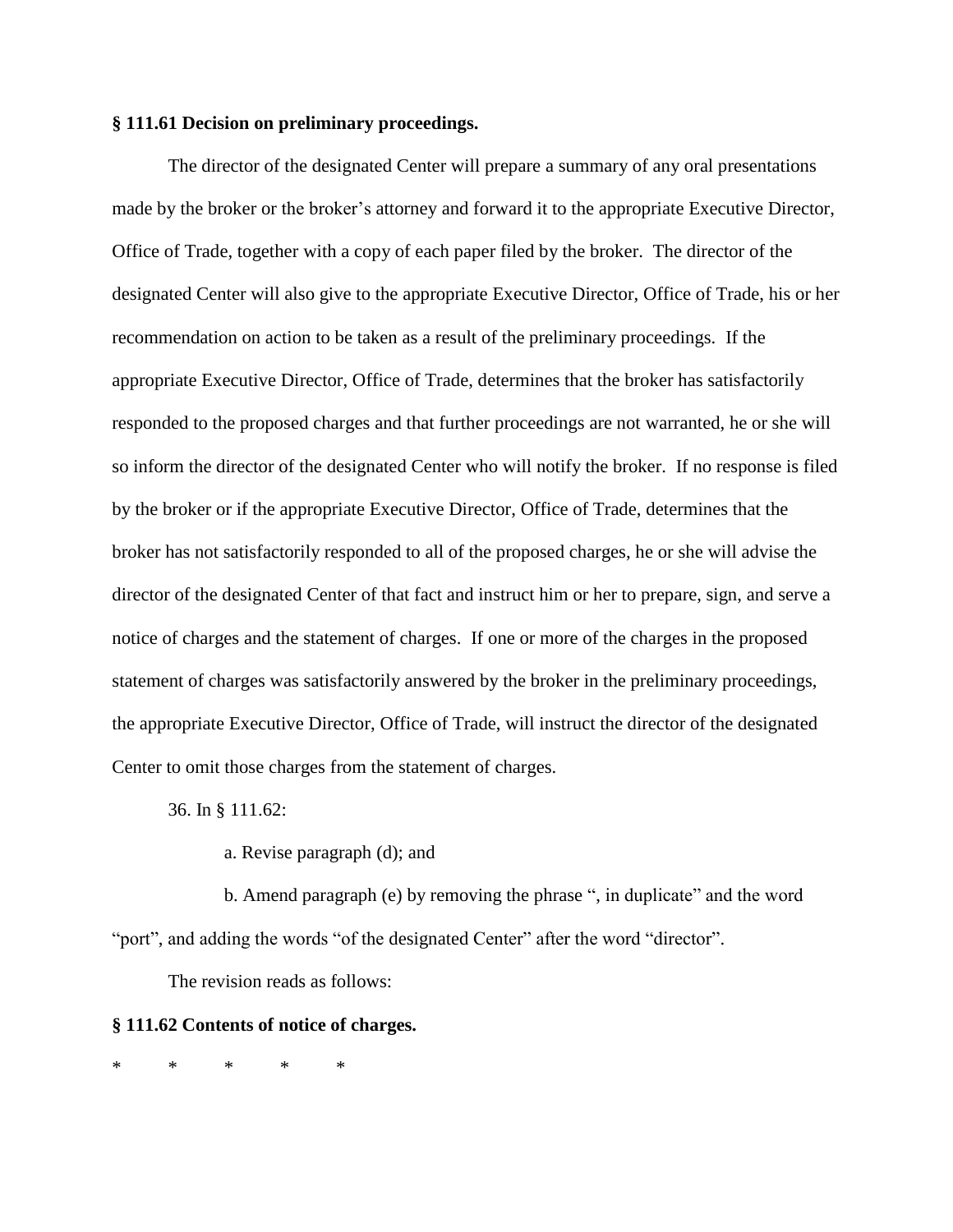(d) The broker will be notified of the time and place of a hearing on the charges; and

\* \* \* \* \*

37. In § 111.63:

a. Remove the word "port"wherever it appears and add the words "of the designated Center" after the word "director" wherever it appears; and

b. Paragraphs (a)(2) and (c) are revised.

The revisions read as follows:

## **§ 111.63 Service of notice and statement of charges.**

\* \* \* \* \*

(a)  $*$   $*$   $*$ 

(2) By certified mail, return receipt requested, addressed to the broker's office of record (or other address as provided pursuant to § 111.30).

# \* \* \* \* \*

(c) *Certified mail; evidence of service*. When service under this section is by certified mail to the broker's office of record (or other address as provided pursuant to § 111.30), the receipt of the return card signed or marked will be satisfactory evidence of service.

## **§ 111.64 [Amended]**

38. In § 111.64, paragraph (a) is amended by removing the word "port" and adding the words "of the designated Center" after the word "director".

## **§ 111.66 [Amended]**

39. Section 111.66 is amended by removing the words "Secretary of Homeland Security, or his designee," and adding in its place the words "Executive Assistant Commissioner".

## **§ 111.67 [Amended]**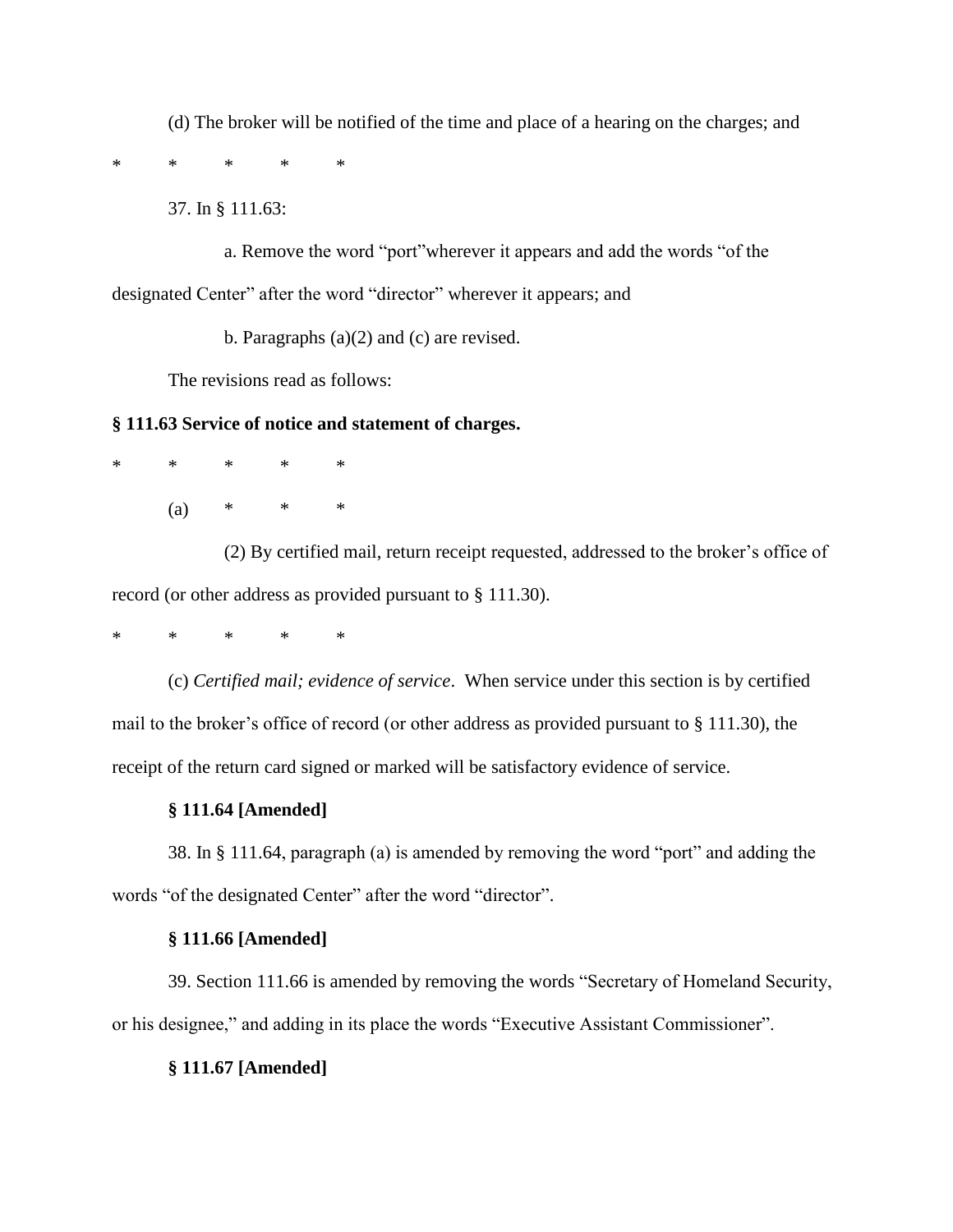40. In § 111.67:

a. Paragraph (d) is amended by removing the word "port" wherever it appears and adding the words "of the designated Center" after the word "director" wherever it appears; and

b. Paragraph (e) is removed.

# **§ 111.69 [Amended]**

41. Section 111.69 is amended by removing the words "Secretary of Homeland Security, or his designee" and adding in their place the words "Executive Assistant Commissioner".

#### **§ 111.70 [Amended]**

42. Section 111.70 is amended by removing the words "Secretary of Homeland Security, or his designee" and adding in their place the words "Executive Assistant Commissioner".

### **§ 111.71 [Amended]**

43. Section 111.71 is amended by removing the words "Secretary of Homeland Security, or his designee" and adding in their place the words "Executive Assistant Commissioner".

44. Revise § 111.72 to read as follows:

## **§ 111.72 Dismissal subject to new proceedings.**

If the Executive Assistant Commissioner finds that the evidence produced at the hearing indicates that a proper disposition of the case cannot be made on the basis of the charges preferred, he or she may instruct the director of the designated Center to serve appropriate charges as a basis for new proceedings to be conducted in accordance with the procedures set forth in this subpart.

45. Revise § 111.74 to read as follows:

### **§ 111.74 Decision and notice of suspension or revocation or monetary penalty.**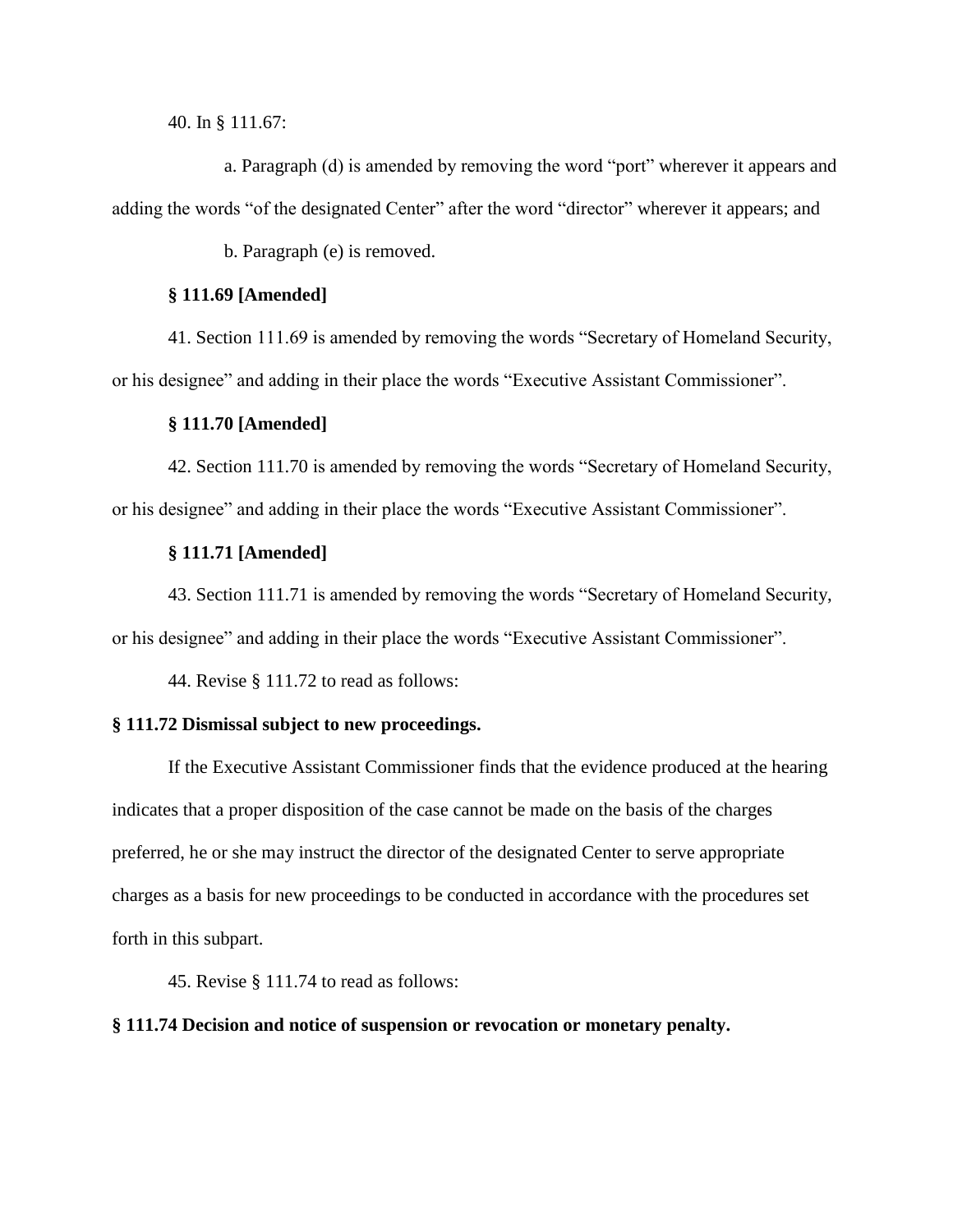If the Executive Assistant Commissioner finds that one or more of the charges in the statement of charges is not sufficiently proved, the suspension, revocation, or monetary penalty action may be based on any remaining charges if the facts alleged in the charges are established by the evidence. If the Executive Assistant Commissioner in the exercise of discretion and based solely on the record, issues an order suspending a broker's license or permit for a specified period of time or revoking a broker's license or permit or, except in a case described in § 111.53(b)(3), assessing a monetary penalty in lieu of suspension or revocation, the appropriate Executive Director, Office of Trade, will promptly provide written notification of the order to the broker and, unless an appeal from the order of the Executive Assistant Commissioner is filed by the broker (see § 111.75), the appropriate Executive Director, Office of Trade, will publish a notice of the suspension or revocation, or the assessment of a monetary penalty, in the *Federal Register*. If no appeal from the order of the Executive Assistant Commissioner is filed, an order of suspension or revocation or assessment of a monetary penalty will become effective sixty (60) calendar days after issuance of written notification of the order unless the Executive Assistant Commissioner finds that a more immediate effective date is in the national or public interest. If a monetary penalty is assessed and no appeal from the order of the Executive Assistant Commissioner is filed, payment of the penalty must be tendered within sixty (60) calendar days after the effective date of the order, and, if payment is not tendered within that sixty (60)-day period, the license or permit of the broker will immediately be suspended until payment is made.

# **§ 111.75 [Amended]**

46. In § 111.75:

a. In the section heading, remove the word "Secretary's" and add in its place the words "Executive Assistant Commissioner's";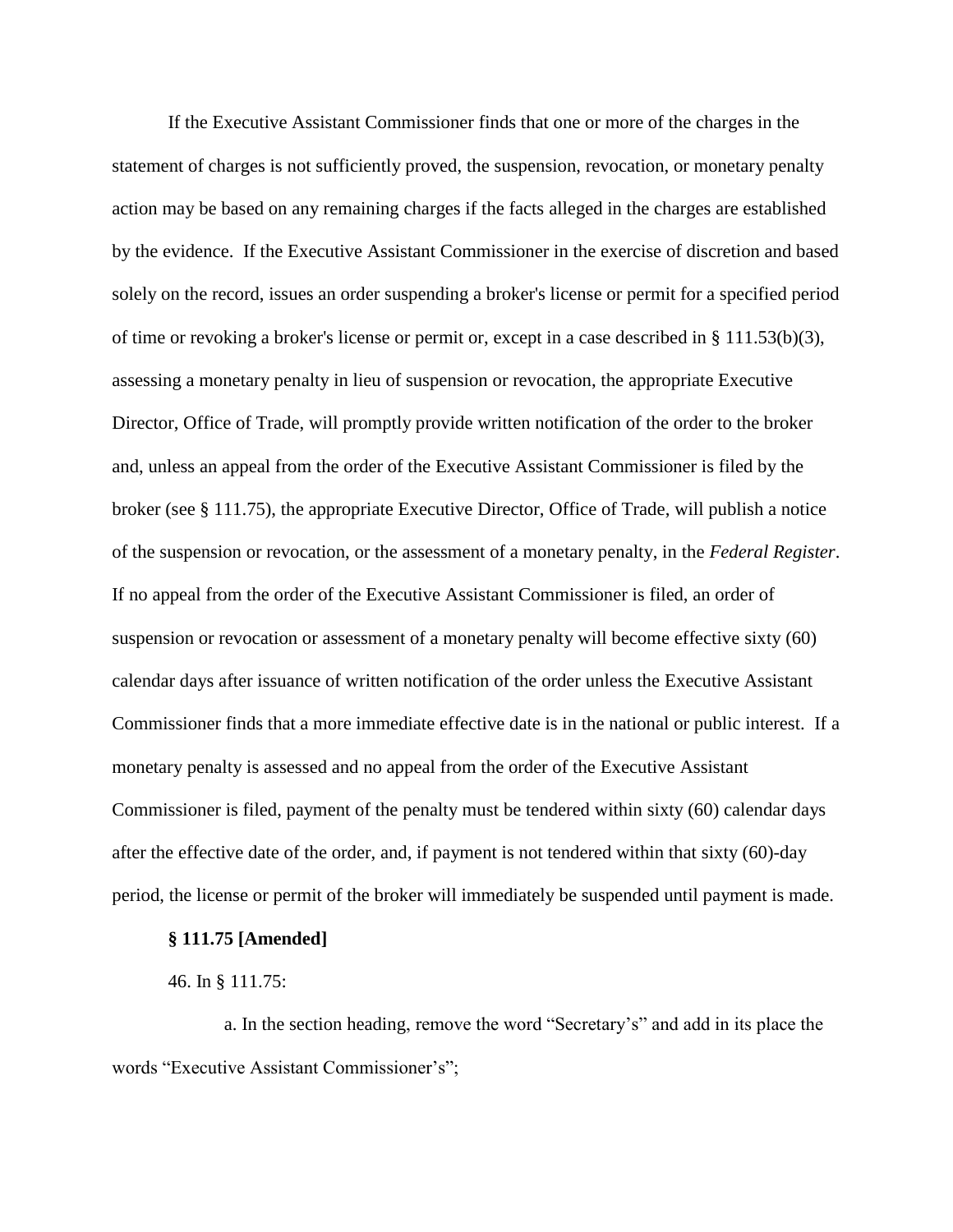b. Remove the words "Secretary of Homeland Security, or his designee" and add in their place the words "Executive Assistant Commissioner"; and

c. Remove the word "Secretary's" and add in its place the words "Executive Assistant Commissioner's".

47. In § 111.76:

a. In paragraph (a), remove the word "written" and the words "in duplicate" in the first sentence; and remove the words "Assistant Commissioner" and add in their place the words "appropriate Executive Director, Office of Trade,"; and

b. Paragraph (b) is revised.

The revision reads as follows:

#### **§ 111.76 Reopening the case.**

\* \* \* \* \*

(b) *Procedure.* The appropriate Executive Director, Office of Trade, will forward the application, together with a recommendation for action thereon, to the Executive Assistant Commissioner. The Executive Assistant Commissioner may grant or deny the application to reopen the case and may order the taking of additional testimony before the appropriate Executive Director, Office of Trade. The appropriate Executive Director, Office of Trade, will notify the applicant of the decision by the Executive Assistant Commissioner. If the Executive Assistant Commissioner grants the application and orders a hearing, the appropriate Executive Director, Office of Trade, will set a time and place for the hearing and give due written notice of the hearing to the applicant. The procedures governing the new hearing and recommended decision of the hearing officer will be the same as those governing the original proceeding. The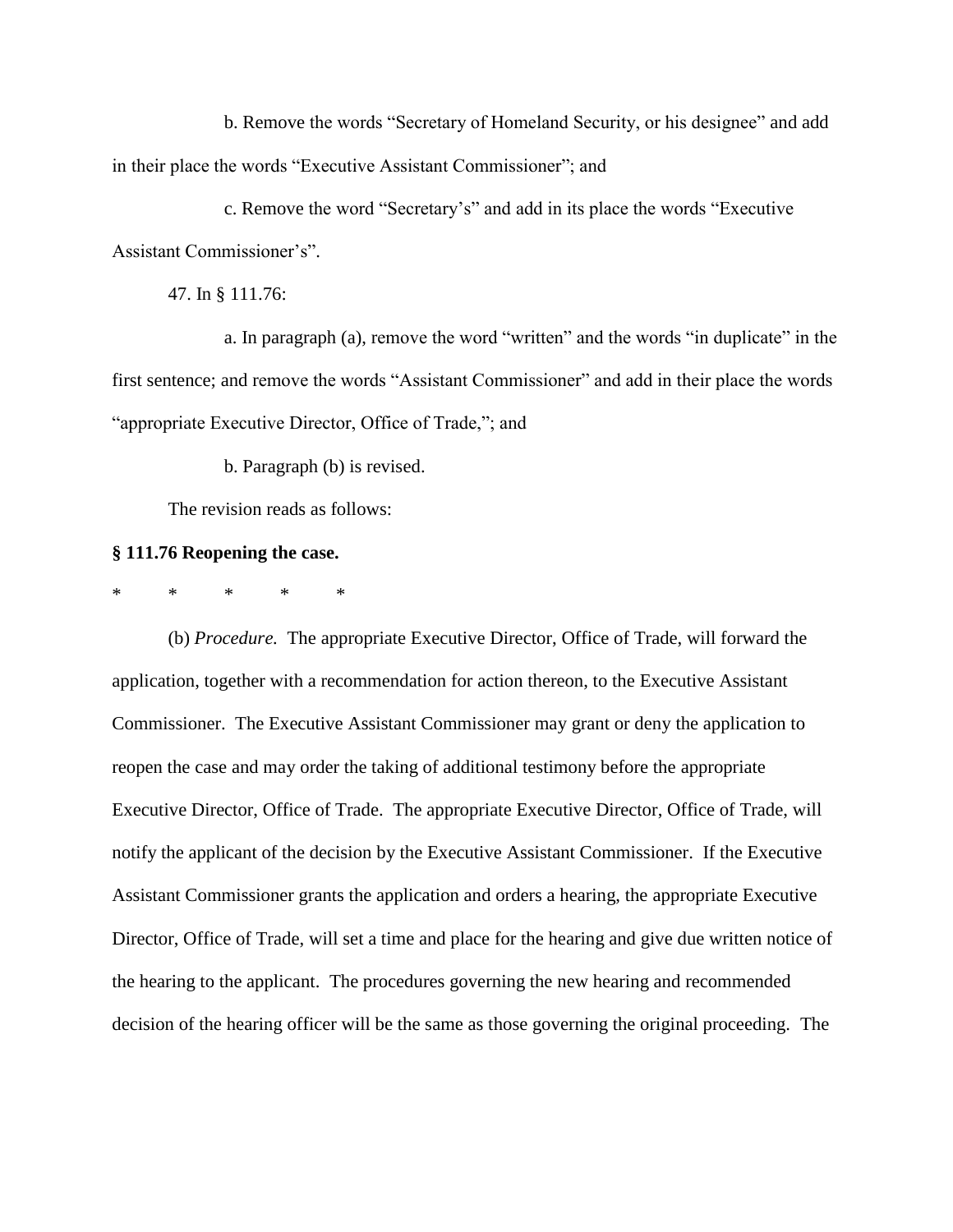original order of the Executive Assistant Commissioner will remain in effect pending conclusion of the new proceedings and issuance of a new order under § 111.77.

48. Revise § 111.77 to read as follows:

# **§ 111.77 Notice of vacated or modified order.**

If, pursuant to § 111.76 or for any other reason, the Executive Assistant Commissioner issues an order vacating or modifying an earlier order under § 111.74 suspending or revoking a broker's license or permit, or assessing a monetary penalty, the appropriate Executive Director, Office of Trade, will notify the broker in writing and will publish a notice of the new order in the *Federal Register*.

# **§ 111.78 [Amended]**

49. Section 111.78 is amended by removing the word "port" and adding the words "of the designated Center" after the word "director".

# **§ 111.79 [Amended]**

50. Section 111.79 is amended by removing the words "Assistant Commissioner" and adding in their place the words "appropriate Executive Director, Office of Trade," wherever they appear.

51. Revise § 111.81 to read as follows.

#### **§ 111.81 Settlement and compromise.**

The Executive Assistant Commissioner, may settle and compromise any disciplinary proceeding which has been instituted under this subpart according to the terms and conditions agreed to by the parties including, but not limited to, the assessment of a monetary penalty in lieu of any proposed suspension or revocation of a broker's license or permit.

#### **§ 111.91 [Amended]**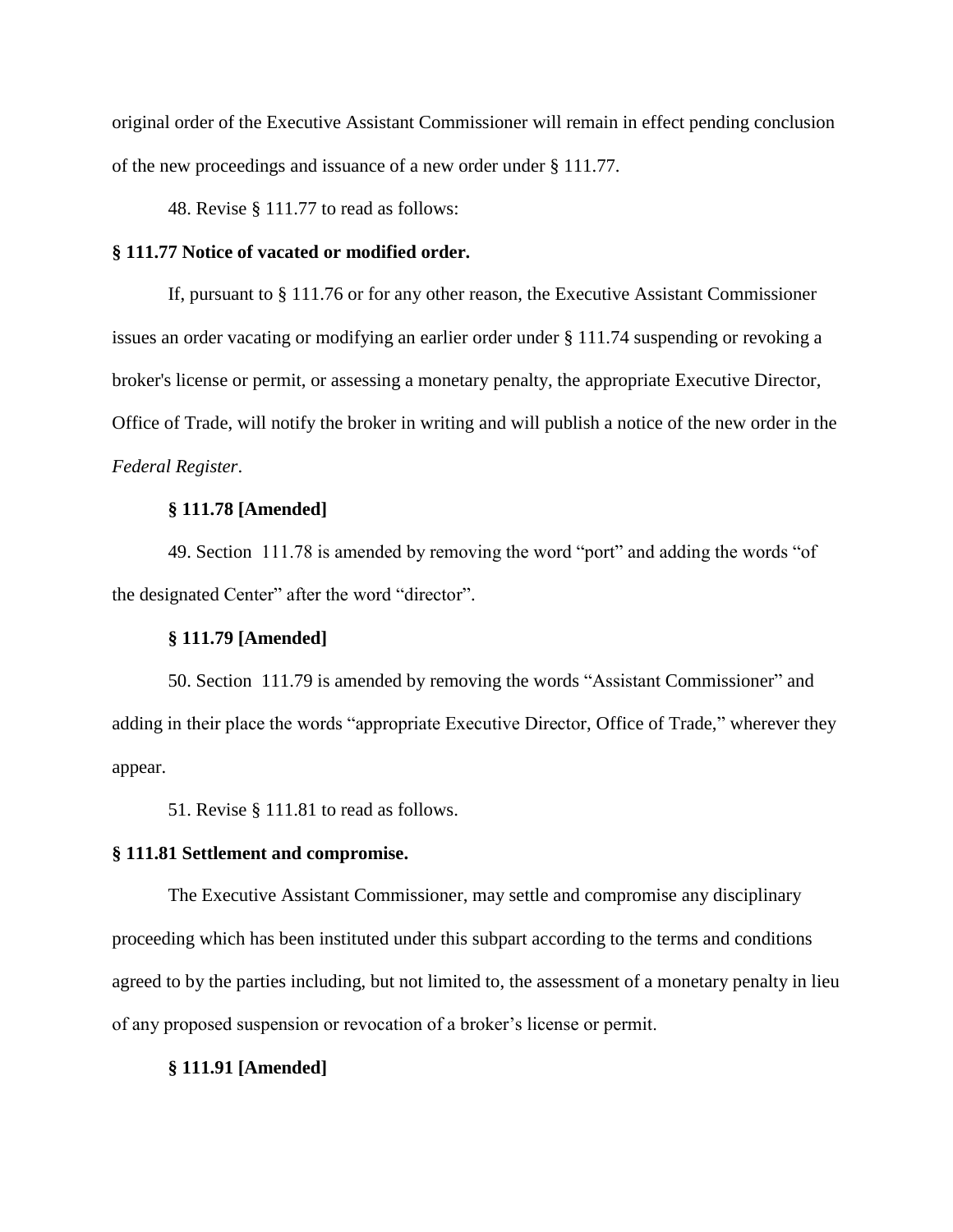52. In § 111.91:

a. The introductory text is amended by removing the word "Customs" and adding in its place the term "CBP"; and

b. Paragraph (a) is amended by removing the phrase " $\S$ § 111.53 (a) through (f)" and adding in its place the phrase "§ 111.53 (a) through (g)".

# **§ 111.92 [Amended]**

53. In § 111.92, amend paragraph (a) by removing the word "Customs" and adding in its place the term "CBP".

### **§ 111.94 [Amended]**

54. Section 111.94 is amended by removing the word "Customs" wherever it appears and adding in its place the term "CBP".

55. In § 111.96, revise paragraphs (a), (b) and (d) to read as follows.

### **§ 111.96 Fees.**

(a) *License fee; examination fee; fingerprint fee*. Each applicant for a broker's license pursuant to § 111.12 of this part must pay a fee of \$300 for an individual license application and \$500 for a partnership, association, or corporation license application to defray the costs to CBP in processing the application. Each individual who intends to take the examination provided for in § 111.13 of this part must pay a \$390 examination fee before taking the examination. An individual who submits an application for a license must also pay a fingerprint check and processing fee; the director of the designated Center will inform the applicant of the current Federal Bureau of Investigation fee for conducting fingerprint checks and the CBP fingerprint processing fee, the total of which must be paid to CBP before further processing of the application will occur.